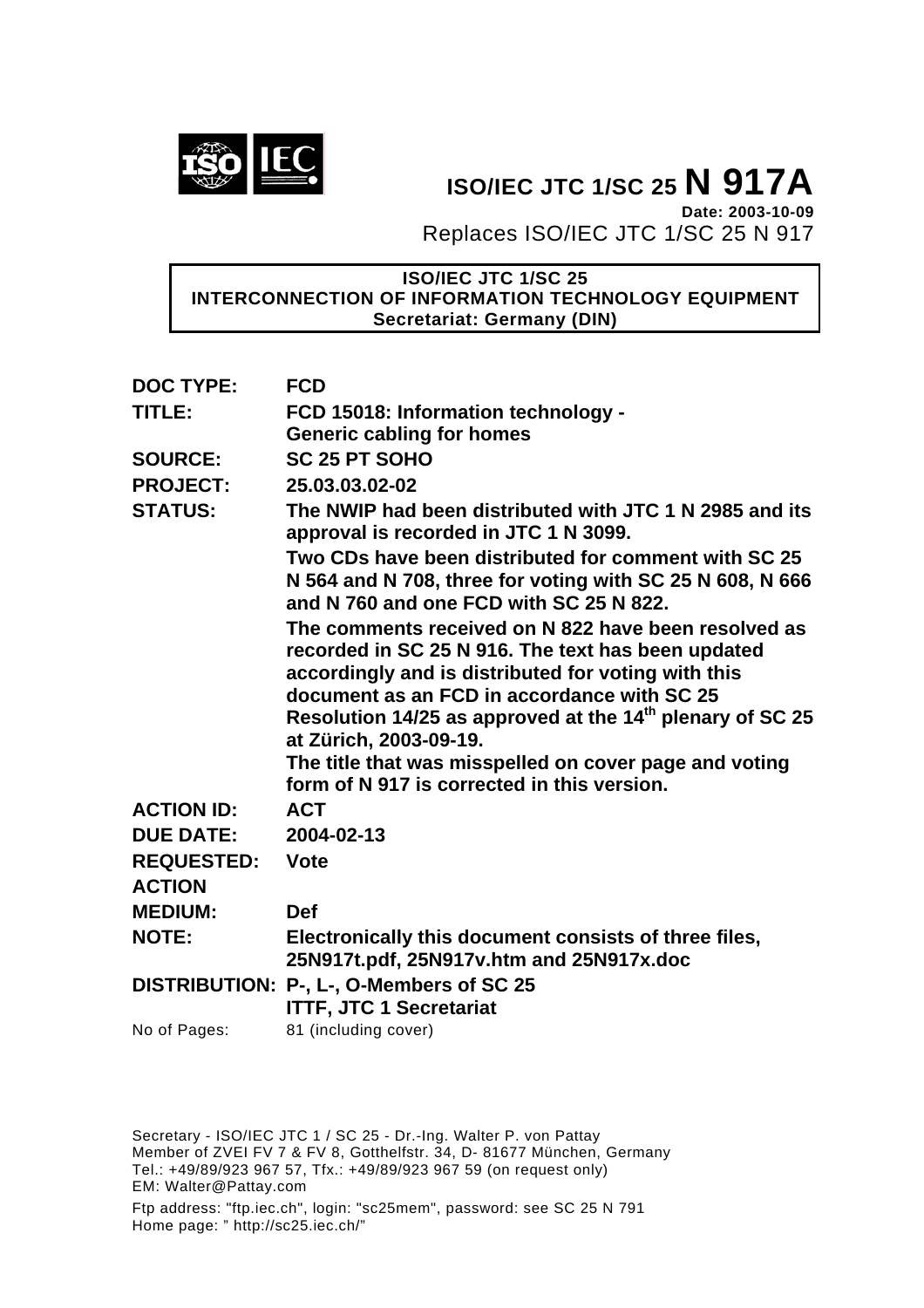

ISO/IEC JTC 1/SC 25 N 917 Date: 2003-10-05

# **Final Committee Draft ISO/IEC 15018:**

**Information technology - Generic cabling for homes** 

ISO/IEC JTC 1 / SC 25 / PT SOHO – Project editor : Hélène MENOU LEGRAND – Group Standardization - 82 rue Robespierre - B.P. 37 - 93171 Bagnolet - France Tel.: (+33) 1 49 72 53 31, Fax : (+33) 1 43 60 54 30 E-Mail : helene.menou@legrand.fr Ftp address: "ftp.iec.ch", login: "sc25mem", password: see SC 25 N 791 Home page: "http://www.iec.ch/sc25"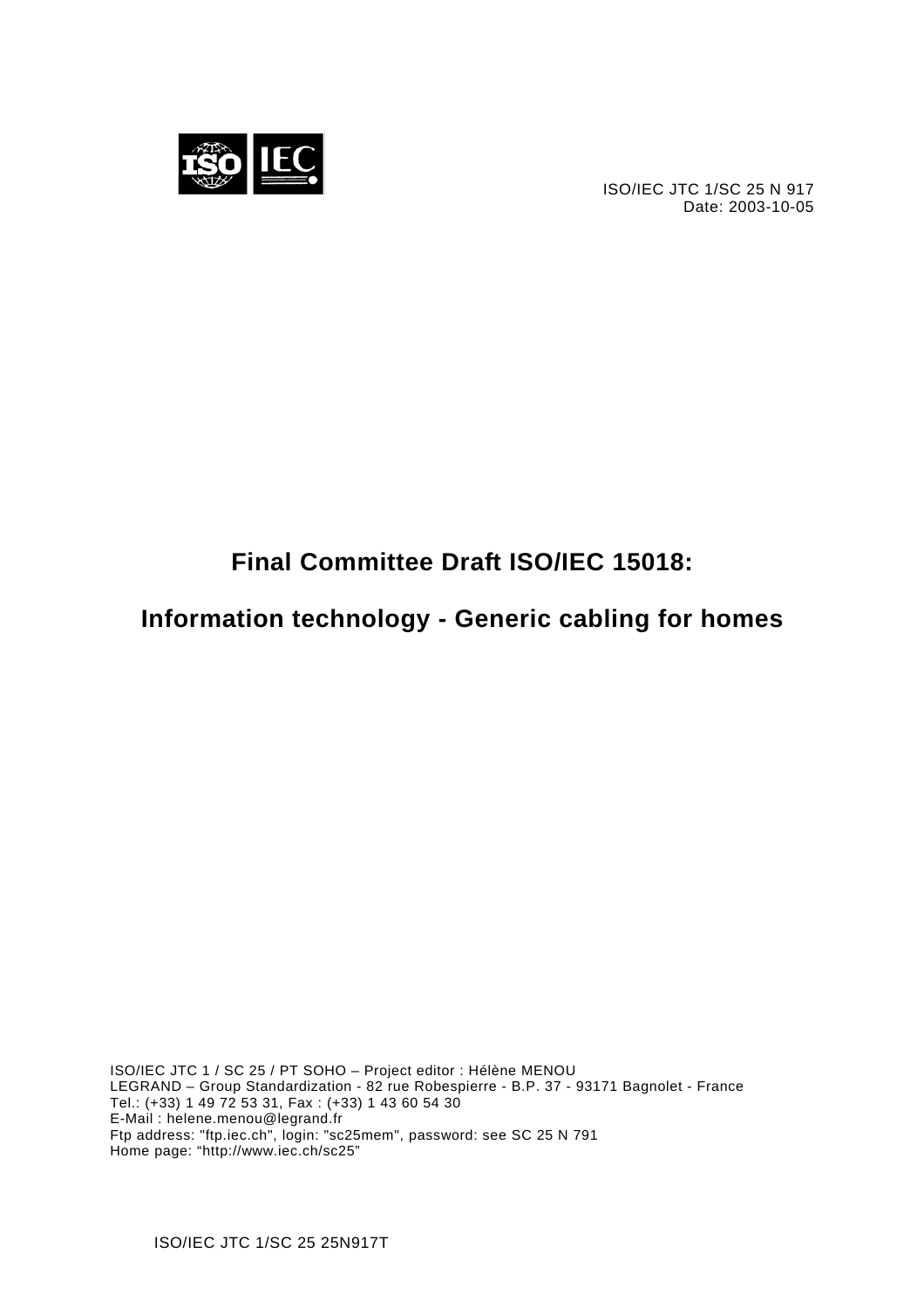| 1<br>$\overline{2}$ |   |     |                | Final Committee Draft ISO/IEC 15018:<br>Information technology - Generic cabling for homes |      |
|---------------------|---|-----|----------------|--------------------------------------------------------------------------------------------|------|
| 3                   |   |     |                | <b>CONTENTS</b>                                                                            |      |
| 4                   |   |     |                |                                                                                            | Page |
| 5                   |   |     |                |                                                                                            |      |
| 6                   |   |     |                |                                                                                            |      |
| 7                   | 1 |     |                |                                                                                            |      |
| 8                   | 2 |     |                |                                                                                            |      |
| 9                   | 3 |     |                |                                                                                            |      |
| 10                  |   | 3.1 |                |                                                                                            |      |
| 11                  |   | 3.2 |                |                                                                                            |      |
| 12                  | 4 |     |                |                                                                                            |      |
| 13                  | 5 |     |                | Structure of the generic cabling system to support ICT and/or BCT applications18           |      |
| 14                  |   | 5.1 |                |                                                                                            |      |
| 15                  |   | 5.2 |                |                                                                                            |      |
| 16                  |   | 5.3 |                |                                                                                            |      |
| 17                  |   |     | 5.3.1          |                                                                                            |      |
| 18                  |   |     | 5.3.2          |                                                                                            |      |
| 19                  |   |     | 5.3.3          |                                                                                            |      |
| 20                  |   | 5.4 |                |                                                                                            |      |
| 21                  |   | 5.5 |                |                                                                                            |      |
| 22                  |   |     | 5.5.1          |                                                                                            |      |
| 23                  |   |     | 5.5.2          |                                                                                            |      |
| 24                  |   |     | 5.5.3          |                                                                                            |      |
| 25                  |   |     | 5.5.4          |                                                                                            |      |
| 26                  |   | 5.6 |                |                                                                                            |      |
| 27<br>28            |   |     | 5.6.1<br>5.6.2 |                                                                                            |      |
| 29                  |   |     |                |                                                                                            |      |
| 30                  |   | 5.7 |                |                                                                                            |      |
| 31                  |   |     | 5.7.1          |                                                                                            |      |
| 32                  |   |     | 5.7.2          |                                                                                            |      |
| 33                  |   |     | 5.7.3          |                                                                                            |      |
| 34                  |   |     | 5.7.4          |                                                                                            |      |
| 35                  | 6 |     |                |                                                                                            |      |
| 36                  |   | 6.1 |                |                                                                                            |      |
| 37                  |   | 6.2 |                |                                                                                            |      |
| 38                  |   | 6.3 |                |                                                                                            |      |
| 39                  |   |     | 6.3.1          |                                                                                            |      |
| 40                  |   |     | 6.3.2          |                                                                                            |      |
| 41                  |   |     | 6.3.3          |                                                                                            |      |
| 42                  |   | 6.4 |                |                                                                                            |      |
| 43                  |   | 6.5 |                |                                                                                            |      |
| 44                  |   |     | 6.5.1          |                                                                                            |      |
| 45                  |   |     | 6.5.2          |                                                                                            |      |
| 46                  |   |     | 6.5.3          |                                                                                            |      |
|                     |   |     |                | ISO/IEC ITC 1/SC 25 25N917T                                                                | 2/80 |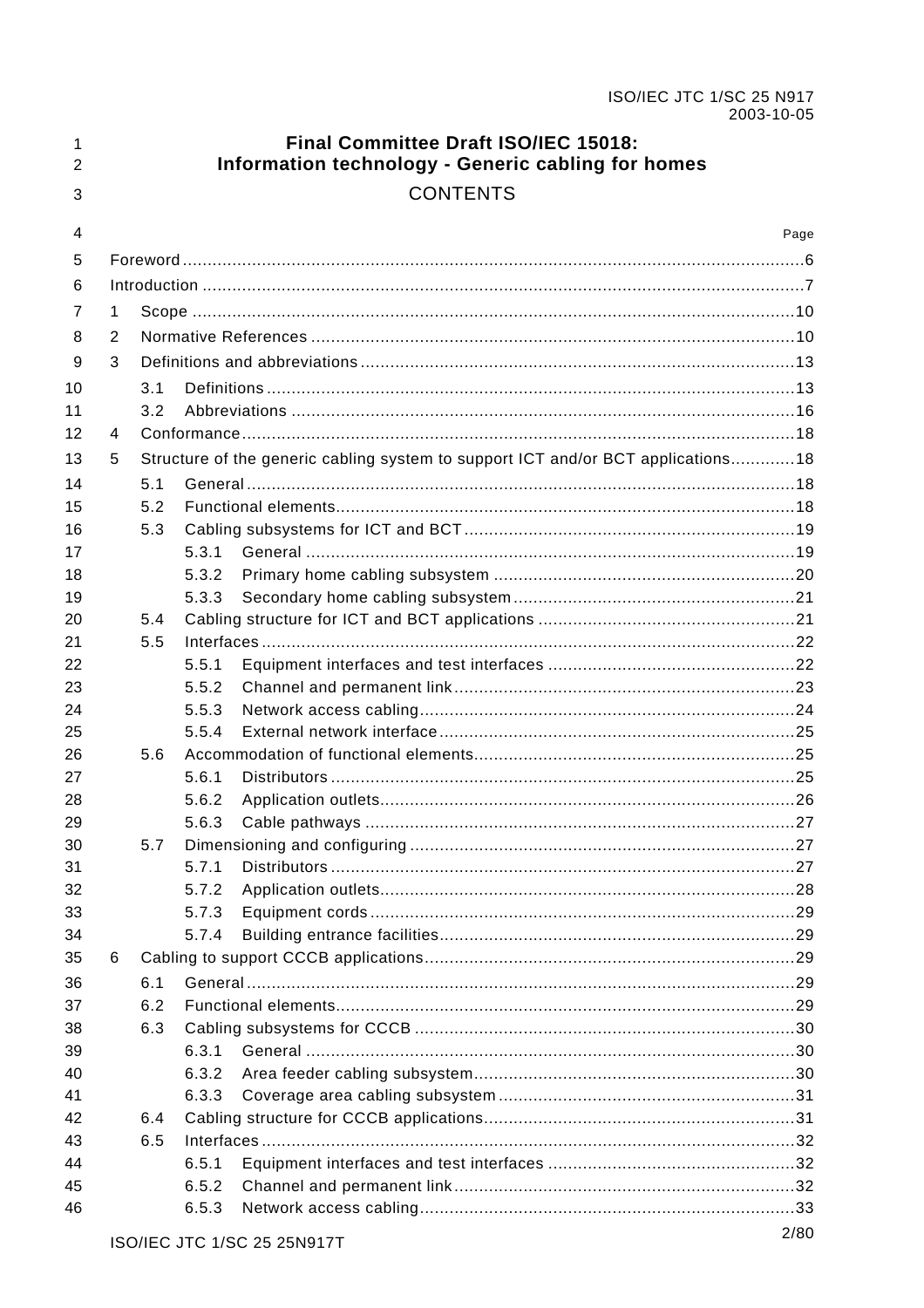# ISO/IEC JTC 1/SC 25 N917 2003-10-05

| 47 |                |     | 6.5.4 |                                 |      |
|----|----------------|-----|-------|---------------------------------|------|
| 48 |                | 6.6 |       |                                 |      |
| 49 |                |     | 6.6.1 |                                 |      |
| 50 |                |     | 6.6.2 |                                 |      |
| 51 |                |     | 6.6.3 |                                 |      |
| 52 |                | 6.7 |       |                                 |      |
| 53 |                |     | 6.7.1 |                                 |      |
| 54 |                |     | 6.7.2 |                                 |      |
| 55 |                |     | 6.7.3 |                                 |      |
| 56 |                |     | 6.7.4 |                                 |      |
| 57 |                |     | 6.7.5 |                                 |      |
| 58 | $\overline{7}$ |     |       |                                 |      |
| 59 |                | 7.1 |       |                                 |      |
| 60 |                | 7.2 |       |                                 |      |
| 61 |                | 7.3 |       |                                 |      |
| 62 |                | 7.4 |       |                                 |      |
| 63 | 8              |     |       |                                 |      |
| 64 |                | 8.1 |       |                                 |      |
| 65 |                | 8.2 |       |                                 |      |
| 66 |                |     | 8.2.1 |                                 |      |
| 67 |                |     | 8.2.2 |                                 |      |
| 68 |                |     | 8.2.3 |                                 |      |
| 69 |                |     | 8.2.4 |                                 |      |
| 70 | 9              |     |       |                                 |      |
| 71 |                | 9.1 |       |                                 |      |
| 72 |                | 9.2 |       |                                 |      |
| 73 |                | 9.3 |       |                                 |      |
| 74 |                |     | 9.3.1 |                                 |      |
| 75 |                |     | 9.3.2 |                                 |      |
| 76 |                | 9.4 |       |                                 |      |
| 77 |                |     |       |                                 |      |
| 78 |                |     |       |                                 |      |
| 79 |                |     |       |                                 |      |
| 80 |                |     |       |                                 |      |
| 81 |                |     |       |                                 |      |
| 82 |                |     |       |                                 |      |
| 83 |                |     |       |                                 |      |
| 84 |                |     |       |                                 |      |
| 85 |                |     |       |                                 |      |
| 86 |                |     |       |                                 |      |
| 87 |                |     |       |                                 |      |
| 88 |                |     |       |                                 |      |
| 89 |                |     |       |                                 |      |
| 90 |                |     |       |                                 |      |
| 91 |                |     |       |                                 |      |
| 92 |                |     |       |                                 |      |
| 93 |                |     |       |                                 |      |
| 94 |                |     |       |                                 |      |
|    |                |     |       | $ICOMED$ ITC $1/SC$ 25 25 N017T | 3/80 |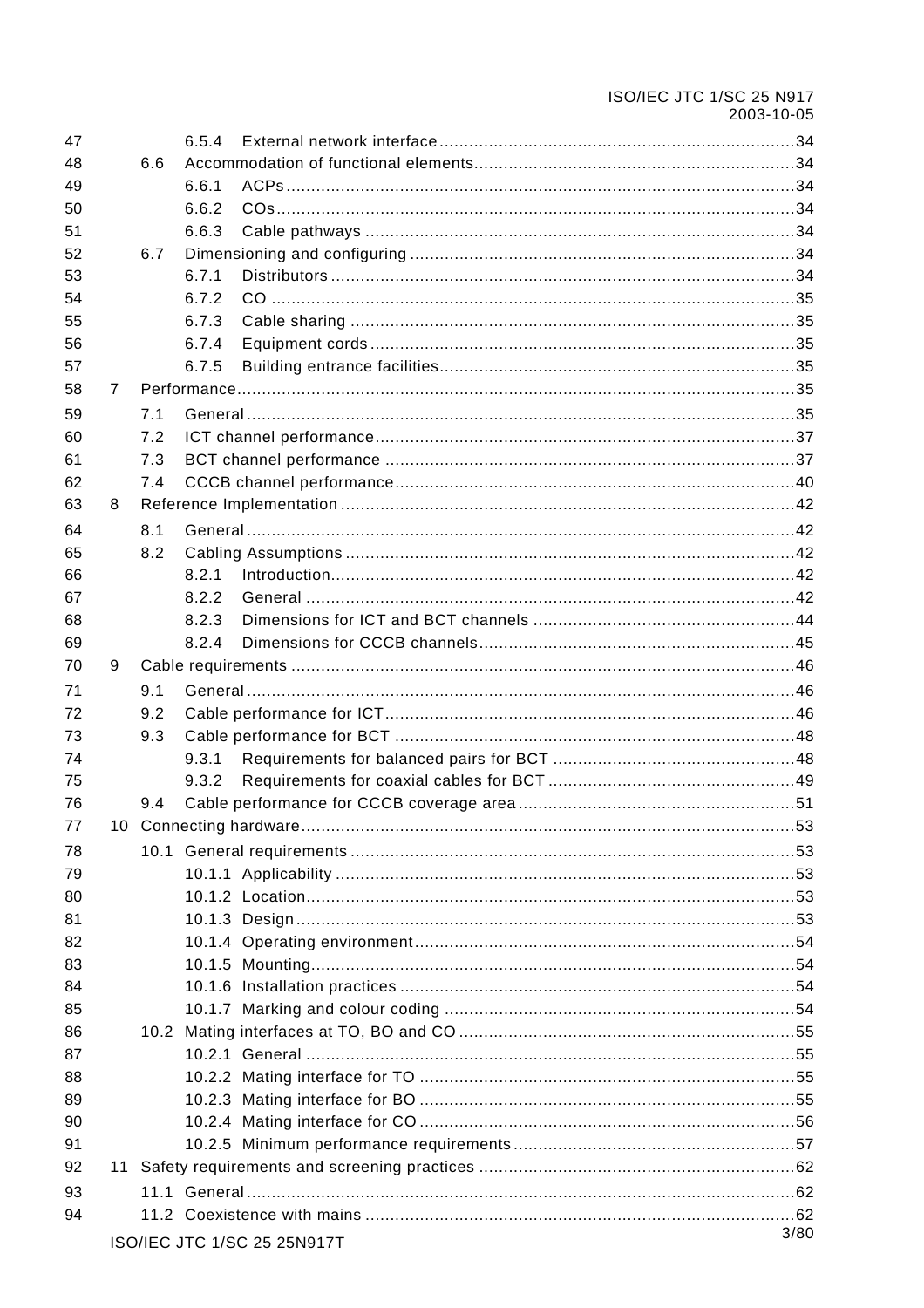| 96<br>97<br>98<br>99<br>100<br>101<br>102<br>103<br>104<br>Annex C (informative ) BCT levels: channel and link performance and implementation 69<br>105<br>106<br>107<br>108<br>110<br>C.4.1<br>C.4.2<br>C.4.3<br>Maximum channel lengths for reference implementations73<br>113<br>C.4.4<br>114<br>C.4.5<br>Channel lengths using other coaxial cable specifications 74<br>C.4.6<br>Channel lengths using other balanced cable specifications 74<br>115<br>116<br>117<br>118<br>119<br>123<br>127<br>128<br>129<br>130<br>131<br>Figure 13 - Reference implementations for ICT and BCT channels (PHD/SHD -<br>132<br>TO/BO)<br>Figure 14 - Reference implementations for CCCB channels with PHD or SHD 45<br>133<br>Figure 15 - Reference implementations for CCCB channels with PHD and SHD46<br>Figure 16 – Pin grouping assignments for IEC 60603-7 series outlet (front view) 55<br>136<br>Figure 17 – Pin grouping assignments for 61076-3-104 outlet (front view)56<br>Figure 18 – Pin grouping assignments for IEC 60603-7-7 outlet (front view) 56 | 95  |  |
|-------------------------------------------------------------------------------------------------------------------------------------------------------------------------------------------------------------------------------------------------------------------------------------------------------------------------------------------------------------------------------------------------------------------------------------------------------------------------------------------------------------------------------------------------------------------------------------------------------------------------------------------------------------------------------------------------------------------------------------------------------------------------------------------------------------------------------------------------------------------------------------------------------------------------------------------------------------------------------------------------------------------------------------------------------------|-----|--|
|                                                                                                                                                                                                                                                                                                                                                                                                                                                                                                                                                                                                                                                                                                                                                                                                                                                                                                                                                                                                                                                             |     |  |
|                                                                                                                                                                                                                                                                                                                                                                                                                                                                                                                                                                                                                                                                                                                                                                                                                                                                                                                                                                                                                                                             |     |  |
|                                                                                                                                                                                                                                                                                                                                                                                                                                                                                                                                                                                                                                                                                                                                                                                                                                                                                                                                                                                                                                                             |     |  |
|                                                                                                                                                                                                                                                                                                                                                                                                                                                                                                                                                                                                                                                                                                                                                                                                                                                                                                                                                                                                                                                             |     |  |
|                                                                                                                                                                                                                                                                                                                                                                                                                                                                                                                                                                                                                                                                                                                                                                                                                                                                                                                                                                                                                                                             |     |  |
|                                                                                                                                                                                                                                                                                                                                                                                                                                                                                                                                                                                                                                                                                                                                                                                                                                                                                                                                                                                                                                                             |     |  |
|                                                                                                                                                                                                                                                                                                                                                                                                                                                                                                                                                                                                                                                                                                                                                                                                                                                                                                                                                                                                                                                             |     |  |
|                                                                                                                                                                                                                                                                                                                                                                                                                                                                                                                                                                                                                                                                                                                                                                                                                                                                                                                                                                                                                                                             |     |  |
|                                                                                                                                                                                                                                                                                                                                                                                                                                                                                                                                                                                                                                                                                                                                                                                                                                                                                                                                                                                                                                                             |     |  |
|                                                                                                                                                                                                                                                                                                                                                                                                                                                                                                                                                                                                                                                                                                                                                                                                                                                                                                                                                                                                                                                             |     |  |
|                                                                                                                                                                                                                                                                                                                                                                                                                                                                                                                                                                                                                                                                                                                                                                                                                                                                                                                                                                                                                                                             |     |  |
|                                                                                                                                                                                                                                                                                                                                                                                                                                                                                                                                                                                                                                                                                                                                                                                                                                                                                                                                                                                                                                                             |     |  |
|                                                                                                                                                                                                                                                                                                                                                                                                                                                                                                                                                                                                                                                                                                                                                                                                                                                                                                                                                                                                                                                             |     |  |
|                                                                                                                                                                                                                                                                                                                                                                                                                                                                                                                                                                                                                                                                                                                                                                                                                                                                                                                                                                                                                                                             | 109 |  |
|                                                                                                                                                                                                                                                                                                                                                                                                                                                                                                                                                                                                                                                                                                                                                                                                                                                                                                                                                                                                                                                             |     |  |
|                                                                                                                                                                                                                                                                                                                                                                                                                                                                                                                                                                                                                                                                                                                                                                                                                                                                                                                                                                                                                                                             | 111 |  |
|                                                                                                                                                                                                                                                                                                                                                                                                                                                                                                                                                                                                                                                                                                                                                                                                                                                                                                                                                                                                                                                             | 112 |  |
|                                                                                                                                                                                                                                                                                                                                                                                                                                                                                                                                                                                                                                                                                                                                                                                                                                                                                                                                                                                                                                                             |     |  |
|                                                                                                                                                                                                                                                                                                                                                                                                                                                                                                                                                                                                                                                                                                                                                                                                                                                                                                                                                                                                                                                             |     |  |
|                                                                                                                                                                                                                                                                                                                                                                                                                                                                                                                                                                                                                                                                                                                                                                                                                                                                                                                                                                                                                                                             |     |  |
|                                                                                                                                                                                                                                                                                                                                                                                                                                                                                                                                                                                                                                                                                                                                                                                                                                                                                                                                                                                                                                                             |     |  |
|                                                                                                                                                                                                                                                                                                                                                                                                                                                                                                                                                                                                                                                                                                                                                                                                                                                                                                                                                                                                                                                             |     |  |
|                                                                                                                                                                                                                                                                                                                                                                                                                                                                                                                                                                                                                                                                                                                                                                                                                                                                                                                                                                                                                                                             |     |  |
|                                                                                                                                                                                                                                                                                                                                                                                                                                                                                                                                                                                                                                                                                                                                                                                                                                                                                                                                                                                                                                                             | 120 |  |
|                                                                                                                                                                                                                                                                                                                                                                                                                                                                                                                                                                                                                                                                                                                                                                                                                                                                                                                                                                                                                                                             | 121 |  |
|                                                                                                                                                                                                                                                                                                                                                                                                                                                                                                                                                                                                                                                                                                                                                                                                                                                                                                                                                                                                                                                             | 122 |  |
|                                                                                                                                                                                                                                                                                                                                                                                                                                                                                                                                                                                                                                                                                                                                                                                                                                                                                                                                                                                                                                                             |     |  |
|                                                                                                                                                                                                                                                                                                                                                                                                                                                                                                                                                                                                                                                                                                                                                                                                                                                                                                                                                                                                                                                             | 124 |  |
|                                                                                                                                                                                                                                                                                                                                                                                                                                                                                                                                                                                                                                                                                                                                                                                                                                                                                                                                                                                                                                                             | 125 |  |
|                                                                                                                                                                                                                                                                                                                                                                                                                                                                                                                                                                                                                                                                                                                                                                                                                                                                                                                                                                                                                                                             | 126 |  |
|                                                                                                                                                                                                                                                                                                                                                                                                                                                                                                                                                                                                                                                                                                                                                                                                                                                                                                                                                                                                                                                             |     |  |
|                                                                                                                                                                                                                                                                                                                                                                                                                                                                                                                                                                                                                                                                                                                                                                                                                                                                                                                                                                                                                                                             |     |  |
|                                                                                                                                                                                                                                                                                                                                                                                                                                                                                                                                                                                                                                                                                                                                                                                                                                                                                                                                                                                                                                                             |     |  |
|                                                                                                                                                                                                                                                                                                                                                                                                                                                                                                                                                                                                                                                                                                                                                                                                                                                                                                                                                                                                                                                             |     |  |
|                                                                                                                                                                                                                                                                                                                                                                                                                                                                                                                                                                                                                                                                                                                                                                                                                                                                                                                                                                                                                                                             |     |  |
|                                                                                                                                                                                                                                                                                                                                                                                                                                                                                                                                                                                                                                                                                                                                                                                                                                                                                                                                                                                                                                                             |     |  |
|                                                                                                                                                                                                                                                                                                                                                                                                                                                                                                                                                                                                                                                                                                                                                                                                                                                                                                                                                                                                                                                             |     |  |
|                                                                                                                                                                                                                                                                                                                                                                                                                                                                                                                                                                                                                                                                                                                                                                                                                                                                                                                                                                                                                                                             | 134 |  |
|                                                                                                                                                                                                                                                                                                                                                                                                                                                                                                                                                                                                                                                                                                                                                                                                                                                                                                                                                                                                                                                             | 135 |  |
|                                                                                                                                                                                                                                                                                                                                                                                                                                                                                                                                                                                                                                                                                                                                                                                                                                                                                                                                                                                                                                                             |     |  |
|                                                                                                                                                                                                                                                                                                                                                                                                                                                                                                                                                                                                                                                                                                                                                                                                                                                                                                                                                                                                                                                             | 137 |  |
|                                                                                                                                                                                                                                                                                                                                                                                                                                                                                                                                                                                                                                                                                                                                                                                                                                                                                                                                                                                                                                                             | 138 |  |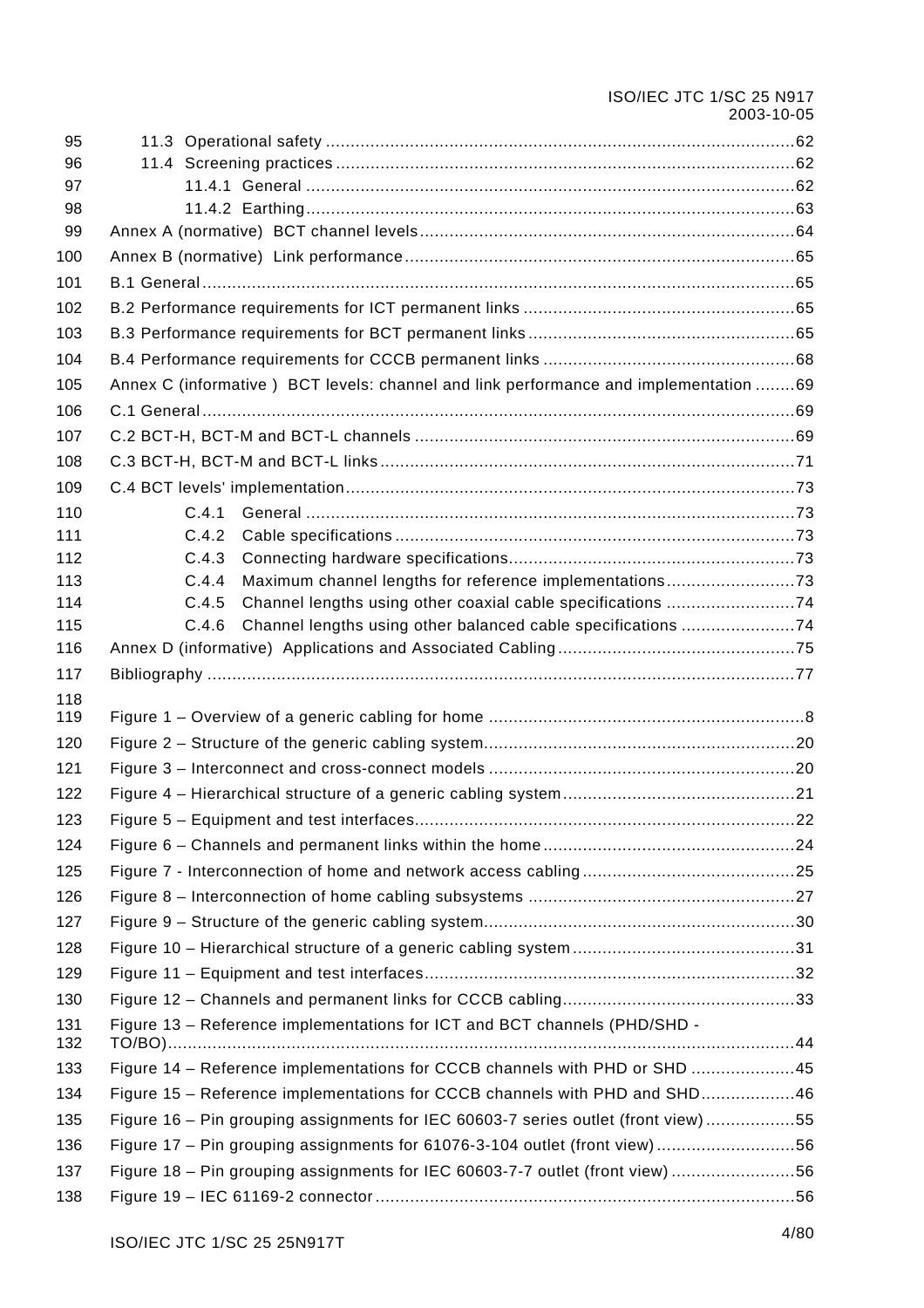# ISO/IEC JTC 1/SC 25 N917 2003-10-05

| 139               |                                                                                    |  |
|-------------------|------------------------------------------------------------------------------------|--|
| 140<br>141<br>142 | Table 1 - Maximum channel lengths for reference implementations of ICT/BCT         |  |
| 143               |                                                                                    |  |
| 144               | Table 3 - Minimum performance of BCT channel via balanced cable38                  |  |
| 145               |                                                                                    |  |
| 146               | Table 5 - Minimum performance of CCCB copper channels for information transfer 41  |  |
| 147               | Table 6 - Minimum performance of CCCB channels for d.c. power feeding 41           |  |
| 148               |                                                                                    |  |
| 149               | Table 8 - Mechanical performance requirements for ICT and balanced BCT cables47    |  |
| 150               | Table 9 - Minimum transmission performance requirements BCT balanced pairs 48      |  |
| 151               | Table 10 - Minimum electrical performance requirements for BCT coaxial cable 49    |  |
| 152               | Table 11 - Mechanical performance requirements for coaxial BCT cables50            |  |
| 153<br>154        | Table 12 - Minimum transmission performance requirements for CCCB coverage area    |  |
| 155<br>156        | Table 13 - Mechanical performance requirements for balanced CCCB coverage area     |  |
| 157               | Table 14 - Mechanical characteristics of connecting hardware for use with balanced |  |
| 158               |                                                                                    |  |
| 159               |                                                                                    |  |
| 160               |                                                                                    |  |
| 161               |                                                                                    |  |
| 162               |                                                                                    |  |
| 163               |                                                                                    |  |
| 164               |                                                                                    |  |
| 165               |                                                                                    |  |
| 166               |                                                                                    |  |
| 167               |                                                                                    |  |
| 168               |                                                                                    |  |
| 169<br>170<br>171 |                                                                                    |  |
| 172               | Table B. 1 - Minimum performance of BCT permanent links via balanced cable 66      |  |
| 173<br>174        | Table B. 2 - Minimum performance of BCT permanent links via coaxial cable 67       |  |
| 175<br>176        | Table C. 1 - Minimum insertion loss of BCT-H, BCT-M and BCT-L channels via         |  |
| 177<br>178        | Table C. 2 - Minimum insertion loss of BCT-H, BCT-M and BCT-L channels via coaxial |  |
| 179               |                                                                                    |  |
| 180               |                                                                                    |  |
| 181               |                                                                                    |  |
| 182<br>183        |                                                                                    |  |
| 184               |                                                                                    |  |
|                   |                                                                                    |  |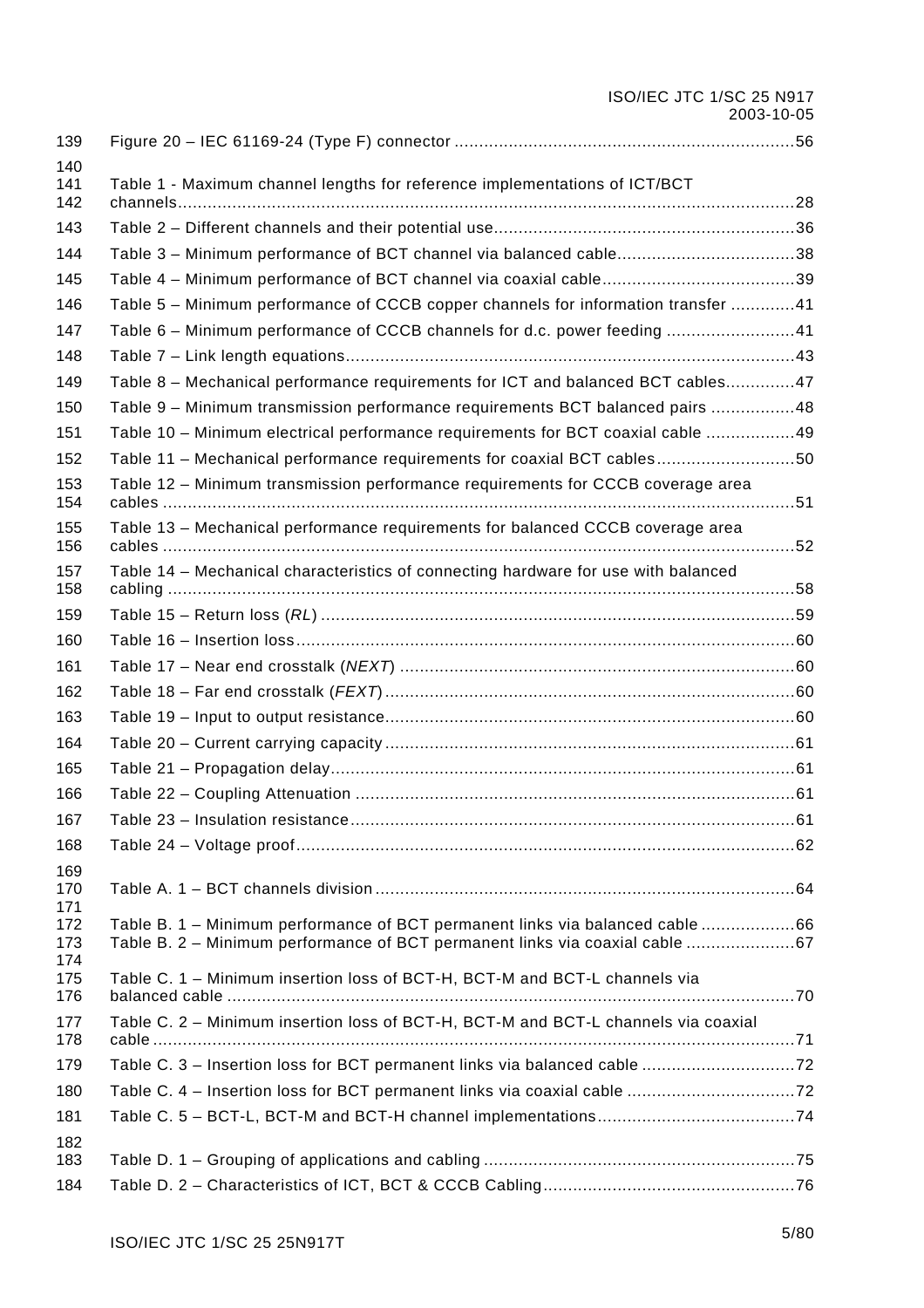#### <span id="page-6-0"></span>185 186 **Final Committee Draft ISO/IEC 15018: Information technology - Generic cabling for homes**

### 187

### Foreword

- 188 189 190 191 192 193 1) ISO (the International Organisation for Standardisation) and IEC (the International Electrotechnical Commission) form the specialised system for world-wide standardisation. National bodies that are members of ISO or IEC participate in the development of International Standards through technical committees established by these organisations to deal with particular fields of technical activity. ISO and IEC technical committees collaborate in fields of mutual interest. Other international organisations, governmental and non-governmental, in liaison with ISO and IEC, also take part in the work.
- 194 195 196 197 2) In the field of information technology, ISO and IEC have established a joint technical committee, ISO/IEC JTC 1. Draft International Standards adopted by the joint technical committee are circulated to national bodies for voting. Publication as an International Standard requires approval by at least 75% of the national bodies casting a vote.
- 198 199 200 3) International Standard ISO/IEC 15018, Information Technology – Generic cabling system for homes, was prepared by the Joint Technical Committee ISO/IEC JTC 1/SC 25, Interconnection of Information Technology Equipment.

#### 201 202 203 4) This International Standard has taken into account requirements specified in application. It refers to International Standards for components and test methods whenever an appropriate International Standard is available.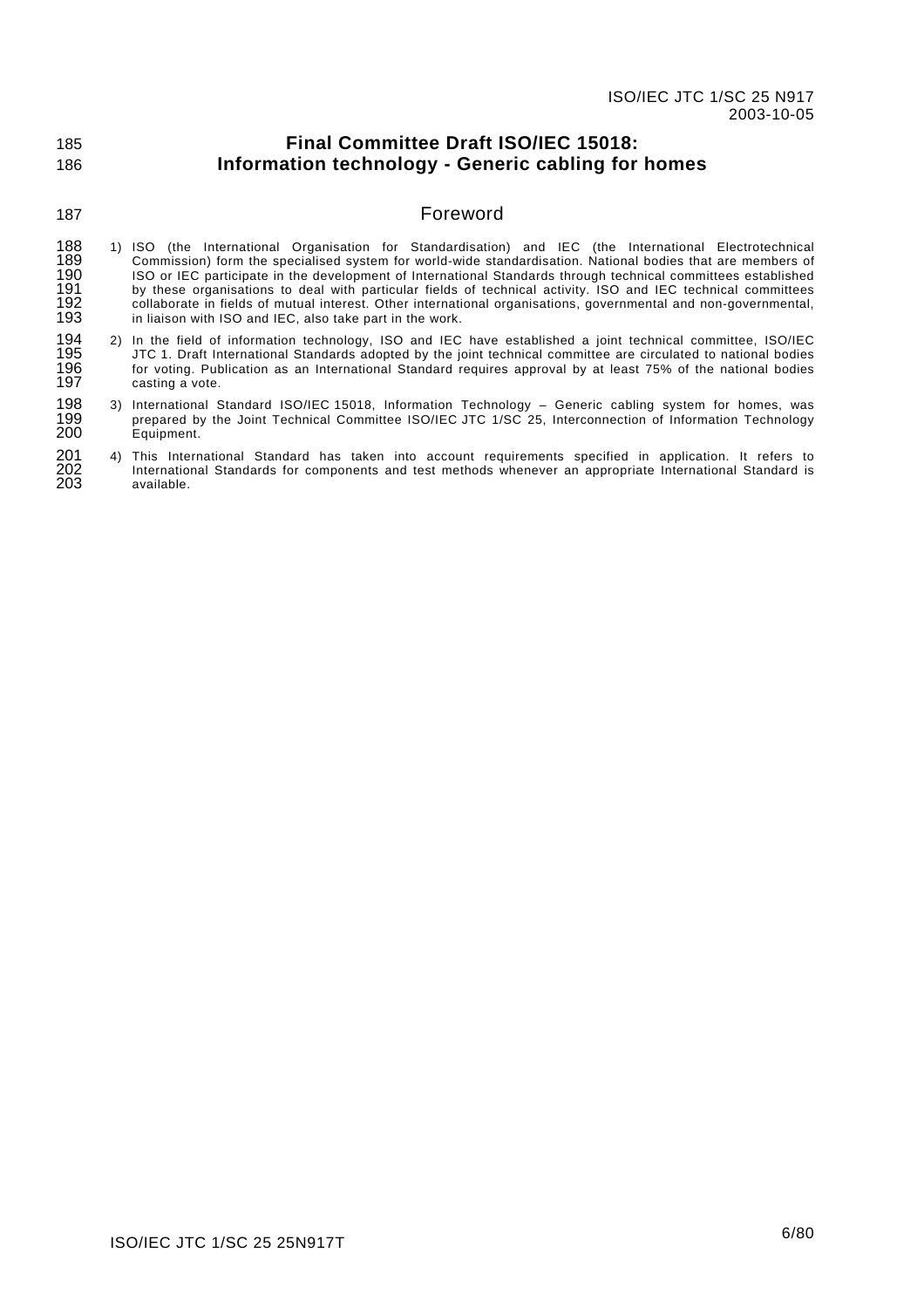# Introduction

- 205 206 This standard specifies a generic cabling infrastructure for three groups of applications in homes:
- 207 Information and Communications Technologies (ICT);
- 208 Broadcast and Communications Technologies (BCT);
- 209 Commands, Control and Communications in Buildings (CCCB);
- 210 as shown in [Figure 1](#page-8-1) and is intended to guide new installations.
- 211 212 This standard also applies where cabling is installed to support one or two of the above application groups.

213 214 215 216 217 These groups of applications may also be supported by different types of cabling, which may be subject to other standards. For example, ISO/IEC 11801 specifies generic cabling for ICT applications in general for the office environment. While the cabling structure and reference implementations are matched to the home environment, the channel performances specified in this standard for ICT are identical to those specified in ISO/IEC 11801.

218 219 220 221 222 This standard specifies a generic cabling for a home that may support ICT, BCT and CCCB application groups. Because it is designed to cover the three major groups the cabling system may be installed prior to the selection of specific applications. The home may contain one or more buildings (e.g. farm) or may be within a building which contains more than one home (e.g. one home in a multi-dwelling building).

- 223 224 The campus or backbone cabling connecting individual homes is built according to the relevant standard (for instance ISO/IEC 11801, IEC 60728).
- 225 Appropriate use of this standard:
- 226 227 a) allows deployment of a wide range of applications without changes to the fixed cabling infrastructure;
- 228 b) provides a platform to support moves, adds and changes of connectivity.
- 229 230 This standard specifies a generic cabling infrastructure based upon balanced cabling, coaxial cabling and / or optical fibre cabling.
- 231 This standard provides:

<span id="page-7-0"></span>204

- 232 users with an application-independent generic cabling for applications run in homes;
- 233 users with a flexible cabling scheme such that changes are both easy and economical;
- 234 235 236 building professionals (for example, architects) with guidance for accommodating cabling before specific requirements are known i.e. in the initial planning either for construction or refurbishment;
- 237 238 239 industry and applications standardisation bodies (e.g. ITU-T, ISO/IEC JTC 1/SC 6, ISO/IEC JTC 1/SC 25/WG1, IEC TC 100) with a cabling system that supports current products and provides a basis for future product development;
- 240 241 users, designers, and manufacturers of application-specific cabling systems with advice on interfacing to this generic cabling;
- 242 suppliers of cabling components and installers of cabling with relevant requirements.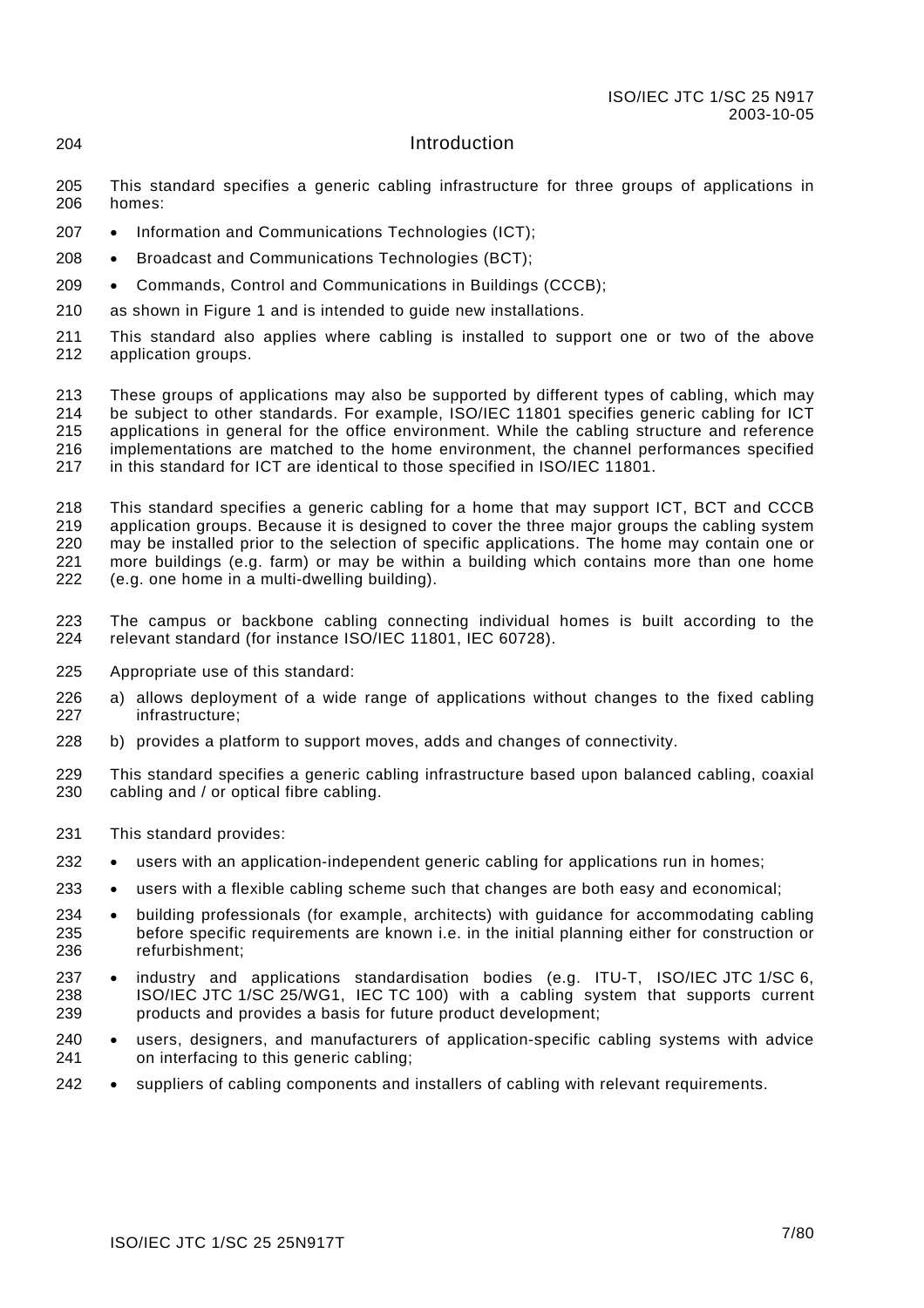

<span id="page-8-1"></span><span id="page-8-0"></span>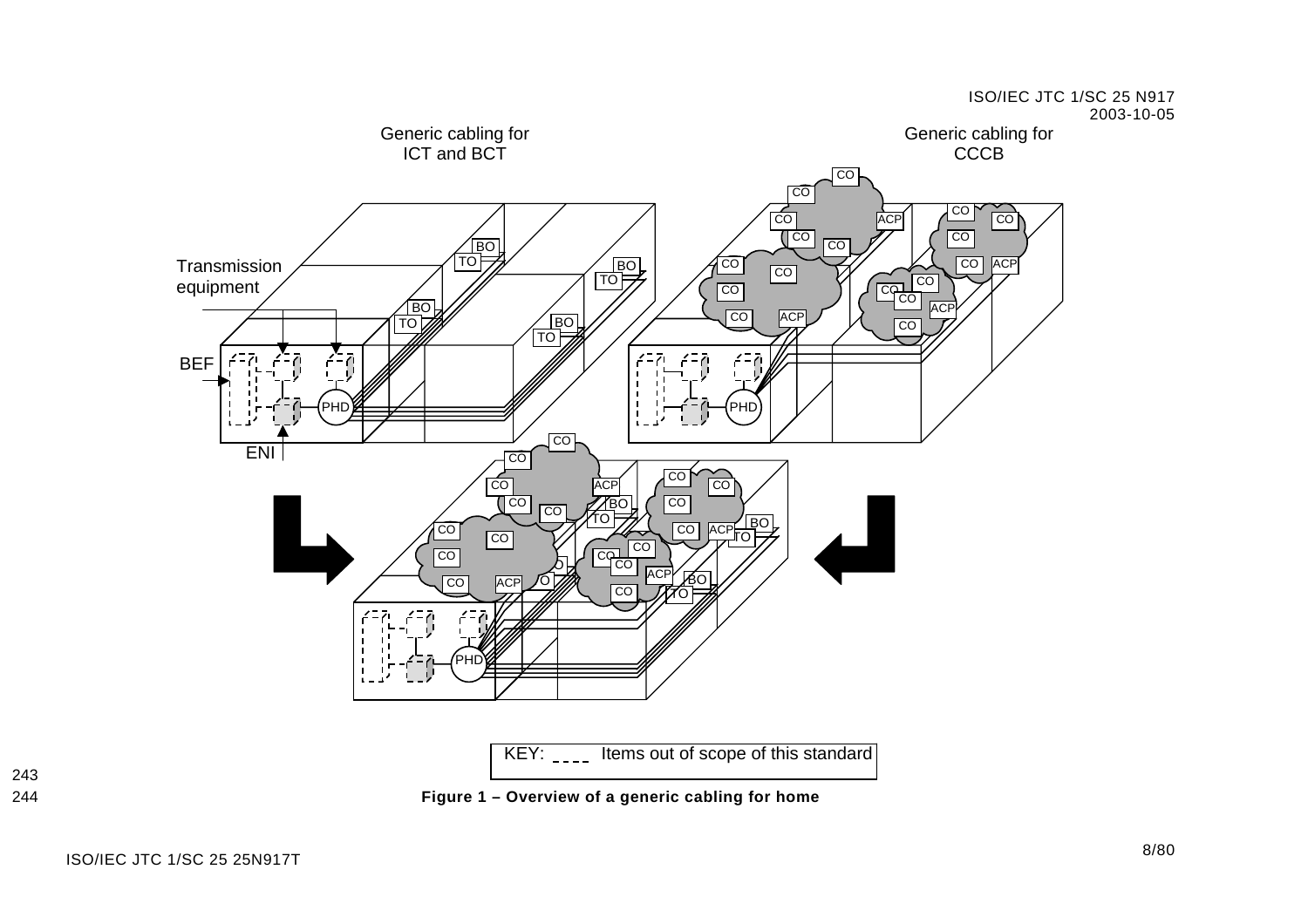245 246 247 248 249 A number of ICT, BCT and CCCB applications have been analysed to determine the requirements for a generic cabling (see [Table D. 2](#page-76-1) in [Annex D\)](#page-75-1) and to specify the minimum performance of channels given in clause [7.](#page-35-1) These requirements, together with the logical and physical models described in clause [5](#page-18-1) and [6,](#page-29-1) have been used to develop the requirements for cabling components and to stipulate their arrangement into generic cablings.

250 251 252 Wireless and (unguided) infrared as well as Power Line Communication may also be used for applications mentioned above. Media used for these technologies are not covered in this standard.

253 254 NOTE Specific codes and regulations may preclude carrying certain services on the cabling specified in this standard.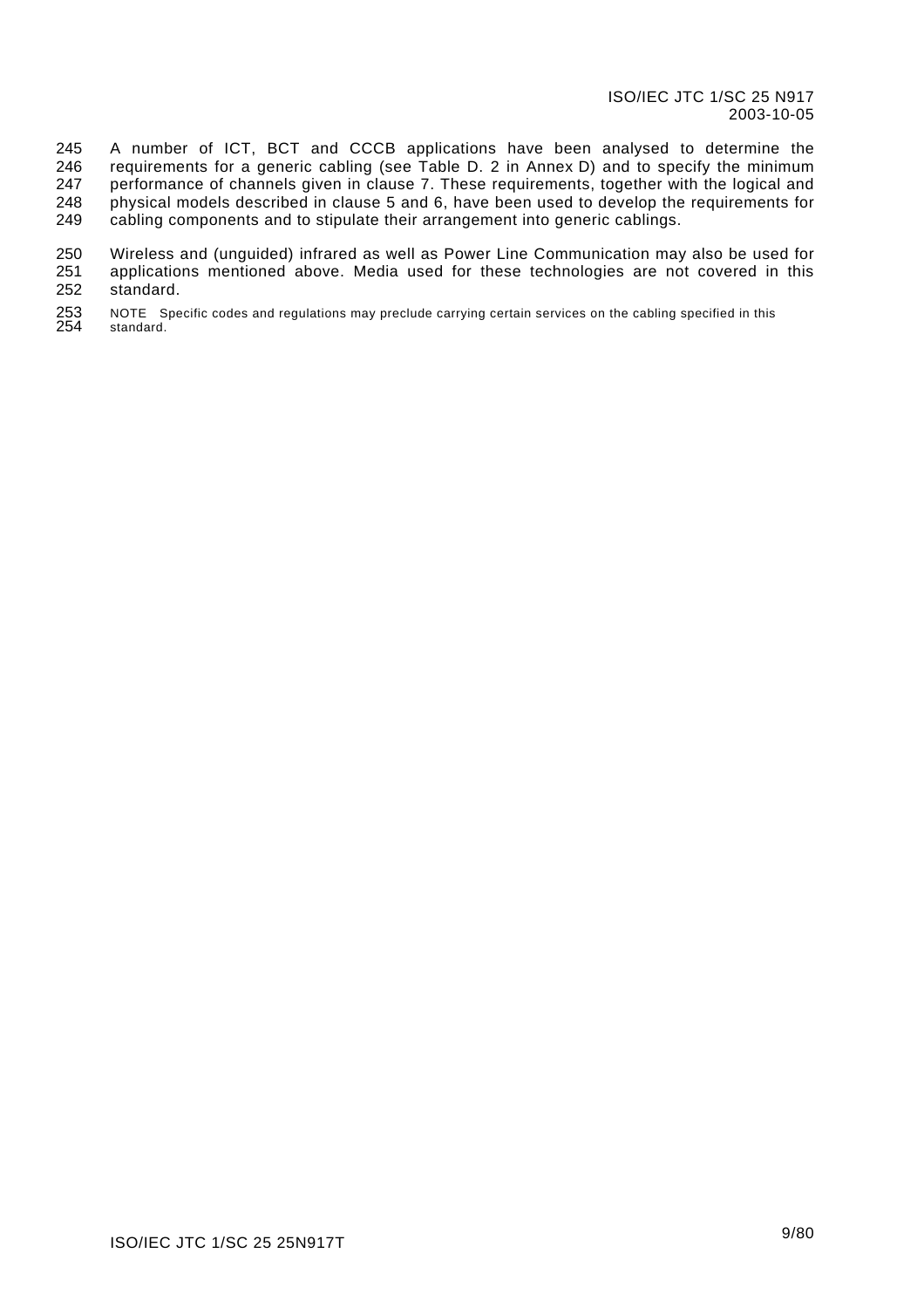#### <span id="page-10-0"></span>255 256 **Final Committee Draft ISO/IEC 15018: Information technology - Generic cabling for homes**

#### 257 **1 Scope**

- 258 259 This standard specifies generic cabling for the home. A home may contain one or more buildings or may be within a building which contains more than one home.
- 260 This standard specifies a generic cabling infrastructure for three groups of applications:
- 261 Information and Communications Technologies (ICT);
- 262 Broadcast and Communications Technologies (BCT);
- 263 Commands, Controls and Communications in Buildings (CCCB).
- 264 It specifies cabling that comprises one or more of the following :
- 265 balanced cabling;
- 266 coaxial cabling;
- 267 optical fibre cabling.
- 268 269 The standard specifies the requirements for the design and configuration of the generic cabling with respect to:
- 270 a) structure and topology;
- 271 b) minimum configuration;
- 272 c) performance requirements for permanent links and channels;
- 273 d) density and location of connection points;
- 274 e) interfaces to application-specific equipment and external networks;
- 275 f) coexistence with other building services.
- 276 277 278 279 Although safety (electrical, fire, etc.) and electromagnetic compatibility (EMC) requirements are outside the scope of this International Standard and are covered by other standards and regulations, information given in this International Standard may be of assistance in meeting these requirements.
- 280 281 NOTE Test requirements in this standard are only for system designers. The installation tests should be decided between supplier and customer.

#### 282 **2 Normative References**

283 284 285 286 287 The following standards contain provisions that, through references in this text, constitute part of ISO/IEC 15018. At the time of publication, the editions indicated were valid. All standards are subject to revision, and parties to agreements based on ISO/IEC 15018 are encouraged to investigate the possibility of applying the most recent editions of the standards indicated below. Members of IEC and ISO maintain registers of currently valid International Standards.

IEC 60189-1 *Low-frequency cables and wires with p.v.c. insulation and p.v.c. sheath – Part 1: General test and measuring methods*  IEC 60352-3 *Solderless connections – Part 3: Solderless accessible insulation displacement connections – General requirements, test methods and practical guidance*  IEC 60352-4 *Solderless connections – Part 4: Solderless non-accessible insulation displacement connections – General requirements, test methods and practical guidance*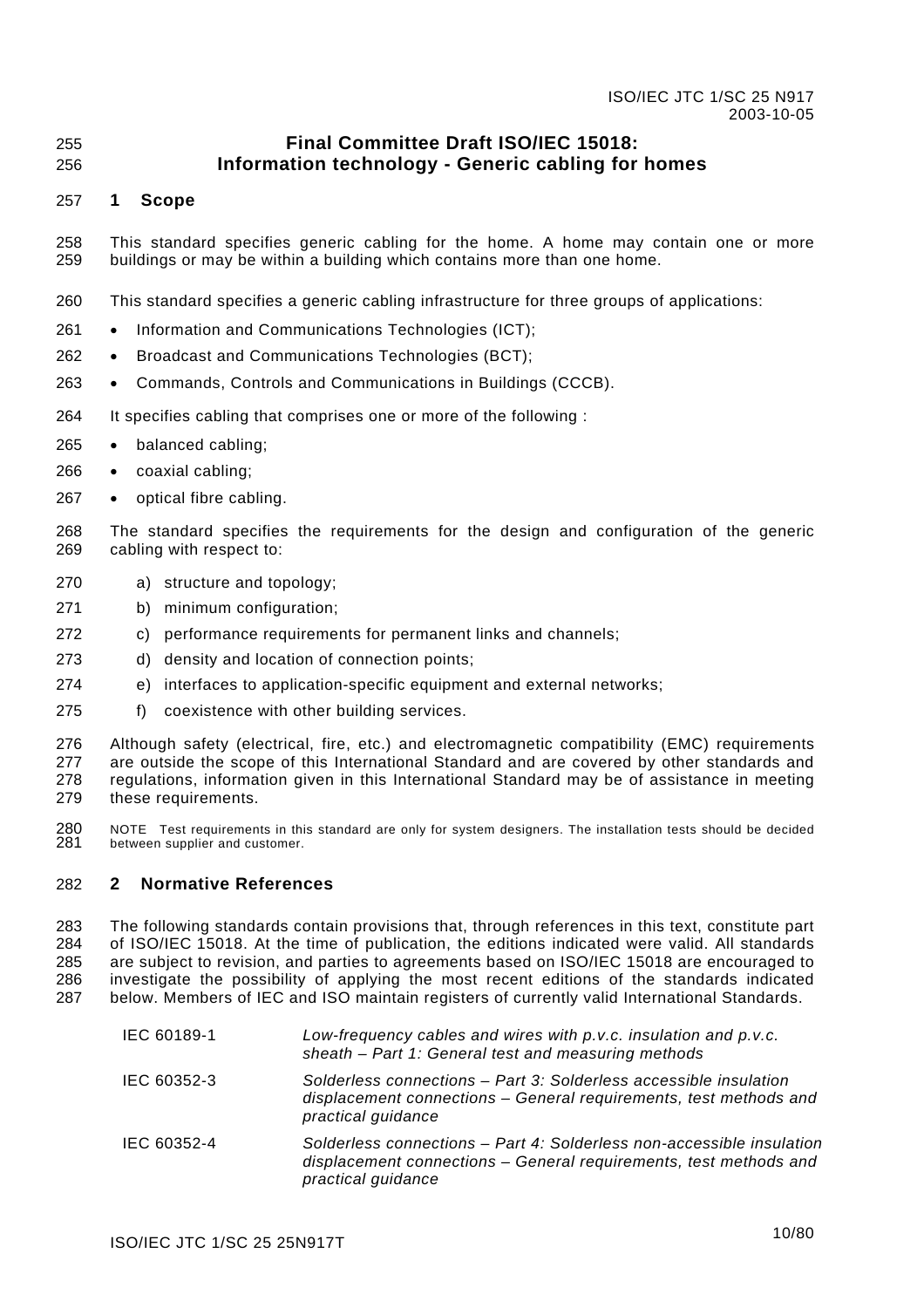| IEC 60352-6                              | Solderless connections - Part 6: Insulation piercing connections -<br>General requirements, test methods and practical guidance                                                                                                                                                                                                                          |
|------------------------------------------|----------------------------------------------------------------------------------------------------------------------------------------------------------------------------------------------------------------------------------------------------------------------------------------------------------------------------------------------------------|
| IEC 60364-4-41                           | Electrical installations of buildings - Part 4: Protection for safety -<br>Chapter 41: Protection against electric shock                                                                                                                                                                                                                                 |
| IEC 60512-2                              | Electromechanical components for electronic equipment; basic<br>testing procedures and measuring methods - Part 2: General<br>examination, electrical continuity and contact resistance tests,<br>insulation tests and voltage stress tests                                                                                                              |
| IEC 60512-25-1                           | Connectors for electronic equipment - Tests and measurements -<br>Part 25-1: Test 25a - Crosstalk ratio                                                                                                                                                                                                                                                  |
| IEC 60512-25-2                           | Connectors for electronic equipment - Tests and measurements -<br>Part 25-2: Test 25b - Attenuation                                                                                                                                                                                                                                                      |
| IEC 60512-25-4                           | Connectors for electronic equipment - Tests and measurements -<br>Part 25-4: Test 25d - Propagation delay                                                                                                                                                                                                                                                |
| IEC 60512-25-5:<br>(under consideration) | Connectors for electronic equipment- Basic tests and<br>measurements-Part 25-5: Test 25e - Return loss                                                                                                                                                                                                                                                   |
| IEC 60512-3                              | Electromechanical components for electronic equipment; basic<br>testing procedures and measuring methods. Part 3: Current-carrying<br>capacity tests                                                                                                                                                                                                     |
| IEC 60603-7                              | Connectors for frequencies below 3 MHz for use with printed boards -<br>Part 7: Detail specification for connectors, 8-way, including fixed and<br>free connectors with common mating features, with assessed quality                                                                                                                                    |
| IEC 60603-7-1:2002                       | Connectors for electronic equipment - Part 7-1: Detail specification<br>for 8-way, shielded free and fixed connectors, with common mating<br>features, with assessed quality                                                                                                                                                                             |
| IEC 60603-7-2: (under<br>consideration)  | Connectors for electronic equipment - Part 7-2: Detail specification<br>for 8-way unshielded free and fixed connectors, for data transmission<br>with frequencies up to 100 MHz                                                                                                                                                                          |
| IEC 60603-7-3: (under<br>consideration)  | Connectors for electronic equipment - Part 7-3: Detail specification<br>for 8-way shielded connectors for frequencies up to 100 MHz                                                                                                                                                                                                                      |
| IEC 60603-7-4<br>IEC 60603-7-5           | Connectors for electronic equipment - Part 7-4: Detail specification<br>for 8-way, unshielded, free and fixed connectors, for data<br>transmissions with frequencies up to 250 MHz (CAT 6, unshielded)<br>Connectors for electronic equipment - Part 7-5: Detail specification<br>for 8-way, shielded, free and fixed connectors, for data transmissions |
| IEC 60603-7-7:2002                       | with frequencies up to 250 MHz (CAT 6, shielded)<br>Connectors for electronic equipment - Part 7-7: Detail specification<br>for 8-way, shielded, free and fixed connectors, for data transmission<br>with frequencies up to 600 MHz (category 7, shielded)                                                                                               |
| IEC 60728 series                         | Cabled distribution systems for television and sound signals                                                                                                                                                                                                                                                                                             |
| IEC 60966-2-4                            | Radio frequency and coaxial cable assemblies - Part 2-4: Detail<br>specification for cable assemblies for radio and TV receivers<br>(Frequency range 0 to 3000 MHz, IEC 60169-2 connectors)                                                                                                                                                              |
| IEC 60966-2-5                            | Radio frequency and coaxial cable assemblies - Part 2-5: Detail<br>specification for cable assemblies for radio and TV receivers -<br>Frequency range 0 to 1 000 MHz, IEC 60169-2 connectors                                                                                                                                                             |
| IEC 60966-2-6                            | Radio frequency and coaxial cable assemblies - Part 2-6: Detail<br>specification for cable assemblies for radio and TV receivers -<br>Frequency range 0 to 3 000 MHz, IEC 60169-24 connectors                                                                                                                                                            |
| IEC 61024 series                         | Protection of structures against lightning                                                                                                                                                                                                                                                                                                               |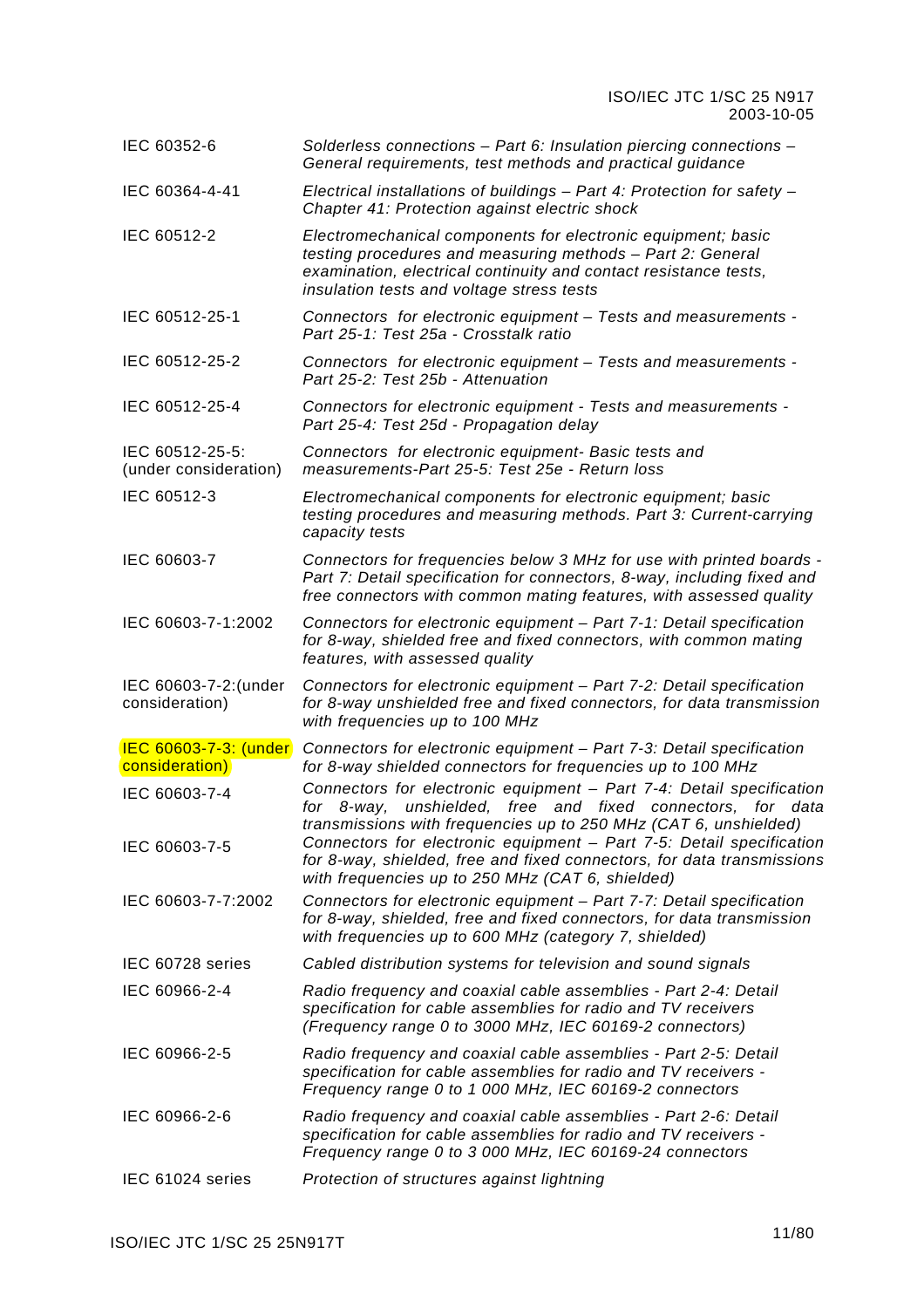| <b>IEC 61076-3-104</b>            | Connectors for electronic equipment - Part 3-104: Rectangular<br>connectors - Detail specification for 8 way, shielded free and fixed<br>connectors for data transmissions with frequencies up to 600 MHz<br>minimum             |
|-----------------------------------|----------------------------------------------------------------------------------------------------------------------------------------------------------------------------------------------------------------------------------|
| <b>IEC 61140</b>                  | Protection against electric shock - Common aspects for installation<br>and equipment                                                                                                                                             |
| IEC 61156 series                  | Multicore and symmetrical pair/quad cables for digital<br>communications                                                                                                                                                         |
| IEC 61156-1                       | Multicore and symmetrical pair/quad cables for digital<br>communications - Part 1 : Generic specification                                                                                                                        |
| IEC 61156-2                       | Multicore and symmetrical pair/quad cables for digital<br>communications - Part 2 : Horizontal floor wiring - Sectional<br>specification                                                                                         |
| IEC 61156-3                       | Multicore and symmetrical pair/quad cables for digital<br>communications - Part 3 : Work area wiring - Sectional specification                                                                                                   |
| IEC 61156-5                       | Multicore and symmetrical pair/quad cables for digital<br>communications - Part 5: Symmetrical pair/quad cables with<br>transmission characteristics up to 600 MHz - Horizontal floor wiring -<br>Sectional specification        |
| IEC 61156-6                       | Multicore and symmetrical pair/quad cables for digital<br>communications - Part 6: Symmetrical pair/quad cables with<br>transmission characteristics up to 600 MHz - Work area wiring -<br>Sectional specification               |
| IEC 61156-7                       | Multicore and symmetrical pair/quad cables for digital<br>communications - Part 7: Symmetrical pair cables with transmission<br>characteristics up to 1200 MHz -Sectional specification for digital and<br>analog communications |
| IEC 61169-1                       | Radio-frequency connectors - Part 1: Generic specification - General<br>requirements and measuring methods                                                                                                                       |
| IEC 61169-1-2                     | Radio-frequency connectors - Part 1-2:                                                                                                                                                                                           |
| IEC 61169-2                       | Radio-frequency connectors - Part 2: Sectional specification - Radio<br>frequency coaxial connectors of type 9,52                                                                                                                |
| IEC 61169-2-2                     | Radio-frequency connectors - Part 2-2:                                                                                                                                                                                           |
| IEC 61169-2-3                     | Radio-frequency connectors - Part 2-3:                                                                                                                                                                                           |
| IEC 61169-2-4                     | Radio-frequency connectors - Part 3-4:                                                                                                                                                                                           |
| IEC 61169-24                      | Radio-frequency connectors - Part 24: Sectional specification - Radio<br>frequency coaxial connectors with screw coupling, typically for use in<br>75 ohm cable distribution systems (type F)                                    |
| IEC 61935-1                       | Generic cabling systems - Specification for the testing of balanced<br>communication cabling in accordance with ISO/IEC 11801 - Part 1:<br>Installed cabling                                                                     |
| <b>ISO/IEC 11801</b><br>Ed.2:2002 | Information Technology - Generic cabling for customer premises                                                                                                                                                                   |
| ISO/IEC 14763-1                   | Information Technology - Implementation and operation of customer<br>premises cabling - Part 1: Administration                                                                                                                   |
| <b>ISO/IEC TR 14763-2</b>         | Information technology - Implementation and operation of customer<br>premises cabling - Part 2: Planning and installation                                                                                                        |
| <b>ITU-T K.31</b>                 | Bonding configurations and earthing of telecommunication<br>installations inside a subscriber's building                                                                                                                         |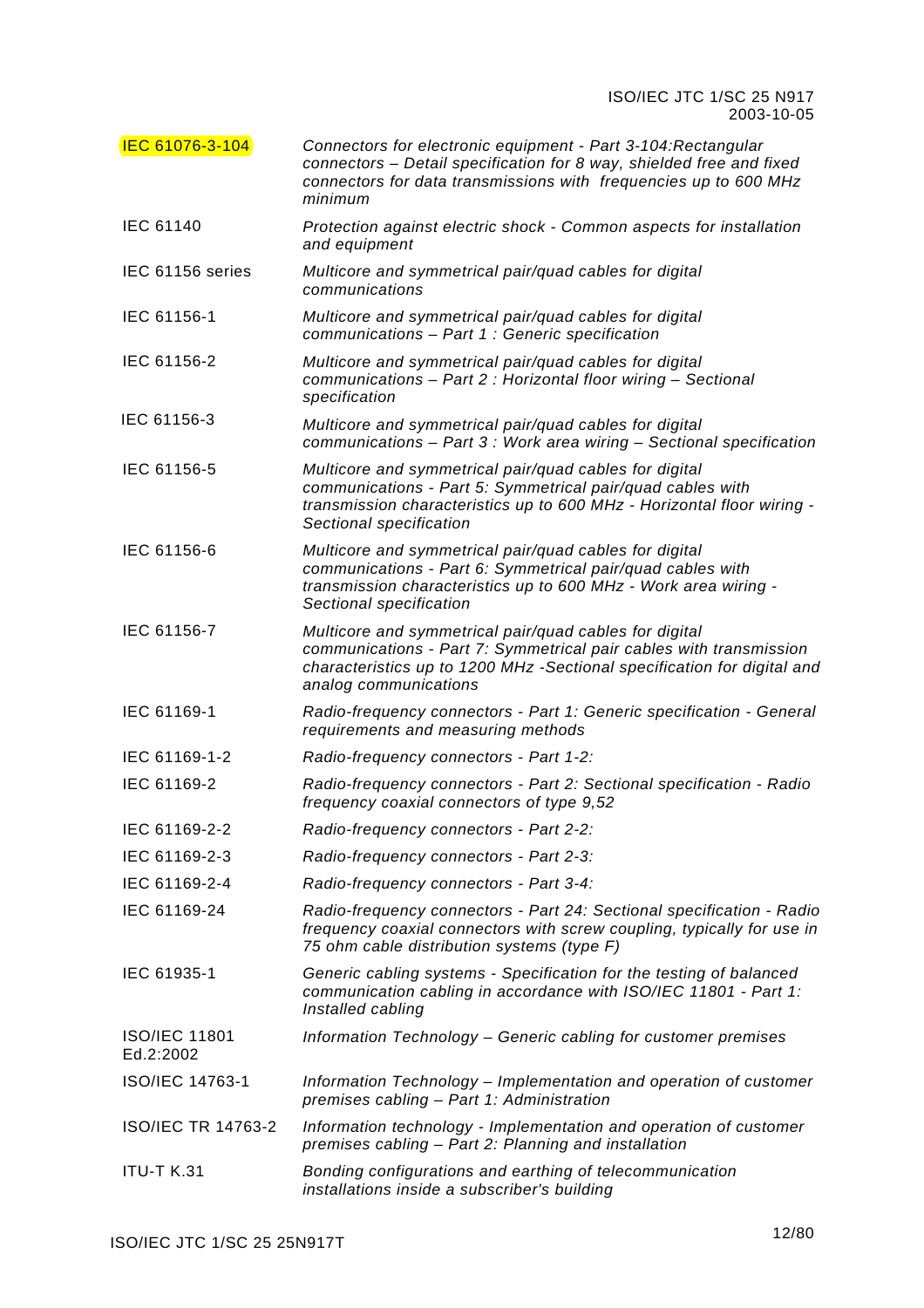#### <span id="page-13-0"></span>288 **3 Definitions and abbreviations**

#### 289 **3.1 Definitions**

290 For the purposes of this International Standard, the following definitions apply.

#### 291 **3.1.1**

#### 292 **application**

293 a system, with its associated transmission method, that is supported by cabling

#### 294 **3.1.2**

#### 295 **application outlet**

296 297 a point at which application-specific equipment may be connected to the generic cabling in support of ICT and/or BCT application

#### 298 **3.1.3**

#### 299 **area connection point (ACP)**

300 a point at which coverage area cabling is connected to area feeder cabling

#### 301 **3.1.4**

#### 302 **balanced cable**

303 304 a cable consisting of one or more metallic symmetrical cable elements (twisted pairs or quads) [ISO/IEC 11801]

#### 305 **3.1.5**

#### 306 **broadcast and communications technologies (BCT)**

- 307 a group of applications including sound radio and TV
- 308 NOTE These applications are also called HES class 3 in ISO/IEC TR 15044.

#### 309 **3.1.6**

#### 310 **building entrance facility (BEF)**

- 311 a facility that provides all necessary mechanical and electrical services, that complies with all
- 312 relevant requirements, for the entry of telecommunications cables into a building.

#### 313 **3.1.7**

#### 314 **cable element**

315 316 the smallest construction unit (for example balanced pair, balanced quad, coaxial pair or single optical fibre) in a cable; a cable element may have a screen [ISO/IEC 11801]

#### 317 **3.1.8**

#### 318 **cable unit**

319 320 a single assembly of one or more cable elements of the same type or category; the cable unit may have a screen [ISO/IEC 11801]

#### 321 **3.1.9**

- 322 **cabling**
- 323 324 a system of telecommunications cables, cords, and connecting hardware that can support the connection of information technology and other equipment

#### 325 **3.1.10**

#### 326 **channel**

327 the end-to-end transmission path connecting any two pieces of application-specific equipment

328 329 NOTE 1 Channels specified in this standard are within the boundaries of generic cabling and may only comprise passive components.

330 331 NOTE 2 A channel may use one or more pairs, may share a pair with another channel, e.g. power feeding and information may run over the same pair.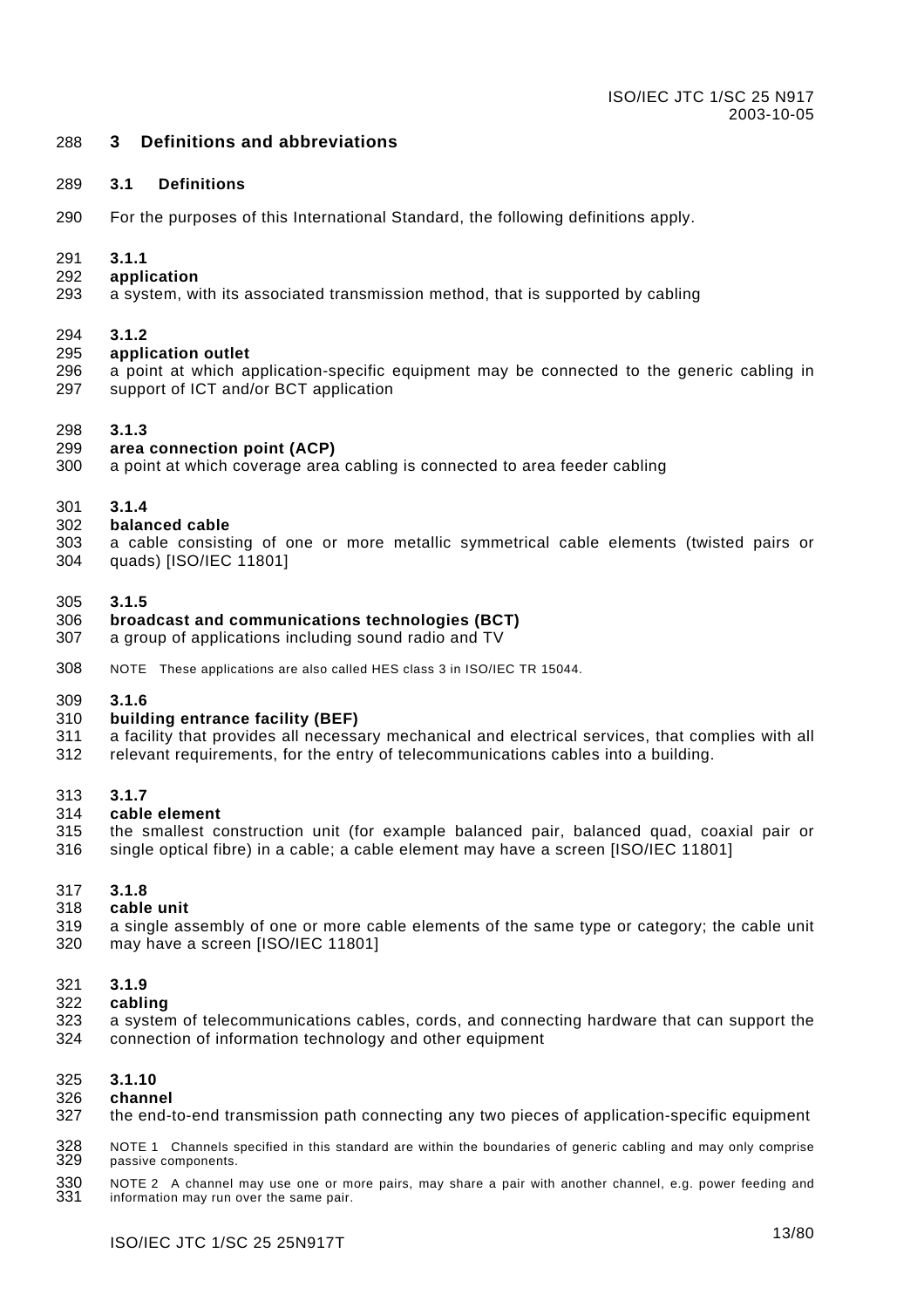#### 332 **3.1.11**

- 333 **coaxial pair**
- 334 a uniform transmission line consisting of two cylindrical conductors with the same axis [IEV]

#### 335 **3.1.12**

#### 336 **commands / controls and communications in buildings (CCCB)**

- 337 a group of applications such as appliance control and building control
- 338 NOTE These applications are also called HES class 1 in ISO/IEC TR 15044.
- 339 **3.1.13**
- 340 **connection**
- 341 342 mated device or combination of devices including terminations connecting two cables or cable elements.
- 343 **3.1.14**

#### 344 **connector sharing**

- 345 the ability of a connector to accept multiple plugs in one socket such as 4 one-pair plugs in
- 346 347 one 4 pair socket while maintaining the required performance; this may also be achieved by means of an external adapter
- 348 **3.1.15**
- 349 **coverage area**
- 350 area within a home covered by any application
- 351 **3.1.16**
- 352 **cross-connect**
- 353 354 apparatus enabling the termination of cable elements and their cross-connection, primarily by means of patch cords or jumpers [ISO/IEC 11801]
- 355 356 NOTE incoming and outgoing cables are terminated at fixed points [ISO/IEC 11801]; they are connected with the help of a third cable, a patch cord or a jumper cable.
- 357 **3.1.17**
- 358 **distributor**
- 359 360 term used for a collection of components (such as patch panels, patch cords) used to connect cables [ISO/IEC 11801]
- 361 **3.1.18**

#### 362 **equipment interface (EI)**

- 363 interface at which application specific equipment is connected to the cabling
- 364 NOTE An application outlet is an example of an EI.
- 365 **3.1.19**
- 366 **home**
- 367 a physical structure used as a dwelling place, such as a house or an apartment
- 368 NOTE This may be an individual building, part of a larger building or more than one building.

#### 369 **3.1.20**

- 370 **home electronic system (HES)**
- 371 372 electronic systems within homes that are interconnected in accordance with ISO/IEC TR 14543

#### 373 **3.1.21**

#### 374 **information and communications technologies (ICT)**

- 375 a group of applications using information and communications (telecommunications)
- 376 technologies
- 377 NOTE These applications are also called HES class 2 in ISO/IEC TR 15044.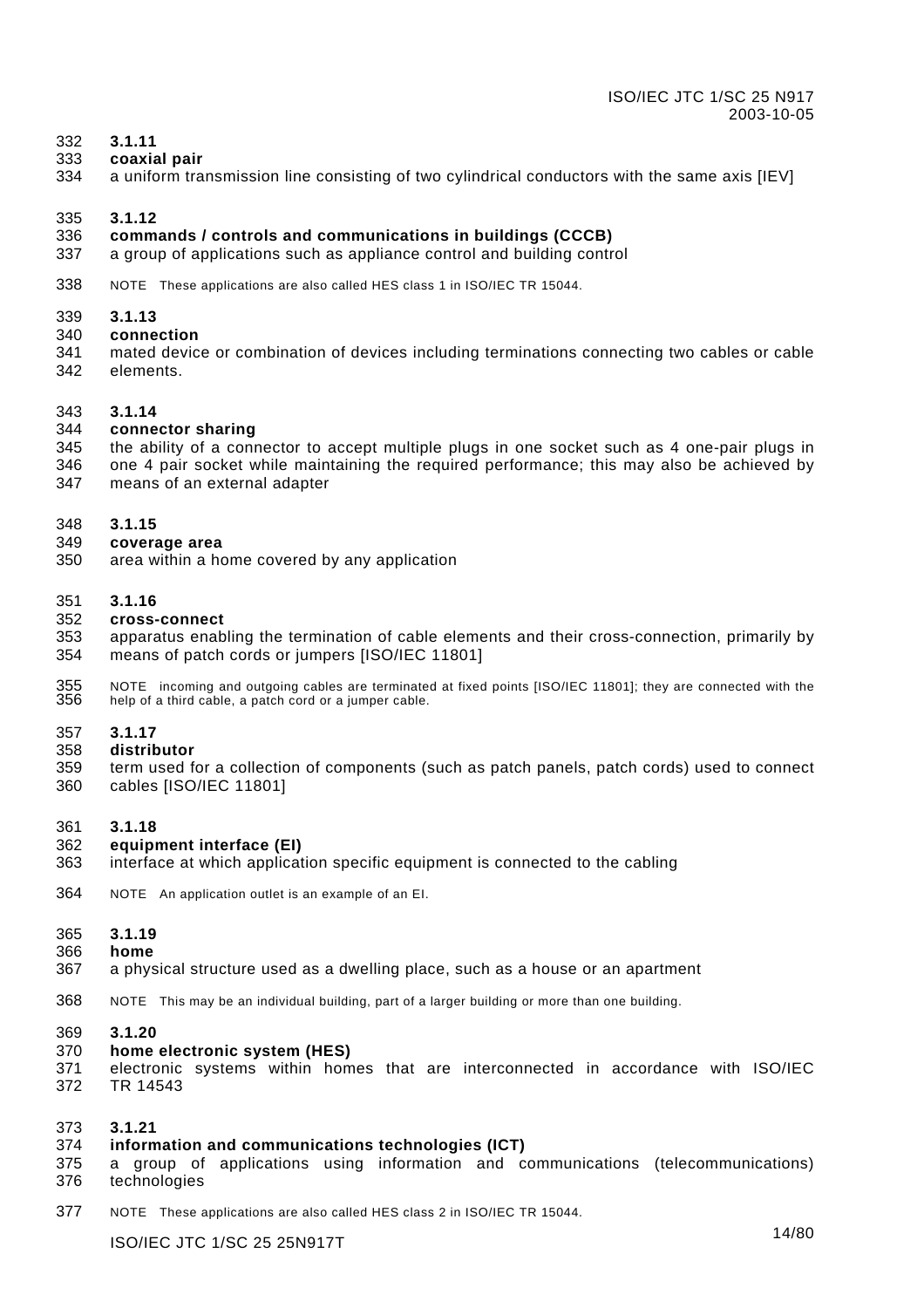#### 378 **3.1.22**

#### 379 **insert**

380 381 device attached to an application outlet that provides a modified presentation and/or performance of the cable elements at the interface to the generic cabling

#### 382 **3.1.23**

#### 383 **intercom**

384 385 a communication system for voice and optionally video, internal to the premises often including door opening functions

#### 386 **3.1.24**

#### 387 **interconnect**

388 389 technique enabling equipment cords (or cabling subsystems) to be terminated and connected to the cabling subsystems without using a patch cord or jumper [ISO/IEC 11801]

390 NOTE Incoming or outgoing cables are terminated at a fixed point. [ISO/IEC 11801]

#### 391 **3.1.25**

#### 392 **link**

393 394 the transmission path between an outlet or distributor to another outlet or distributor of a generic cabling; it excludes equipment cords

#### 395 **3.1.26**

#### 396 **network access cabling**

397 cabling that brings services to the home from a source outside the home

#### 398 **3.1.27**

#### 399 **optical fibre cable (or optical cable)**

400 cable comprising one or more optical fibre cable elements [ISO/IEC 11801]

#### 401 **3.1.28**

#### 402 **pathway**

403 facility dedicated to or area reserved for the placement of cable

#### 404 **3.1.29**

#### 405 **permanent link**

- 406 the transmission path between two mated interfaces of generic cabling, excluding equipment cords, work area cords and cross-connections, but including the connecting hardware at each
- 407 408 end [ISO/IEC 11801]

#### 409 **3.1.30**

#### 410 **primary home distributor (PHD)**

411 the primary distributor within a home where cables terminate

#### 412 **3.1.31**

- 413 **remote power feeding**
- 414 415 the supply of power different from mains power to application-specific equipment via cabling specified by this standard

#### 416 **3.1.32**

#### 417 **requirement to be met by design**

- 418 a requirement which may be met by calculation and selection of appropriate materials and
- 419 installation techniques, where either there is no test method specified that allows verification or there is no requirement for verification by testing
- 420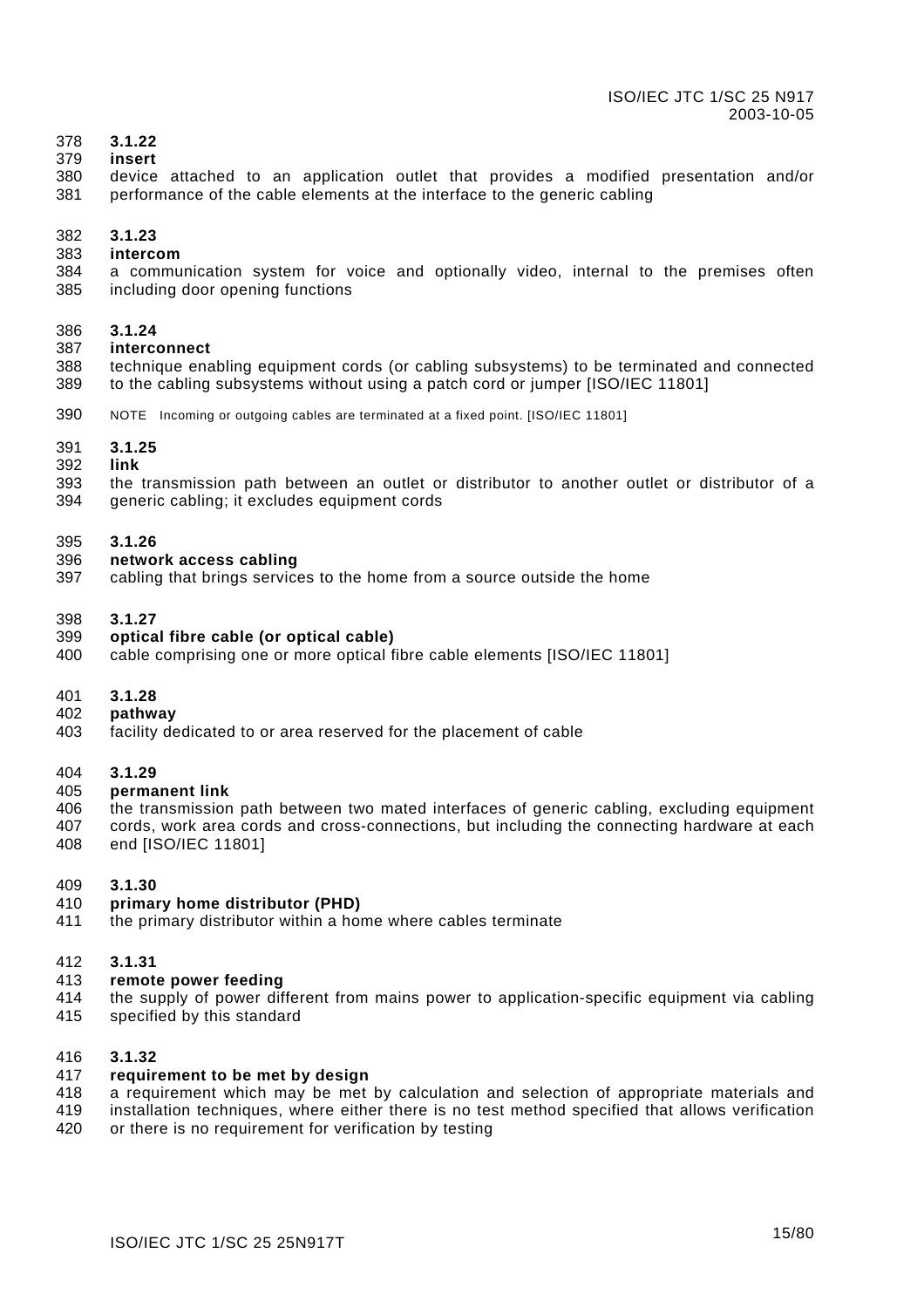#### <span id="page-16-0"></span>421 **3.1.33**

#### 422 **screened balanced cable**

423 424 a balanced cable with an overall screen and / or screens for the individual elements [ISO/IEC 11801]

#### 425 **3.1.34**

#### 426 **secondary home distributor (SHD)**

- 427 428 429 an optional distributor used to provide additional infrastructure flexibility and / or transmission equipment between the primary home distributor and coverage areas (e. g. for homes with multiple floors)
- 430 **3.1.35**
- 431 **space**
- 432 433 area or volume defined by markings or fittings intended for the containment of connecting hardware

#### 434 **3.1.36**

#### 435 **terminal equipment**

- 436 437 equipment (e.g. telephone handset) that provides user access to an application / service at an outlet
- 438 **3.1.37**
- 439 **transmission equipment**
- 440 441 active equipment used to distribute applications from distributors to other distributors and to outlets

#### 442 **3.1.38**

- 443 **twisted pair**
- 444 445 a cable element consisting of two insulated conductors twisted together in a regular fashion to form a balanced transmission line [ISO/IEC 11801]

#### 446 **3.1.39**

#### 447 **unscreened balanced cable**

448 an electrically conducting balanced cable without any screen

#### 449 **3.2 Abbreviations**

- 450 a.c. alternating current
- 451 ACP Area Connection Point
- 452 ACR Attenuation to Cross-talk Ratio
- 453 BCT Broadcast and Communications Technologies
- 454 BCT B BCT supported by balanced cabling
- 455 BCT C BCT supported by coaxial cabling
- 456 BCT-H BCT high (signal level)
- 457 BCT-L BCT low (signal level)
- 458 BCT-M BCT medium (signal level)
- 459 BEF Building Entrance Facility
- 460 BO Broadcast Outlet
- 461 CATV Community Antenna TV
- 462 CC Cross-Connect
- 463 CCCB Commands, Controls and Communications in Buildings
- 464 CCTV Closed Circuit TV
- 465 CO Control Outlet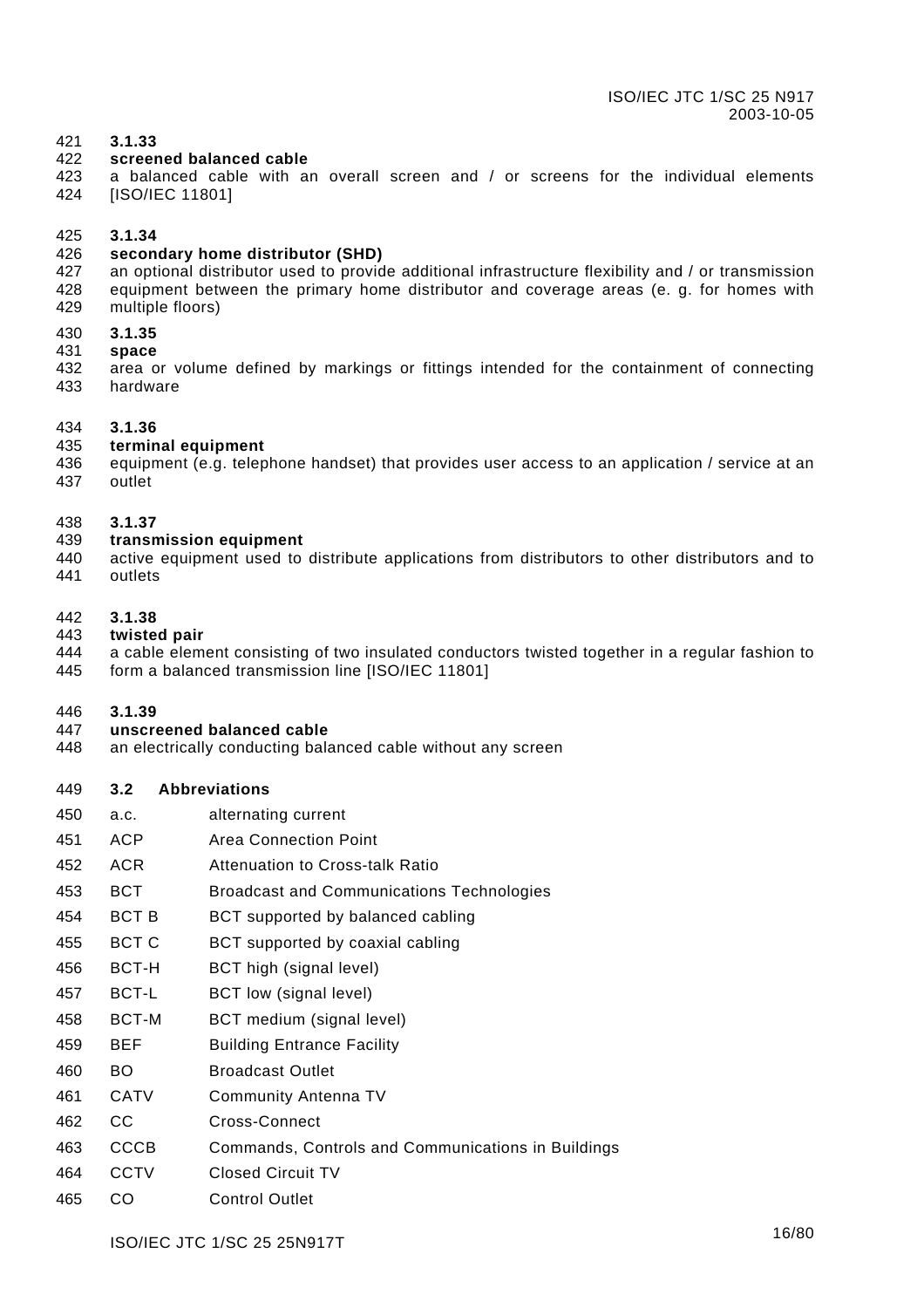| 466 | d.c.          | direct current                                    |
|-----|---------------|---------------------------------------------------|
| 467 | ΕI            | <b>Equipment Interface</b>                        |
| 468 | <b>ELFEXT</b> | Equal Level Far End Cross-talk attenuation (loss) |
| 469 | <b>EMC</b>    | <b>Electromagnetic Compatibility</b>              |
| 470 | ENI           | <b>External Network Interface</b>                 |
| 471 | EQP           | <b>Transmission Equipment</b>                     |
| 472 | FEXT          | <b>Far End Cross-talk</b>                         |
| 473 | ffs           | for further study                                 |
| 474 | <b>HES</b>    | Home Electronic System                            |
| 475 | <b>HVAC</b>   | Heating, Ventilating, and Air-Conditioning        |
| 476 | <b>ICT</b>    | Information and Communications Technology         |
| 477 | <b>IEV</b>    | International Electrotechnical Vocabulary         |
| 478 | <b>ISDN</b>   | <b>Integrated Services Digital Network</b>        |
| 479 | IL            | <b>Insertion Loss</b>                             |
| 480 | N/A           | Not Applicable                                    |
| 481 | <b>NEXT</b>   | Near-End cross-talk attenuation (loss)            |
| 482 | OF            | <b>Optical Fibre</b>                              |
| 483 | PELV          | Protective Extra Low Voltage                      |
| 484 | <b>PHD</b>    | <b>Primary Home Distributor</b>                   |
| 485 | PS            | <b>Power Source</b>                               |
| 486 | PS ACR        | Power sum ACR                                     |
| 487 |               | PS ELFEXT Power Sum ELFEXT                        |
| 488 | r.m.s.        | root mean square                                  |
| 489 | SELV          | Safety Extra Low Voltage                          |
| 490 | SHD           | Secondary Home Distributor                        |
| 491 | <b>TE</b>     | <b>Terminal Equipment</b>                         |
| 492 | ΤI            | <b>Test Interface</b>                             |
| 493 | <b>TO</b>     | <b>Telecommunications Outlet</b>                  |
| 494 | <b>TV</b>     | <b>Television</b>                                 |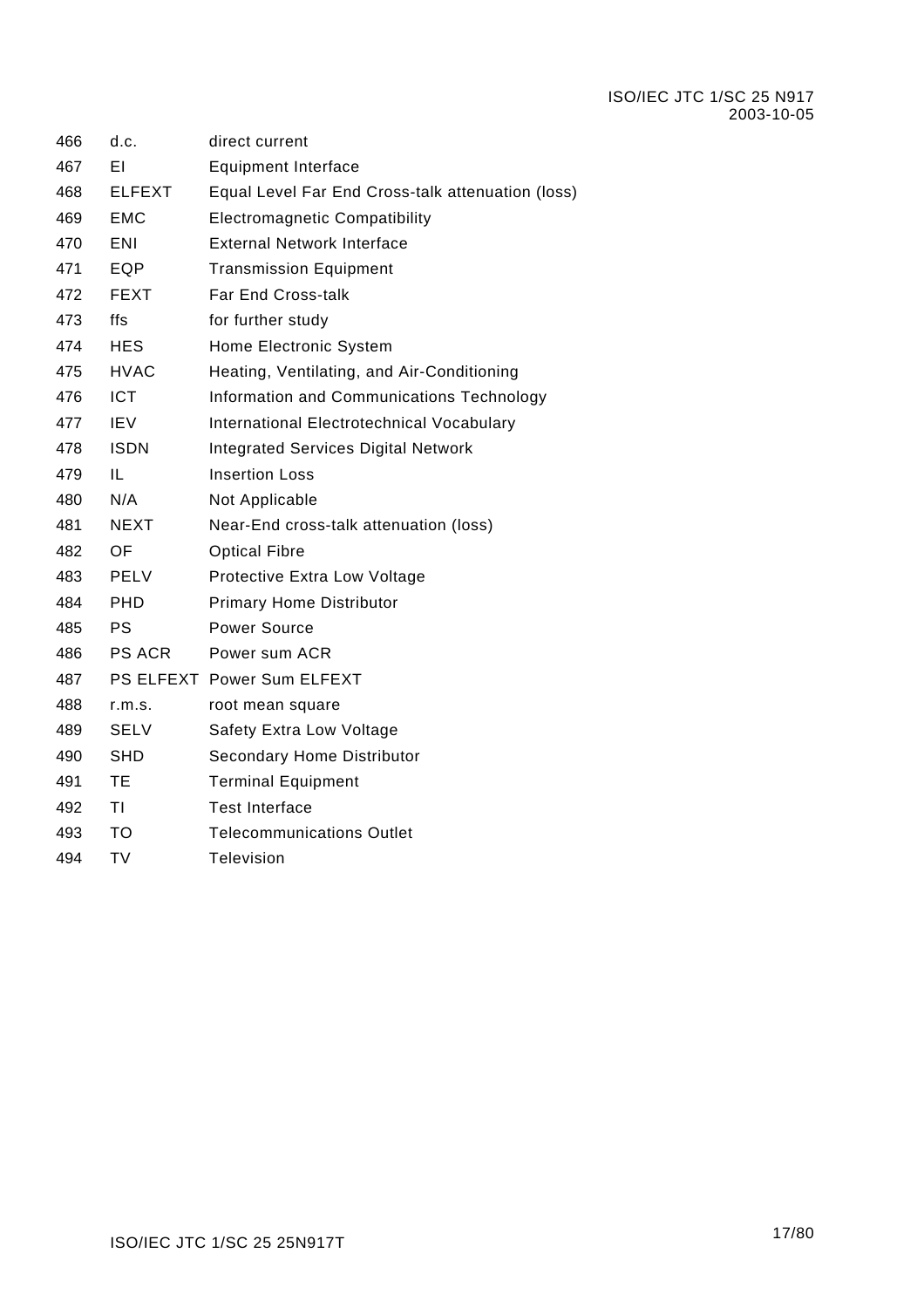#### <span id="page-18-0"></span>495 **4 Conformance**

- 496 For a cabling installation to conform to this International Standard the following shall apply.
- 497 498 c) The configuration of cabling in support of ICT and BCT applications shall conform to the requirements in clause [5.](#page-18-1)
- 499 500 d) The configuration of cabling in support of CCCB applications shall conform to the requirements in clause [6.](#page-29-1)
- 501 502 e) The interfaces to the cabling at the TO or the BO shall conform to the requirements of clause [10](#page-53-1) with respect to mating interfaces and performance.
- 503 504 f) Connecting hardware at other places in the cabling structure shall meet the performance requirements specified in clause [10.](#page-53-1)
- 505 506 g) All channels and links shall meet the necessary level of performance specified in clause [7](#page-35-1)  and [Annex B](#page-65-1) respectively. This shall be achieved by one of the following:
- 507 1) a channel design and implementation ensuring that the prescribed channel is met;
- 508 509 510 511 2) attachment of appropriate components to a permanent link design meeting the prescribed performance class of [Annex B.](#page-65-1) Channel performance shall be assured where a channel is created by adding more than one cord to either end of a link meeting the requirements of [Annex B;](#page-65-1)
- 512 513 514 3) using the reference implementations of clause [8](#page-42-1) and compatible cabling components conforming to the requirements of clauses [9](#page-46-1) and [10,](#page-53-1) based upon a statistical approach of performance modelling.
- 515 h) System administration shall meet the requirements of ISO/IEC 14763-1.
- 516 517 i) Regulations concerning safety and EMC shall be met as applicable to the location of the installation.

#### <span id="page-18-1"></span>518 519 **5 Structure of the generic cabling system to support ICT and/or BCT applications**

#### 520 **5.1 General**

521 522 523 524 This clause identifies the functional elements of a generic cabling system to support ICT and/or BCT applications, describes how they are connected together to form subsystems and identifies the interfaces at which application-specific components are connected to the generic cabling infrastructure.

#### 525 **5.2 Functional elements**

- 526 The functional elements of generic cabling are as follows:
- 527 primary home distributor (PHD);
- 528 primary home cable;
- 529 secondary home distributor (SHD);
- 530 secondary home cable;
- 531 application outlet (TO or BO).
- 532 NOTE The SHD and secondary home cable are optional functional elements.

533 534 535 The type and number of functional elements used depends upon the type of premises and the application group(s) served. It is possible for the functions of multiple elements to be combined into a single element.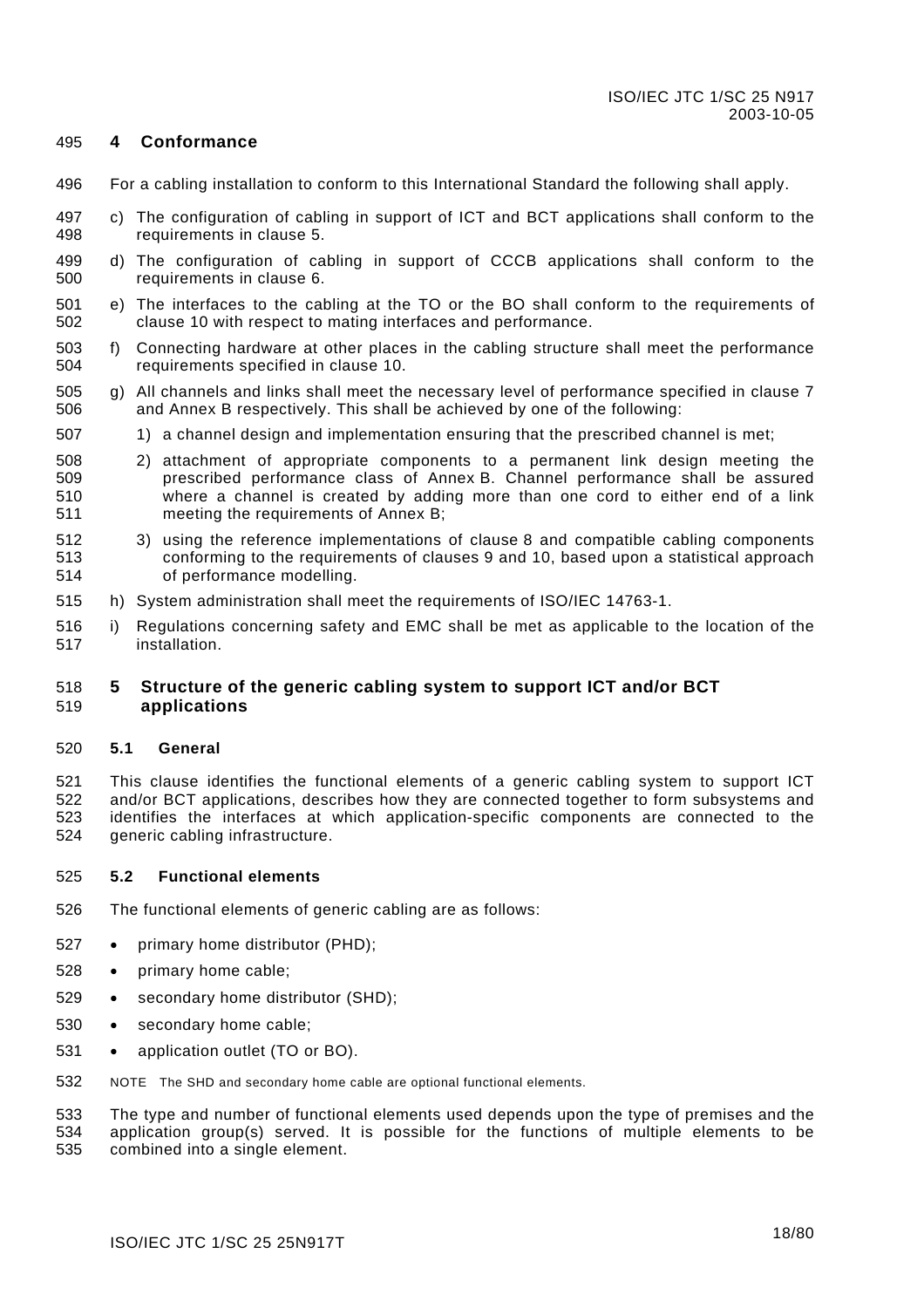<span id="page-19-0"></span>536 537 538 The functional elements used within a given implementation of a generic cabling system are connected together to form cabling subsystems. The connection of equipment at the application outlets and distributors supports applications.

539 540 541 Equipment is not included within the functional elements. The accommodation of functional elements and the facilities for co-location of equipment and functional elements is discussed in [5.7.](#page-27-1)

#### 542 **5.3 Cabling subsystems for ICT and BCT**

#### 543 **5.3.1 General**

544 545 546 Generic cabling schemes to support ICT and/or BCT applications contain a maximum of two cabling subsystems: the primary home cabling subsystem and the secondary home cabling subsystem as shown in [Figure 2.](#page-20-1)

547 548 The composition of the subsystems is described in [5.3.2](#page-20-2) and [5.3.3.](#page-21-1) Conformance to this standard does not require the presence of the secondary home cabling subsystem.

549 550 The distributors and the application outlets provide the means to configure the cabling to support topologies in addition to those implemented by the installed cables.

551 552 553 Connections between the cabling subsystems at the SHD are either active, requiring application-specific equipment, or passive using cross-connections by way of either patch cords or jumpers (see [Figure 3\).](#page-20-3)

554 555 Connection to application-specific equipment at the distributors adopts an interconnect approach (see [Figure 3\).](#page-20-3)

556 557 Passive connections between the primary home cabling subsystem and the network access cabling at the PHD are generally achieved using cross-connections.



558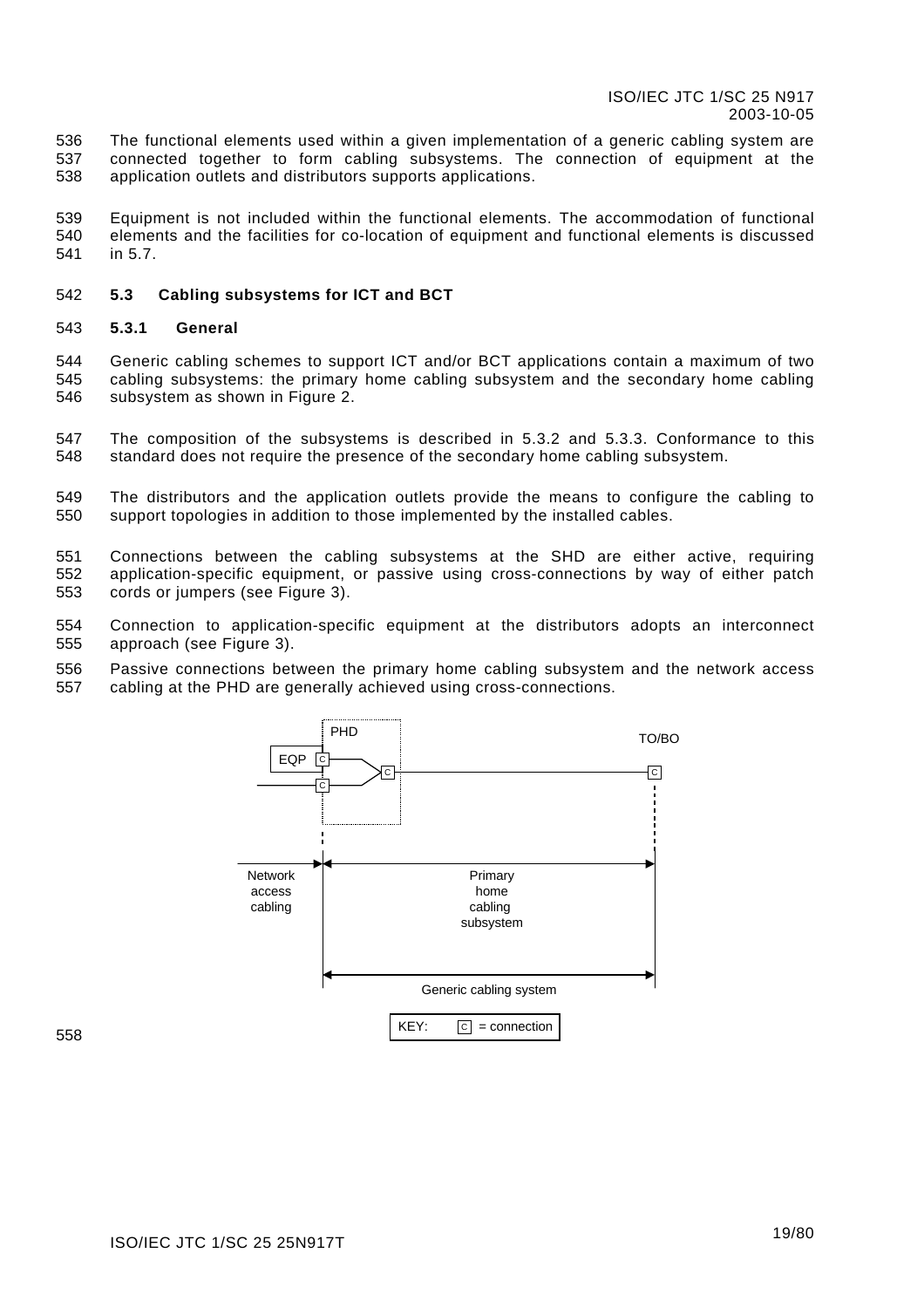### ISO/IEC JTC 1/SC 25 N917 2003-10-05

<span id="page-20-0"></span>

560 561 NOTE The dotted elements represent the boundaries of functional elements and not the enclosure that contains the functional elements.

562

### <span id="page-20-1"></span>**Figure 2 – Structure of the generic cabling system**

563 564

565



566

567 568

569 570 NOTE The dotted elements represent the boundaries of functional elements and not the enclosure that contains the functional elements.

<span id="page-20-3"></span>571 **Figure 3 – Interconnect and cross-connect models**

#### <span id="page-20-2"></span>572 **5.3.2 Primary home cabling subsystem**

573 The primary home cabling subsystem extends from the PHD to the application outlet.

574 575 When an SHD is used, the primary home cabling subsystem extends from the PHD to the secondary home cabling subsystem.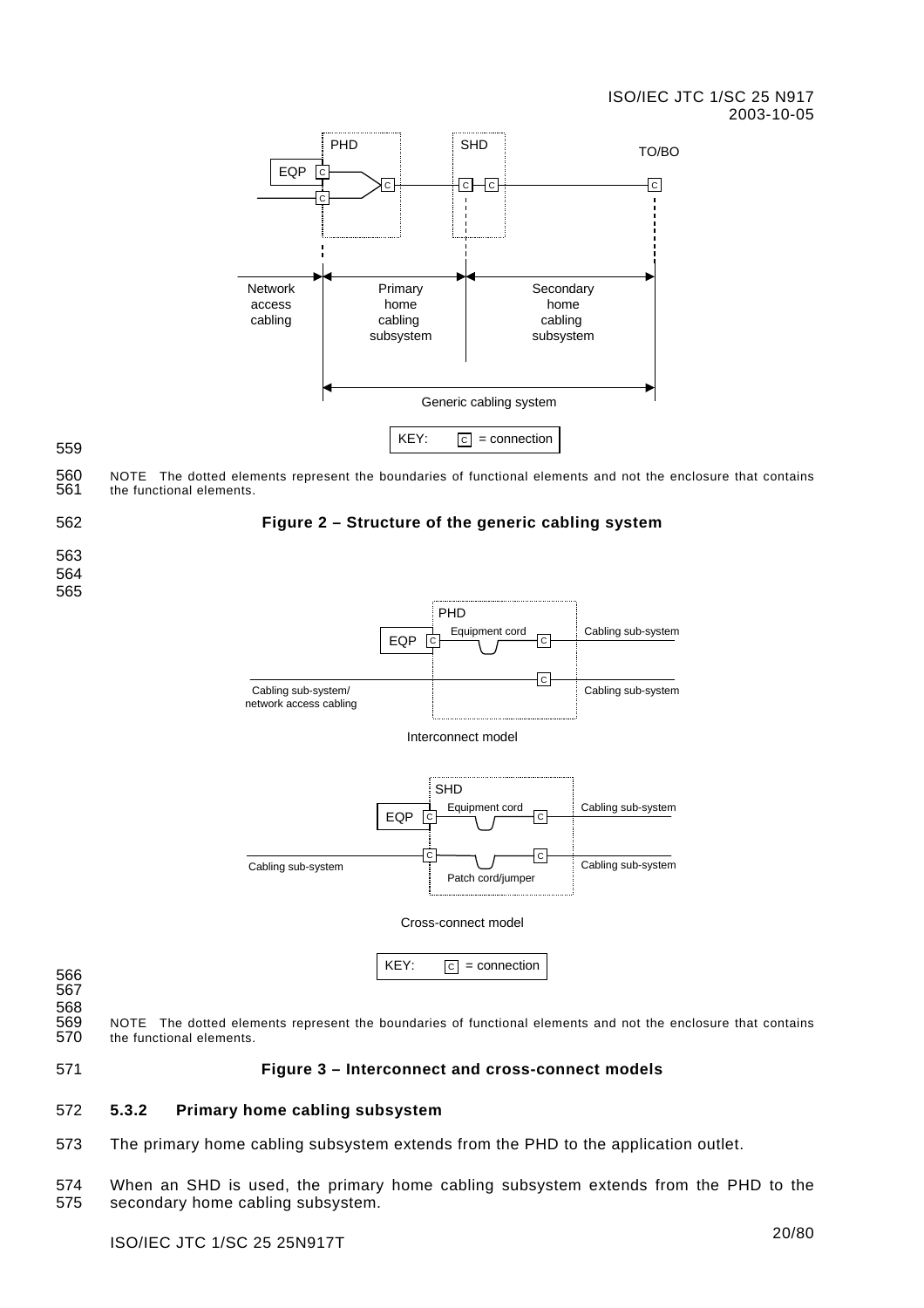- <span id="page-21-0"></span>576 The subsystem includes:
- 577 the primary home cables;
- 578 579 the mechanical termination of the primary home cables at the SHD or application outlet as appropriate;
- 580 581 the mechanical termination of the home cables at the PHD including the connecting hardware, e.g. of the interconnect or cross-connect (see [Figure](#page-20-3) 3);
- 582 any interconnection to application-specific equipment at the PHD;
- 583 any cross-connection to network access cabling at the PHD;
- 584 the TO or BO (where a SHD is not used).
- 585 586 587 Although equipment cords are used to connect the transmission equipment to the cabling subsystem, they are not considered part of the cabling subsystem because they are application-specific.
- 588 589 The primary home cabling subsystem does not include the interface to the network access cabling at the PHD.

#### <span id="page-21-1"></span>590 **5.3.3 Secondary home cabling subsystem**

- 591 The secondary home cabling subsystem extends from a SHD to the application outlet.
- 592 The subsystem includes:
- 593 the secondary home cables;
- 594 the mechanical termination of the secondary home cables at the TO or BO;
- 595 the mechanical termination of the secondary home cables at the SHD;
- 596 any interconnection to application-specific equipment at the SHD;
- 597 any cross-connection at the SHD;
- 598 the TO or BO.
- 599 600 601 Although equipment cords are used to connect the transmission equipment to the cabling subsystem, they are not considered part of the cabling subsystem because they are application-specific.

#### 602 **5.4 Cabling structure for ICT and BCT applications**

603 604 For generic cabling to support ICT and/or BCT applications, the functional elements of the cabling subsystems are connected to form a hierarchical structure as in [Figure 4.](#page-21-2)



<span id="page-21-2"></span>

606 **Figure 4 – Hierarchical structure of a generic cabling system**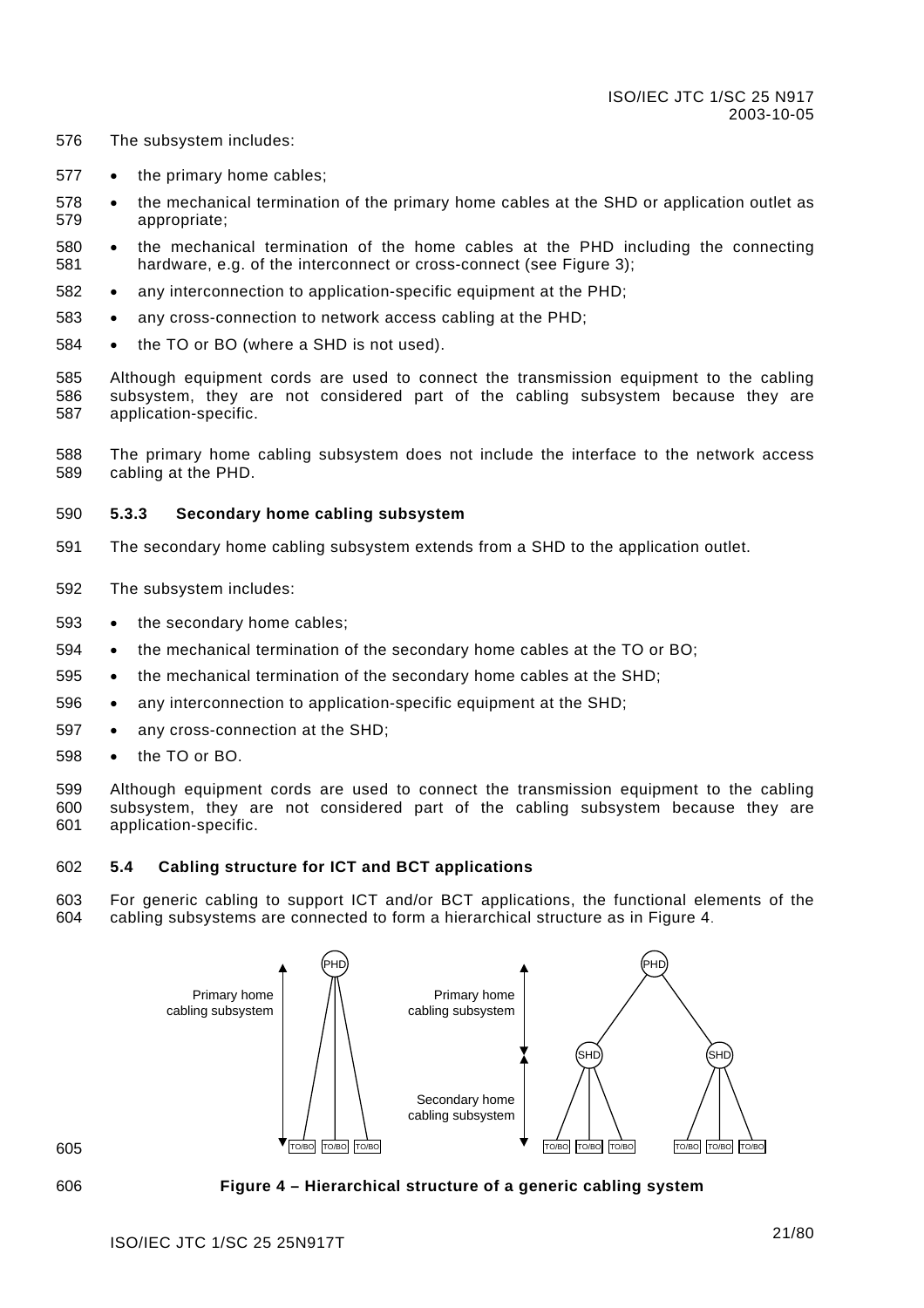<span id="page-22-0"></span>607 608 For ICT and BCT applications, the cabling shall have a star topology from the distributors to the application outlet (see [Figure 4\)](#page-21-2).

#### 609 **5.5 Interfaces**

#### 610 **5.5.1 Equipment interfaces and test interfaces**

611 612 Equipment interfaces to generic cabling are located at distributors and application outlets. Test interfaces to cabling are located at the ends of each subsystem.

613 614 [Figure 4](#page-21-2) shows the potential equipment interfaces and potential test interfaces within the generic cabling system.

615 616 Transmission and terminal equipment are generally connected to the equipment interface using an equipment cord.



- 618 619 NOTE 1 The dotted elements represent the boundaries of functional elements and not the enclosure that contains the functional elements.
- 620 621 NOTE 2 For BCT-C applications (see clause [7\)](#page-35-1) the test interface is defined as the reference plane of the connector.

622 623 *Editors note Note 2 agreed in Helsinki may create unacceptable complexity and this topic is for further review by experts.* 

624

617

### **Figure 5 – Equipment and test interfaces**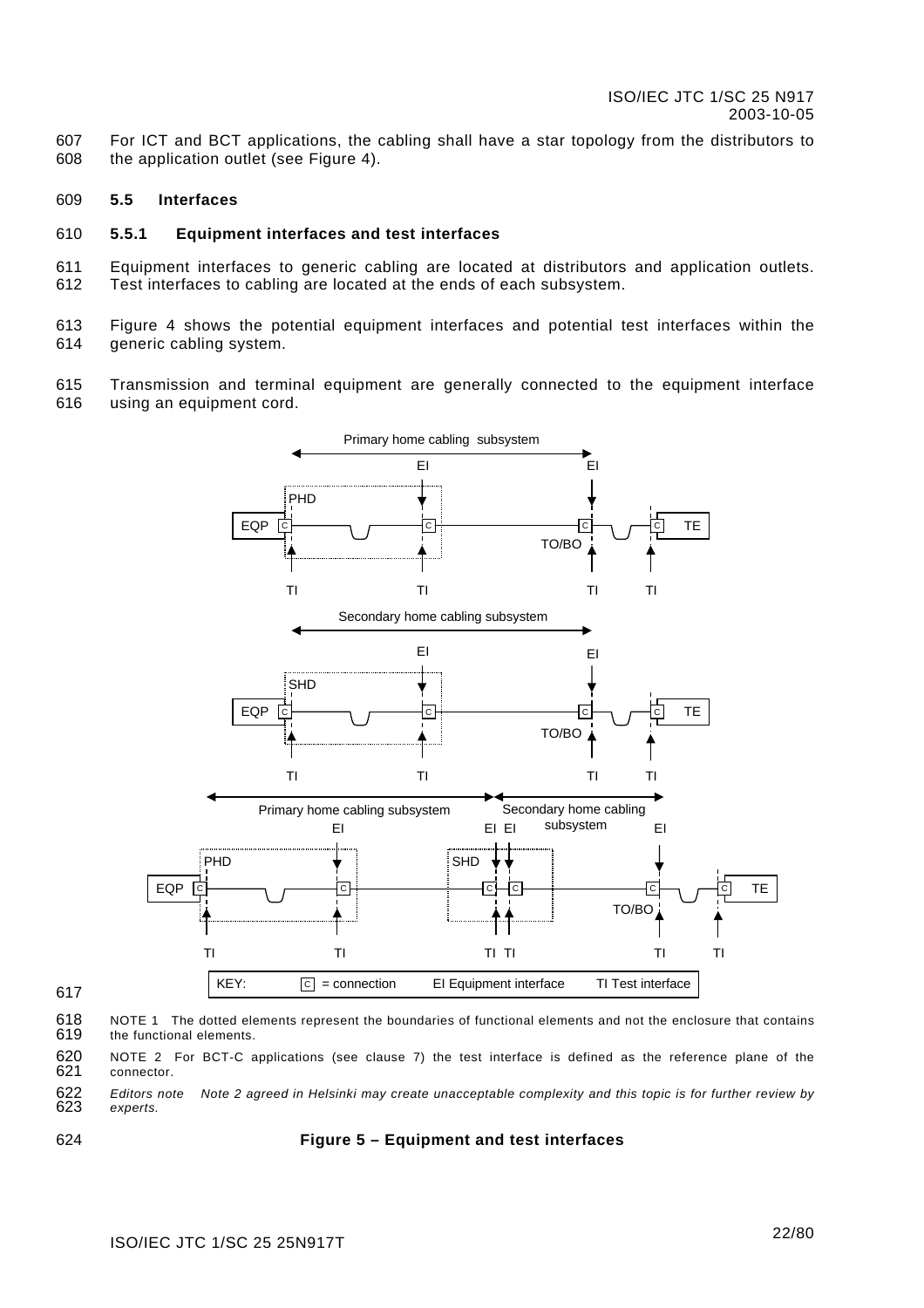#### <span id="page-23-0"></span>625 **5.5.2 Channel and permanent link**

#### 626 **5.5.2.1 Channel**

- 627 628 The channel is any signal transmission path or power feeding path comprising passive cabling components between:
- 629 • connections to the network access cabling and application-specific equipment;
- 630 631 sender(s) and receiver(s) or between power source and associated load of applicationspecific equipment.
- 632 633 For cabling to support ICT and/or BCT applications, the channel consists of the home cabling subsystem(s) together with the equipment cord(s) as shown in [Figure 6.](#page-24-1)

634 635 636 It is important that the cabling channel is designed to meet the required class of performance for the applications that are to be run. The performance of the channel excludes the connections at the application-specific equipment.

637 The transmission performance of channels is detailed in clause [7.](#page-35-1)

638 639 The creation of a channel between two application outlets via a passive cross-connection at the distributors is allowed provided that the relevant channel performance of clause [7](#page-35-1) is met.

640 641 642 The maximum channel lengths for each application group are dependent upon the performance of the cable and connecting hardware used (see [Table 1](#page-28-1) and [Table 7](#page-43-1) for maximum channel lengths using the reference implementations of clause [8\)](#page-42-1).

643 644 645 Where the performance requirements of an application allow, longer channels may be formed by the passive connection of cabling subsystems together with equipment cords where appropriate.

#### 646 **5.5.2.2 Permanent link**

647 648 The permanent link consists of the primary or secondary home cable and the termination of that cable at the application outlet and the PHD or SHD respectively as shown in [Figure 6.](#page-24-1) 

- 649 The permanent link includes the connections at the ends of the installed cabling.
- 650 The transmission performance of permanent links is detailed in [Annex B.](#page-65-1)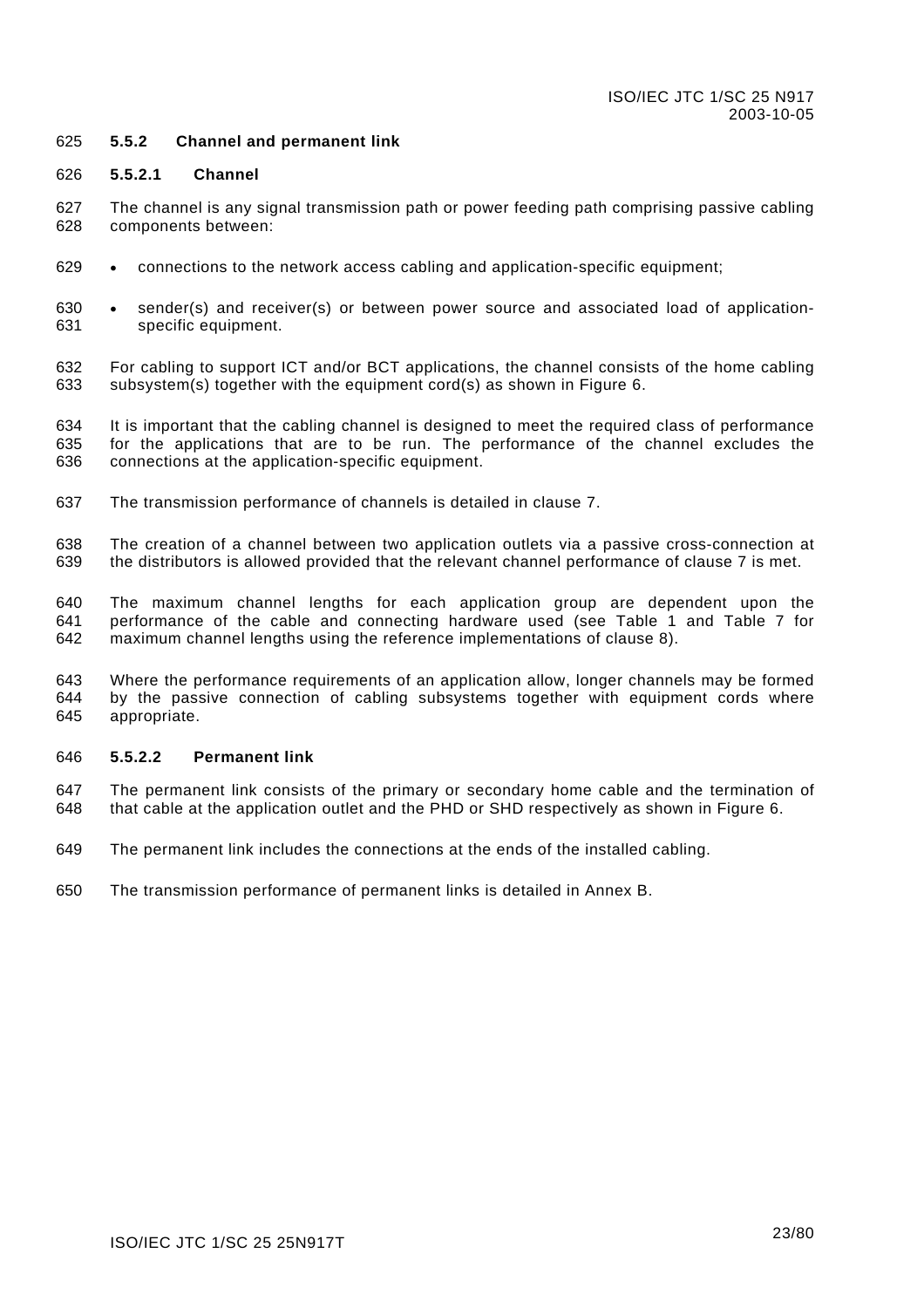### ISO/IEC JTC 1/SC 25 N917 2003-10-05

<span id="page-24-0"></span>

652 653 NOTE The dotted elements represent the boundaries of functional elements and not the enclosure that contains the functional elements.

654

651

# <span id="page-24-2"></span><span id="page-24-1"></span>**Figure 6 – Channels and permanent links within the home**

#### 655 **5.5.3 Network access cabling**

656 Network access cabling is presented at the PHD as shown in [Figure](#page-25-1) 7.

657 658 In premises containing a single home the network access cabling provides the connection between the external network interfaces (public or private) and the PHD.

- 659 660 In premises containing multiple homes the network access cabling may also provide the connection between:
- 661 the individual homes in the same premises;
- 662 the premises external network interfaces (public or private) and the PHD in each home.

663 664 665 When used to provide a direct connection between the generic cabling system and an external network interface in the home, the performance of the network access cabling should be considered as part of the initial design and implementation of customer applications.

666 667 668 When used to provide a direct connection between the generic cabling system and an external network interface in the same premises (but not within the home served by the home distributor), the network access cabling shall be in accordance with:

- 669 ISO/IEC 11801 for ICT applications;
- 670 IEC 60728 for BCT applications;
- 671 The only interfaces to network access cabling within a home shall be those serving that home.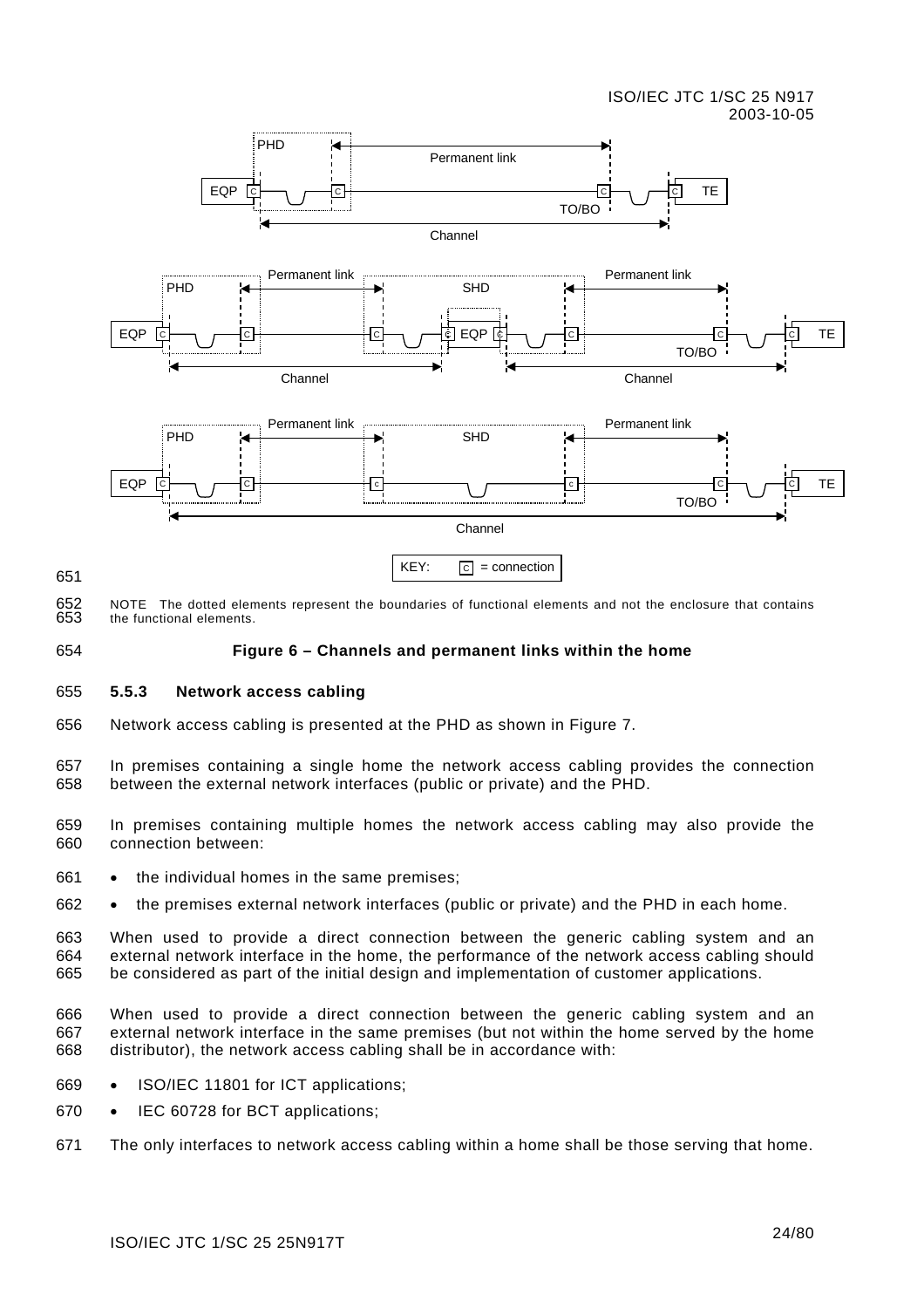### ISO/IEC JTC 1/SC 25 N917 2003-10-05

<span id="page-25-0"></span>

672 673

<span id="page-25-1"></span>NOTE Some network access cabling uses bus structure

#### 674 **Figure 7 - Interconnection of home and network access cabling**

#### <span id="page-25-2"></span>675 **5.5.4 External network interface**

676 677 678 679 680 Connections to external networks for the provision of external telecommunications services are made at external network interfaces. The location of external network interfaces, if present, and the facilities required may be specified by national, regional, and local regulations. The service provider(s) shall be contacted to locate the external network interface(s).

#### 681 **5.6 Accommodation of functional elements**

- 682 **5.6.1 Distributors**
- 683 **5.6.1.1 PHD**

684 685 Each home shall be served by one PHD. The physical volume of the PHD depends upon the complexity of the infrastructure being served.

686 687 688 689 The PHD shall be located in a designated area with adequate access and space to house the cabling, the transmission equipment and to enable management of the cabling connections. The PHD shall be provided with access to the mains power required for application-specific equipment.

690 691 Other requirements for the accommodation of PHDs should be based upon the general recommendations of ISO/IEC TR 14763-2 for other distributors.

#### 692 **5.6.1.2 SHD**

693 694 695 696 Where used, SHDs shall be located in a designated area with adequate access and space to house the cabling, the transmission equipment and to enable management of the cabling connections. SHDs shall be provided with access to the mains power required for the application-specific equipment.

697 698 Other requirements for the accommodation of SHDs should be based upon the general recommendations of ISO/IEC TR 14763-2 for other distributors.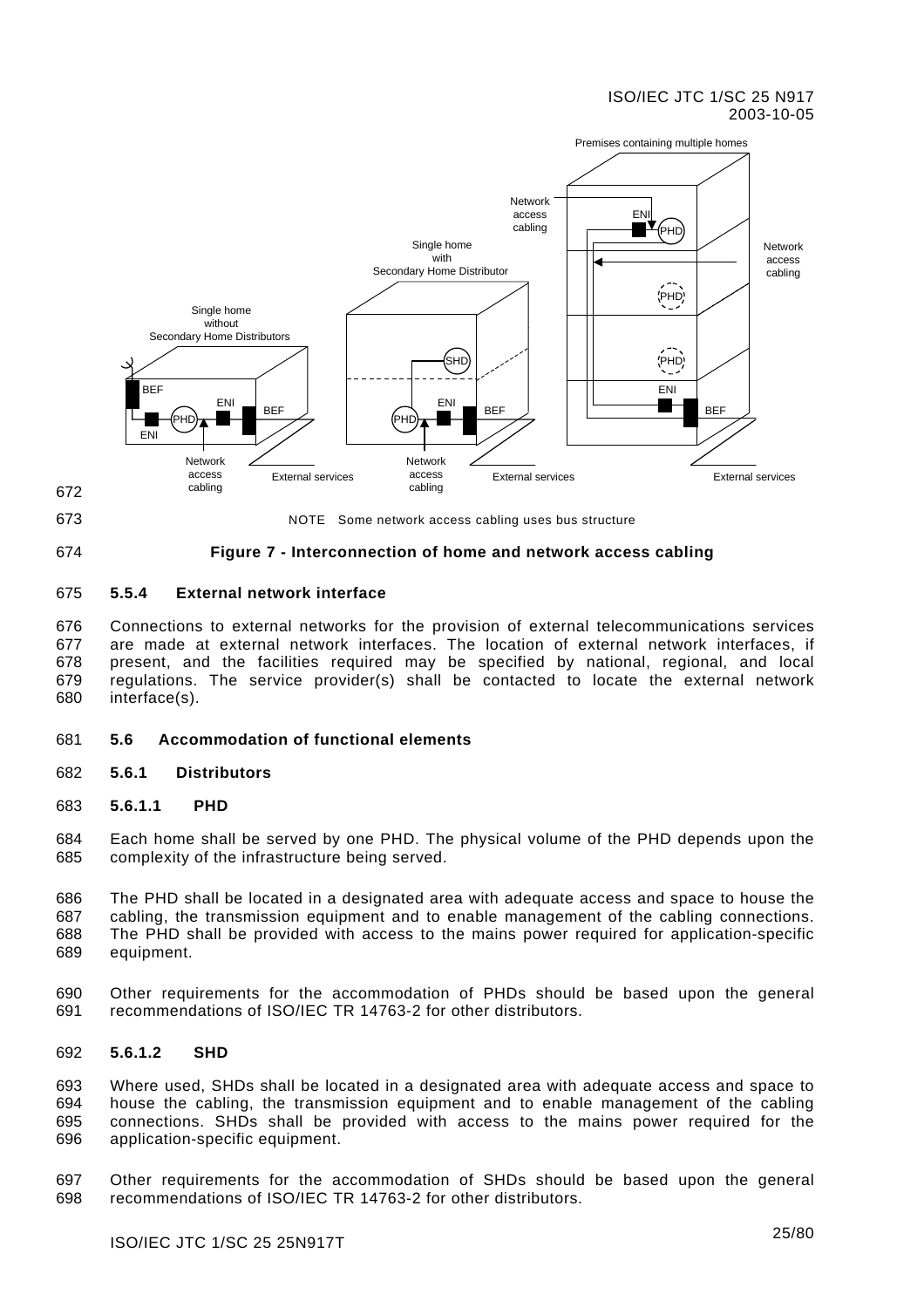#### <span id="page-26-0"></span>699 **5.6.2 Application outlets**

700 701 The number and distribution of application outlets shall correspond to the size and function of the coverage area.

702 703 704 For ICT and/or BCT applications the coverage area corresponds to a room or to 10  $m^2$  within a larger room. Each coverage area should be provided with a minimum of one TO for ICT applications and one BO for BCT applications.

- 705 706 707 It should be noted that in certain cases the terminal equipment connected to an application outlet within a coverage area may be located on the external surface of the building or in a separate building within the premises (see [Figure 8\)](#page-27-2).
- 708 709 The cabling provided to a coverage area for ICT and/or BCT channels as specified in clause [7](#page-35-1)  shall be:
- 710 711 712 713 at least 4 balanced pairs within at least one balanced cable capable of supporting ICT channels in accordance with [7.2.](#page-37-1) For channels exploiting the maximum length specified in [Table 1,](#page-28-1) the cable shall be either an ICT cable in accordance with [9.2 o](#page-46-2)r a balanced BCT cable in accordance with [9.3.1;](#page-48-1)
- 714 and, in support of BCT channels, either
- 715 716 717 at least 2 balanced pairs within at least one balanced BCT cable capable of supporting BCT channels in accordance with [7.3.](#page-37-2) For channels exploiting the maximum length specified in [Table 1](#page-28-1) this cable shall be a balanced cable in accordance with [9.3.1](#page-48-1)
- 718 or
- 719 720 721 a coaxial BCT cable capable of supporting BCT channels in accordance with [7.3.](#page-37-2) For channels exploiting the maximum length specified in [Table 1](#page-28-1) this cable shall be a coaxial cable in accordance with [9.3.2.](#page-49-1)
- 722 NOTE 1 Requirements for optical fibre cabling are for further study.
- 723 724 All cable elements within a coverage area shall be terminated at application outlets. A cable element shall not be terminated at more than one application outlet.
- 725 726 NOTE 2 Cabling configurations beyond the application outlet that provide such connections (e.g. physical bus) are application-specific and lie outside the scope of this standard.
- 727 728 NOTE 3 Where the pairs are provided to an application outlet by more than one cable, care shall be exercised to ensure the channel requirements of clause [7 a](#page-35-1)re met.
- 729 730 Additional balanced cables (for ICT and/or BCT applications) or coaxial cables (for BCT applications) should be provided as defined by the:
- 731 732 number and mix of applications (e.g. satellite feed, multi-cable feed of CATV, in-house generated video);
- 733 number of application outlets to be served.
- 734 735 NOTE 4 Some applications, such as direct satellite feeds, use frequencies above 1 000 MHz that are only supported by the higher bandwidth BCT-C channels.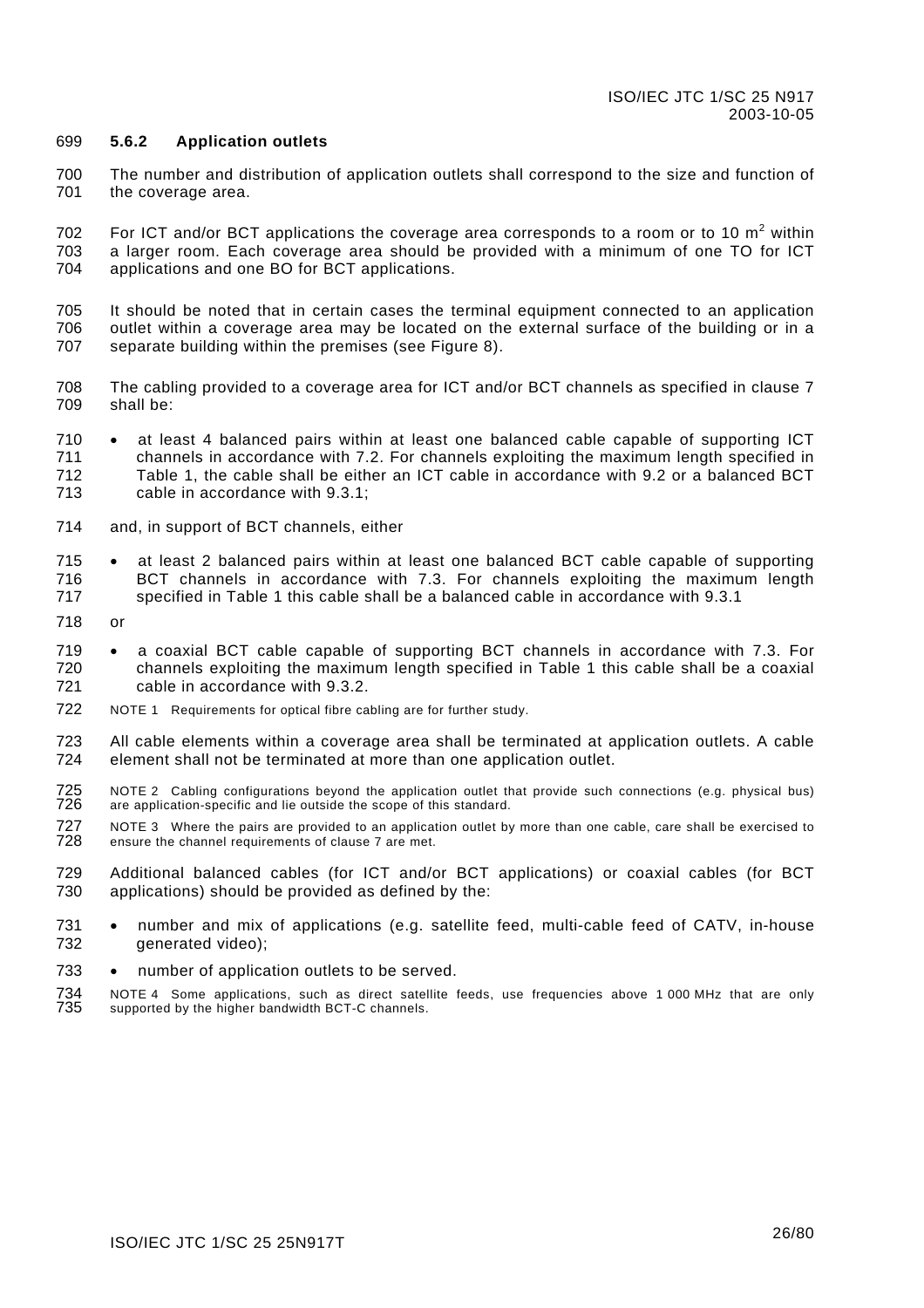<span id="page-27-0"></span>

Single home comprising two buildings

736 737

### <span id="page-27-2"></span>**Figure 8 – Interconnection of home cabling subsystems**

#### 738 **5.6.3 Cable pathways**

739 740 741 742 Cables are routed using pathways. A variety of cable management systems can be used to support the cables within the pathways including trunking and ducting (see IEC 61084), conduit (IEC 61386) and tray (IEC 61537). Information concerning pathways serving ICT cabling is provided by ISO/IEC 18010.

743 744 745 Pathways shall accommodate the minimum bend radii of the cables to be installed. Where the pathways are to contain more than one cable type, then the largest minimum bend radius shall apply.

746 747 Where space available to pathways is limited, the sharing of cables for multiple applications may be considered (see [5.7.2.4\)](#page-29-2).

748 749 750 751 The pathways used shall match the cabling topology. If not all of the cabling specified in this standard is pre-installed, pathways allowing future installation of cables should be provided for all cabling subsystems (ffs). In this case the pathways shall be sufficient in cross section and shall provide access to ease the installation of additional cables.

752 753 *Editors note: It is assumed that the design of pathways within premises containing multiple homes shall be in accordance with the ISO/IEC NWIP on pathways and spaces in multi-tenant premises.* 

754 755 A generic cabling may be located adjacent to mains cabling subject to the requirements of national or local regulations and clause [11.](#page-62-1)

756 757 Where ICT and/or BCT cables are to be installed in the same pathways as mains power cables the requirements of [11.2](#page-62-2) shall be observed.

#### <span id="page-27-1"></span>758 **5.7 Dimensioning and configuring**

#### 759 **5.7.1 Distributors**

760 761 762 The design of distributors should ensure that the lengths of patch cords, jumpers and equipment cords are minimised and administration should ensure that the design lengths are maintained during operation.

763 764 765 766 Distributors shall be located such that the resulting cable lengths are consistent with the channel performance requirements of clause [7.](#page-35-1) For the reference implementations described in clause [8,](#page-42-1) the maximum channel lengths in [Table](#page-28-1) 1 shall be observed subject to the following restrictions: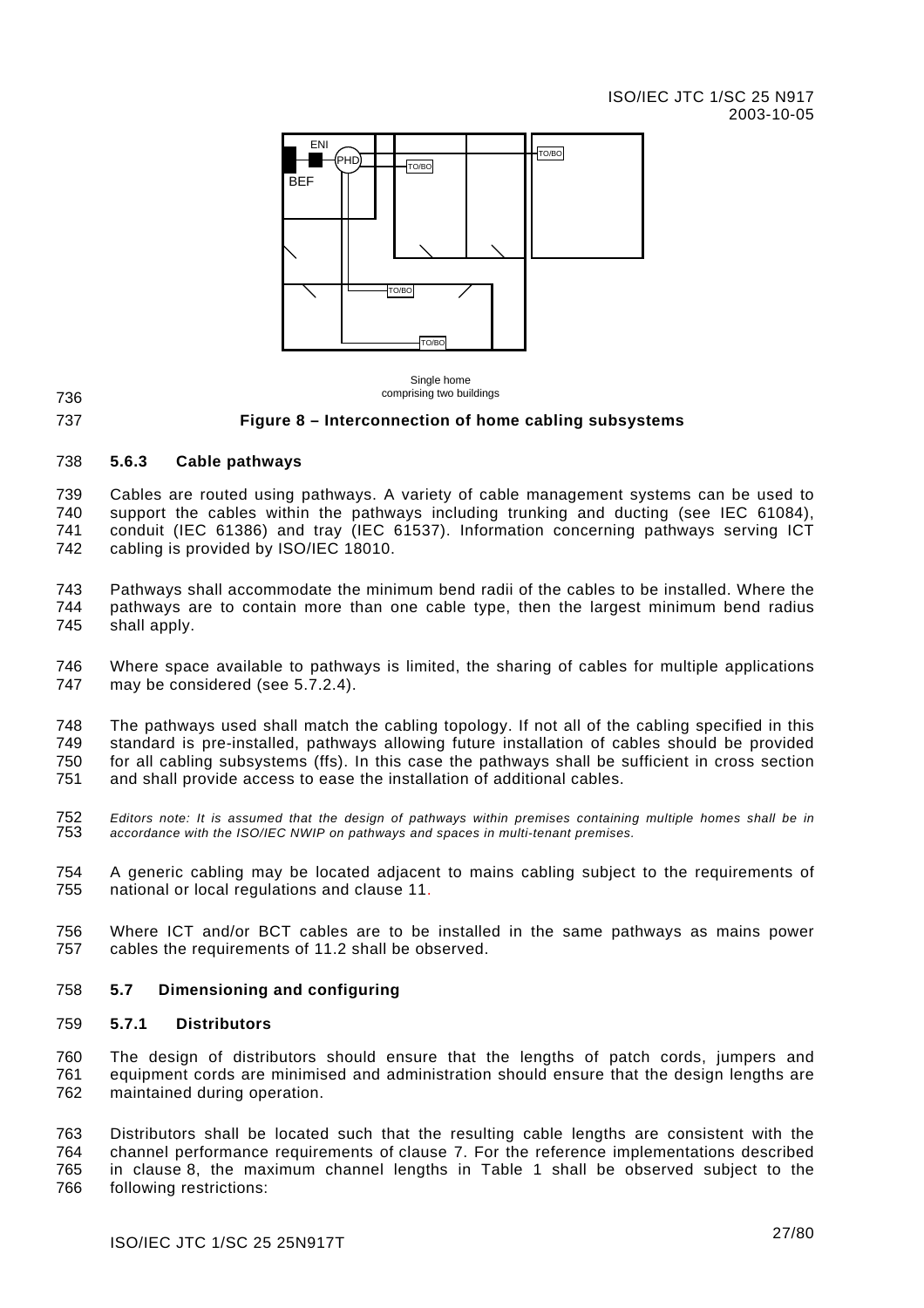- <span id="page-28-0"></span>767 • 768 769 not all applications are supported over the maximum lengths shown in [Table 1](#page-28-1) using a single cable type and the support of specific applications over installed channels may require a mix of cabling media and types;
- 770 771 772 national, regional, and local regulations or service provider instructions may restrict the maximum channel length between the application outlet and the external network interface.

#### <span id="page-28-1"></span>773 **Table 1 - Maximum channel lengths for reference implementations of ICT/BCT channels**

| Cabling type                                                                         |              |                  |  |  |  |  |
|--------------------------------------------------------------------------------------|--------------|------------------|--|--|--|--|
| <b>ICT</b>                                                                           | <b>BCT C</b> | Optical<br>fibre |  |  |  |  |
| 50 <sup>a</sup><br>100 <sup>a</sup><br>100<br>100                                    |              |                  |  |  |  |  |
| <sup>a</sup> - See Annex C for performance considerations for<br><b>BCT</b> channels |              |                  |  |  |  |  |

### 774

775 776 NOTE BCT channel length is restricted to 50 meters when using BCT-B cabling since the BCT-B cable has higher attenuation than that of BCT-C.

#### 777 **5.7.2 Application outlets**

#### 778 **5.7.2.1 Hierarchy**

779 780 781 For cabling supporting ICT applications only, the application outlet is termed the TO in accordance with the ISO/IEC 11801. A TO may also be used to support BCT and CCCB applications where appropriate.

782 783 784 For cabling supporting BCT applications, the application outlet is termed the BO and uses connecting hardware specified in [10.2.3.](#page-55-1) A BO may also be used to support ICT and CCCB applications where appropriate.

#### <span id="page-28-2"></span>785 **5.7.2.2 TO**

786 787 The TO shall be located in readily accessible locations in the room, depending on the design of the building and subject to the requirements of national and local regulations.

788 789 790 791 792 Each TO should be terminated in accordance with [10.2.2 u](#page-55-2)sing 4-pairs. 2 pairs per TO may be used as an alternative to 4 pairs, however this may require pair reassignment and will not support some applications. Care should be taken that the initial pair assignment, and all subsequent changes, are recorded (see ISO/IEC 14763-1 for details of administration requirements). Pair reassignment by means of inserts is allowed.

793 NOTE Requirements for optical fibre cabling are for further study.

#### 794 **5.7.2.3 BO**

795 796 The BO shall be located in readily accessible locations in the room, depending on the design of the building and subject to the requirements of national and local regulations.

797 798 799 800 801 Each BO using balanced BCT cable should be terminated in accordance with clause [10.2.3.](#page-55-1) Less than 4 pairs per BO may be terminated, however this may require pair reassignment. Care should be taken that the initial pair assignment, and all subsequent changes, are recorded (see ISO/IEC 14763-1 for details of administration requirements). Pair reassignment by means of inserts is allowed.

- 802 Each BO using coaxial BCT cable shall be terminated in accordance with [10.2.3.](#page-55-1)
- 803 804 Where balanced cable is used and the BO is intended to also support ICT applications then the number of pairs to be terminated shall take into account the recommendations of [5.7.2.2.](#page-28-2)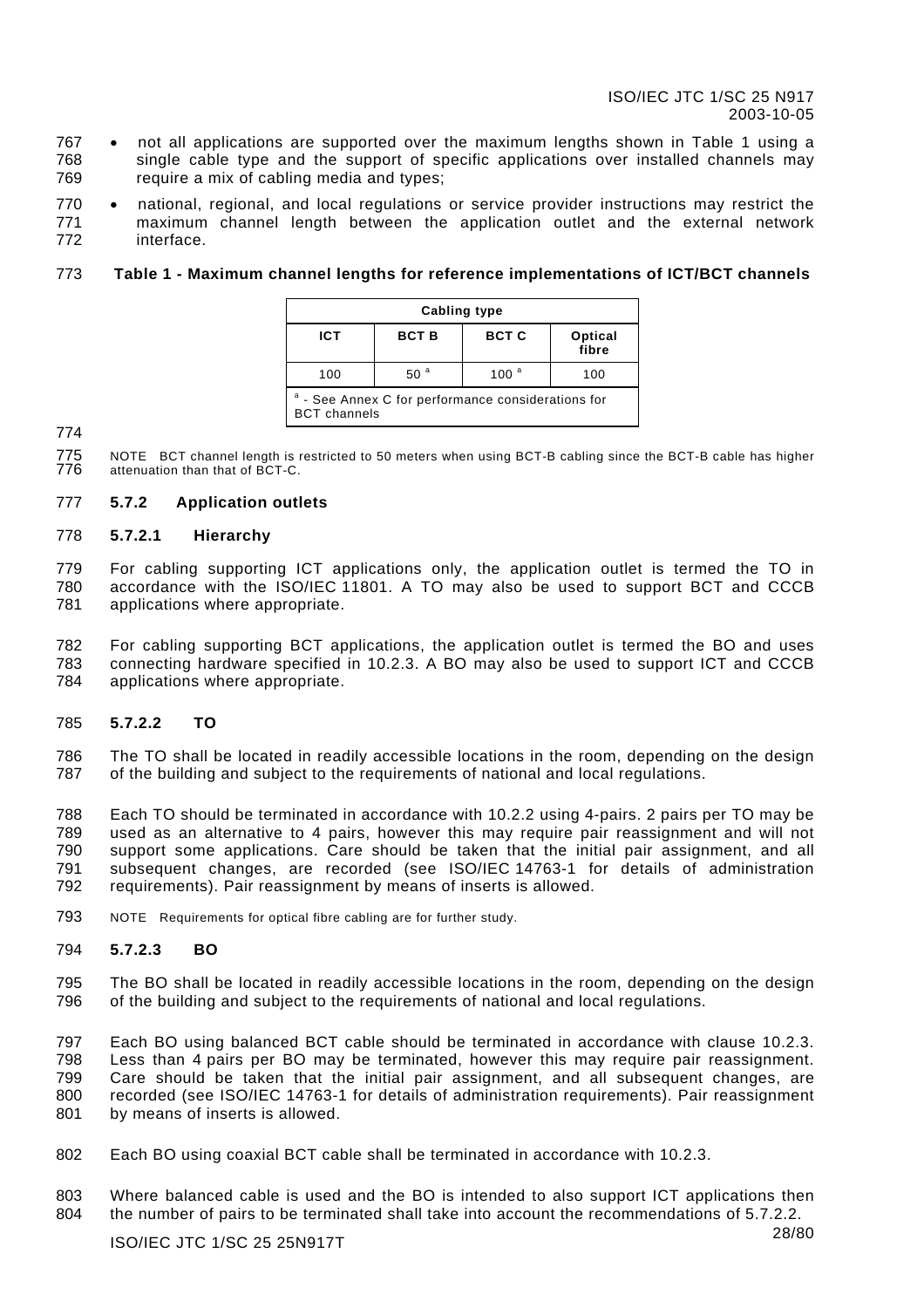<span id="page-29-0"></span>805 NOTE Requirements for optical fibre cabling are for further study.

#### <span id="page-29-2"></span>806 **5.7.2.4 Cable sharing**

807 808 809 810 In order to maximise the capacity of cable management systems it is possible for ICT, BCT and CCCB applications to share cables. However, the sharing of cables by applications with other application groups may require additional performance requirements to be applied. Sharing of cable by ICT and BCT applications is for further study.

#### <span id="page-29-3"></span>811 **5.7.3 Equipment cords**

812 813 814 815 816 817 818 The performance contribution of the equipment cords, used to connect application-specific equipment to the cabling at distributors and at application outlets, shall be taken into account in the design of the channel. Assumptions have been made concerning the length and the transmission performance of these cords; the assumptions are identified when relevant. The performance contribution of these cords shall be taken into account in the design of the channel. Clause [7](#page-35-1) provides guidance on cord length for reference implementations of cabling in accordance with this clause.

#### <span id="page-29-4"></span>819 **5.7.4 Building entrance facilities**

820 821 Building entrance facilities are required whenever network access cables (including cables from antennae) enter buildings and a transition is made to internal cables.

822 823 National or local regulations should be consulted to determine any additional requirements where external cables are terminated within the building entrance facility.

#### <span id="page-29-1"></span>824 **6 Cabling to support CCCB applications**

#### 825 **6.1 General**

826 827 828 829 830 This clause identifies functional elements of the generic cabling system to support CCCB applications. Where the functional elements differ from those of clause [5,](#page-18-1) this clause describes how the functional elements are connected together to form subsystems and identifies the interfaces at which application-specific components are connected to the generic cabling system infrastructure.

#### 831 **6.2 Functional elements**

- 832 In order to support CCCB applications the following set of functional elements are specified:
- 833 primary home distributor (PHD) (see clause [5\)](#page-18-1);
- 834 primary home cable (see clause [5\)](#page-18-1);
- 835 secondary home distributor (SHD) (see clause [5\)](#page-18-1);
- 836 area feeder cable;
- 837 area connection point (ACP);
- 838 coverage area cable;
- 839 CO.

840 841 The type and number of functional elements used depends upon the type of premises. It is possible for the functions of multiple elements to be combined into a single element.

842 843 844 The functional elements used within a given implementation of a generic cabling system are connected together to form cabling subsystems. The connection of equipment at the COs and distributors supports applications.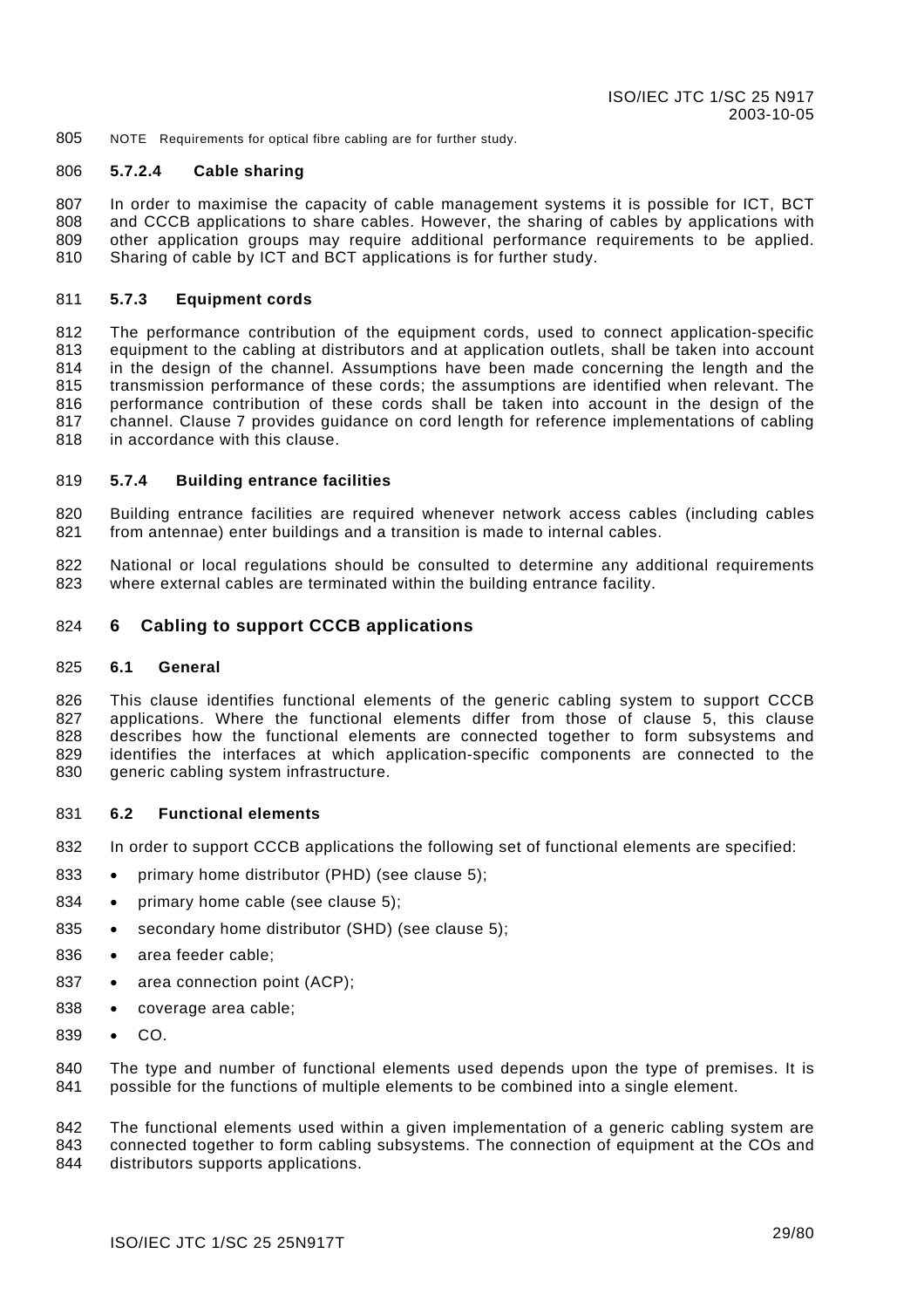<span id="page-30-0"></span>845 846 The CO may be connecting hardware or may be a termination on the application-specific equipment.

#### 847 **6.3 Cabling subsystems for CCCB**

#### 848 **6.3.1 General**

849 850 851 852 Generic cabling systems to support CCCB applications contain a maximum of three cabling subsystems: the primary home cabling subsystem (where a SHD is used) as specified in clause [5,](#page-18-1) the area feeder cabling subsystem and the coverage area cabling subsystem as shown in [Figure](#page-30-1) 9.

853 The composition of the subsystems is described in [6.3.2](#page-30-2) and [6.3.3.](#page-31-1)

854 855 The distributors and the COs provide the means to configure the cabling to support topologies in addition to those implemented by the installed cables.

856 Connections between the cabling subsystems at the ACPs adopts an interconnect approach





859 860 NOTE The dotted elements represent the boundaries of functional elements and not the enclosure that contains the functional elements.

861

858

<span id="page-30-2"></span><span id="page-30-1"></span>**Figure 9 – Structure of the generic cabling system** 

#### 862 **6.3.2 Area feeder cabling subsystem**

863 864 The area feeder cabling subsystem extends from the PHD (or SHD as appropriate) to the ACP. The subsystem includes:

- 865 the area feeder cables;
- 866 the mechanical termination of the area feeder cables at the ACP;
- 867 the mechanical termination of the area feeder cables at the PHD or SHD;
- 868 any interconnection to application-specific equipment at the PHD or SHD;
- 869 any cross-connection at the PHD or SHD;
- 870 the ACP.

871 872 Although equipment cords are included in a channel they are not part of the cabling subsystem because they are application-specific.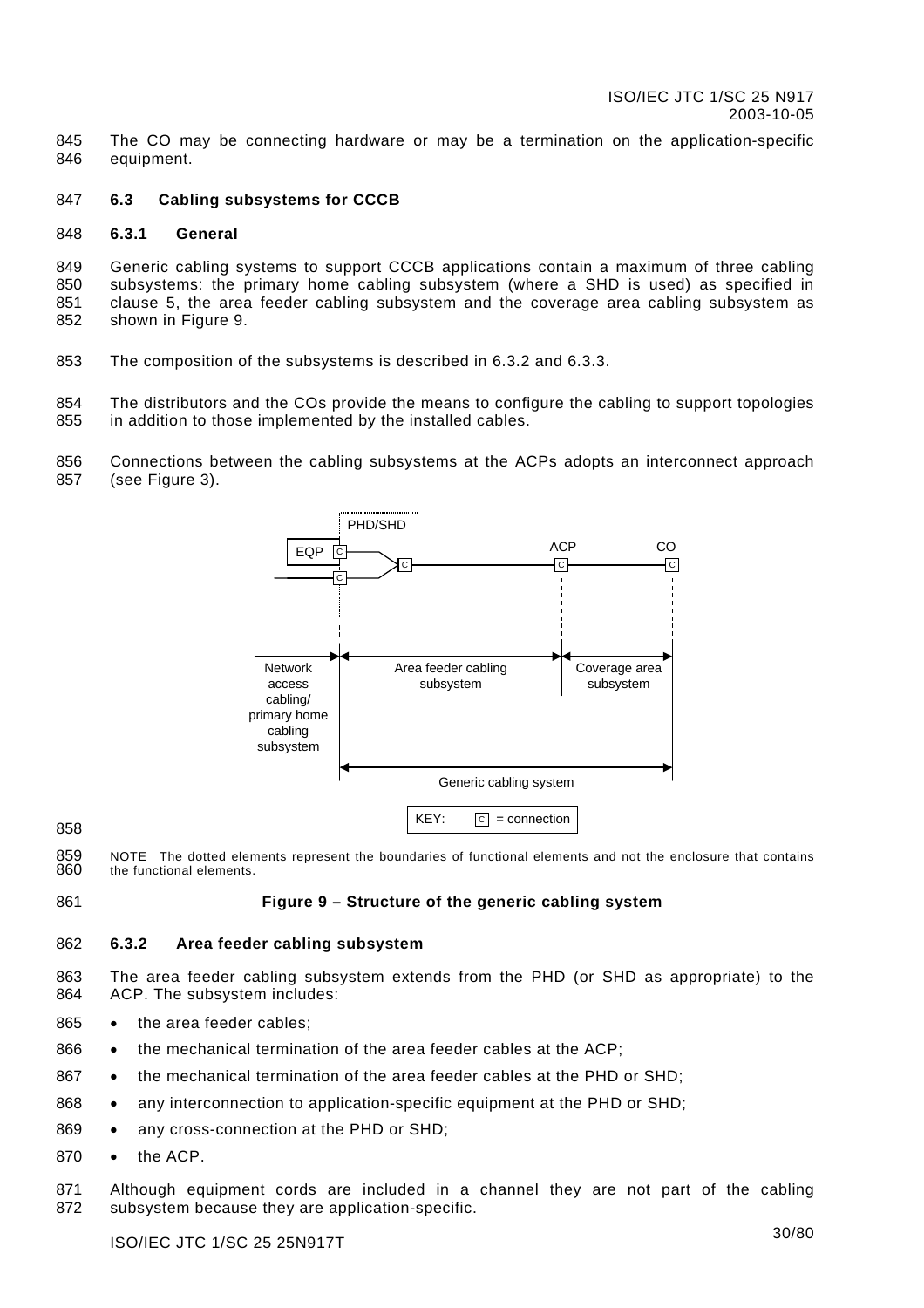#### <span id="page-31-1"></span><span id="page-31-0"></span>873 **6.3.3 Coverage area cabling subsystem**

- 874 875 The coverage area cabling subsystem extends from the ACP to the COs. The subsystem includes:
- 876 the coverage area cables;
- 877 the mechanical termination of the coverage area cables at the ACP;
- 878 the mechanical termination of the coverage area cables at the COs;
- 879 880 the mechanical termination of the coverage area cables to each other at other places within the subsystem;
- 881 the COs.
- 882 883 Although equipment cords are included in a channel they are not part of the cabling subsystem because they are application-specific.

#### 884 **6.4 Cabling structure for CCCB applications**

885 886 For generic cabling to support CCCB applications, the functional elements of the cabling subsystems are connected to form a hierarchical structure as in [Figure](#page-31-2) 10.



888

# <span id="page-31-2"></span>**Figure 10 – Hierarchical structure of a generic cabling system**

889 890 For CCCB applications, the area feeder cabling shall have a star topology from the distributor to the ACP.

891 892 893 The coverage area cabling may be installed in any of the topologies shown in [Figure 10.](#page-31-2) Where permitted by the application, loops shall be closed by a connection only at easily accessible points (e.g. the ACP or at distributors).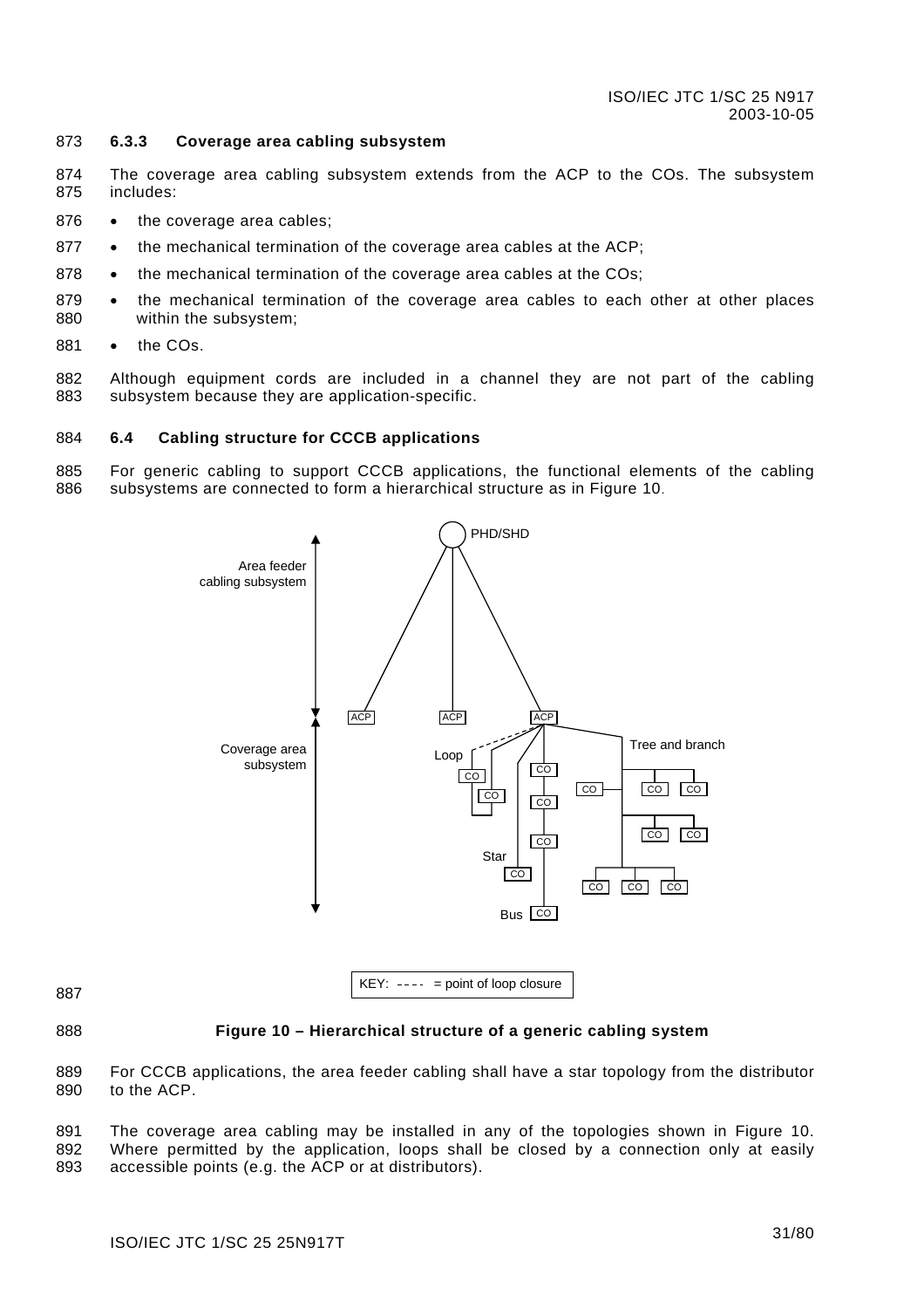#### <span id="page-32-0"></span>894 **6.5 Interfaces**

#### 895 **6.5.1 Equipment interfaces and test interfaces**

896 897 Equipment interfaces to generic cabling are located at distributors and the COs. Test interfaces to cabling are located at the ends of each subsystem.

898 899 [Figure 11](#page-32-1) shows the potential equipment interfaces and potential test interfaces within the generic cabling system.

900 901 902 Transmission equipment at the distributor is generally connected to the equipment interface using an equipment cord. At the CO the equipment interface may be connecting hardware or may be a termination on the application-specific equipment.



904 905 NOTE The dotted elements represent the boundaries of functional elements and not the enclosure that contains the functional elements.

906

903

# <span id="page-32-1"></span>**Figure 11 – Equipment and test interfaces**

#### 907 **6.5.2 Channel and permanent link**

#### 908 **6.5.2.1 Channel**

- 909 910 The channel is any signal transmission path or power feeding path comprising passive cabling components between:
- 911 connections to the network access cabling and application-specific equipment;
- 912 913 sender(s) and receiver(s) or between power source and associated load of applicationspecific equipment.
- 914 915 For cabling to support CCCB applications, the channel consists of the area feeder cabling subsystem and/or coverage area cabling with the equipment cord(s) as shown in [Figure](#page-33-1) 12.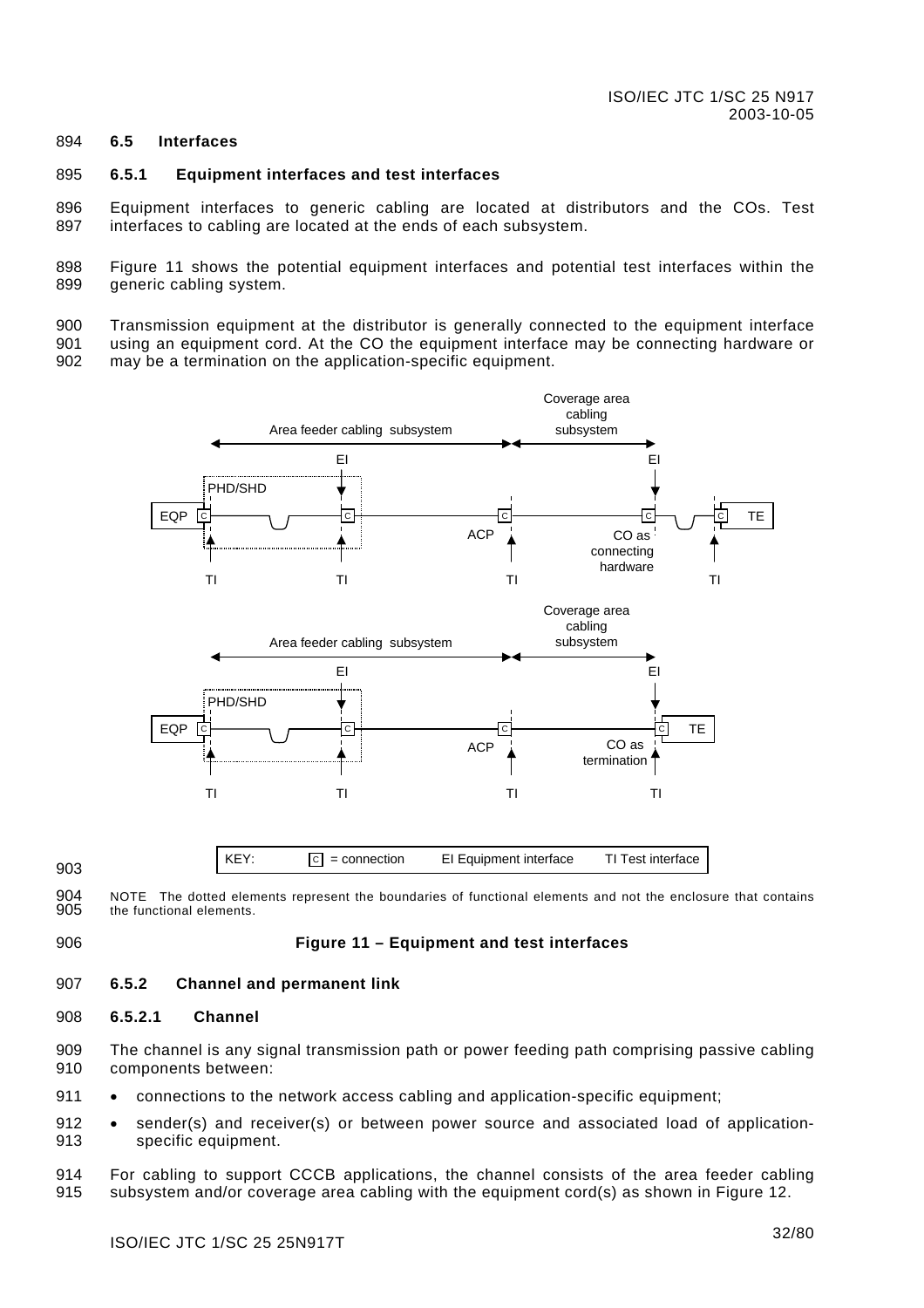<span id="page-33-0"></span>916 917 918 It is important that the cabling channel is designed to meet the required class of performance for the applications that are to be run. The performance of the channel excludes the connections at the application-specific equipment.

919 The transmission performance of channels is detailed in clause [7.](#page-35-1)

920 921 922 The creation of a channel between two COs in different coverage areas via a passive crossconnection at the distributors is allowed provided that the relevant channel performance of clause [7](#page-35-1) is met.

923 924 925 Maximum channel lengths are dependent upon the performance of the cable and connecting hardware used. See [6.7.1](#page-34-1) for the maximum cabling lengths using the reference implementations of clause [8.](#page-42-1)

926 927 928 Where the performance requirements of an application allow, longer channels may be formed by the passive connection of cabling subsystems together with equipment cords where appropriate.

#### 929 **6.5.2.2 Permanent link (area feeder cabling)**

930 931 The area feeder permanent link consists of the area feeder cable and the termination of that cable at the ACP and the PHD or SHD respectively as shown in [Figure](#page-33-1) 12.

- 932 The permanent link includes the connections at the ends of the installed cabling.
- 933 The transmission performance of permanent links is detailed in [Annex B.](#page-65-1)



935 936 NOTE The dotted elements represent the boundaries of functional elements and not the enclosure that contains the functional elements.

#### <span id="page-33-1"></span>937 **Figure 12 – Channels and permanent links for CCCB cabling**

#### 938 **6.5.3 Network access cabling**

939 See [5.5.3.](#page-24-2)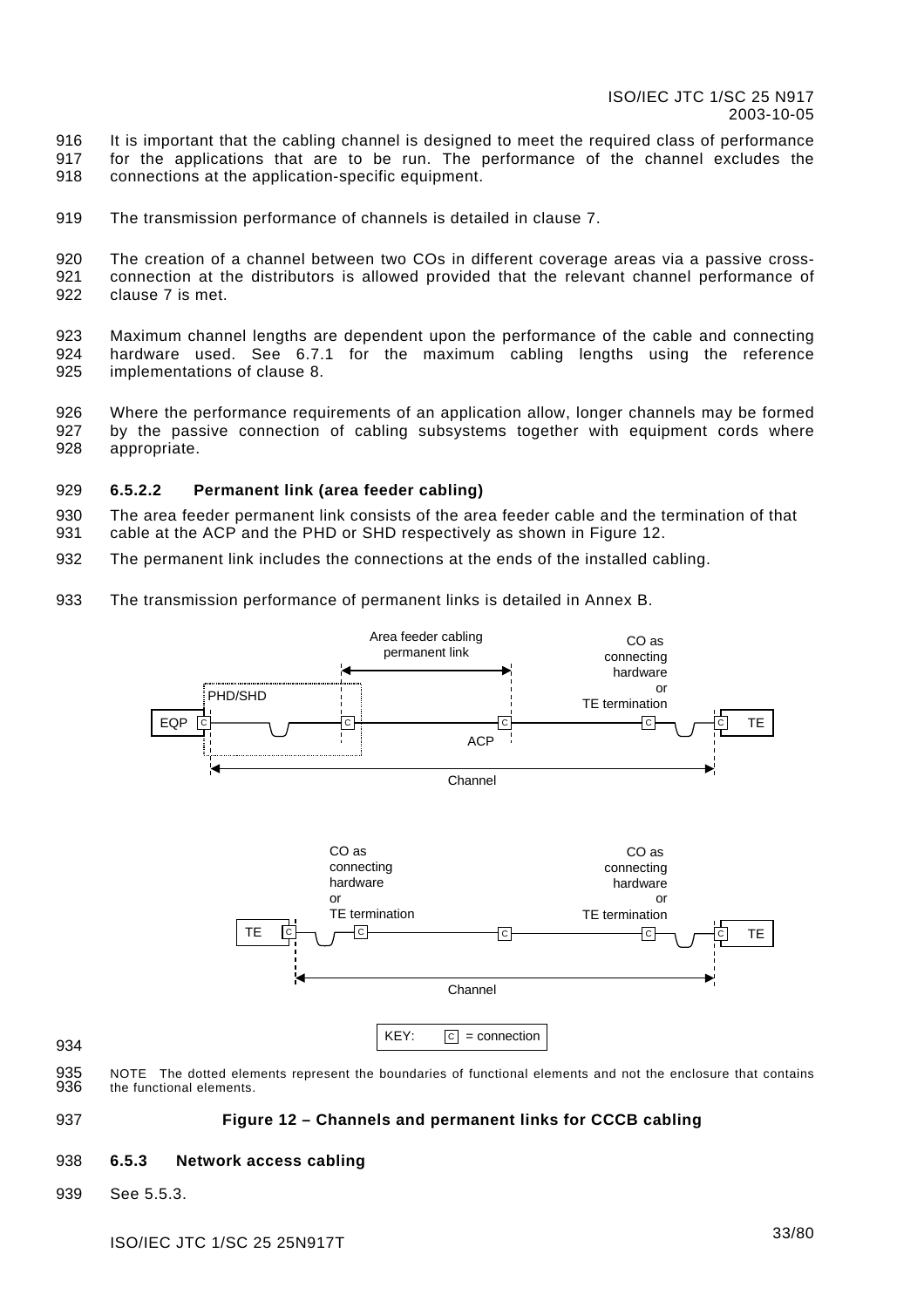#### <span id="page-34-0"></span>940 **6.5.4 External network interface**

941 See [5.5.4.](#page-25-2)

#### 942 **6.6 Accommodation of functional elements**

943 **6.6.1 ACPs** 

944 945 For CCCB applications the coverage area corresponds to an area of 25  $m^2$ . Each coverage area should be provided with a minimum of one ACP.

946 947 948 CCCB cabling is intended to carry signal and, in many cases, power to the COs. The ACP may provide pair reassignment to allow the conductors within the area feeder cabling to be used in parallel in order to increase current carrying capacity (see clause [7\).](#page-35-1)

949 950 951 952 Relevant application standards and manufacturers' instructions shall be consulted with reference to safety aspects of power feeding. Care shall be taken when using multi-unit or bundled cables due to the possible rise of temperature within the cabling components that may degrade channel performance.

953 954 955 The area feeder cabling to each ACP shall be a 4-pair balanced cable capable of meeting the permanent link performance requirements of clause [7,](#page-35-1) enabling the delivery of ICT applications if appropriate connecting hardware is used at the distributor and the ACP.

#### 956 **6.6.2 COs**

957 958 The number and distribution of COs shall correspond to the size and function of the coverage area.

959 960 A CO should be located at, for direct termination of CCCB terminal equipment, or near all potential locations of CCCB terminal equipment.

961 962 963 It should be noted that in certain cases the terminal equipment connected within a coverage area may be located on the external surface of the building or in a separate building within the premises.

#### 964 **6.6.3 Cable pathways**

965 966 Where CCCB, ICT and/or BCT cables are to be installed in the same pathways as mains power cables the requirements of [11.2 s](#page-62-2)hall be observed.

967 968 969 NOTE Based on local regulations or practical considerations, it may be necessary or advisable to have two parallel pathways (one for mains, one for information; or one for mains and CCCB, one for ICT and BCT) even though this standard specifies one.

#### 970 **6.7 Dimensioning and configuring**

#### <span id="page-34-1"></span>971 **6.7.1 Distributors**

972 973 Distributors shall be located such that the resulting cable lengths are consistent with the channel performance requirements of clause [7.](#page-35-1) 

974 975 976 For the reference implementations described in clause [8,](#page-42-1) the maximum length of the area feeder cabling permanent link shall not exceed 90 metres and the total length of coverage cabling shall not exceed 50 metres.

977 978 National, regional, and local regulations or service provider instructions may restrict the maximum channel length between the COs and the ENI.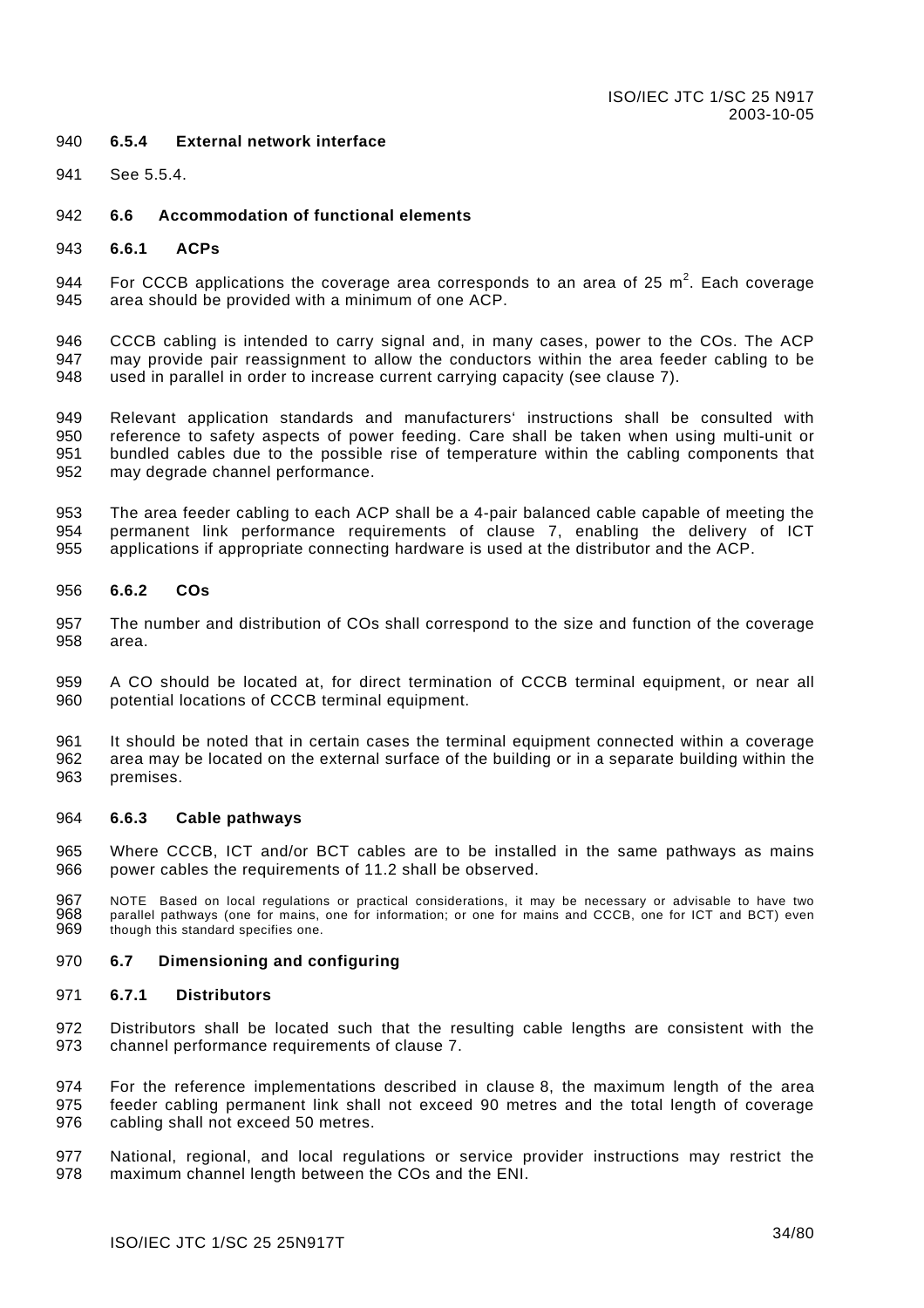#### <span id="page-35-0"></span>979 **6.7.2 CO**

- 980 981 Where the coverage area cabling is not directly terminated to the CCCB terminal equipment, the CO uses connecting hardware specified in clause [10.2.4.](#page-56-1)
- 982 A TO or a BO (see clause [5\)](#page-18-1) may be used to support CCCB applications where appropriate.

983 984 A minimum of 1-pair shall be terminated at each CO. The same pair may be terminated at multiple COs within a coverage area.

985 NOTE Requirements for optical fibre cabling are for further study.

#### 986 **6.7.3 Cable sharing**

987 988 989 990 CCCB applications may share ICT and BCT cables. However, the sharing of cables by applications with other application groups may require additional performance requirements to be applied and additionally may be subject to national or local regulations. This topic is for further study.

#### 991 **6.7.4 Equipment cords**

- 992 See [5.7.3.](#page-29-3)
- 993 **6.7.5 Building entrance facilities**
- 994 See [5.7.4.](#page-29-4)

#### <span id="page-35-1"></span>995 **7 Performance**

#### 996 **7.1 General**

997 998 999 1000 This clause specifies the minimum performance of a cabling system with channels for three groups of applications: ICT, BCT and CCCB. The minimum channel performances specified in this clause are independent of the length of the channels, are determined by application requirements and shall be met at all intended channel operating temperatures.

1001 1002 1003 1004 1005 Specification of channel performances is based on the minimum performance of the most demanding application of an application group for each transmission characteristic. In general a channel specified for an application group with higher requirements supports applications with lower requirements. Less demanding applications of a higher group may also use channels aimed at a lower group as shown in [Table 2.](#page-36-1) 

1006 1007 1008 NOTE 1 The minimum channel performance specified in this clause, is the maximum performance an application may expect from the worst channel that meets this standard, if the design is intended to use any channel that conforms to this standard.

1009 1010 1011 1012 NOTE 2 In case an application exploits a number of channel characteristics that are interrelated, it may not be possible to reach all limits concurrently, as each value is a separate limit. For example, with a current carrying capacity of 175 mA, operating voltage of 72 V and power capacity of 10 W, an application that exploits the full 72 V may not use more than 138 mA, an application that goes to the limit of 175 mA may not use more than 57 V.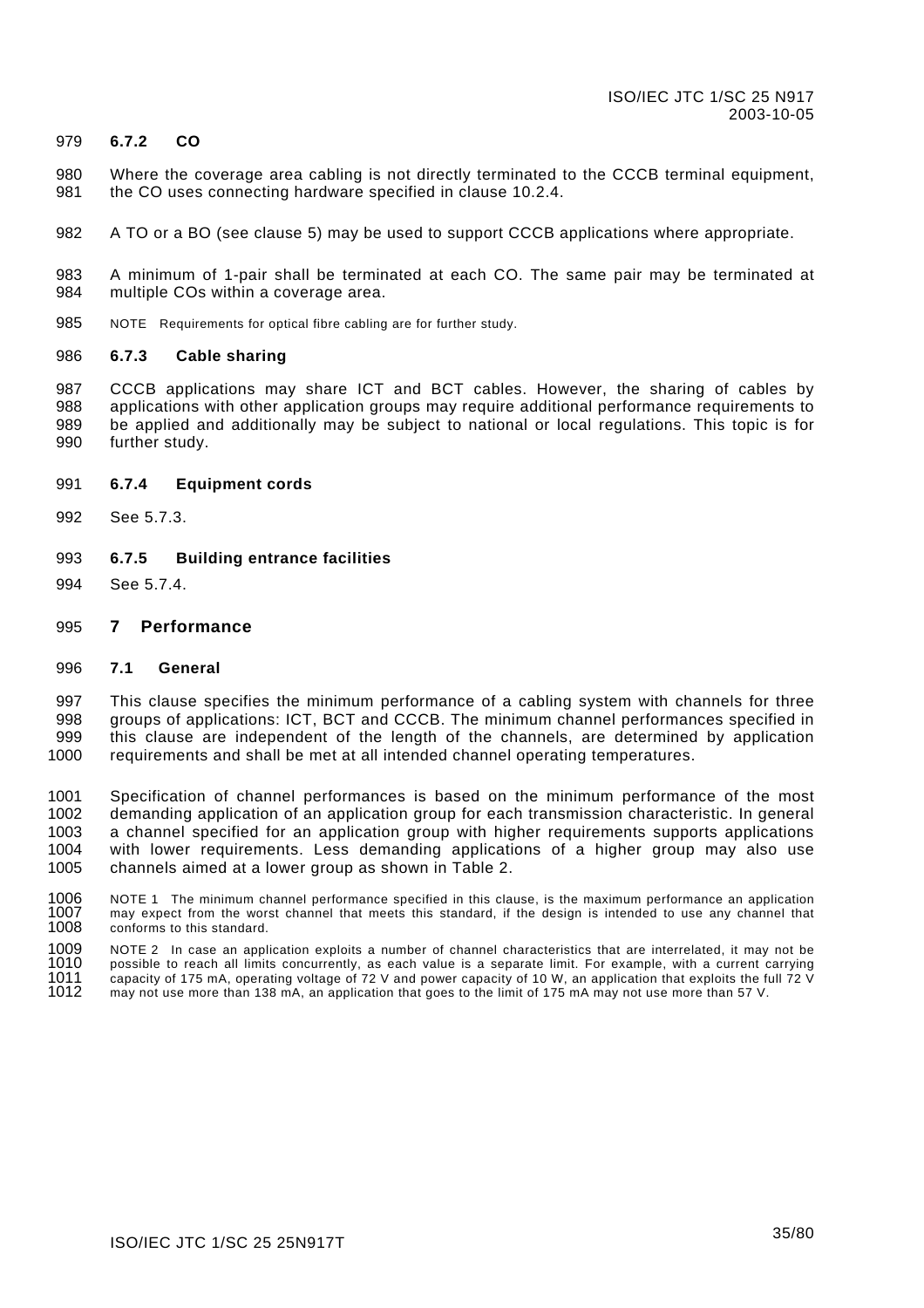| Channel                                                    | <b>Upper frequency</b><br>of specification<br><b>MHz</b> | <b>ICT Applications</b><br>supported                                                                                    | <b>BCT Applications</b><br>supported                                                                                                                                                              | <b>CCCB Applications</b><br>supported                                   |  |  |
|------------------------------------------------------------|----------------------------------------------------------|-------------------------------------------------------------------------------------------------------------------------|---------------------------------------------------------------------------------------------------------------------------------------------------------------------------------------------------|-------------------------------------------------------------------------|--|--|
| <b>Balanced CCCB</b><br>channel                            | $f = 0.1$                                                | ICT applications<br>supported by CCCB<br>channels                                                                       | <b>BCT</b> applications<br>supported by CCCB<br>channels                                                                                                                                          | all CCCB applications                                                   |  |  |
| <b>Balanced ICT</b><br>channel                             | $f = 100$                                                | all ICT applications<br>supported by Class D<br>channels as specified<br>in ISO/IEC 11801 <sup>a</sup> up<br>to 100 MHz | <b>BCT</b> applications<br>supported by Class D<br>channel performance<br>as specified in<br>ISO/IEC 11801 <sup>a</sup>                                                                           | <b>CCCB</b> applications<br>supported by the ICT<br>channel performance |  |  |
| <b>Balanced BCT</b><br>channel                             | $f = 1000$                                               | ICT applications<br>supported by the BCT<br>channel performance                                                         | all BCT applications<br>supported by<br>balanced cabling                                                                                                                                          | <b>CCCB</b> applications<br>supported by the BCT<br>channel performance |  |  |
| <b>Coaxial BCT</b><br>channel                              | $f = 3000$                                               | N/A                                                                                                                     | all BCT applications<br>supported by coaxial<br>cabling that require up<br>to 3 GHz                                                                                                               | N/A                                                                     |  |  |
|                                                            | $f = 1000$                                               | N/A                                                                                                                     | all BCT applications<br>supported by coaxial<br>cabling that require up<br>to 1 GHz                                                                                                               | N/A                                                                     |  |  |
| see ISO/IEC 11801<br>Optical channels<br>N/A<br>ffs<br>ffs |                                                          |                                                                                                                         |                                                                                                                                                                                                   |                                                                         |  |  |
|                                                            |                                                          |                                                                                                                         | When Class E or F channels are installed to meet the minimum requirements for ICT channels, ICT and BCT<br>applications accommodated by the performance of the respective channels are supported. |                                                                         |  |  |

### 1013 **Table 2 – Different channels and their potential use**

The power carrying capacity may limit the applications or the number of COs supported.

1014 1015 1016 Clauses [9](#page-46-0) and [10](#page-53-0) provide the minimum performance that components need to provide when used to implement channels following the channel models shown in clause [5](#page-18-0) and [6](#page-29-0) for the reference implementations of clause [8.](#page-42-0)

1017 1018 1019 The component performance for other lengths and operating temperatures may be calculated based on the channel performance specified in this clause and the channel models from clause [5](#page-18-0) and [6.](#page-29-0)

1020 1021 1022 1023 1024 1025 While cabling channels for ICT and CCCB within the home presently are provided via balanced cables only, channels for BCT may be provided via balanced cable or coaxial cable. The CCCB channel specified in this clause assumes power feeding and information transfer on the same pair(s). The CCCB channel is specified with a current carrying capacity of 0,7 A. This requirement may be met with one pair of CCCB cable or 4 pairs of ICT cable connected together. All channels specified in this clause assume bi-directional transmission.

1026 1027 1028 1029 1030 The majority of BCT channels use one balanced pair or one coaxial cable, ICT applications use one, two or four pairs. The requirements for pair to pair characteristics are specified in this standard to also cover the case that a channel contains multiple transmission paths (pairs). The power feeding, where applicable, is covered in the specification of the channel. The channel for power feeding may start at other points than that for information transfer.

1031 NOTE Multiple pair requirements are only applicable to cables having more than one pair.

1032 1033 Cables and connecting hardware may support multiple channels, provided safety and electrical characteristics of channels are not degraded.

1034 1035 1036 1037 This standard includes the option where the same resource, e.g. cable or connecting hardware, may serve more than one channel. If this option is exploited, the additional requirements for sharing of such resources specified in this clause shall be met. Where only a cable is shared, the additional requirements for the cable are specified in clause [9.](#page-46-0)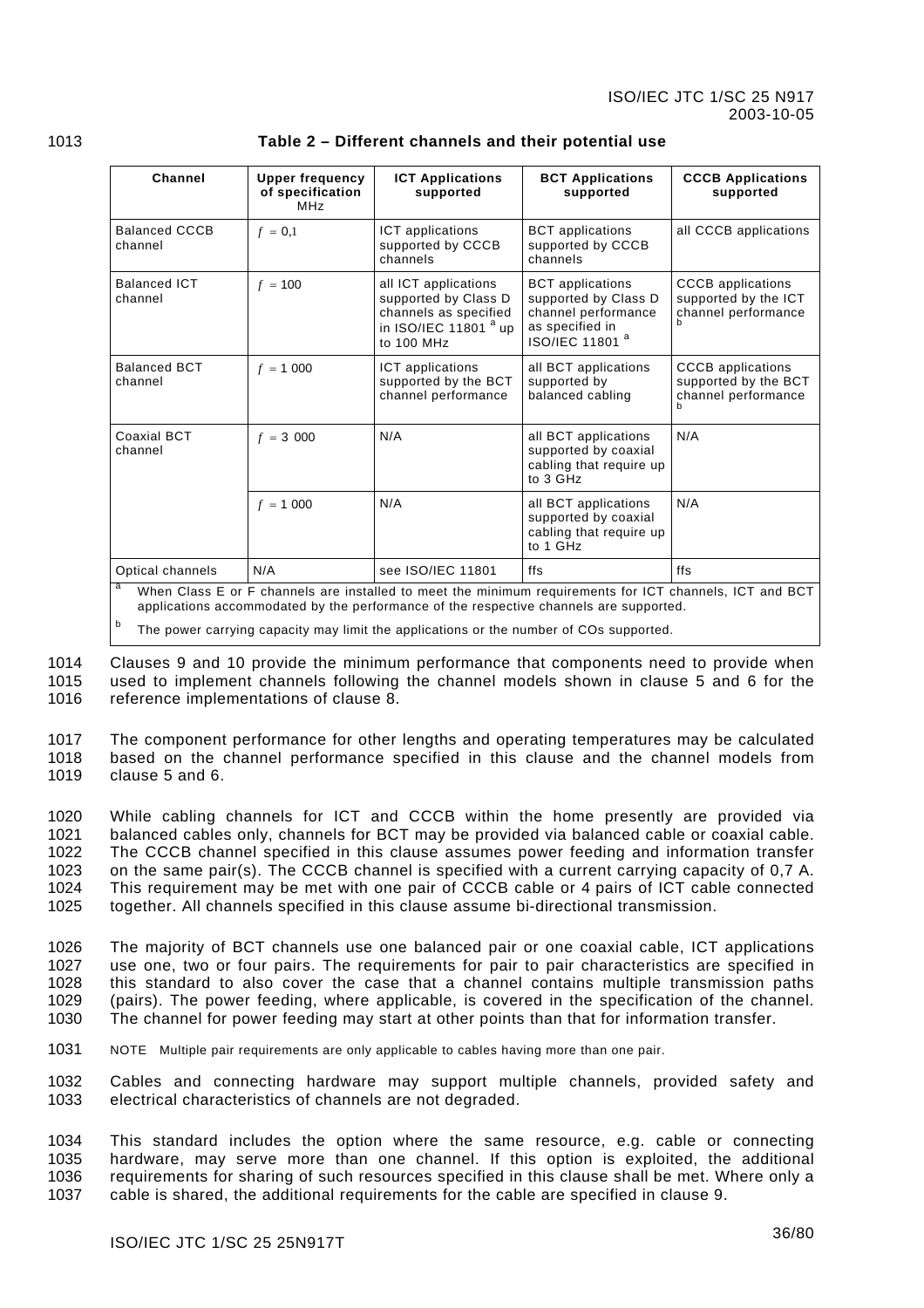1038 1039 The minimum performance specified in this clause shall be met by appropriate design of the channels, selection of adequate material and their proper installation.

1040 1041 1042 1043 1044 1045 1046 The term "attenuation" is widely used in the cable industry to characterise cables. However, due to impedance mismatches in cabling systems, especially at higher frequencies, the behaviour of a cable that constitutes part of a system is better described as "insertion loss". In this standard, the term "insertion loss" is adopted throughout, to describe the signal attenuation over the length of channels, links and short components. However it should be clearly understood, that insertion loss is not a length specific characteristic. The term "attenuation" is used for cables and for the following parameters:

- 1047 attenuation to crosstalk ratio (*ACR*),
- 1048 unbalance attenuation*,*
- 1049 coupling attenuation,
- 1050 screening attenuation*.*

1051 1052 For *ACR*, *PS ACR*, *ELFEXT* and *PS ELFEXT* it is implied that for their calculation the corresponding insertion loss is used.

#### 1053 **7.2 ICT channel performance**

1054 1055 1056 1057 The cabling channels from PHD and SHD respectively to TOs as shown in [Figure 6,](#page-24-0) shall meet the minimum transmission performances as specified up to 100 MHz in clause 6 of ISO/IEC 11801 Ed.2 for Class D channels over the whole temperature range the cabling is intended to work. Installation of Class E channels is strongly recommended.

1058 1059 1060 In case more than one Class D channel uses the same cabling components (cables and connecting hardware), each channel shall meet the requirements as specified in ISO/IEC 11801 Ed.2 for Class E channels.

1061 1062 1063 1064 1065 The cables installed as part of such channels shall provide the transmission characteristics needed to meet the minimum channel performance chosen (class D, class E, or even class F) and in addition they shall meet the mechanical characteristics specified in [Table 8.](#page-47-0) The minimum performance of cables used to implement channels exploiting the maximum distance specified in [Table 1](#page-28-0) shall meet the minimum performance specified in clause [9.](#page-46-0)

#### 1066 **7.3 BCT channel performance**

- 1067 *Editors note: IEC TC 100 is asked explicitly to comment this clause.*
- 1068 Cabling channels for BCT may be provided via balanced or coaxial cables, OF are ffs.

1069 1070 1071 1072 1073 Cabling channels for BCT implemented on balanced cable shall meet the minimum transmission performances as specified in [Table 3](#page-38-0) together with those specified for Class F channels in ISO/IEC 11801 Ed.2 over the whole temperature range the cabling is intended to operate at. In addition the cables used for such channels shall meet the mechanical requirements specified in [Table 8.](#page-47-0)

1074 1075 1076 1077 Cabling channels for BCT implemented on coaxial cable shall meet the minimum transmission performances specified in [Table 4](#page-39-0) over the whole temperature range the cabling is intended to operate at. In addition the cables used shall meet the mechanical requirements specified in [Table 11.](#page-50-0)

1078 1079 1080 In order to avoid unnecessary amplification and attenuation of BCT applications at the distributors and BOs respectively, the BCT channels have been subdivided into 3 insertion loss levels as shown in [Annex A.](#page-64-0)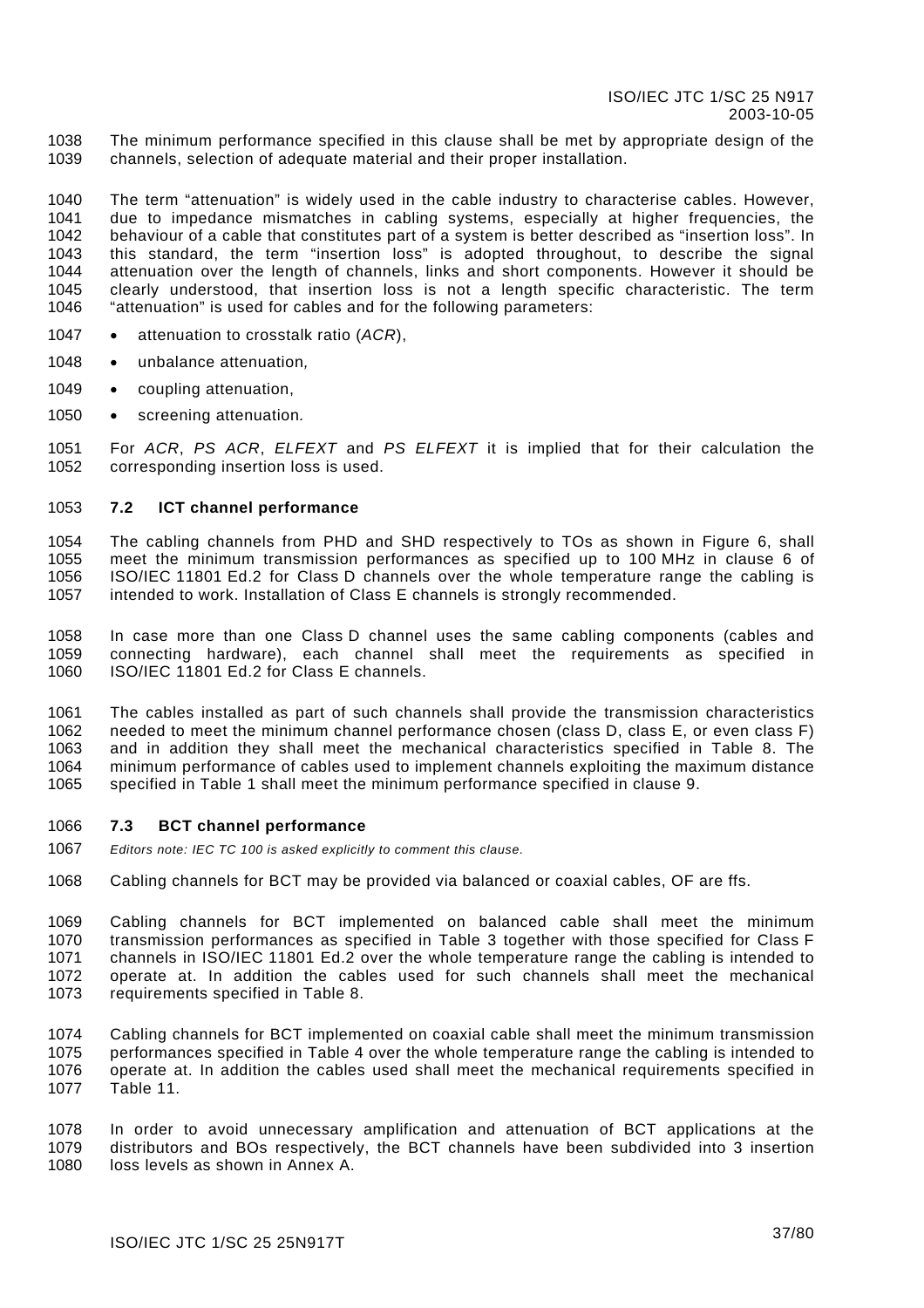1081 1082 In order to maintain the channel performance equipment cords that meet IEC 60966-2-4, IEC 60966-2-5 and IEC 60966-2-6 respectively shall be used.

1083

# <span id="page-38-0"></span>**Table 3 – Minimum performance of BCT channel via balanced cable**

|                |                                                                                                                                                                                          | <b>Channel Characteristics</b>    |           |                         | <b>Cabling Channel performance</b>                                                                                    | <b>Test</b>             |
|----------------|------------------------------------------------------------------------------------------------------------------------------------------------------------------------------------------|-----------------------------------|-----------|-------------------------|-----------------------------------------------------------------------------------------------------------------------|-------------------------|
| No             |                                                                                                                                                                                          | <b>Electrical Characteristics</b> | Units     | Frequency<br><b>MHz</b> | <b>Balanced channel</b>                                                                                               | Method                  |
| 1              |                                                                                                                                                                                          | Nominal impedance                 | Ω         |                         | 100                                                                                                                   | to be met by<br>design  |
| $\overline{2}$ | at each cabling                                                                                                                                                                          | Minimum return loss (RL)          | dB        | $4 \le f < 40$          | $24 - 5 \lg(f)$ , 19 dB max                                                                                           | $4.9$ of<br>IEC 61935-1 |
|                | Interface <sup>a</sup>                                                                                                                                                                   |                                   |           | $40 \le f \le 1000$     | $32 - 10 \lg(f)$ , 8 dB min                                                                                           |                         |
|                |                                                                                                                                                                                          | Informative value                 |           | $f = 100$               | 12                                                                                                                    |                         |
|                |                                                                                                                                                                                          |                                   |           | $f = 1000$              | 8                                                                                                                     |                         |
| 3              | (IL)                                                                                                                                                                                     | <b>Maximum insertion loss</b>     | dB        | $1 \le f \le 1000$      | $(LPL + x \times LEC) \times (1,645\sqrt{f} + 0,01 \times f + 0,25/\sqrt{f})/100 + 2 \times 0,02\sqrt{f}$<br>2 dB min |                         |
|                | Informative values for a                                                                                                                                                                 |                                   |           | $f = 1$                 | 2                                                                                                                     | $4.4$ of<br>IEC 61935-1 |
|                | length factor of 49,5 m                                                                                                                                                                  |                                   |           | $f = 4$                 | 2                                                                                                                     |                         |
|                |                                                                                                                                                                                          |                                   |           | $f = 10$                | 2,8                                                                                                                   |                         |
|                |                                                                                                                                                                                          |                                   |           | $f = 100$               | 9,1                                                                                                                   |                         |
|                |                                                                                                                                                                                          |                                   |           | $f = 200$               | 13,1                                                                                                                  |                         |
|                |                                                                                                                                                                                          |                                   |           | $f = 600$               | 23,9                                                                                                                  |                         |
|                |                                                                                                                                                                                          |                                   |           | $f = 1000$              | 32                                                                                                                    |                         |
| $\overline{4}$ |                                                                                                                                                                                          | Minimum coupling atten-           | dB        |                         |                                                                                                                       | to be met by            |
|                | uation                                                                                                                                                                                   | Connected to<br>CATV              |           | $30 \le f < 300$        | 85                                                                                                                    | design                  |
|                |                                                                                                                                                                                          |                                   |           | $300 \le f < 450$       | 80                                                                                                                    |                         |
|                |                                                                                                                                                                                          |                                   |           | $450 \le f \le 1000$    | 75                                                                                                                    |                         |
|                |                                                                                                                                                                                          | Individual<br>antenna             |           | $30 \le f \le 1000$     | 75                                                                                                                    |                         |
| 5              |                                                                                                                                                                                          | Transfer impedance                | $m\Omega$ |                         | Local regulations shall be met.                                                                                       |                         |
| a              | The return loss requirements shall be met at both ends of the cabling. Return loss (RL) values at frequencies where<br>the insertion loss (IL) is below 3.0 dB are for information only. |                                   |           |                         |                                                                                                                       |                         |
|                | $L_{PL}$ = permanent link length, and $L_{EC}$ = total equipment cord length x is the insertion loss (IL) premium for the cords.                                                         |                                   |           |                         |                                                                                                                       |                         |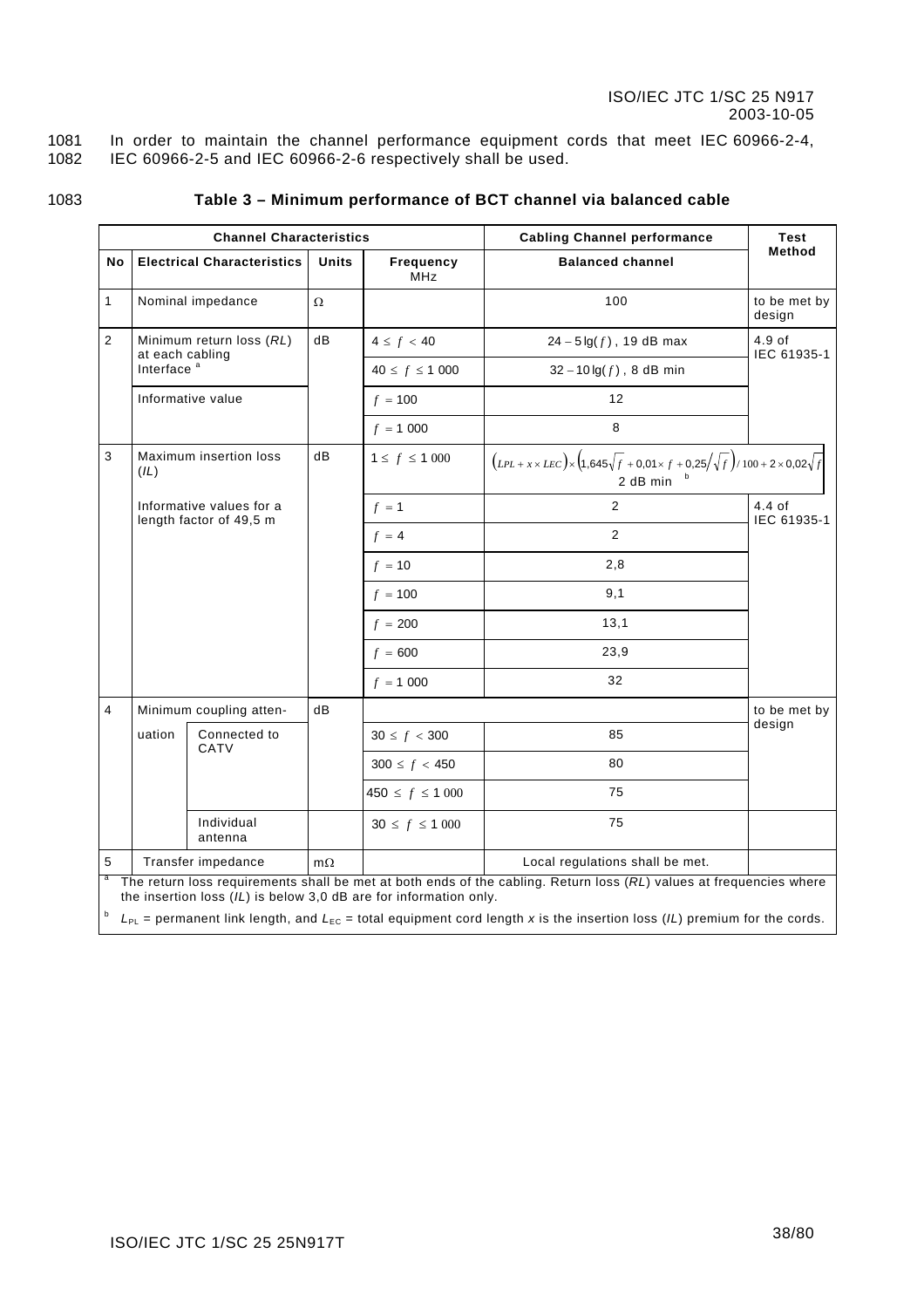<span id="page-39-0"></span>

| <b>Channel Characteristics</b> |                    |                                                       |        |                                | <b>Cabling Channel performance</b>                                                                                                                                                                                                                  |               |                        | Test<br>Method |
|--------------------------------|--------------------|-------------------------------------------------------|--------|--------------------------------|-----------------------------------------------------------------------------------------------------------------------------------------------------------------------------------------------------------------------------------------------------|---------------|------------------------|----------------|
| No                             |                    | <b>Electrical Characteristics</b>                     | Units  | <b>Frequency</b><br><b>MHz</b> | <b>Coaxial channel</b>                                                                                                                                                                                                                              |               |                        |                |
|                                |                    |                                                       |        |                                | 1 GHz channel                                                                                                                                                                                                                                       | 3 GHz channel |                        |                |
| $\mathbf{1}$                   |                    | Nominal impedance                                     | Ω      |                                | 75                                                                                                                                                                                                                                                  |               | to be met<br>by design |                |
| $\overline{2}$                 |                    | Minimum return loss (RL)<br>at each cabling interface | dB     | $5 \le f < 470$                | 18                                                                                                                                                                                                                                                  |               | 1                      | IEC 61196-     |
|                                |                    |                                                       |        | $470 \le f < 1000$             | 16                                                                                                                                                                                                                                                  |               |                        |                |
|                                |                    |                                                       |        | $1000 \leq f \leq 3000$        | N/A                                                                                                                                                                                                                                                 | 10            |                        |                |
| 3                              | (IL) (attenuation) | Maximum insertion loss                                | dB     | $1 \le f \le 3\,000$           | $(LPL + x \times LEC) \times (0.835\sqrt{f} + 0.0025f)/100 + 2 \times 0.02\sqrt{f}$<br>2 dB min                                                                                                                                                     |               |                        | ffs            |
|                                |                    | Informative values for a<br>length factor of 103,5 m  |        | $f = 5$                        | 2                                                                                                                                                                                                                                                   |               |                        |                |
|                                |                    |                                                       |        | $f = 10$                       | 2,9                                                                                                                                                                                                                                                 |               |                        |                |
|                                |                    |                                                       |        | $f = 100$                      | 9,3                                                                                                                                                                                                                                                 |               |                        |                |
|                                |                    |                                                       |        | $f = 200$                      | 13,3                                                                                                                                                                                                                                                |               |                        |                |
|                                |                    |                                                       |        | $f = 600$                      | 23,7                                                                                                                                                                                                                                                |               |                        |                |
|                                |                    |                                                       |        | $f = 1000$                     | 31,2                                                                                                                                                                                                                                                |               |                        |                |
|                                |                    |                                                       |        | $f = 2,400$                    | N/A<br>50,5                                                                                                                                                                                                                                         |               |                        |                |
|                                |                    |                                                       |        | $f = 3000$                     | N/A                                                                                                                                                                                                                                                 | 57,3          |                        |                |
| 5                              | resistance         | Maximum (d.c.) loop                                   | Ω      | d.c.                           | 10                                                                                                                                                                                                                                                  |               | 1                      | IEC 61196-     |
| 6                              |                    | Current carrying capacity                             | mA     | d.c.                           | 500                                                                                                                                                                                                                                                 |               | to be met<br>by design |                |
| $\overline{7}$                 |                    | Operating voltage                                     | $\vee$ | d.c.                           | 72                                                                                                                                                                                                                                                  | b, c          |                        |                |
| 8                              | Power capacity     |                                                       | W      | d.c.                           | ffs                                                                                                                                                                                                                                                 |               |                        |                |
| 9                              | delay              | Maximum propagation                                   | ns     | $f = 100$                      | 548                                                                                                                                                                                                                                                 |               | to be met<br>by design |                |
| 10                             |                    | Minimum screening atten-                              | dB     |                                |                                                                                                                                                                                                                                                     |               | to be met              |                |
|                                | uation             | Connected to<br>CATV                                  |        | $30 \le f < 300$               | 85                                                                                                                                                                                                                                                  |               | by design              |                |
|                                |                    |                                                       |        | $300 \le f < 470$              | 80                                                                                                                                                                                                                                                  |               |                        |                |
|                                |                    |                                                       |        | $470 \le f \le 1000$           | 75                                                                                                                                                                                                                                                  |               |                        |                |
|                                |                    | Individual<br>antenna                                 |        | $30 \le f \le 1000$            | 75                                                                                                                                                                                                                                                  |               |                        |                |
| $\mathsf a$<br>b               |                    | TV networks presently use 24 V a.c. and 34 V d.c.     |        |                                | $L_{PL}$ = permanent link length and $L_{EC}$ = total equipment cord length x is the attenuation premium for the cords<br><sup>c</sup> In countries that limit applications to a lower voltage the minimum operating voltage for the cabling may be |               |                        |                |

### 1084 **Table 4 – Minimum performance of BCT channel via coaxial cable**

 $\degree$  In countries that limit applications to a lower voltage, the minimum operating voltage for the cabling may be lowered to the highest voltage allowed.

NOTE Where requirement for transmission of more than 1 GHz are specifically excluded for the lifetime of an installation the column for 1 GHz applies.

1085 NOTE The performance of network access cabling channels for BCT are for further study by relevant bodies.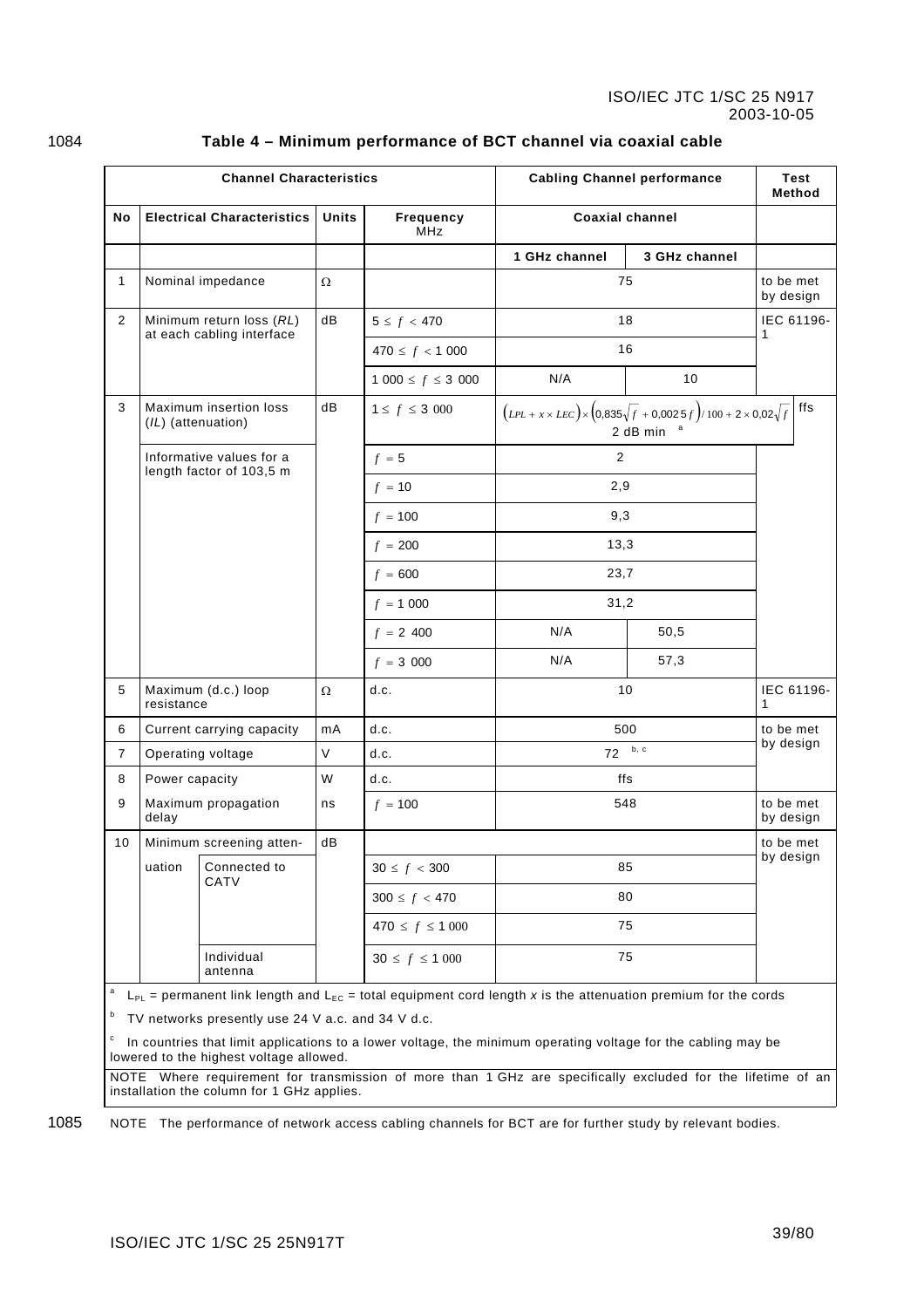#### 1086 **7.4 CCCB channel performance**

1087 1088 1089 1090 1091 Specifications for HES, like ISO/IEC TR 14543, support the connection of a number of addressable devices to a shared channel. Such devices are often powered via the same conductors that are also used for information transfer. Therefore the performance of CCCB channels that may be installed prior to the selection of a specific application is determined by:

- 1092 1093 the maximum number of devices supported on a single channel by the majority of HES specifications,
- 1094 the maximum feeding distance of the most power-demanding devices,
- 1095 the minimum transmission characteristics of the most bandwidth-demanding device.

1096 1097 1098 1099 1100 1101 1102 1103 Based on these considerations cabling channels for information transfer and for power feeding may start at different locations even when they share the same pair. The nature of the CCCB cabling within the coverage area (shown as a cloud in [Figure 14](#page-45-0) and [Figure 15](#page-46-1) and in more details in [Figure 10\)](#page-31-0) requires that transmission performance is specified in two ways. The first specifies the individual transmission paths between any two connection points for application specific equipment. The second specifies the characteristics of all the cabling within the coverage area together with its area feeder cabling. The electrical characteristics of the latter may be measured.

1104 1105 1106 CCCB channels shall meet the minimum performance for transmission characteristics and for power feeding specified in [Table 5](#page-41-0) and [Table 6](#page-41-1) respectively, over the whole temperature range at which the cabling is intended to work.

1107 1108 1109 1110 The area feeder cables shall meet the mechanical characteristics specified in [Table 8.](#page-47-0) The area feeder cabling shall be capable of class D link performance as specified in ISO/IEC 11801 Ed.2. Verification of this requirement would require termination with connecting hardware specified for the TO.

1111 1112 1113 1114 The cables installed in the coverage area as part of such channels shall provide the transmission characteristics needed to meet, together with the area feeder cable, the channel performances as specified in [Table 5](#page-41-0) and [Table 6.](#page-41-1) In addition they shall meet the mechanical characteristics specified in [Table 13.](#page-52-0)

1115 1116 The minimum transmission performance of cables used to implement channels exploiting the maximum distance specified in [Table 1](#page-28-0) are specified in [9.2](#page-46-2) and in [Table 12](#page-51-0) respectively.

1117 1118 1119 Connection points where CCCB applications may be connected shall provide a minimum of one channel for information transfer and for power feeding consisting of and sharing one balanced pair.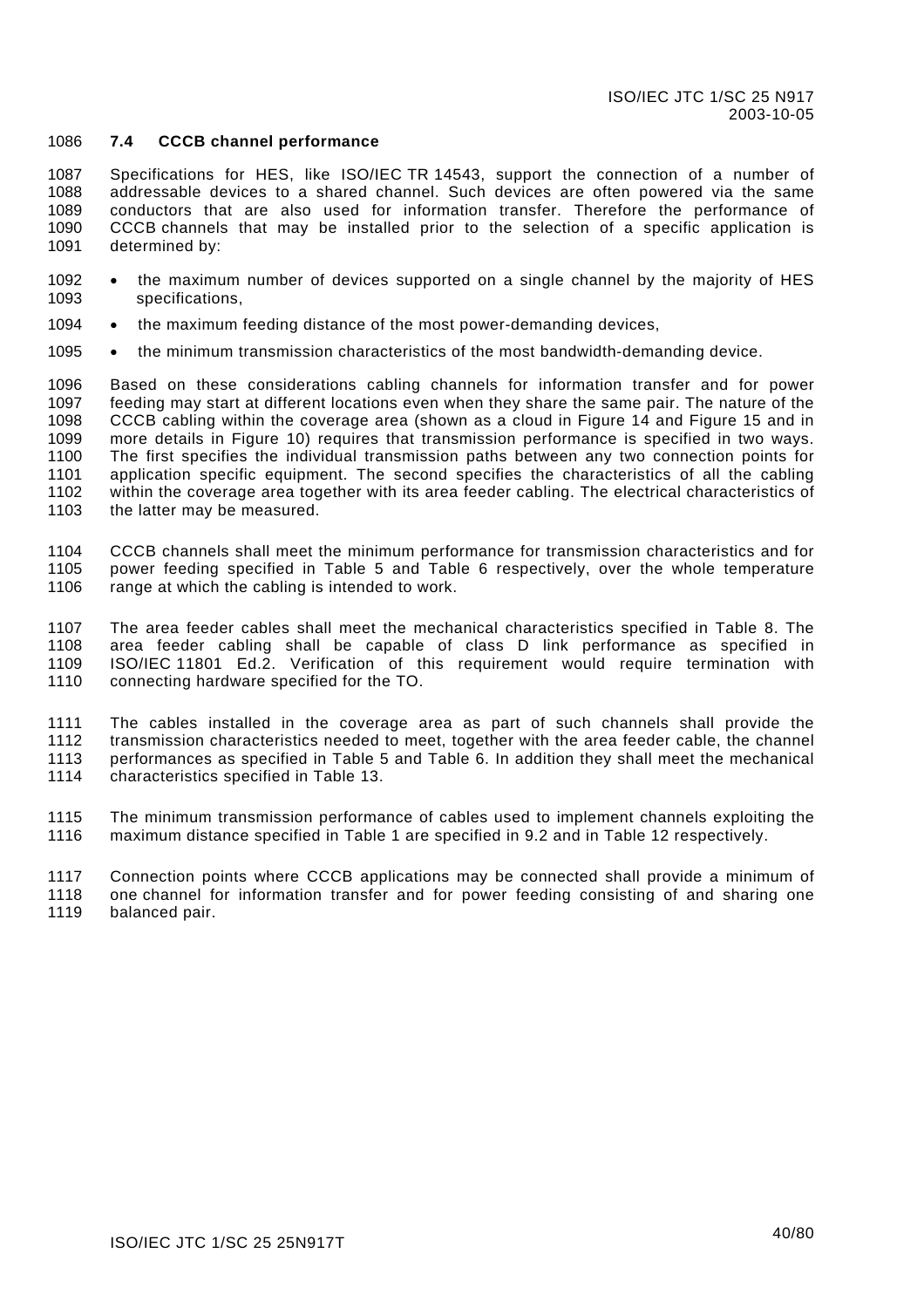<span id="page-41-0"></span>

|                                                                                                                                          | <b>Channel Characteristics</b>                                                                         |                         |                         | <b>Test Method</b> |                                    |
|------------------------------------------------------------------------------------------------------------------------------------------|--------------------------------------------------------------------------------------------------------|-------------------------|-------------------------|--------------------|------------------------------------|
|                                                                                                                                          | <b>Electrical Characteristics</b>                                                                      | <b>Units</b>            | <b>Frequency</b><br>kHz |                    |                                    |
| 1a                                                                                                                                       | Minimum mutual<br>capacitance of pair <sup>a</sup>                                                     | nF                      | $f = 1$                 | 2 ffs              | $3.2.5$ of<br>IEC 61156-1          |
| 1 <sub>b</sub>                                                                                                                           | Maximum mutual<br>capacitance of pair <sup>a</sup>                                                     | nF                      | $f = 1$                 | 20                 | $3.2.5$ of<br>IEC 61156-1          |
| 2                                                                                                                                        | Max d.c. loop resistance                                                                               | $\Omega$                | d.c.                    | 8                  | $3.2.1$ of<br>IEC 61156-1          |
| 3                                                                                                                                        | Maximum (d.c.) resistance<br>unbalance                                                                 | % of loop<br>resistance | d.c.                    | 3                  | $3.2.2$ of<br>IEC 61156-1          |
| $\overline{4}$                                                                                                                           | Maximum attenuation                                                                                    | dB                      | $f = 100$               | $\overline{4}$     | $3.2.2 \text{ of }$<br>IEC 61156-1 |
| 5                                                                                                                                        | Capacitance unbalance<br>between pairs <sup>a, b</sup>                                                 | pF                      | $f = 1$                 | 75                 | $3.2.6$ of<br>IEC 61156-1          |
| 6                                                                                                                                        | Maximum propagation<br>delay                                                                           | ns                      | $f = 100$               | 1 0 0 0            | to be met by<br>design             |
| $\overline{7}$                                                                                                                           | Maximum unbalance<br>attenuation                                                                       | dB                      | $f = 100$               | 20                 | to be met by<br>design             |
| 8                                                                                                                                        | Capacitance unbalance to<br>earth <sup>a</sup>                                                         | pF                      | $f = 1$                 | 450                | $3.2.6$ of<br>IEC 61156-1          |
| NOTE As the same pair may be used for power feeding and information transfer the requirements specified in Table<br>6 shall also be met. |                                                                                                        |                         |                         |                    |                                    |
|                                                                                                                                          | <sup>a</sup> This characterises the behaviour of the area access cable plus the complete area cabling. |                         |                         |                    |                                    |

### 1120 **Table 5 – Minimum performance of CCCB copper channels for information transfer**

<span id="page-41-1"></span>**b** Multiple pair requirements are only applicable to cables having more than one pair

### 1121 **Table 6 – Minimum performance of CCCB channels for d.c. power feeding**

|   | <b>Channel Characteristics</b>                                                                                                           | <b>Channel performance</b><br>with current capacity | <b>Test</b><br>Method   |                |                           |
|---|------------------------------------------------------------------------------------------------------------------------------------------|-----------------------------------------------------|-------------------------|----------------|---------------------------|
|   | <b>Electrical Characteristics at all operating</b><br>temperatures                                                                       | <b>Units</b>                                        | <b>Frequency</b><br>kHz |                |                           |
|   | Maximum d.c. loop resistance from distributor<br>housing the power source to any CO                                                      | Ω                                                   | d.c.                    | 10             | $5.1$ of<br>IEC 60189-1   |
| 2 | Maximum d.c. resistance unbalance                                                                                                        | % of loop<br>resistance                             | d.c.                    | 1.5            | $3.2.2$ of<br>IEC 61156-1 |
| 3 | Current carrying capacity                                                                                                                | A                                                   | d.c.                    | 0,7            | to be met by              |
| 4 | Operating voltage                                                                                                                        | V                                                   | d.c.                    | 72             | design                    |
| 5 | Power capacity                                                                                                                           | W                                                   | d.c.                    | 15             |                           |
| 6 | Fault current carrying capacity                                                                                                          | A                                                   | d.c.                    | 1 <sup>a</sup> |                           |
|   | NOTE As the same pair may be used for power feeding and information transfer the requirements specified in Table<br>5 shall also be met. |                                                     |                         |                |                           |

<sup>a</sup> In case the power is fed by parallel conductors or thicker conductors, the fault current carrying capacity may be 3 A.

The CCCB channel model specified in clause [6](#page-29-0) supports the implementation of CCCB and/or of Class D channels with utilisation of appropriate coverage area cabling. 1122 1123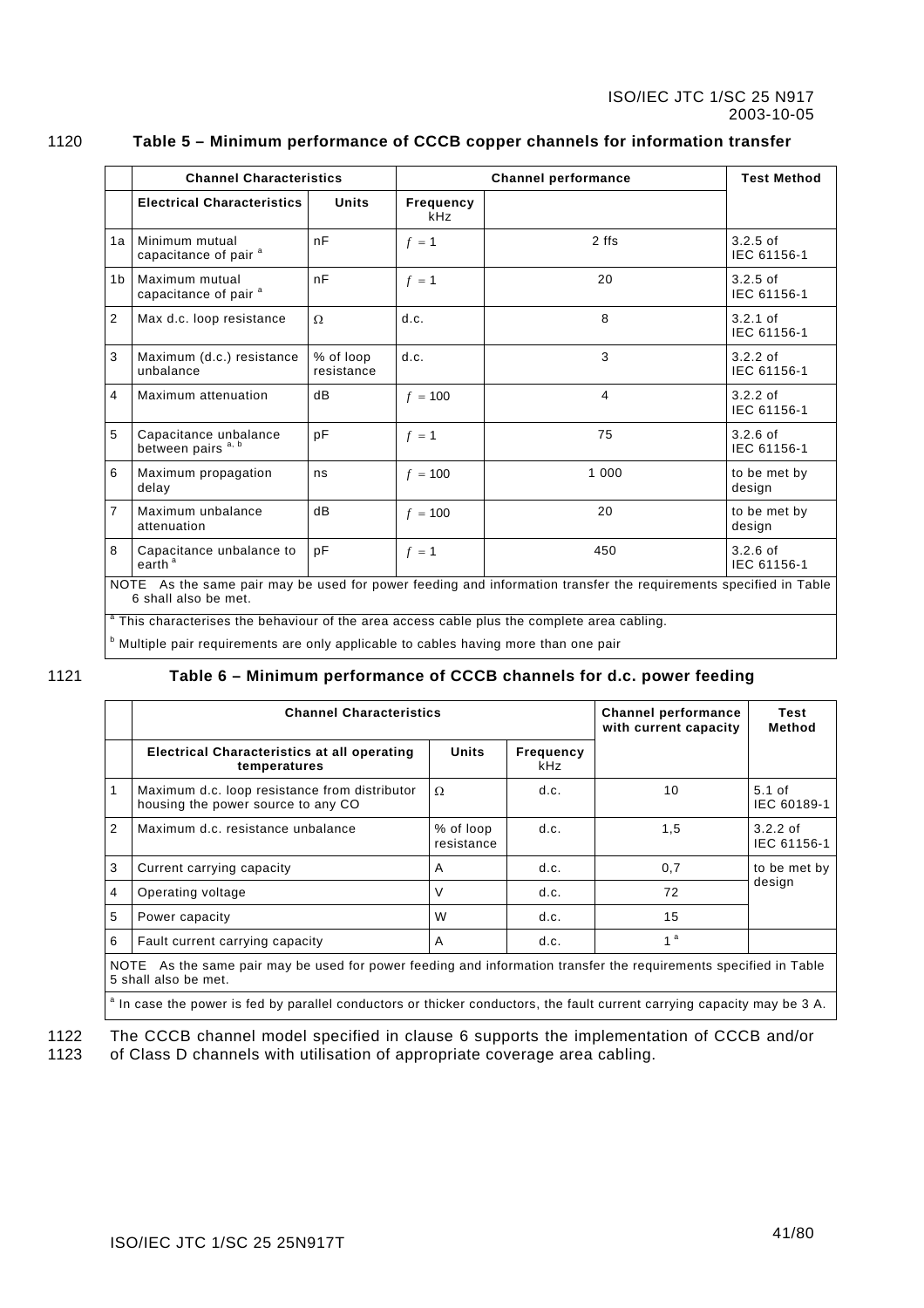#### <span id="page-42-0"></span>1124 **8 Reference Implementation**

#### 1125 **8.1 General**

1126 1127 1128 1129 1130 This clause describes implementations of a generic cabling infrastructure that utilises components that meet the minimum requirements specified in clauses [9](#page-46-0) and [10.](#page-53-0) These reference implementations meet the requirements of clause [7](#page-35-0) when installed in accordance with the applicable installation procedures and in compliance with the maximum channel lengths specified in [Table 1.](#page-28-0)

#### 1131 **8.2 Cabling Assumptions**

#### 1132 **8.2.1 Introduction**

- 1133 1134 In the reference implementation of this clause, the components used in each cabling channel shall meet the following requirements:
- 1135 1136 • a specific balanced copper cabling channel shall use components all of the same nominal impedance;
- 1137 1138 • optical fibre channels for ICT in the primary home subsystem shall be in compliance with ISO/IEC 11801, optical fibre for BCT and CCCB is ffs;
- 1139 1140 • coaxial cabling channels shall use components that meet the requirements as specified in clauses [9.3.2](#page-49-0) and [10.2.](#page-55-0)

1141 1142 1143 1144 1145 1146 1147 The reference implementations will meet the channel performance specified in clause [7](#page-35-0) over the maximum distances specified in [Table 1](#page-28-0) with components meeting the performance requirements at 20 °C. When the channels are intended to operate at a higher temperature they shall meet the minimum performance at that temperature, either by shortening the channel taking into account the effect of temperature on the performance of cables as shown in [Table 7,](#page-43-0) or by using cables which provide the performance needed at the higher temperature.

#### 1148 **8.2.2 General**

1149 1150 1151 1152 1153 1154 1155 The generic cabling provides the transmission paths from the PHD to TOs, BOs, and COs. With cables and connecting hardware meeting the minimum performance specified in clauses [9](#page-46-0) and 10 respectively, it is possible to create channels of lengths up to 100 m for all ICT and coaxial BCT channels. For balanced BCT channels using these components it is also possible to create channels of lengths of up to 50 m. For CCCB the combined length of the area feeder permanent link and the total cable length installed in the coverage area shall not exceed 140 m.

1156 1157 1158 In order to avoid unnecessary amplification and attenuation of BCT applications at the distributors and BOs respectively, the BCT channels have been subdivided as shown in [Annex A.](#page-64-0)

1159 1160 [Table 7](#page-43-0) gives an overview of the maximum length achievable for the different channels when the components used just meet the minimum performance specified in clauses [9](#page-46-0) and [10.](#page-53-0)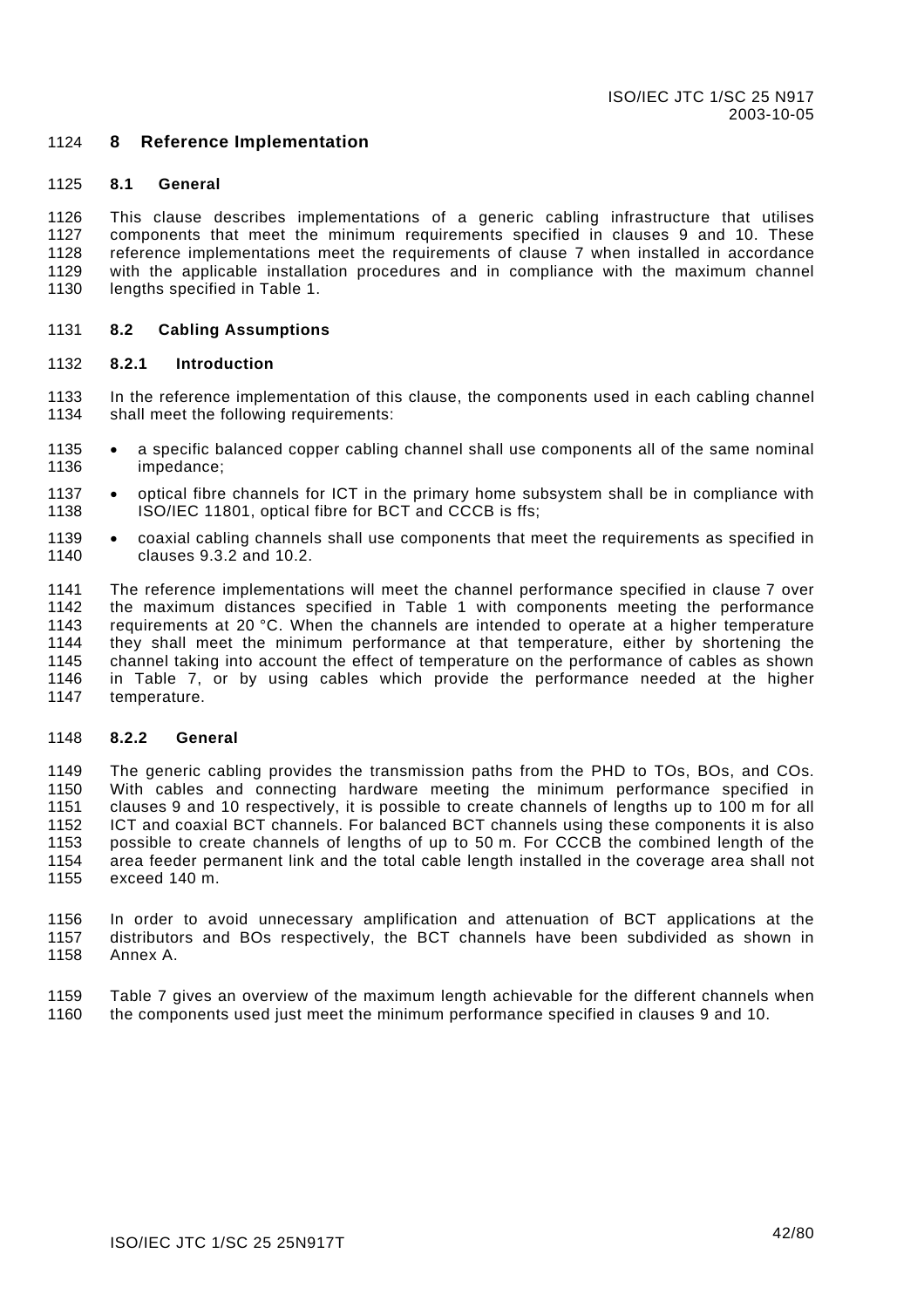<span id="page-43-0"></span>

|                                                                         |                                                                                                                                                                                                                             |                            | Implementation equation for lengths using |                                  |                           |  |
|-------------------------------------------------------------------------|-----------------------------------------------------------------------------------------------------------------------------------------------------------------------------------------------------------------------------|----------------------------|-------------------------------------------|----------------------------------|---------------------------|--|
| Model                                                                   | <b>Figure</b>                                                                                                                                                                                                               | Max. length<br>m           | <b>BCT</b> balanced<br>components         | <b>BCT</b> coaxial<br>components | <b>CCCB</b><br>components |  |
| CCCB area feeder cabling                                                | Figure 14<br>Figure 15                                                                                                                                                                                                      | 90                         | 90                                        | N/A                              | N/A                       |  |
| CCCB coverage area<br>cabling                                           | Figure 14<br>Figure 15                                                                                                                                                                                                      | 50                         | 50                                        | N/A                              | 50                        |  |
| ICT (2 connectors)                                                      | Figure 13 a                                                                                                                                                                                                                 | 100                        | $H = 135 - FX$                            | N/A                              | N/A                       |  |
| ICT (4 connectors)                                                      | Figure 13 b                                                                                                                                                                                                                 | 100                        | $H = 133 - FX$                            | N/A                              | N/A                       |  |
| BCT (2 connectors)                                                      | Figure 13 a                                                                                                                                                                                                                 | 100 coaxial<br>50 balanced | $H = 50 - FX$                             | $H = 104 - FX$                   | N/A                       |  |
| Legend for equations                                                    |                                                                                                                                                                                                                             |                            |                                           |                                  |                           |  |
| H the maximum length of the fixed cable $(m)$                           |                                                                                                                                                                                                                             |                            |                                           |                                  |                           |  |
| F combined length of patch cords, jumpers and equipment cords           |                                                                                                                                                                                                                             |                            |                                           |                                  |                           |  |
|                                                                         | X the ratio of flexible cable attenuation ( $dB/m$ ) to fixed cable attenuation ( $dB/m$ )<br>for ICT cable (balanced), 1,5 is used as default value<br>for BCT cable (coaxial and balanced), 1,35 is used as default value |                            |                                           |                                  |                           |  |
| <b>NOTE</b>                                                             |                                                                                                                                                                                                                             |                            |                                           |                                  |                           |  |
| For operating temperatures above 20 °C, H should be reduced by:         |                                                                                                                                                                                                                             |                            |                                           |                                  |                           |  |
| a) 0,2 % per °C for balanced screened cables,                           |                                                                                                                                                                                                                             |                            |                                           |                                  |                           |  |
| b) 0,4 % per °C for unscreened balanced cables up to 40 °C,             |                                                                                                                                                                                                                             |                            |                                           |                                  |                           |  |
| c) 0,6 % per °C for unscreened balanced cables between 40 °C and 60 °C, |                                                                                                                                                                                                                             |                            |                                           |                                  |                           |  |
| d) 0.2 % for coaxial cables.                                            |                                                                                                                                                                                                                             |                            |                                           |                                  |                           |  |

### 1161 **Table 7 – Link length equations**

These are default values and should be used where the actual characteristic of the cable is not known.

If the cable is specified to meet the attenuation requirements of clause 8 at a "base" temperature above 20 °C then the calculation shall only apply to planned temperatures above the "base" temperature.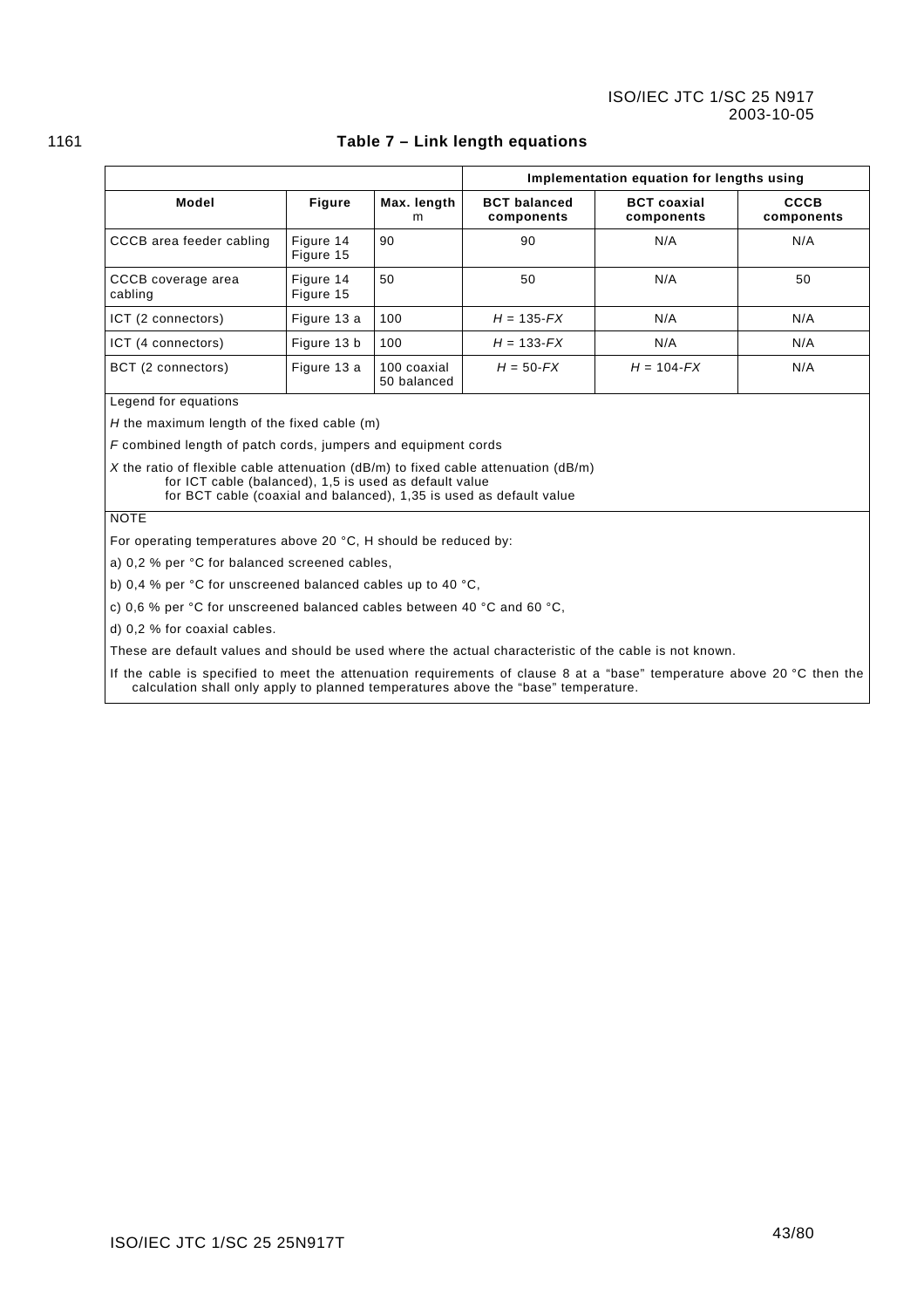#### 1162 **8.2.3 Dimensions for ICT and BCT channels**

1163 1164 [Figure 13](#page-44-0) shows the models used to correlate home cabling dimensions specified in this clause with the ICT and BCT channel specifications in clause [7.](#page-35-0)

1165 1166 [Figure 13](#page-44-0) shows the channel configurations from the distributors to the TOs and BOs. The channels shown contain a maximum of four connections.



### <span id="page-44-0"></span>1168 **Figure 13 – Reference implementations for ICT and BCT channels (PHD/SHD - TO/BO)**

1167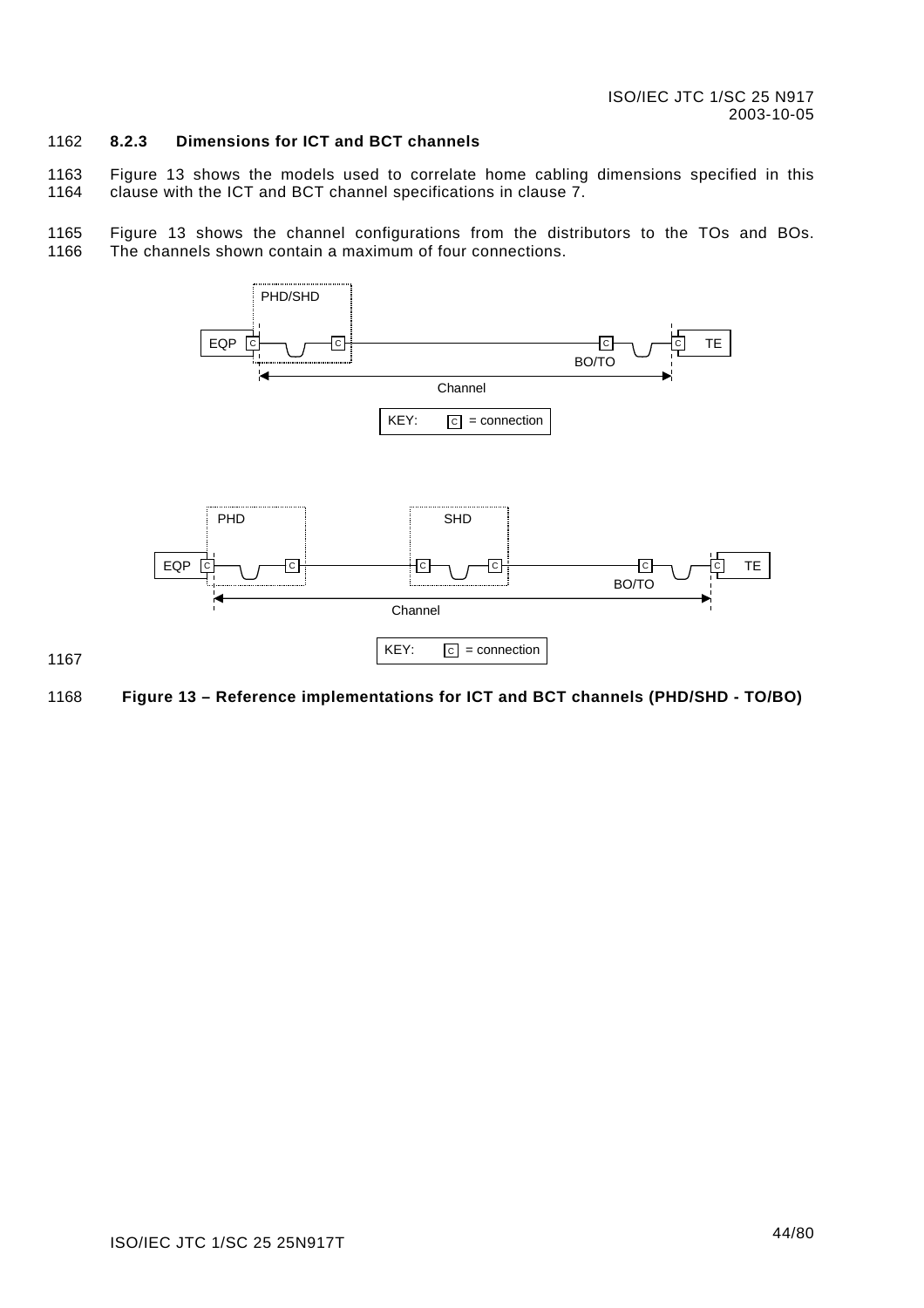#### 1169 **8.2.4 Dimensions for CCCB channels**

1170 1171 There is considerable design freedom for CCCB channels. [Figure 14](#page-45-0) and [Figure 15](#page-46-1) show some of the most common designs.



1172

<span id="page-45-0"></span>1173 **Figure 14 – Reference implementations for CCCB channels with PHD or SHD**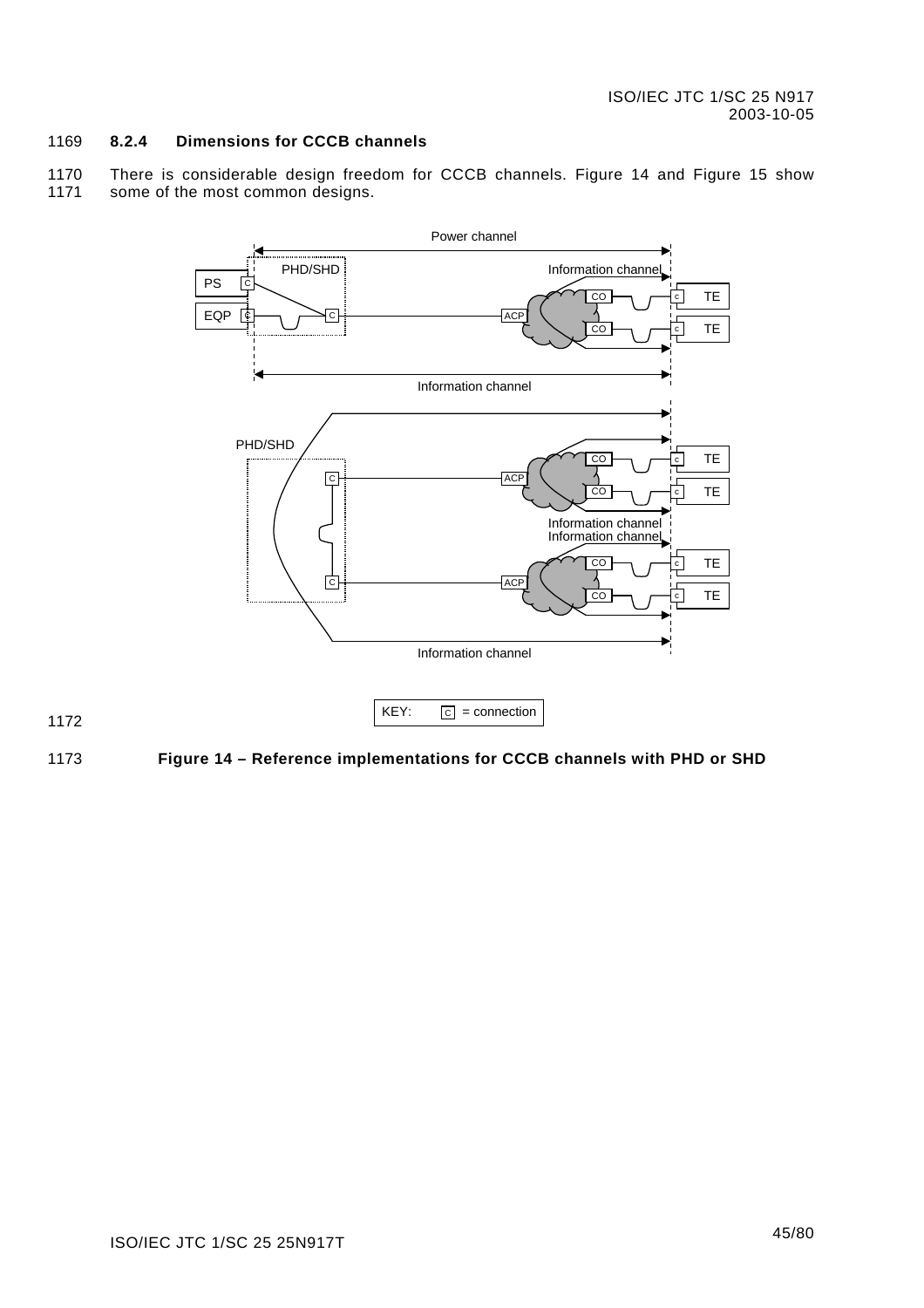

#### <span id="page-46-1"></span>1175 **Figure 15 – Reference implementations for CCCB channels with PHD and SHD**

#### <span id="page-46-0"></span>1176 **9 Cable requirements**

#### 1177 **9.1 General**

1174

1178 1179 This clause specifies the minimum requirements for cables as parts of links and channels of the reference implementation of clause [8.](#page-42-0) 

1180 1181 1182 In addition it specifies those cable requirements that provide compatibility with connecting hardware of clause [10,](#page-53-0) where required, as well as other cable requirements important for the implementation of generic cabling systems.

1183 1184 This clause does not provide the full set of cable characteristics, which is provided in cable specifications such as IEC 61156 series.

#### <span id="page-46-2"></span>1185 **9.2 Cable performance for ICT**

1186 1187 1188 1189 1190 The minimum requirements are met with cables as specified in IEC 61156-2 and meeting the Category 5 requirements in ISO/IEC 11801 Ed.2. If a cable is shared by two or more ICT applications additional requirements should be taken into account, which may be fulfilled by Category 6 and Category 7 cables as specified in IEC 61156-5 and IEC 61156-6 respectively, as well as meeting the requirements in ISO/IEC 11801 Ed.2.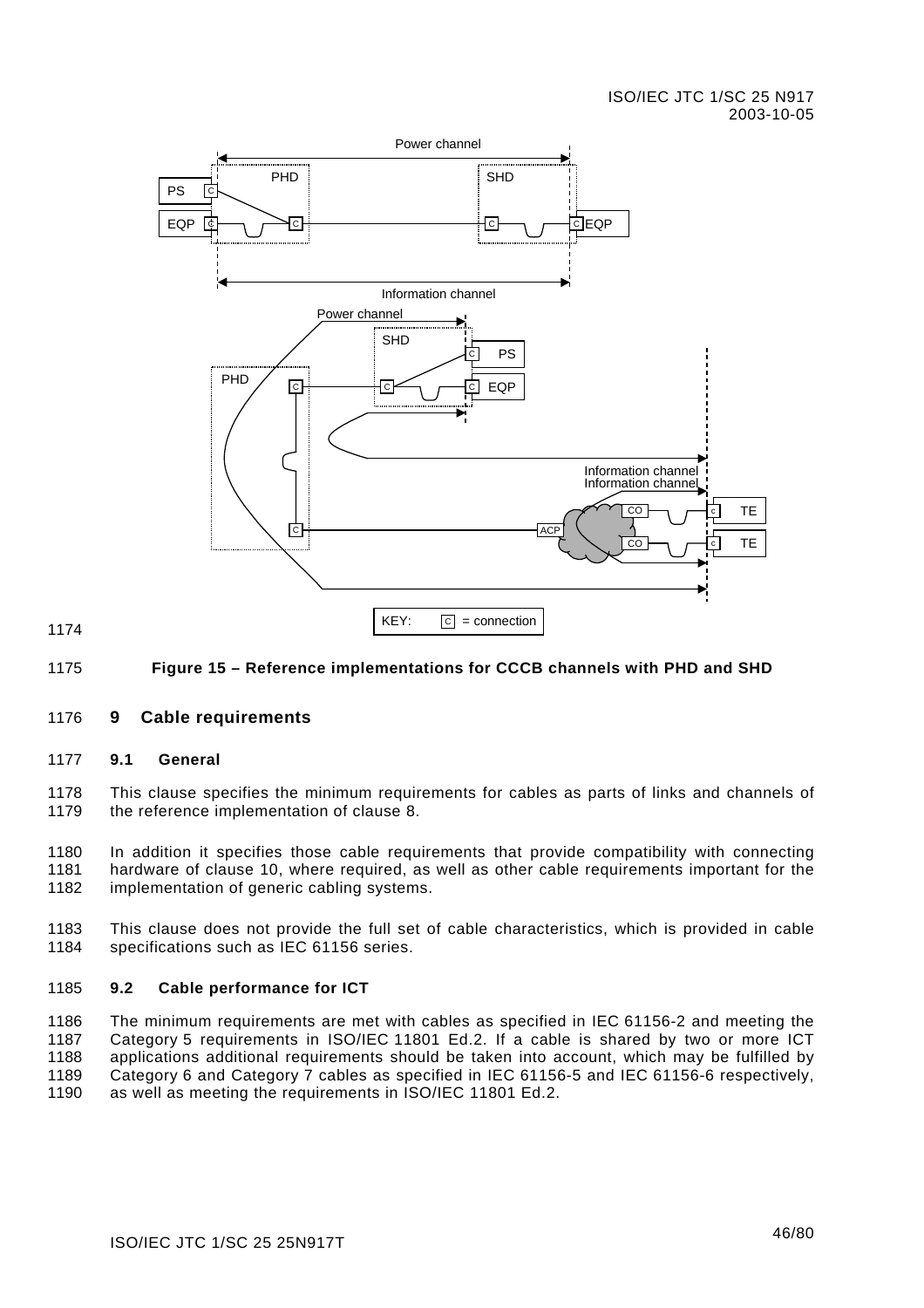1191 1192 Cables used to implement ICT channels shall meet the minimum requirements for mechanical characteristics specified in [Table 8](#page-47-0) .

1193

### **Table 8 – Mechanical performance requirements for ICT and balanced BCT cables**

<span id="page-47-0"></span>

|                | <b>Cable characteristics</b>                              | <b>Units</b>        | Value                                                                                                    |
|----------------|-----------------------------------------------------------|---------------------|----------------------------------------------------------------------------------------------------------|
| $\mathbf{1}$   | Diameter of conductor                                     | mm                  | 0,4 to 0,8 $a$                                                                                           |
| $\overline{2}$ | Diameter over insulated conductor                         | mm                  | $\leq 1.6$                                                                                               |
| 3              | Number of conductors in a cable<br>element                | per pair / per quad | 2/4                                                                                                      |
| $\overline{4}$ | Screen around cable element <sup>c</sup>                  |                     | Optional                                                                                                 |
| 5              | Number of cable                                           | pairs               | $\geq 4$                                                                                                 |
|                | elements in a unit                                        | quads               | $\geq 2$                                                                                                 |
| 6              | Screen around cable unit c                                |                     | Optional                                                                                                 |
| $\overline{7}$ | Screen around cable c                                     |                     | Optional                                                                                                 |
| 8              | Outer diameter of cable d                                 | mm                  | < 90                                                                                                     |
| 9              | Temperature range <sup>e</sup>                            | $^{\circ}$ C        | installation: $0$ to $+50$<br>operation: $-20$ to $+60$                                                  |
| 10             | Minimum bending radius for pulling<br>during installation |                     | 8 times outer cable diameter                                                                             |
| 11             | Minimum bending radius installed                          |                     | 6 (ffs) times outer cable diameter                                                                       |
| 12             | Pulling strength f                                        | N/mm <sup>2</sup>   | $>$ ffs                                                                                                  |
| 13             | Fire rating                                               |                     | According to 3.5.9 of IEC 61156-1 unless<br>otherwise in accordance with national or<br>local regulation |
| 14             | Colour coding                                             |                     | as required by local regulations or<br>customer, preferred IEC 60708-1                                   |
| 15             | Cable marking                                             |                     | as required by customer                                                                                  |

| a Conductor diameters below 0,5 mm and above 0,65 mm may not be compatible with all connecting hardware.

b Diameters over the insulated conductor up to 1,7 mm may be used if they meet all other performance requirements. These cables may not be compatible with all connecting hardware.

c See [11.4.](#page-62-0)

d Should be minimised to make best use of duct and cross-connect capacity. In case of under carpet cable the value is not applicable.

e For certain applications (e.g. precabling buildings in cold climate) a cable with a lower temperature bending performance of –30 °C may be required.

f This is an indication for cable performance, installation needs are for further study.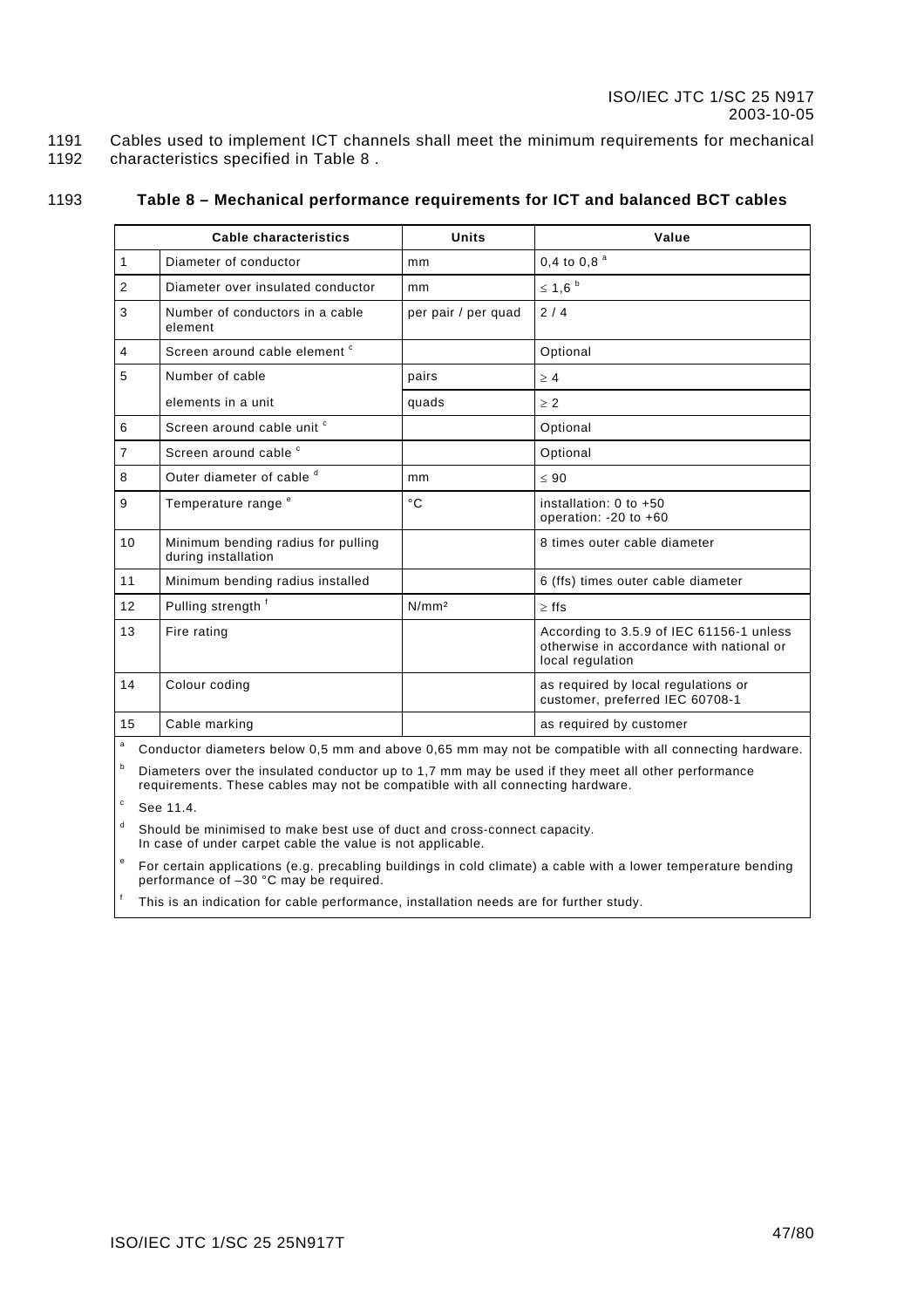#### 1194 **9.3 Cable performance for BCT**

#### 1195 **9.3.1 Requirements for balanced pairs for BCT**

1196 1197 1198 Balanced cables used to implement BCT channels exploiting the maximum distances specified in [Table](#page-48-0) 1 shall meet the minimum requirements specified in Table 9 together with the category [7 requir](#page-28-0)ements in ISO/IEC 11801 Ed.2.

1199 See IEC 61156-7 for specifications of cables that meet the requirements of table 10.

1200

### **Table 9 – Minimum transmission performance requirements BCT balanced pairs**

<span id="page-48-0"></span>

| No           |                                       | <b>Electrical Characteristics</b>                    | <b>Units</b> | Frequency<br><b>MHz</b> | Requirement                                                |
|--------------|---------------------------------------|------------------------------------------------------|--------------|-------------------------|------------------------------------------------------------|
| $\mathbf{1}$ |                                       | Mean characteristic impedance                        | $\Omega$     |                         | $100 \pm 5$                                                |
| 2            |                                       | Minimum return loss (RL) on 100 m cable <sup>a</sup> | dB           | $4 \le f < 10$          | $20 + 5 \lg(f)$                                            |
|              |                                       |                                                      |              | $10 \le f < 20$         | 25                                                         |
|              |                                       |                                                      |              | $20 \le f < 600$        | $25 - 6 \lg \frac{f}{20}$ , 17,3 dB min                    |
|              |                                       |                                                      |              | 600 $\leq f \leq 1000$  | 17,3 – 10 lg $\frac{f}{600}$                               |
|              |                                       | Informative values at key frequencies                |              | $f = 10$                | 25                                                         |
|              |                                       |                                                      |              | $f = 100$               | 20,8                                                       |
|              |                                       |                                                      |              | $f = 1000$              | 15,1                                                       |
| 3            | Maximum attenuation                   |                                                      | dB/ 100 m    | $1 \le f \le 1000$      | $1,645 \times \sqrt{f} + 0,01f + 0,25\sqrt{f}$<br>4 dB min |
|              | Informative values at key frequencies |                                                      |              | $f = 4$                 | $\overline{\mathbf{4}}$                                    |
|              |                                       |                                                      |              | $f = 10$                | 5,4                                                        |
|              |                                       |                                                      |              | $f = 100$               | 17,5                                                       |
|              |                                       |                                                      |              | $f = 200$               | 25,3                                                       |
|              |                                       |                                                      |              | $f = 600$               | 46,3                                                       |
|              |                                       |                                                      |              | $f = 1000$              | 62,0                                                       |
| 4            | Minimum<br>coupling                   | Connected to cable TV                                | dB           | $30 \le f < 300$        | 85                                                         |
|              | attenuation                           |                                                      |              | $300 \le f < 450$       | 80                                                         |
|              |                                       |                                                      |              | $450 \le f \le 1000$    | 75                                                         |
|              |                                       | Individual antenna                                   |              | $30 \le f \le 1000$     | 75                                                         |

Any cable used to implement BCT channels shall meet the minimum mechanical requirements specified in [Table 8.](#page-47-0) 1201 1202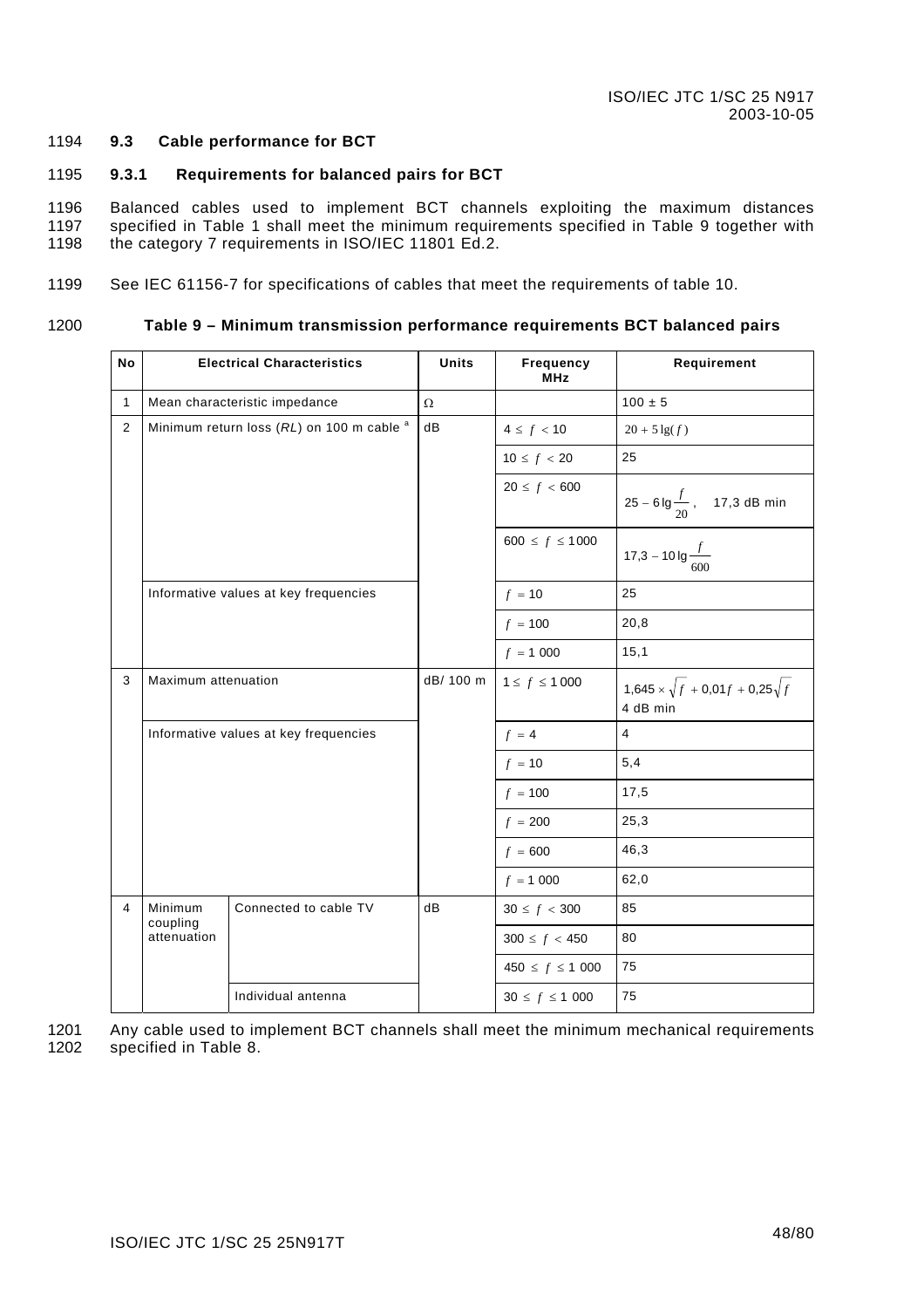#### 1203 **9.3.2 Requirements for coaxial cables for BCT**

1204 1205 1206 Coaxial cables used to implement BCT channels exploiting the maximum distances specified in [Table 1](#page-28-0) shall meet the minimum requirements of [Table 10.](#page-49-1) See IEC 61196 series for specifications of cables that meet such requirements.

1207

### <span id="page-49-1"></span><span id="page-49-0"></span>**Table 10 – Minimum electrical performance requirements for BCT coaxial cable**

| No             | <b>Electrical Characteristics</b>          | <b>Units</b>   | Frequency<br>MHz          | Requirement                        |
|----------------|--------------------------------------------|----------------|---------------------------|------------------------------------|
| $\mathbf{1}$   | Mean Characteristic impedance              | $\Omega$       |                           | $75 \pm 3$                         |
| $\overline{2}$ | Minimum return loss (RL) on 100 m<br>cable | dB             | $5 \leq f < 470$          | 20                                 |
|                |                                            |                | $470 \le f < 1000$        | 18                                 |
|                |                                            |                | 1 000 $\leq f \leq 3$ 000 | 12 ffs                             |
| 3              | Maximum attenuation                        | dB/100 m       | $1 \le f \le 3\,000$      | $0,835 \times \sqrt{f} + 0,0025 f$ |
|                | Informative values at key frequencies      |                | $f = 5$                   | $\overline{4}$                     |
|                |                                            |                | $f = 10$                  | $\overline{4}$                     |
|                |                                            |                | $f = 100$                 | 8,6                                |
|                |                                            |                | $f = 200$                 | 12,3                               |
|                |                                            |                | $f = 600$                 | 22,0                               |
|                |                                            |                | $f = 1000$                | 28,9                               |
|                |                                            |                | $f = 2,400$               | 46,9                               |
|                |                                            |                | $f = 3000$                | 53,2                               |
| 4              | Maximum (d.c.) loop resistance             | $\Omega/100$ m | d.c.                      | $\boldsymbol{9}$                   |
| 5              | d.c. current carrying capacity             | A              | d.c.                      | 0, 5                               |
| 6              | Operating voltage                          | $\vee$         | d.c.                      | 72                                 |
| $\overline{7}$ | Power capacity                             | W              | d.c.                      | Ffs                                |
| 8              | Velocity ratio                             | $\%$           |                           | >66                                |
| 9              | Minimum screening attenuation              | dB             | $30 \le f \le 1000$       | 85                                 |
|                | Connected to cable TV                      |                | $1000 < f \leq 3000$      | ffs                                |
|                | Individual antenna                         |                | $30 \le f \le 1000$       | 75                                 |
|                |                                            |                | $1000 < f \leq 3000$      | ffs                                |
| 10             | Maximum transfer impedance                 | $m\Omega/m$    | $f = 5$                   | $\overline{7}$                     |
|                |                                            |                | $f = 30$                  | 1,2                                |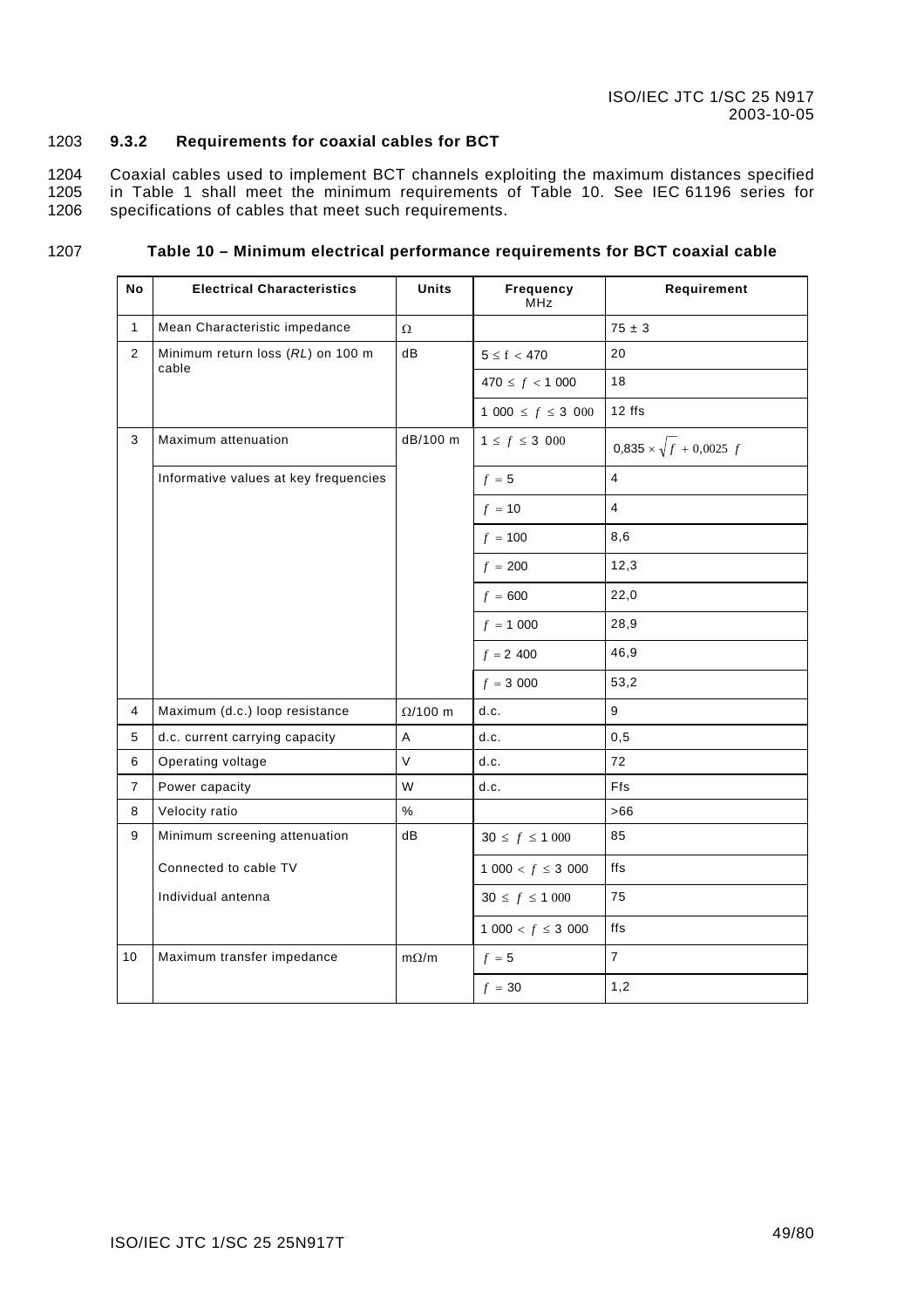1208 1209 Any coaxial cable used to implement BCT channels shall meet the minimum requirements for mechanical characteristics specified in [Table 11](#page-50-0) for connector compatibility of clause [10.](#page-53-0)

1210

### <span id="page-50-0"></span>**Table 11 – Mechanical performance requirements for coaxial BCT cables**

|                | Cable characteristics                                     | <b>Units</b>      | Value                                                 |
|----------------|-----------------------------------------------------------|-------------------|-------------------------------------------------------|
| 1              | Diameter of inner conductor <sup>a</sup>                  | mm                | $0,6$ to $1,2$                                        |
| 2              | Diameter over dielectric <sup>a</sup>                     | mm                | $3$ to $6$                                            |
| 3              | Outer diameter of outer conductor                         | mm                | 3,5 to 6,5                                            |
| 4              | Number of coaxial cable elements in a cable               | pairs             | $\geq 1$                                              |
| 5              | Outer diameter of cable b                                 | mm                | $\leq 11$                                             |
| 6              | Temperature range c                                       | °C                | installation: $0$ to $+50$<br>operation: -20 to $+60$ |
| $\overline{7}$ | Minimum bending radius for pulling during<br>installation |                   | 10 times outer cable diameter                         |
| 8              | Minimum bending radius installed                          |                   | 6 times outer cable diameter                          |
| 9              | Pulling strength d                                        | N/mm <sup>2</sup> | ffs                                                   |
| 10             | Cable marking                                             |                   | as required                                           |
|                |                                                           |                   |                                                       |

a Conductor diameters below 0,6 mm and above 1,2 mm may not be compatible with all connecting hardware.

The two measured values using the IEC method must be averaged and then compared to the limit for compliance verification.

 $\mathsf b$  Should be minimised to make best use of duct and cross-connect capacity. In case of under carpet cable the value is not applicable.

c For certain applications (e.g. precabling buildings in cold climate) a cable with a lower temperature bending performance of –30 °C may be required.

d This is to indicate cable performance, installation needs are for further study.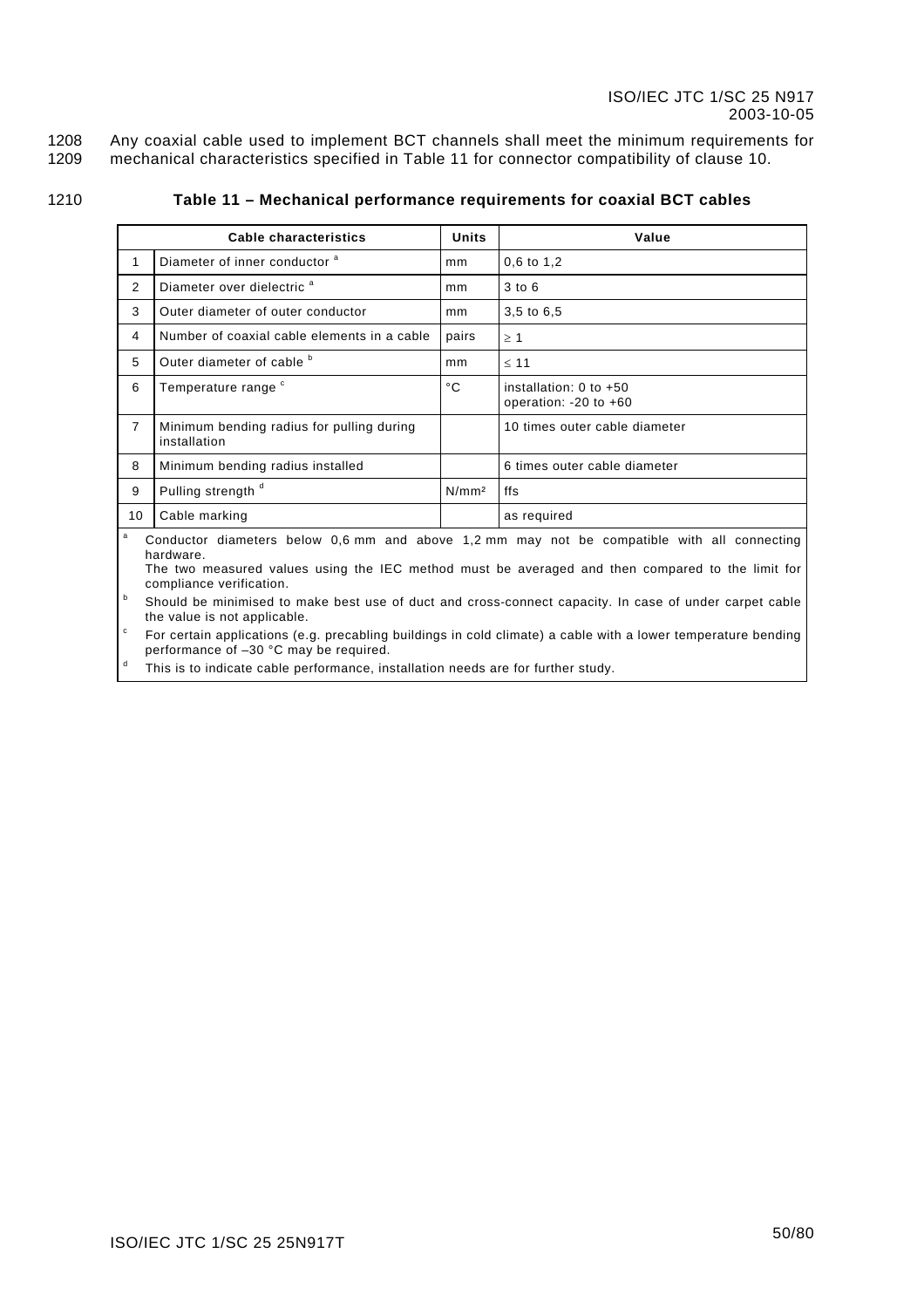#### 1211 **9.4 Cable performance for CCCB coverage area**

1212 1213 1214 Cables used to implement CCCB coverage area, assuming a maximum length of 50 m of installed cable including all spurs, shall meet the minimum requirements for installed cables specified in [Table 12.](#page-51-0)

#### 1215 1216 **Table 12 – Minimum transmission performance requirements for CCCB coverage area cables**

<span id="page-51-0"></span>

|                | <b>Cable Characteristics</b>                                                                                                                                   |               | Cable performance | <b>Test Method</b> |                                                       |                            |
|----------------|----------------------------------------------------------------------------------------------------------------------------------------------------------------|---------------|-------------------|--------------------|-------------------------------------------------------|----------------------------|
|                | <b>Electrical Characteristics at</b><br>all operating temperatures                                                                                             | <b>Units</b>  | Frequency<br>kHz  | Power<br>feeding   | Information<br>transfer<br>including cable<br>sharing |                            |
| $\mathbf{1}$   | Mutual capacitance                                                                                                                                             | $nF/km$ max   | $f = 1$           | N/A                | 90                                                    | $3.2.5$ of<br>IEC 61156-1  |
| $\overline{2}$ | Maximum d.c. loop resistance                                                                                                                                   | $\Omega$ /km  | d.c.              | 75                 | 150                                                   | $3.2.1$ of<br>IEC 61156-1  |
| 3              | Maximum d.c. resistance<br>unbalance                                                                                                                           | $\frac{0}{0}$ | d.c.              | 1,5                | 1,5                                                   | $3.2.2$ of<br>IEC 61156-1  |
| 4              | Current carrying capacity<br>per conductor                                                                                                                     | A             | d.c.              | 0,75               | N/A                                                   | To be met by<br>design     |
| 5              | Operating voltage                                                                                                                                              | $\vee$        | d.c.              | 72                 | 72                                                    |                            |
| 6              | Maximum attenuation                                                                                                                                            | dB/100 m      | $f = 100$         | N/A                | $\overline{2}$                                        | $3.3.2$ of<br>IEC 61156-1  |
| $\overline{7}$ | Capacitance unbalance<br>between pairs                                                                                                                         | pF/km         | $f = 1$           | N/A                | 500                                                   | $3.2.6$ of<br>IEC 61156-1. |
| 8              | Capacitance unbalance to earth                                                                                                                                 | pF/km         | $f = 1$           | N/A                | 3 000                                                 | $3.2.6$ of<br>IEC 61156-1  |
| 9              | Maximum group delay                                                                                                                                            | $\mu$ s/km    | $f = 100$         | N/A                | 5,5                                                   | $3.3.1$ of<br>IEC 61156-1  |
| 10             | Minimum near end unbalance<br>attenuation                                                                                                                      | dB            | $f = 100$         | N/A                | 40                                                    | $3.3.3$ of<br>IEC 61156-1  |
|                | NOTE 1 the same pair may be used for power feeding and information transfer.<br>NOTE 2 operating temperatures normally are in the range of $-20$ °C to +60 °C. |               |                   |                    |                                                       |                            |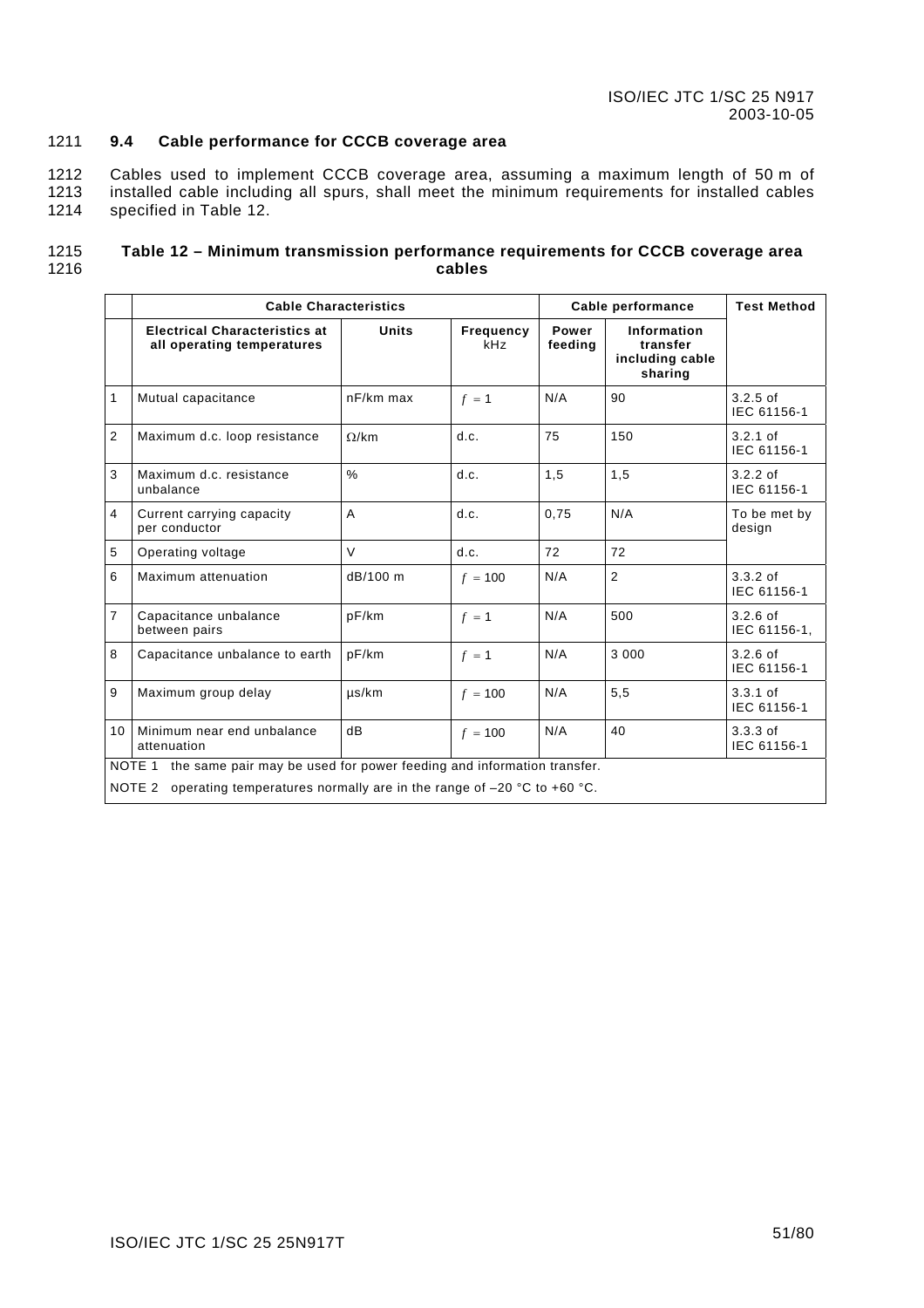1217 1218 Any cable used to implement CCCB channels shall meet the minimum requirements for mechanical characteristics specified in [Table 13.](#page-52-0)

| 1219 | Table 13 - Mechanical performance requirements for balanced CCCB coverage area |
|------|--------------------------------------------------------------------------------|
| 1220 | cables                                                                         |

<span id="page-52-0"></span>

|      | Cable characteristics                                     | Units                  | Cable performance                                                                                        | <b>Test method</b>        |
|------|-----------------------------------------------------------|------------------------|----------------------------------------------------------------------------------------------------------|---------------------------|
| 1    | Mechanical characteristics                                |                        |                                                                                                          | Subclause                 |
| 1.1  | Diameter of conductor                                     | mm                     | 0,65 to 1,0 $a$                                                                                          | $3.4.1$ of<br>IEC 61156-1 |
| 1.2  | Diameter over insulated conductor b                       | mm                     | $≤1,6$                                                                                                   | $3.4.1$ of<br>IEC 61156-1 |
| 1.3  | Number of conductors in a cable<br>element                | per pair /<br>per quad | 2/4                                                                                                      | Visual                    |
| 1.4  | Screen around cable element <sup>c</sup>                  |                        | Optional                                                                                                 | Visual                    |
| 1.5  | Number of cable elements in a unit                        | Pairs                  | $\geq$ 1                                                                                                 | Visual                    |
|      |                                                           | Quads                  | $\geq$ 1                                                                                                 | Visual                    |
| 1.6  | Screen around cable unit c                                |                        | Optional                                                                                                 | Visual                    |
| 1.7  | Number of cable units in a cable                          |                        | $\geq$ 1                                                                                                 | Visual                    |
| 1.8  | Screen around cable core <sup>c</sup>                     |                        | Optional                                                                                                 | Visual                    |
| 1.9  | Outer diameter of cable d, e                              | mm                     | $\leq$ 20                                                                                                | $3.4.1$ of<br>IEC 61156-1 |
| 1.10 | Temperature range <sup>f</sup>                            | $^{\circ}C$            | Installation: 0 to +50<br>Operation: -20 to +60                                                          | ffs                       |
| 1.11 | Minimum bending radius for pulling<br>during installation |                        | 8 times outer cable diameter                                                                             | $3.4.8$ of<br>IEC 61156-1 |
| 1.12 | Minimum bending radius fixed Fr172                        |                        | 4 times outer cable diameter                                                                             | To be met by<br>design    |
| 1.13 | g<br>Pulling strength                                     | N/mm <sup>2</sup>      | ffs                                                                                                      | $3.4.9$ of<br>IEC 61156-1 |
| 1.14 | Fire rating                                               |                        | According to 3.5.9 of IEC 61156-1<br>unless otherwise in accordance<br>with national or local regulation | As applicable             |
| 1.15 | h<br>Colour coding                                        |                        | As required by local regulations or<br>customer preferably IEC 60708-1                                   | To be met by<br>design    |
| 1.16 | Cable marking                                             |                        | As required by local regulations<br>or national specifications                                           | To be met by<br>design    |

a Conductor diameters above 0,8 mm may not be compatible with all connecting hardware.

b Diameters of the insulated conductor up to 1,6 mm may be used if they meet all other performance requirements. These cables may not be compatible with all connecting hardware.

c If it is intended to use cables with screening, care shall be taken that the connecting hardware is properly designed to terminate the screen.

d Should be minimised to make best use of duct and cross-connect capacity.

e In case of under carpet cable the value is not applicable.

f For certain applications (e.g. precabling buildings in cold climate) a cable with a lower temperature bending performance of –30 °C may be required.

g This is to indicate cable performance, installation needs are for further study.

h For cables with fewer cable elements than those specified by IEC 60708, pair colours should be consistent with all pairs or quads specified starting from 1 up to the number of elements in the cable.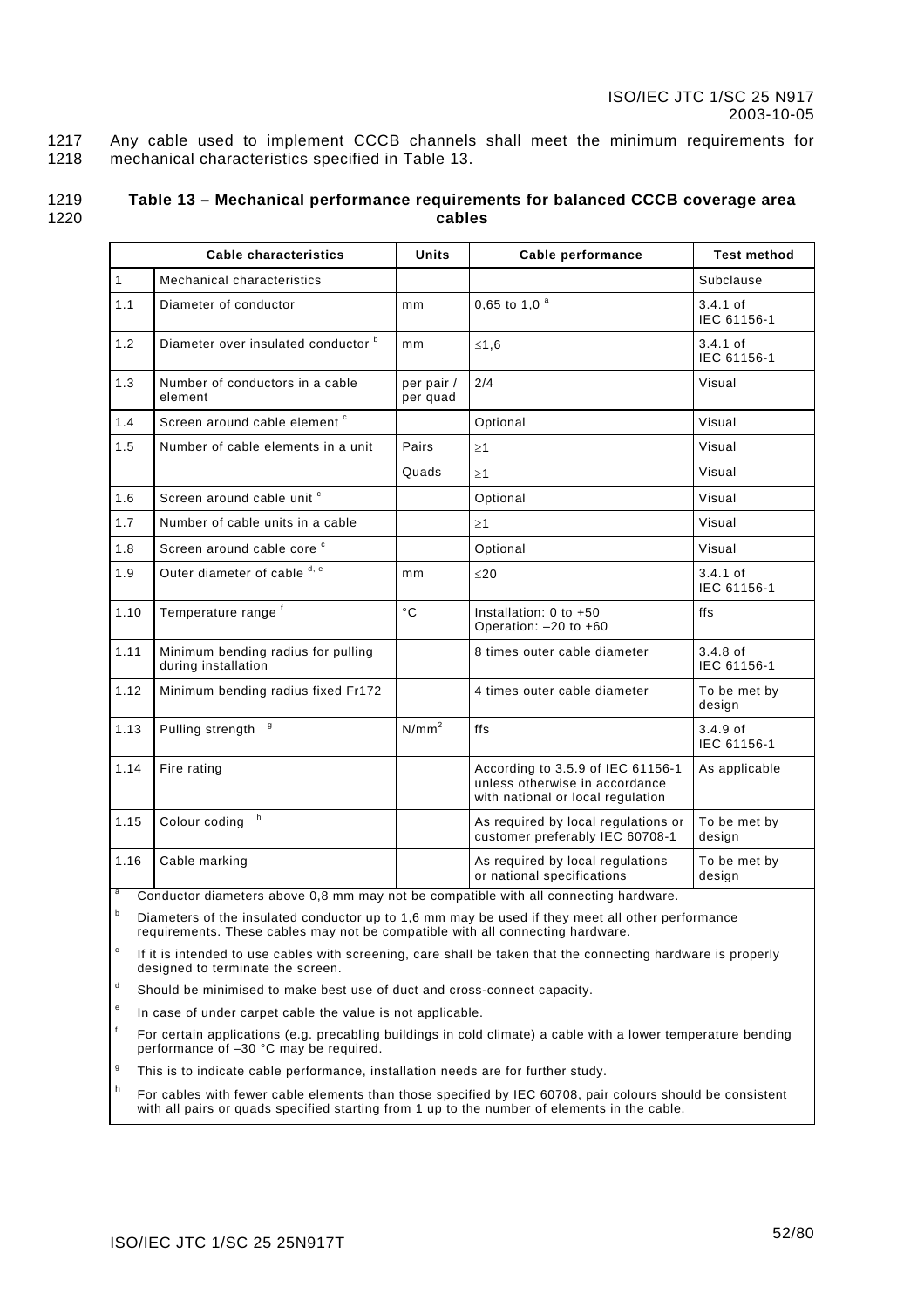### <span id="page-53-0"></span>1221 **10 Connecting hardware**

#### 1222 **10.1 General requirements**

#### 1223 **10.1.1 Applicability**

1224 1225 1226 1227 1228 1229 1230 This clause provides guidelines and requirements for connecting hardware used in a generic cabling. For the purpose of this clause, a connector is a component normally attached to a cable or mounted on a piece of apparatus (excluding an adapter) for electrically or optically joining separable parts of a cabling system. Unless otherwise specified, only the performance of connections is specified. For connectors used at TOs, BOs, Cos, mating interfaces and minimum performance are specified. For connectors at all other places only the minimum performance is specified.

1231 1232 1233 1234 1235 1236 These requirements apply to individual connectors, which include TOs, BOs, COs, patch panels, splices and cross-connects. All requirements for these components are applicable for the temperature range of  $-10$  °C to  $+60$  °C. At other operating temperatures the performance may be different. Performance requirements do not include the effects of cross-connect jumpers or patch cords. Requirements for cords for ICT cabling are provided in clause 13 of ISO/IEC 11801 Ed.2.

1237 1238 1239 In the following tables, requirements are provided for a range of frequencies. Performance values at discrete frequencies are provided for reference only. The requirements listed for ICT are an excerpt from ISO/IEC 11801.

1240 1241  $1242$ 1243 1244 1245 NOTE This clause does not address requirements for devices with passive or active electronic circuitry, including those whose main purpose is to serve a specific application or to provide compliance with other rules and regulations. Examples include media adapters, impedance matching transformers, terminating resistors, LAN equipment, filters and protection apparatus. Such devices are considered to be outside the scope of a generic cabling and may have significant detrimental effects on network performance. Therefore, it is important that their compatibility with the cabling system and equipment be considered before use.

#### 1246 **10.1.2 Location**

- 1247 Connecting hardware is installed:
- 1248 1249 a) in a home distributor (PHD/SHD) providing the cross-connections between cabling subsystems and interconnections to application-specific equipment;
- 1250 b) at the ACPs;
- 1251 c) at the TOs, BOs and COs.

#### 1252 **10.1.3 Design**

- 1253 In addition to its primary purpose, connecting hardware should be designed to provide:
- 1254 1255 a) a means to identify cabling for installation and administration as described in ISO/IEC 14763-1;
- 1256 b) a means to permit orderly cable management;
- 1257 c) a means of access to monitor or test cabling and equipment;
- 1258 d) protection against physical damage and ingress of contaminants;
- 1259 1260 e) a termination density that is space efficient, but that also provides ease of cable management and ongoing administration of the cabling system;
- 1261 f) a means to accommodate screening and bonding requirements, when applicable.

1262 1263 Any connections used at distributors shall meet the same performance requirements as those specified in this clause.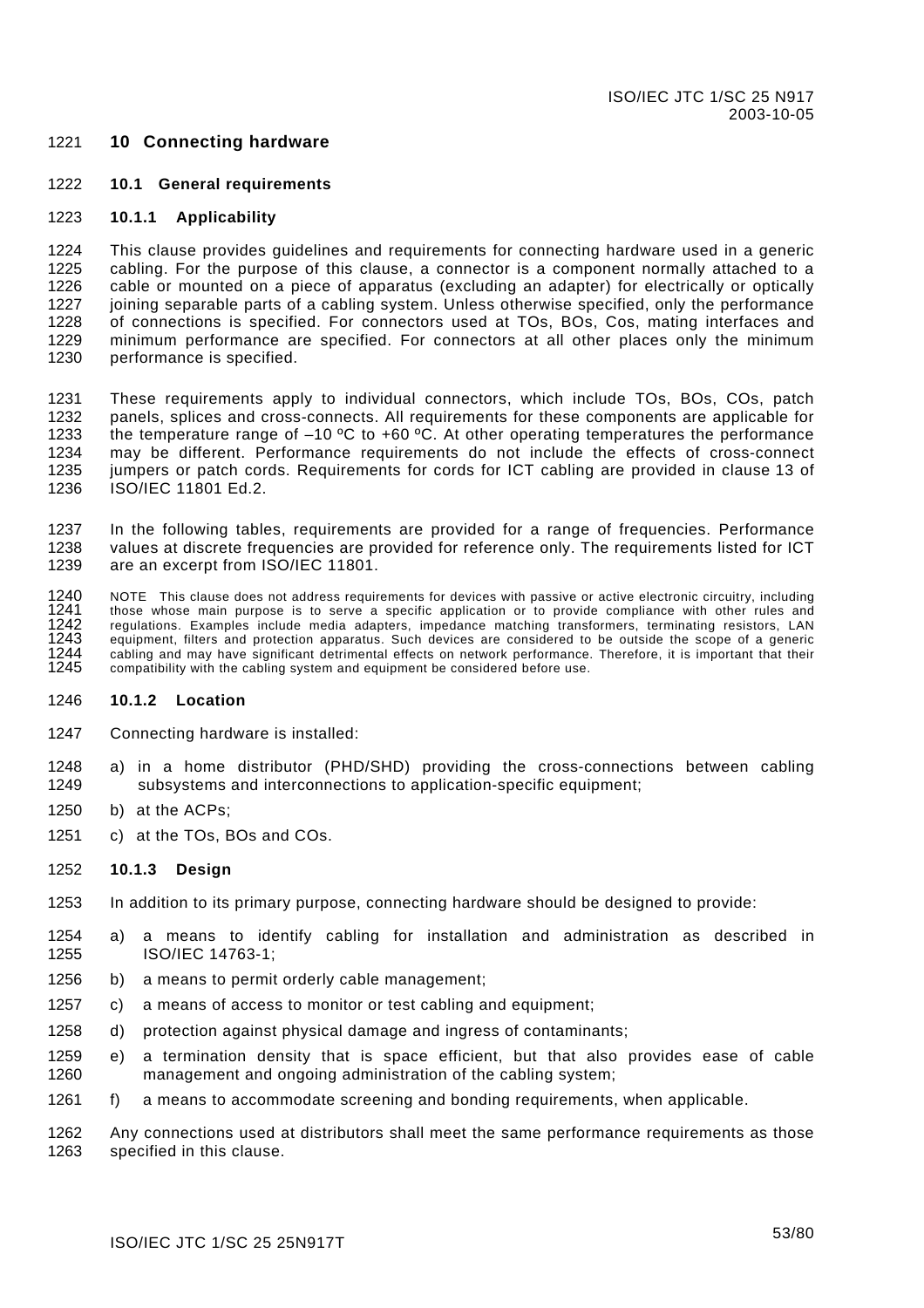#### 1264 **10.1.4 Operating environment**

1265 1266 1267 1268 1269 Performance of the connecting hardware shall be maintained over temperatures ranging from  $-10$  °C to  $+60$  °C. Connecting hardware should be protected from physical damage and from direct exposure to moisture and other corrosive effects. This protection may be accomplished by installation in an appropriate enclosure for the environment according to the relevant IEC standard.

#### 1270 **10.1.5 Mounting**

1271 1272 1273 Connecting hardware should be designed to provide flexibility for mounting, either directly or by means of an adapter plate or enclosure (e.g. on walls, in walls, in racks, or on other types of distribution frames and mounting fixtures).

#### 1274 **10.1.6 Installation practices**

1275 1276 1277 1278 The manner and care with which the cabling is implemented are significant factors in the performance and ease of administration of installed cabling systems. Installation and cable management precautions should include the elimination of cable stress as caused by tension, sharp bends, and tightly bunched cables.

- 1279 The connecting hardware shall be installed to permit:
- 1280 1281 1282 a) minimal signal impairment and maximum screen effectiveness (where screened cabling is used) by proper cable preparation, termination practices (in accordance with manufacturer's guidelines) and well organised cable management;
- 1283 1284 b) room for mounting equipment associated with the cabling system. Racks should have adequate clearances for access and cable dressing space.
- 1285 1286 In cabling pathways and in areas occupied by connecting hardware, cable bend radius requirements in clause [9](#page-46-0) shall be observed.
- 1287 1288 1289 The connecting hardware shall be identified according to the requirements of ISO/IEC 14763-1. Planning and installation of connecting hardware for ICT cabling should be carried out in accordance with ISO/IEC TR 14763-2.
- 1290 1291 NOTE 1 Some connections are used to perform a crossover function between two elements to properly configure cabling channels for transmit and receive connections.
- 1292 1293 1294 NOTE 2 Besides signal degradation, improper termination practices of balanced cable elements, screens or both also may create loop antenna effects resulting in levels of signal emissions that may exceed regulatory requirements.

#### 1295 **10.1.7 Marking and colour coding**

1296 1297 1298 1299 1300 In order to maintain consistent and correct point-to-point connections, provision shall be made to ensure that terminations are properly located with respect to connector positions and their corresponding cable elements. Such provisions may include the use of colours, alphanumeric identifiers or other means designed to ensure that cables are connected in a consistent manner throughout the system.

1301 1302 1303 1304 When two physically similar cable types are used in the same subsystem, they shall be marked in such a way as to allow each cable type to be clearly identified. For example, different performance categories, different nominal impedance and different optical fibre core diameters should carry unique markings or colours to facilitate visual identification.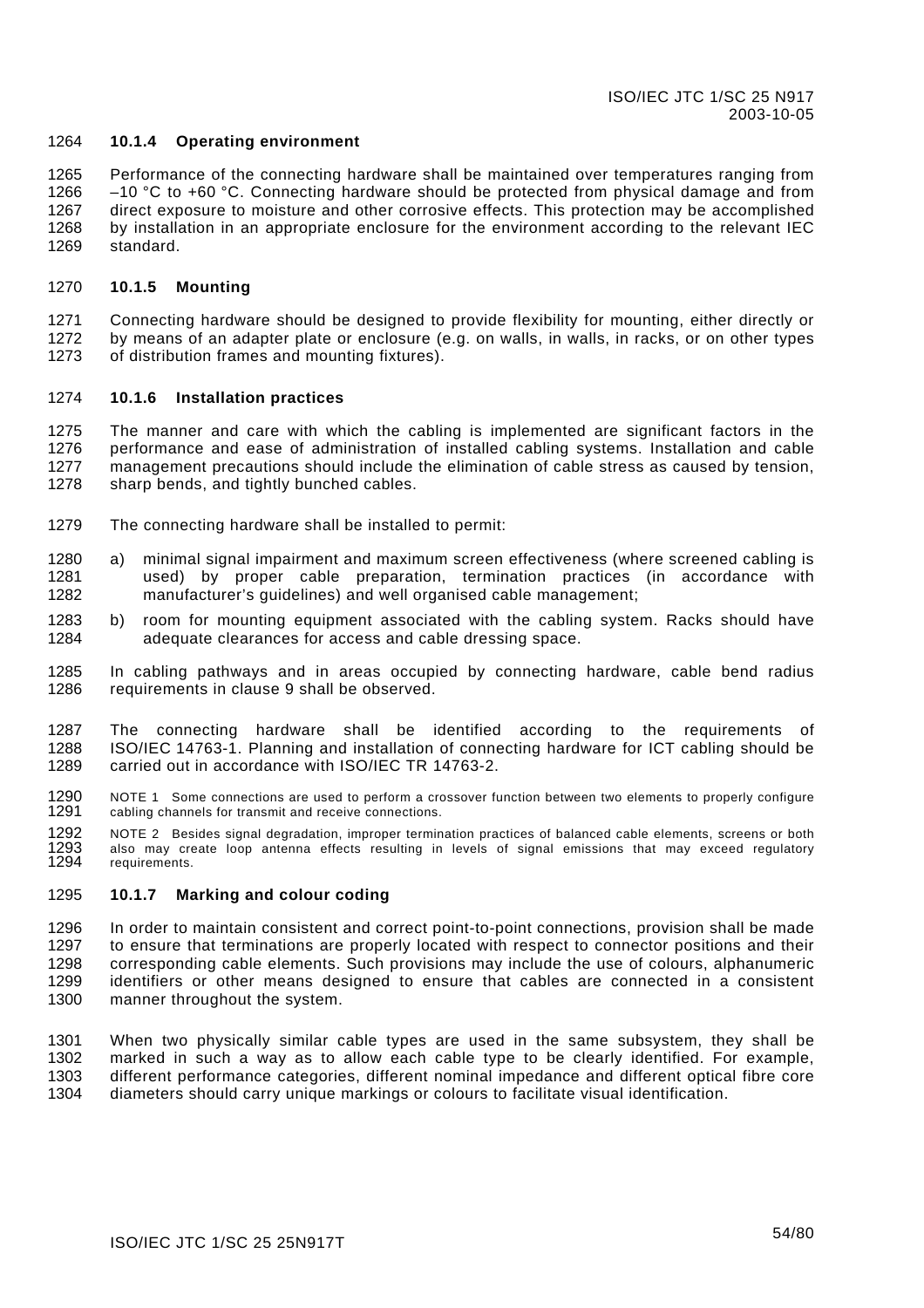#### <span id="page-55-0"></span>1305 **10.2 Mating interfaces at TO, BO and CO**

#### 1306 **10.2.1 General**

- 1307 Mating interfaces used for ICT channels shall comply with ISO/IEC 11801 Ed.2.
- 1308 1309 Any connecting hardware used shall ensure that the channel requirements specified in clause [7](#page-35-0) are met.
- 1310 1311 When connectors are used at TOs, BOs, and COs the mating interfaces shall meet the following specifications.

#### 1312 **10.2.2 Mating interface for TO**

1313 1314 1315 1316 TOs for ICT: ICT connector: IEC 60603-7 series (including IEC 60603-7-1 for screened/unscreened connectors, IEC 60603-7-2 for unscreened connectors, IEC 60603-7-3 for screened connectors, IEC 60603-7-4, IEC 60603-7-5 and IEC 60603-7-7 for screened connectors.)

- 1317 1318 NOTE Some local codes or regulation may require a specific connector for a telephone outlet, especially for homes.
- 1319 1320 Pin and Pair Assignments for the IEC 60603-7 series connectors for ICT applications are specified in [Figure](#page-55-1) 16.



1321

<span id="page-55-1"></span>1322 **Figure 16 – Pin grouping assignments for IEC 60603-7 series outlet (front view)** 

#### 1323 **10.2.3 Mating interface for BO**

1324 1325 1326 1327 BOs for BCT are either of the balanced or the coaxial type. At BOs for balanced channels the balanced BCT connector: IEC 61076-3-104 for balanced cables and BOs for coaxial channels the coaxial BCT connectors: IEC 61169-2, IEC 61169-24 (Type F) for coaxial cables shall be used.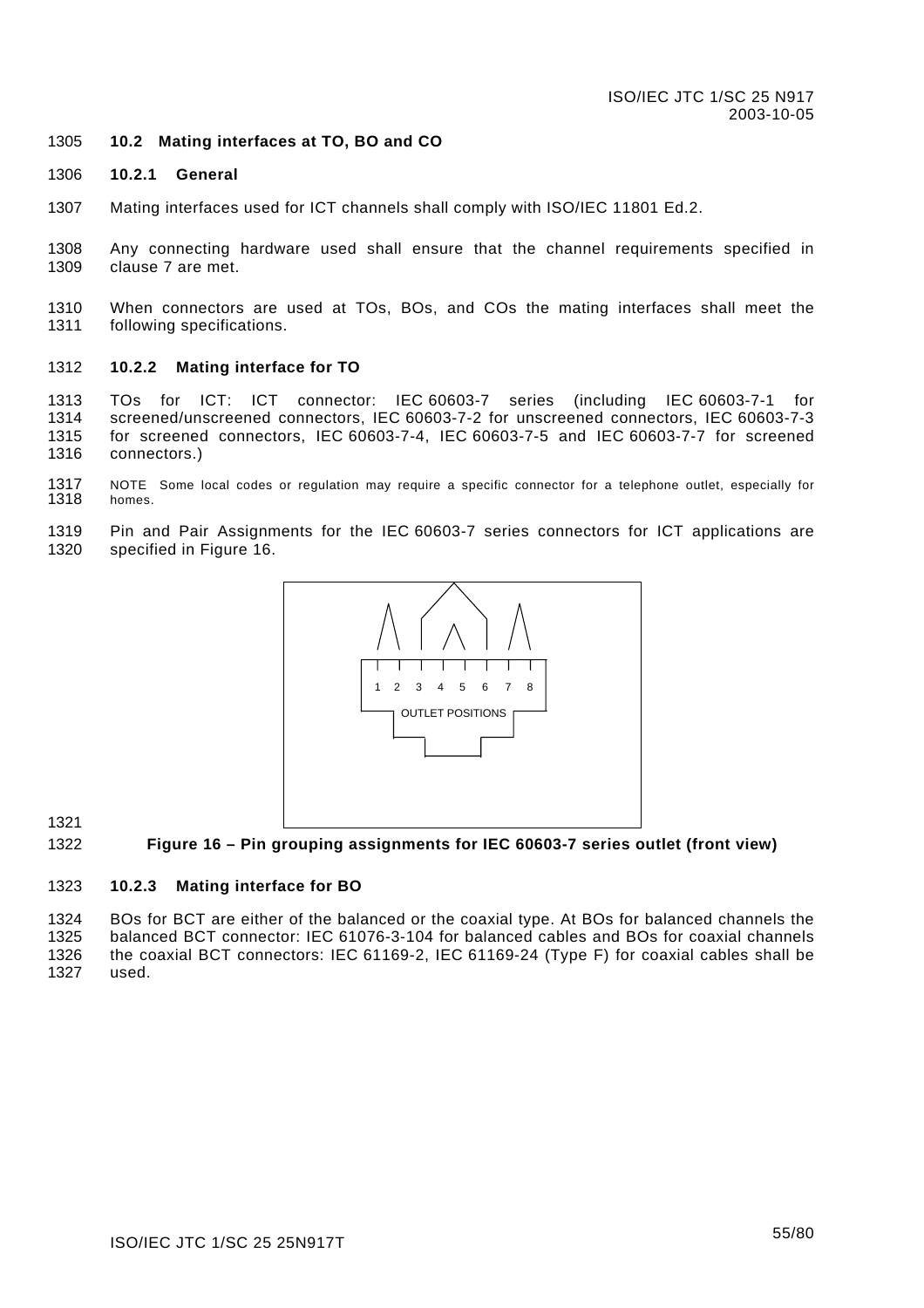1328 1329 Pin and Pair Assignments for IEC 61076-3-104 and IEC 60603-7-7 style connectors for ICT and BCT applications using a balanced BO are specified in [Figure](#page-56-0) 17 and [Figure 18.](#page-56-1)

<span id="page-56-0"></span>

<span id="page-56-3"></span><span id="page-56-2"></span><span id="page-56-1"></span>1340 COs for CCCB: CCCB connector interface is not specified in this standard.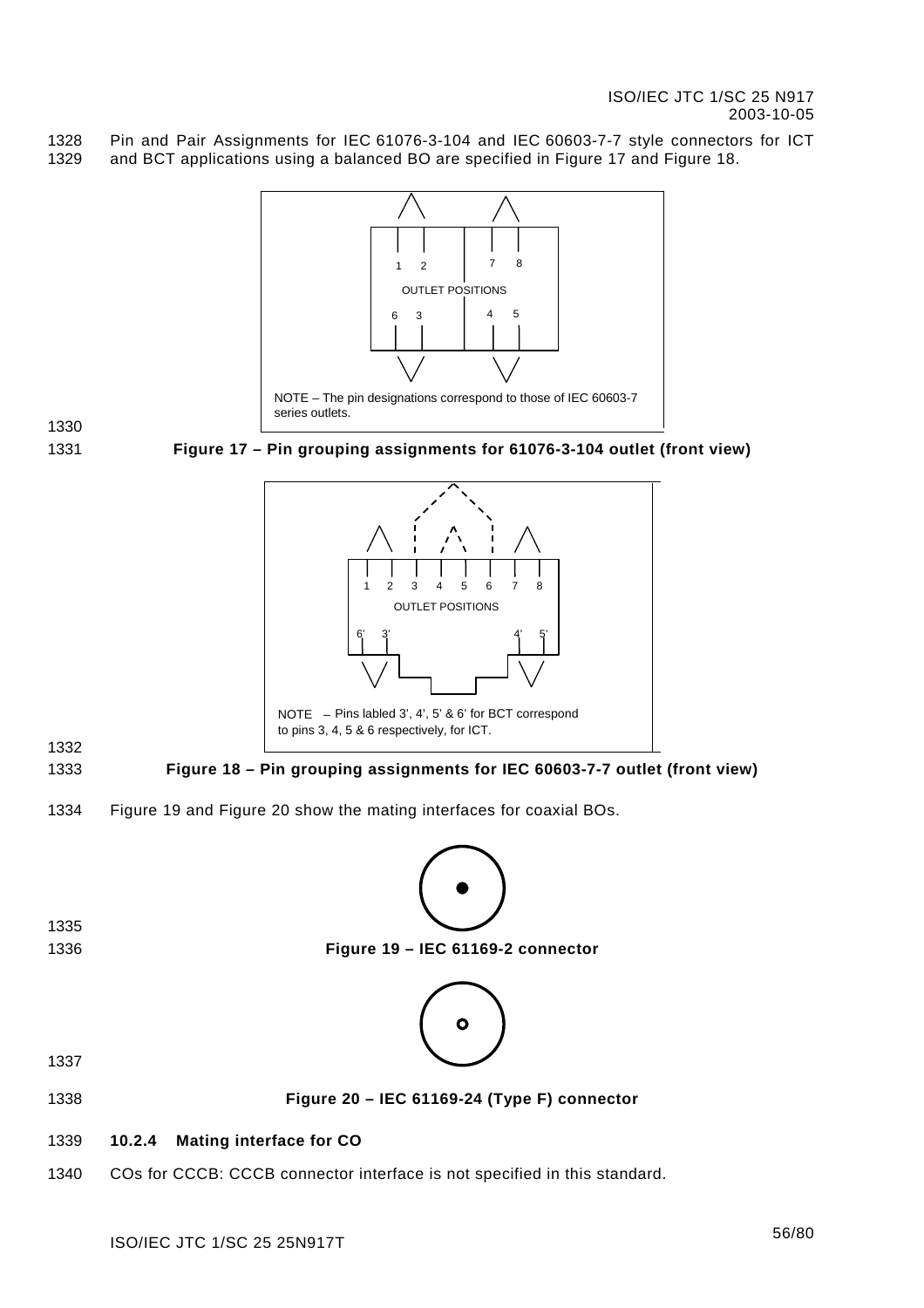#### 1341 **10.2.5 Minimum performance requirements**

#### 1342 **10.2.5.1 General**

1343 1344 Connecting hardware for use in distributors, TOs, BOs and COs shall meet the corresponding performance requirements specified in the following tables.

1345 1346 1347 1348 1349 1350 1351 For connecting devices that provide cross-connections without patch cords or jumpers, electrical performance shall not be worse than the equivalent of two connectors and 5 m of patch cord of the same application group. Applicable parameters include insertion loss, input to output resistance, input to output resistance unbalance, propagation delay, delay skew and transfer impedance. In addition, crosstalk loss, return loss and unbalance insertion loss of such devices are permitted to be worse than the minimum values specified in the following tables but not more than 6 dB.

#### 1352 **10.2.5.2 Mechanical characteristics**

1353 1354 Connecting hardware intended for use with balanced cabling shall meet the requirements specified in [Table 14.](#page-58-0)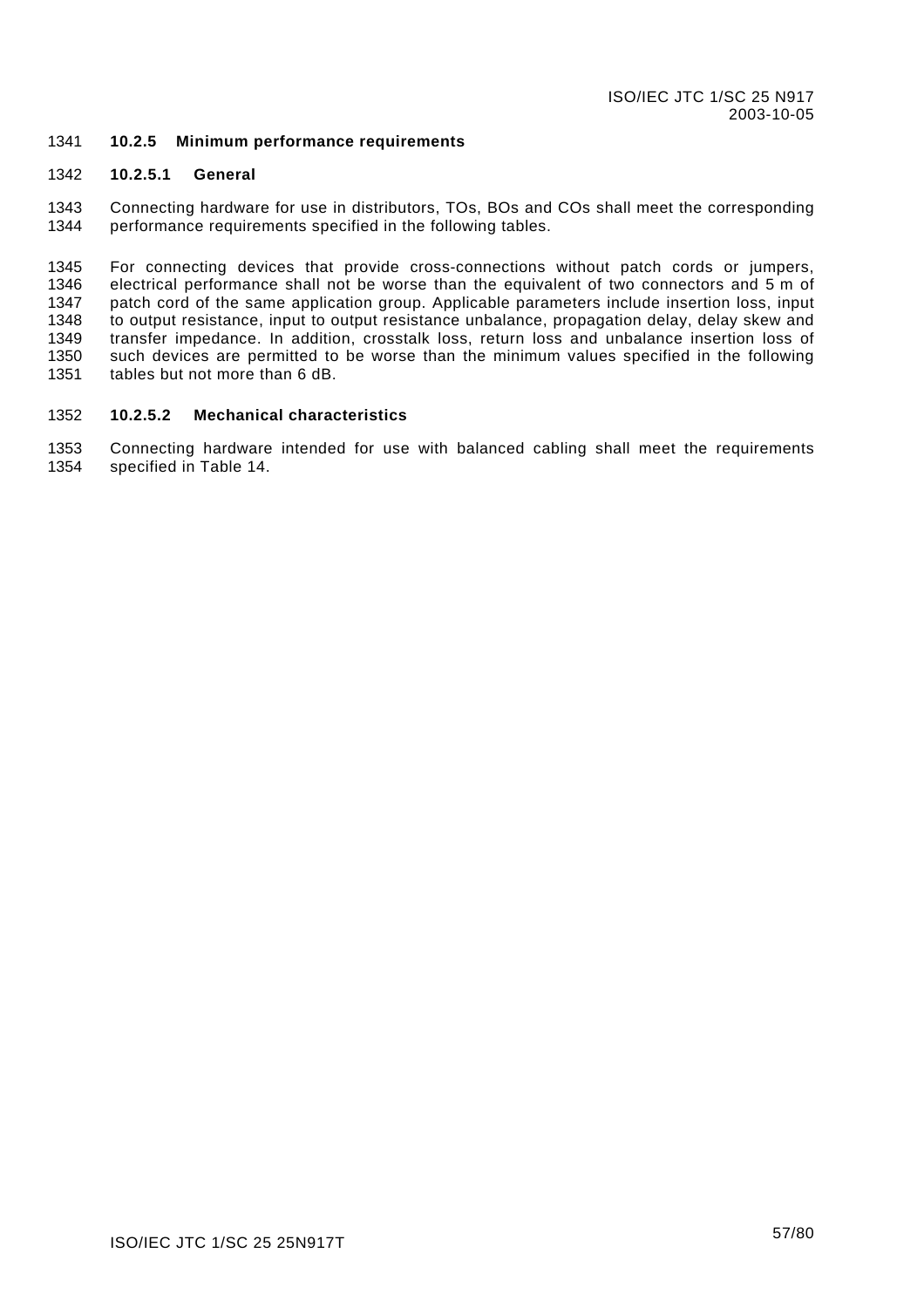### 1355 1356

### <span id="page-58-0"></span>**Table 14 – Mechanical characteristics of connecting hardware for use with balanced cabling**

|                                                  | <b>Mechanical characteristics</b>                                                                                                                                                                                                                                                                    |                                               | Requirement                                                                                                                                                                                                                                                                                                                                  | <b>Component or test</b><br>standard       |  |
|--------------------------------------------------|------------------------------------------------------------------------------------------------------------------------------------------------------------------------------------------------------------------------------------------------------------------------------------------------------|-----------------------------------------------|----------------------------------------------------------------------------------------------------------------------------------------------------------------------------------------------------------------------------------------------------------------------------------------------------------------------------------------------|--------------------------------------------|--|
| a)                                               | Physical dimensions<br>(only at TO, BO or                                                                                                                                                                                                                                                            | <b>ICT</b>                                    | Mating dimensions and gauging<br>IEC 60603-7-2, -3 <sup>a</sup>                                                                                                                                                                                                                                                                              | IEC 60603-7-2, -3 <sup>a</sup>             |  |
|                                                  | CO)                                                                                                                                                                                                                                                                                                  | BCT-B                                         | Mating dimensions and gauging<br>IEC 61076-3-104 <sup>b</sup>                                                                                                                                                                                                                                                                                | IEC 61076-3-104 <sup>b</sup>               |  |
|                                                  |                                                                                                                                                                                                                                                                                                      | BCT-C                                         | Mating dimensions and gauging<br>IEC 61169-24, IEC 61169-2                                                                                                                                                                                                                                                                                   | IEC 61169-2-2, -2-3,<br>$-2-4$             |  |
|                                                  |                                                                                                                                                                                                                                                                                                      | CCCB                                          | Mating dimensions and gauging<br>ffs                                                                                                                                                                                                                                                                                                         | ffs                                        |  |
| b)                                               |                                                                                                                                                                                                                                                                                                      | Termination compatibility for balanced cables |                                                                                                                                                                                                                                                                                                                                              |                                            |  |
|                                                  | Nominal conductor                                                                                                                                                                                                                                                                                    | ICT and BCT                                   | 0,5 to 0,65 $\degree$                                                                                                                                                                                                                                                                                                                        | $\overline{a}$                             |  |
|                                                  | diameter - mm                                                                                                                                                                                                                                                                                        | CCCB                                          | $0,65$ to $1,0$                                                                                                                                                                                                                                                                                                                              |                                            |  |
|                                                  | Cable type                                                                                                                                                                                                                                                                                           | Patching <sup>d</sup>                         | Stranded conductors                                                                                                                                                                                                                                                                                                                          | L.                                         |  |
|                                                  |                                                                                                                                                                                                                                                                                                      | Jumpers                                       | Stranded or solid conductors                                                                                                                                                                                                                                                                                                                 | $\blacksquare$                             |  |
|                                                  |                                                                                                                                                                                                                                                                                                      | Other                                         | Solid conductors                                                                                                                                                                                                                                                                                                                             | ÷,                                         |  |
|                                                  | Nominal diameter of                                                                                                                                                                                                                                                                                  | ICT and BCT                                   | 0,7 to 1,4 $e, f$                                                                                                                                                                                                                                                                                                                            |                                            |  |
|                                                  | insulated conductor<br>mm                                                                                                                                                                                                                                                                            | CCCB                                          | $0,7$ to $1,6$                                                                                                                                                                                                                                                                                                                               |                                            |  |
|                                                  | Number of<br>conductors                                                                                                                                                                                                                                                                              | TO                                            | 8                                                                                                                                                                                                                                                                                                                                            | Visual inspection                          |  |
|                                                  |                                                                                                                                                                                                                                                                                                      | Other                                         | $\geq$ 2 <sup>*</sup> n (n = 1,2,3, )                                                                                                                                                                                                                                                                                                        |                                            |  |
|                                                  | Cable outer diameter<br>mm                                                                                                                                                                                                                                                                           | Outlet                                        | $\leq 20$                                                                                                                                                                                                                                                                                                                                    | $\blacksquare$                             |  |
|                                                  |                                                                                                                                                                                                                                                                                                      | Plug                                          | $\leq 9^9$                                                                                                                                                                                                                                                                                                                                   |                                            |  |
|                                                  | h<br>Means to connect screen                                                                                                                                                                                                                                                                         |                                               | $\tilde{\phantom{a}}$                                                                                                                                                                                                                                                                                                                        | Annex B and clause 11.4                    |  |
| c)                                               | Mechanical operation (durability)                                                                                                                                                                                                                                                                    |                                               |                                                                                                                                                                                                                                                                                                                                              |                                            |  |
|                                                  | Cable termination<br>(cycles)                                                                                                                                                                                                                                                                        | Non-reusable IDC                              | $\mathbf{1}$                                                                                                                                                                                                                                                                                                                                 | IEC 60352-4                                |  |
|                                                  |                                                                                                                                                                                                                                                                                                      | Reusable IDC                                  | $\geq 20$                                                                                                                                                                                                                                                                                                                                    | IEC 60352-3                                |  |
|                                                  |                                                                                                                                                                                                                                                                                                      | Non-reusable IPC (plug)                       | $\geq 1$                                                                                                                                                                                                                                                                                                                                     | IEC 60352-6                                |  |
|                                                  | Jumper termination (cycles)                                                                                                                                                                                                                                                                          |                                               | $\geq 200$ <sup>i</sup>                                                                                                                                                                                                                                                                                                                      | IEC 60352-3                                |  |
|                                                  | Two pieces interface (cycles) (e.g. modular plug<br>and socket)                                                                                                                                                                                                                                      |                                               | $\geq 750$                                                                                                                                                                                                                                                                                                                                   | IEC 60603-7, IEC 61076-<br>3-104, level P1 |  |
| a                                                |                                                                                                                                                                                                                                                                                                      |                                               | For higher frequency performance the applicable IEC 60603-7 detail specification applies.                                                                                                                                                                                                                                                    |                                            |  |
| b                                                |                                                                                                                                                                                                                                                                                                      |                                               | In installations where other factors, such as interoperability with 60603-7 series take preference over the<br>connector sharing offered with IEC 61076-3-104, also the interface specified in IEC 60603-7-7 may be used.                                                                                                                    |                                            |  |
| $\mathtt{c}$                                     | It is not required that connecting hardware be compatible with cables outside of this range. However, when<br>cables with conductor diameters as low as 0,4 mm or as high as 0,8 mm are used, special care shall be taken<br>to ensure compatibility with connecting hardware to which they connect. |                                               |                                                                                                                                                                                                                                                                                                                                              |                                            |  |
| d                                                | Connectors used in work area cords and equipment cords shall also be compatible with stranded conductors.                                                                                                                                                                                            |                                               |                                                                                                                                                                                                                                                                                                                                              |                                            |  |
| $\mathbf{e}% _{t}\left  \mathbf{1}\right\rangle$ | Use of the modular plug connector specified in IEC 60603-7 is typically limited to cables having insulated<br>conductor diameters in the range of 0,8 mm to 1,6 mm.                                                                                                                                  |                                               |                                                                                                                                                                                                                                                                                                                                              |                                            |  |
| $^\mathrm{f}$                                    | It is not required that connecting hardware be compatible with cables outside of this range. However, when<br>cables with insulated conductor diameters as high as 1,6 mm are used, special care shall be taken to ensure<br>compatibility with connecting hardware to which they connect.           |                                               |                                                                                                                                                                                                                                                                                                                                              |                                            |  |
| g<br>h                                           | Applicable only to individual units.                                                                                                                                                                                                                                                                 |                                               |                                                                                                                                                                                                                                                                                                                                              |                                            |  |
|                                                  |                                                                                                                                                                                                                                                                                                      |                                               | If it is intended to use screened cabling, care should be taken that the connector is designed to terminate the<br>screen. Note that there may be a difference between connectors designed to terminate balanced cables with<br>overall screens only, as opposed to cables having both individually screened elements and an overall screen. |                                            |  |
| I                                                | (i.e., at a distributor)                                                                                                                                                                                                                                                                             |                                               | This durability requirement is only applicable to connections designed to administer cabling system changes                                                                                                                                                                                                                                  |                                            |  |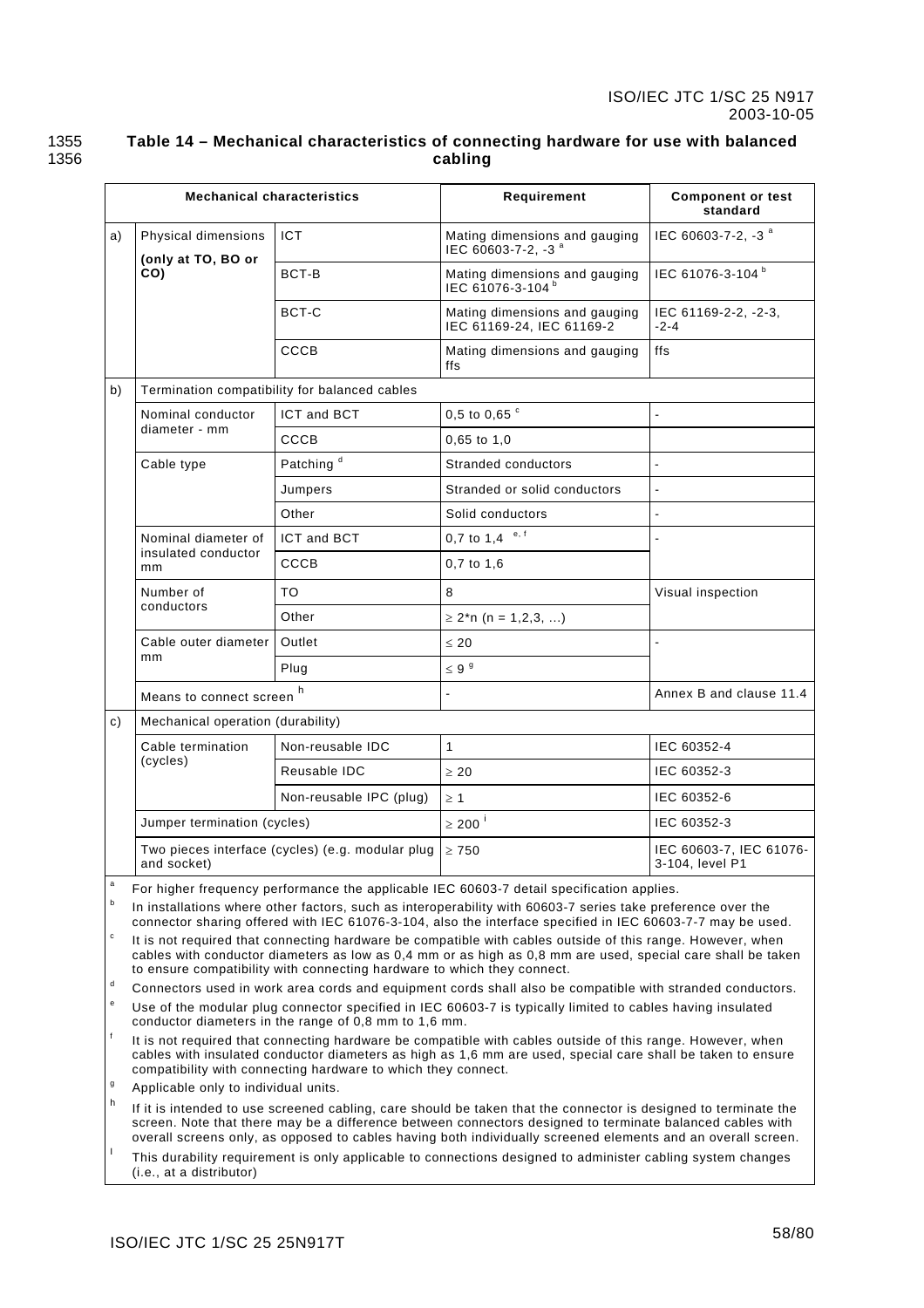#### 1357 **10.2.5.3 Electrical characteristics**

1358 1359 1360 1361 Connecting hardware intended for use with balanced cabling shall meet the following performance requirements. Connecting hardware shall be tested with terminations and test leads that match the nominal characteristic impedance of the type of cables (i.e. 100  $\Omega$  or 120  $Ω$ ) they are intended to support.

1362 1363 1364 1365 Connectors used for ICT applications shall comply with category 5 requirements defined in ISO/IEC 11801 Ed.2. Connectors used for BCT applications shall comply with the requirements listed in Table 15, Table 16 and table 17 together with the category 7 requirements defined in ISO/IEC 11801 Ed.2.

1366

| <b>Electrical</b>                                          | <b>Frequency</b>   |                 | Requirement     |             |                                     |
|------------------------------------------------------------|--------------------|-----------------|-----------------|-------------|-------------------------------------|
| characteristics                                            | MHz                | <b>BCT B</b>    | <b>BCT C</b>    | <b>CCCB</b> |                                     |
| Minimum return loss<br>$(RL)$ <sup>a</sup>                 | $f = 0.1$          | N/A             | N/A             | 30,0        | IEC 60512-25-5<br>(balanced, draft) |
| dB                                                         | $1 \le f \le 100$  |                 |                 | 30, N/A     | IEC 61169-2                         |
|                                                            | $1 \le f \le 1000$ | $68 - 20\lg(f)$ |                 | N/A         | IEC 61169-24                        |
|                                                            | $1 \le f \le 3000$ | N/A             | $79 - 20\lg(f)$ | N/A         |                                     |
| Minimum return loss<br>(RL) values at                      | $f = 0,1$          | 30              | N/A             | 0           |                                     |
| selected frequencies<br>(reference only) b                 | $f = 1$            | 30,0            | 23,0            | N/A         |                                     |
| dB                                                         | $f = 100$          | 28,0            | 23,0            | N/A         |                                     |
|                                                            | $f = 1000$         | 10,0            | 23,0            | N/A         |                                     |
|                                                            | $f = 3000$         | N/A             | 9,5             | N/A         |                                     |
| $^a$ Return loss (RI) for RCT-C from 1 to 2.0 GHz is 23 dR |                    |                 |                 |             |                                     |

### **Table 15 – Return loss (***RL***)**

a Return loss (*RL*) for BCT-C from 1 to 2,0 GHz is 23 dB.

<sup>b</sup> Return loss (RL) at frequencies that correspond to calculated values of greater than 30,0 dB shall revert to a minimum requirement of 30,0 dB.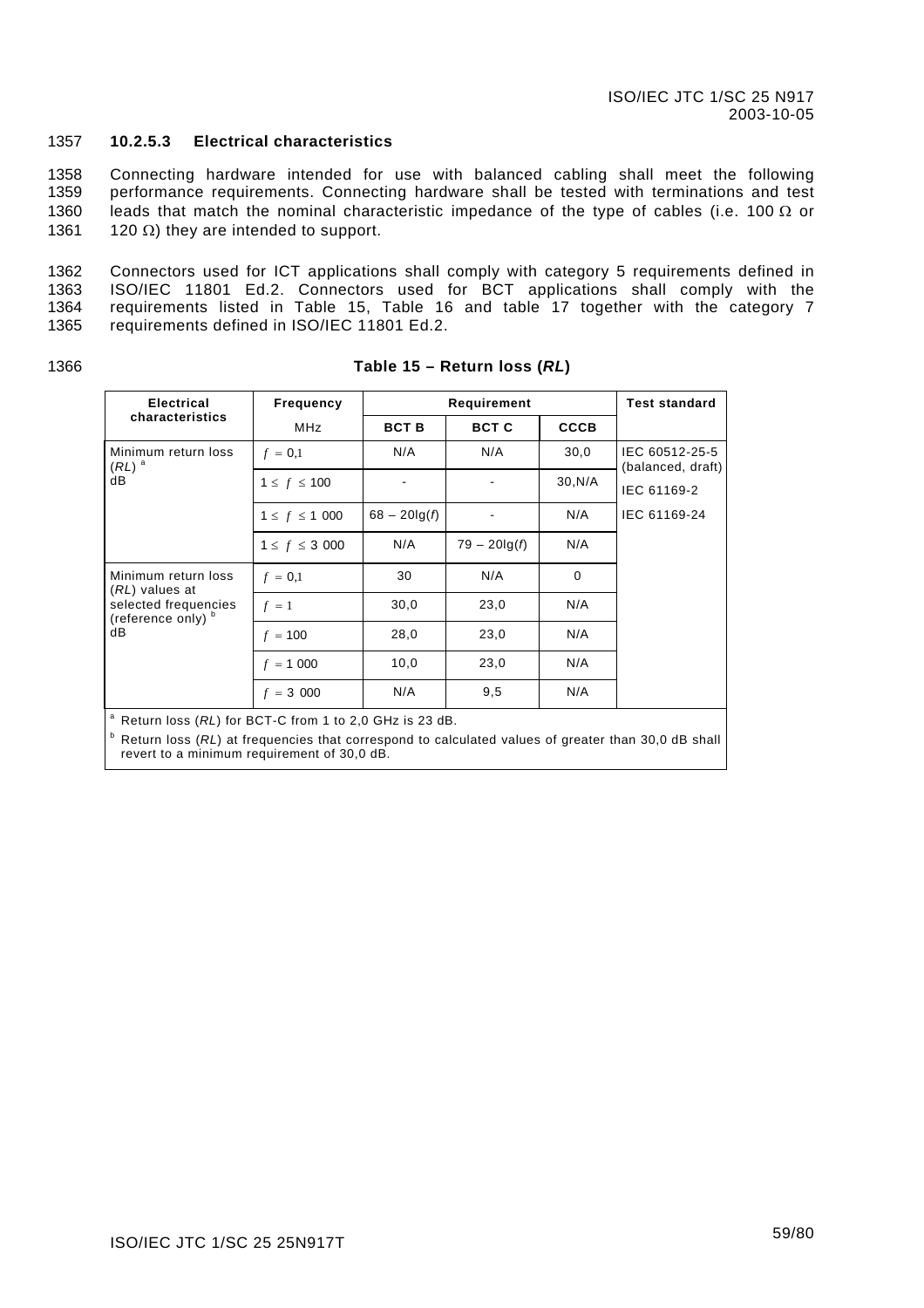| <b>Electrical</b>                                                                                                | <b>Frequency</b>   |                | Requirement    |             | <b>Test standard</b>  |
|------------------------------------------------------------------------------------------------------------------|--------------------|----------------|----------------|-------------|-----------------------|
| characteristics                                                                                                  | <b>MHz</b>         | <b>BCT B</b>   | <b>BCT C</b>   | <b>CCCB</b> |                       |
| Maximum insertion loss                                                                                           | $f = 0,1$          | 0, 10          | N/A            | 0, 10       | IEC 60512-25-2        |
| $(IL)^a$<br>dB                                                                                                   | $1 \le f \le 100$  | N/A            | 0,1            | N/A         | IEC 61169-1<br>(coax) |
|                                                                                                                  | $1 \le f \le 1000$ | $0.02\sqrt{f}$ | 0,1            | N/A         |                       |
|                                                                                                                  | $1 \le f \le 3000$ | N/A            | $0.02\sqrt{f}$ | N/A         |                       |
| Maximum insertion loss<br>(IL) values                                                                            | $f = 0,1$          | 0, 10          | 0, 10          | 0, 10       |                       |
| at selected frequencies<br>(informative)                                                                         | $f = 1$            | 0, 10          | 0, 10          | N/A         |                       |
| dB                                                                                                               | $f = 100$          | 0,20           | 0,20           | N/A         |                       |
|                                                                                                                  | $f = 600$          | 0,49           | 0,49           | N/A         |                       |
|                                                                                                                  | $f = 1000$         | 0.63           | 0.63           | N/A         |                       |
|                                                                                                                  | $f = 2,400$        | N/A            | 0,98           | N/A         |                       |
|                                                                                                                  | $f = 3000$         | N/A            | 1,10           | N/A         |                       |
| <sup>a</sup> Insertion loss at frequencies that correspond to calculated values of less than 0.1 dB shall revert |                    |                |                |             |                       |

### 1367 **Table 16 – Insertion loss**

<sup>a</sup> Insertion loss at frequencies that correspond to calculated values of less than 0,1 dB shall revert to a requirement of 0,1 dB maximum.

1368 **Table 17 – Near end crosstalk (***NEXT***)** 

| <b>Electrical characteristics</b>                                  | <b>Frequency</b> | Requirement | <b>Test standard</b>        |
|--------------------------------------------------------------------|------------------|-------------|-----------------------------|
|                                                                    | MHz              | <b>CCCB</b> |                             |
| Minimum NEXT<br>dB                                                 | $f = 0.1$        | 80,0        | IEC 60512-25-1<br>(balance) |
| Minimum NEXT values at selected<br>frequencies (informative)<br>dB | $f = 0.1$        | 80,0        |                             |

### 1369 **Table 18 – Far end crosstalk (***FEXT***)**

| <b>Electrical characteristics</b>                                       | <b>Frequency</b> | Requirement | <b>Test standard</b> |
|-------------------------------------------------------------------------|------------------|-------------|----------------------|
|                                                                         | MHz              | <b>CCCB</b> |                      |
| Minimum FEXT<br>dB                                                      | $f = 0.1$        | 65,0        | IEC 60512-25-1       |
| Minimum FEXT loss values at<br>selected frequencies (informative)<br>dB | $f = 0.1$        | 65,0        |                      |

### 1370 **Table 19 – Input to output resistance**

| <b>Electrical</b>                                                                                                                                                                                                                                                                                                                                                                                                                                                                      | <b>Frequency</b> | <b>Requirements</b> | <b>Test standard</b>   |
|----------------------------------------------------------------------------------------------------------------------------------------------------------------------------------------------------------------------------------------------------------------------------------------------------------------------------------------------------------------------------------------------------------------------------------------------------------------------------------------|------------------|---------------------|------------------------|
| characteristics                                                                                                                                                                                                                                                                                                                                                                                                                                                                        | MHz              | <b>CCCB</b>         |                        |
| Maximum Input to<br>Output Resistance <sup>a</sup><br>$m\Omega$                                                                                                                                                                                                                                                                                                                                                                                                                        | d.c.             | 100                 | IEC 60512-2<br>Test 2a |
| Input to output resistance is a separate measurement from the contact resistance<br>measurements required in IEC 60603-7. Input to output resistance is measured to<br>determine the connector's ability to transmit direct current and low frequency signals.<br>Contact resistance measurements are used to determine the reliability and stability of<br>individual electrical connections. These requirements are applicable to each conductor<br>and to the screen, when present. |                  |                     |                        |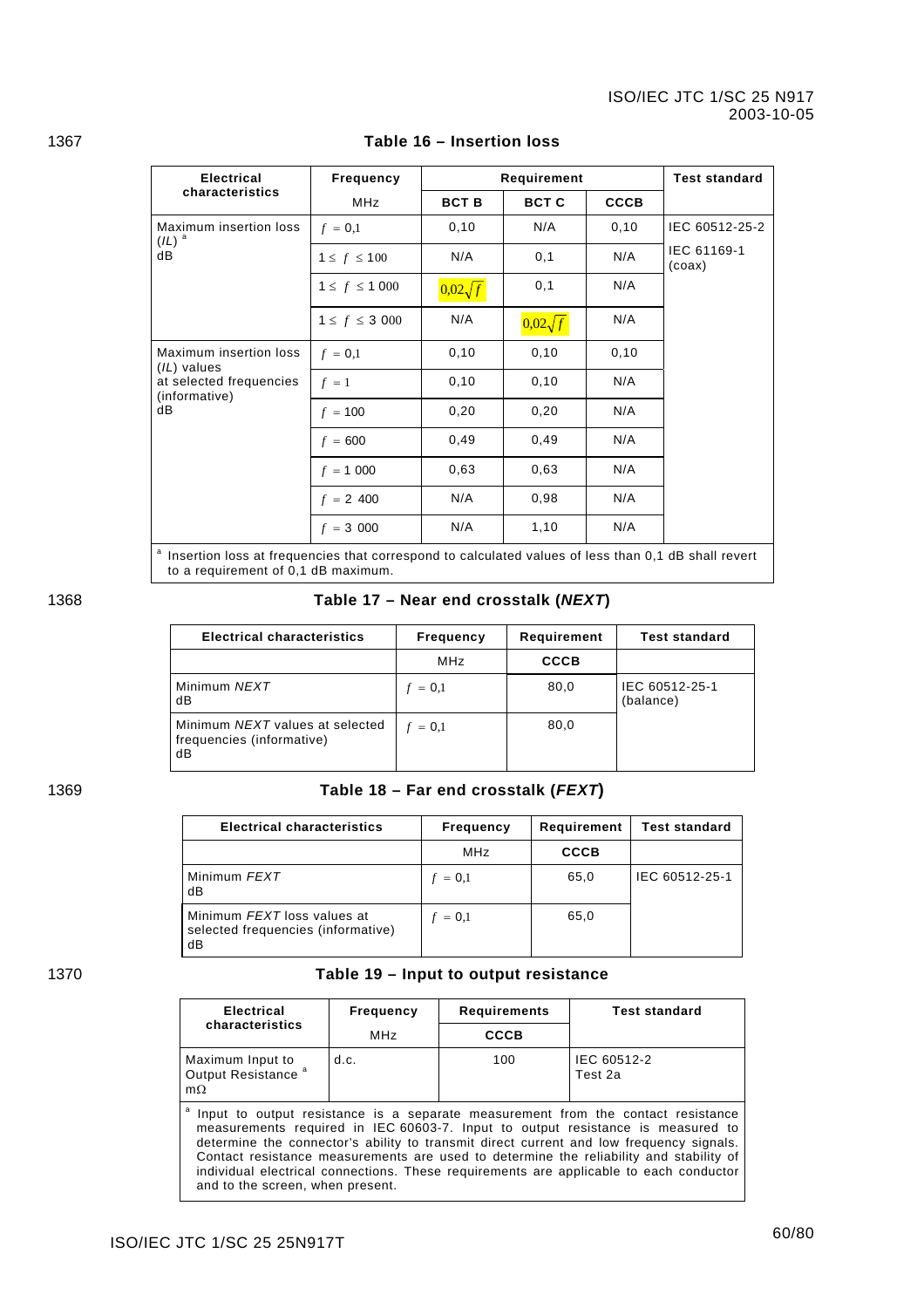### 1371 **Table 20 – Current carrying capacity**

| <b>Electrical characteristics</b>                                                 | <b>Frequency</b>                                             | Requirement | <b>Test standard</b>              |  |  |
|-----------------------------------------------------------------------------------|--------------------------------------------------------------|-------------|-----------------------------------|--|--|
|                                                                                   | <b>MHz</b>                                                   | CCCB        |                                   |  |  |
| Minimum current carrying<br>a, b, c<br>capacity                                   | d.c.                                                         | 0,7         | IEC 60512-3 Test<br>5b (balanced) |  |  |
|                                                                                   |                                                              |             | 61169-1-2 (coax)                  |  |  |
|                                                                                   | <sup>a</sup> Applicable for an ambient temperature of 60 °C. |             |                                   |  |  |
| <sup>b</sup> Applicable to each conductor.                                        |                                                              |             |                                   |  |  |
| <sup>c</sup> Sample preparation shall be as specified in the applicable document. |                                                              |             |                                   |  |  |

## 1372 **Table 21 – Propagation delay**

| <b>Electrical characteristics</b> | Frequency       | Requirement | <b>Test standard</b> |
|-----------------------------------|-----------------|-------------|----------------------|
|                                   | MH <sub>7</sub> | <b>CCCB</b> |                      |
| Maximum Propagation Delay<br>ns   | $f = 0.1$       | 1.0         | IEC 60512-25-4       |

# 1373 **Table 22 – Coupling Attenuation**

| <b>Electrical</b><br>characteristics  |                                    | Frequency              |              | Requirement  |             | <b>Test standard</b> |
|---------------------------------------|------------------------------------|------------------------|--------------|--------------|-------------|----------------------|
|                                       |                                    | <b>MHz</b>             | <b>BCT B</b> | <b>BCT C</b> | <b>CCCB</b> |                      |
| Minimum Coupling<br>Attenuation<br>dB |                                    | $f = 0,1$              | N/A          | N/A          | ffs         | EN 50289-1-14        |
|                                       |                                    | $1 \leq f \leq 100$    | N/A          | N/A          | N/A         |                      |
|                                       | Individual<br>antenna              | $1 \leq f < 1000$      | 75           | N/A          | N/A         |                      |
|                                       | Connected to<br>CATV               | $30 \le f < 300$       | 85           | N/A          | N/A         |                      |
|                                       |                                    | $300 \le f < 470$      | 80           | N/A          | N/A         |                      |
|                                       |                                    | 470 $\leq f \leq 1000$ | 75           | N/A          | N/A         |                      |
|                                       |                                    | $1 \le f \le 3000$     | N/A          | 85           | N/A         |                      |
|                                       | Minimum Coupling<br>Attenuation at | $f = 0,1$              | N/A          | N/A          | ffs         |                      |
| dB                                    | selected frequencies               | $f = 1$                | 85           | N/A          | N/A         |                      |
|                                       |                                    | $f = 100$              | 85           | N/A          | N/A         |                      |
|                                       |                                    | $f = 1000$             | 75           | N/A          | N/A         |                      |
|                                       |                                    | $f = 3000$             | N/A          | 85           | N/A         |                      |

### 1374 **Table 23 – Insulation resistance**

| <b>Electrical characteristics</b>   | Frequency | Requirement | <b>Test standard</b>                           |
|-------------------------------------|-----------|-------------|------------------------------------------------|
|                                     | MHz       | <b>CCCB</b> |                                                |
| Minimum insulation resistance<br>MΩ | d.c.      | 100         | IEC 60512-2 Test 3a, Method C<br>$-500$ V d.c. |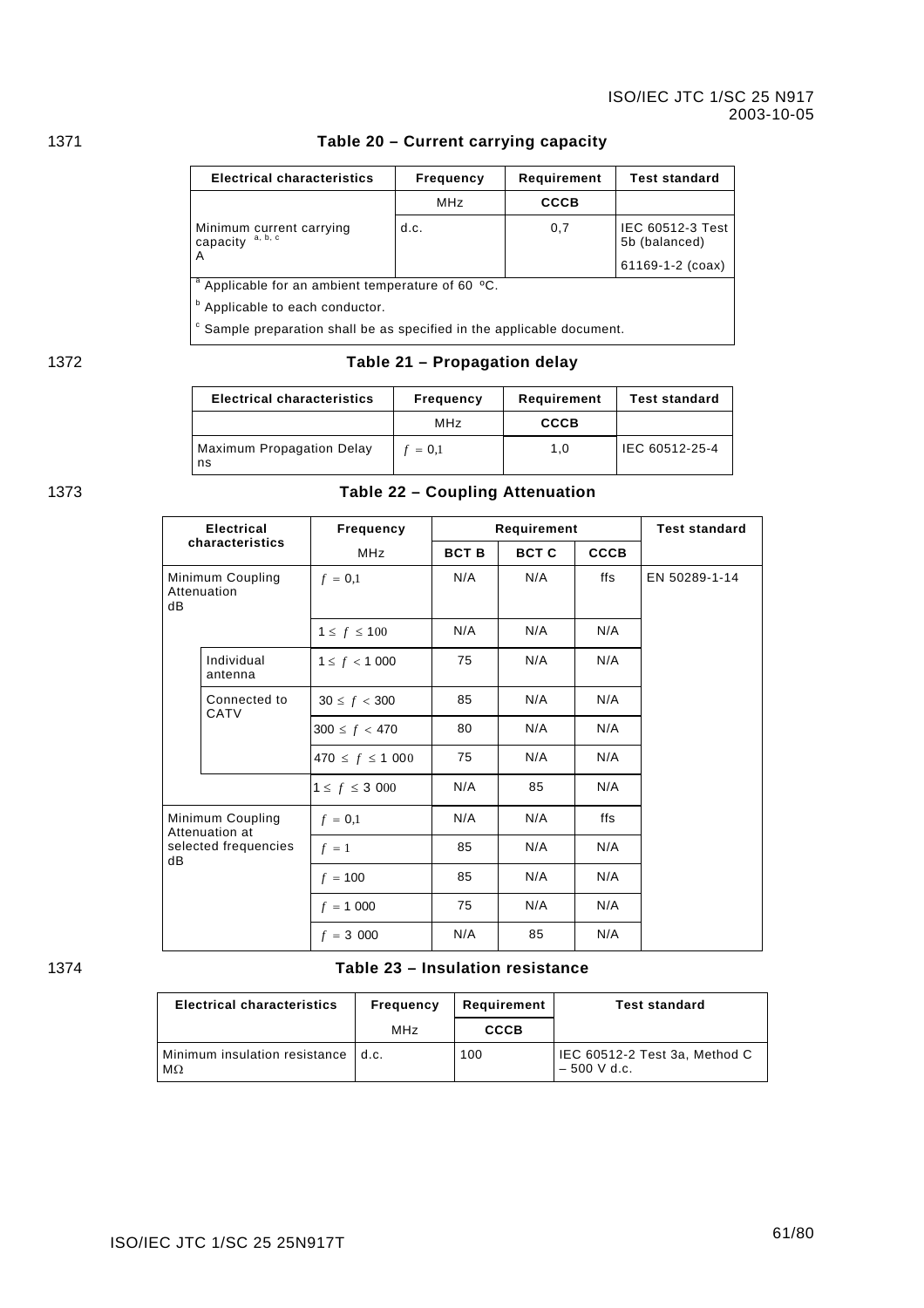|                       | <b>Electrical characteristics</b> | Frequency | Requirement | <b>Test standard</b> |
|-----------------------|-----------------------------------|-----------|-------------|----------------------|
|                       |                                   | MHz       | <b>CCCB</b> |                      |
| Minimum voltage proof |                                   | d.c.      |             | IEC 60512-2 Test 4a  |
| $\vee$                | Conductor to conductor            |           | 1 000       |                      |
|                       | Conductor to test panel           |           | 1 500       |                      |

### 1375 **Table 24 – Voltage proof**

### 1376 **11 Safety requirements and screening practices**

#### 1377 **11.1 General**

1378 1379 1380 In order to achieve most reliable safety and EM performance the international standards referenced in this clause shall be considered. However, applicable national and local regulations shall take precedence.

#### 1381 **11.2 Coexistence with mains**

- 1382 Where CCCB, ICT or BCT cable share the same pathways as mains power cables:
- 1383 1384 • Special measures regarding dielectric strength between cables and cable elements have to be taken into account.
- 1385 1386 • a barrier, a partition or physical separation in accordance with applicable regulations and performance requirements may be required.

#### 1387 **11.3 Operational safety**

1388 1389 1390 The cabling system specified in this standard and the equipment connected to it, shall ensure safe operation and protection against electric shock during normal operation as well as under specified fault conditions such as short circuits in the cabling or the attached equipment.

1391 1392 1393 Care shall be taken that no part of the cabling system comes into contact with higher voltages than SELV during or after the installation. This implies that the cabling system complies with the following electrical safety requirements.

1394 1395 To achieve the required protection against electric shock, SELV or PELV as defined in IEC 60364-4-41 shall be used as the protective measure for the HES cabling.

- 1396 NOTE 1 Some countries do not accept the use of PELV according to IEC 60364-4-41.
- 1397 1398 1399 If for functional reasons a connection between SELV circuits and earth is required, this connection shall comply with the requirements for protective impedance as described in IEC 61140.
- 1400 NOTE 2 Some countries do not accept connections via protective impedance.
- 1401 Where a lightning protection is required, IEC 61024 applies.
- 1402 1403 If a lightning protection system exists, the cabling system shall be integrated into this protection system.

#### <span id="page-62-0"></span>1404 **11.4 Screening practices**

#### 1405 **11.4.1 General**

1406 1407 1408 1409 This clause applies when screened cables or cables with screened elements or units are used. Only basic guidance is provided. The procedures necessary to provide adequate earthing for both electrical safety and electromagnetic performance are subject to national and local regulations, are dependent on proper workmanship, and are at times only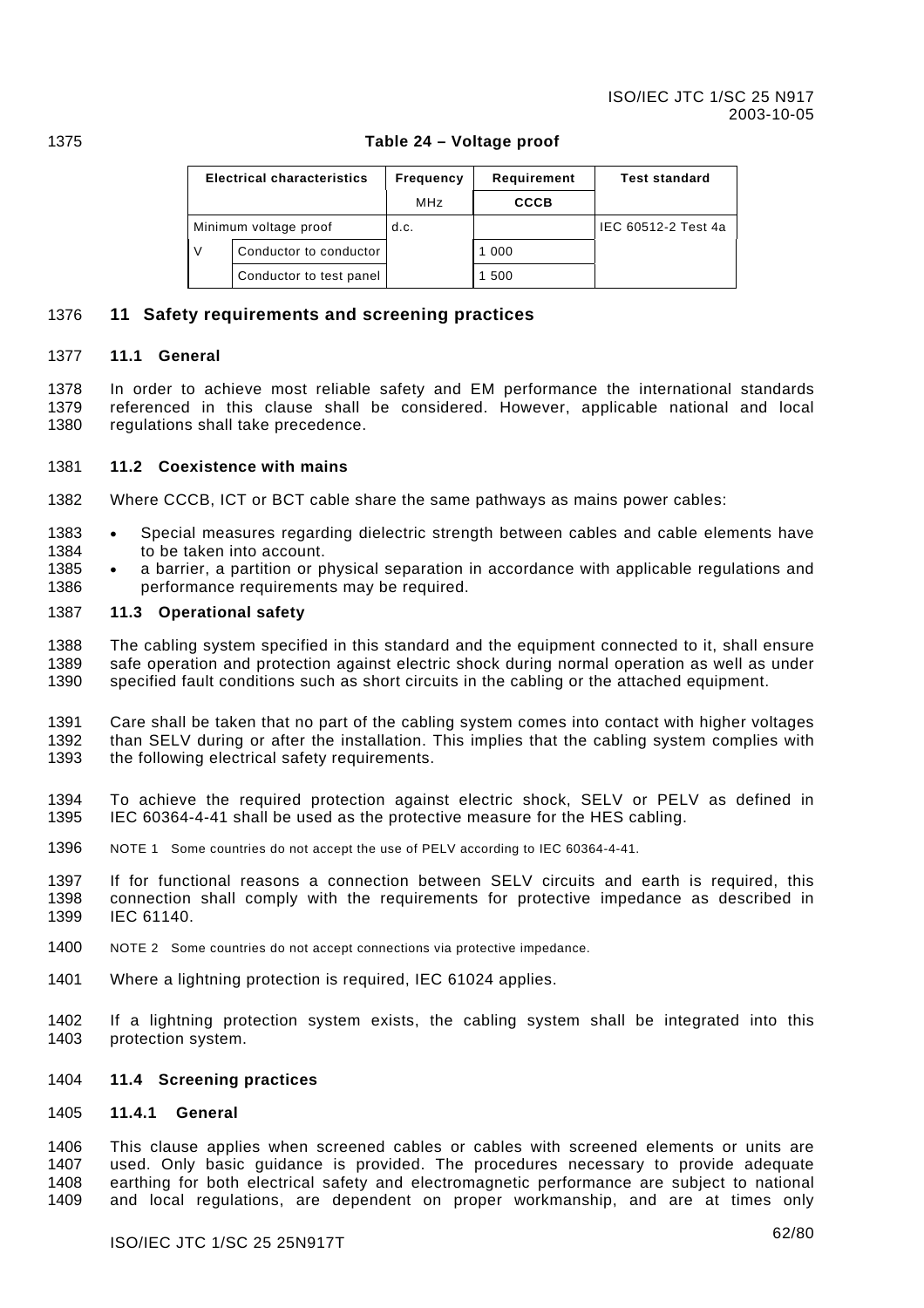1410 1411 accomplished with installation-specific engineering. Note that a proper handling of screens in accordance with suppliers instructions will increase performance and safety.

#### 1412 **11.4.2 Earthing**

- 1413 1414 All screens of the cables shall be terminated at each distributor. Normally, the screens are connected to the equipment racks, which are, in turn, bonded to building earth.
- 1415 NOTE 1 High working frequencies are served with a meshed system.
- 1416 The bond shall be designed to ensure that:
- 1417 1418 a) The path to earth shall be permanent and of low impedance. It is recommended that each equipment rack is individually bonded, in order to assure the continuity of the earth path.
- 1419 1420 b) The cable screens provide a continuous earth path to all parts of a cabling system that are interconnected by it.
- 1421 1422 1423 1424 c) This bonding directs currents induced within the generic cabling to earth for the purpose of reducing interference from power lines and other sources of disturbances. All earthing electrodes of different systems in the building shall be bonded together in accordance with local regulations to reduce effects of differences in earth potential.
- 1425 NOTE 2 ITU-T K.31 shall be taken into account.
- 1426 1427 The building earthing system should not exceed the earth potential difference limits of 1 V r.m.s. between any two earths on the network.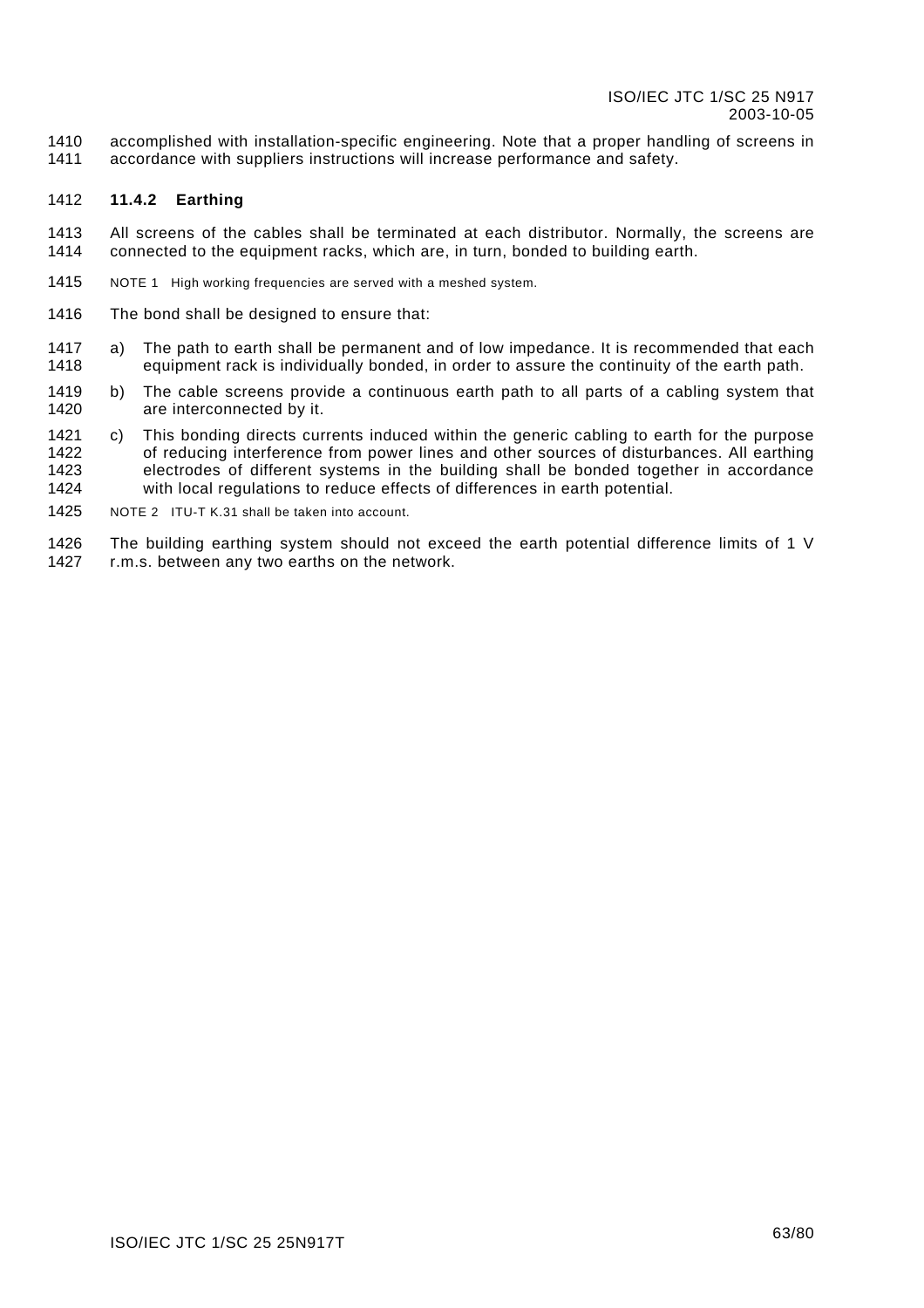1428

### <span id="page-64-0"></span>**Annex A**

(normative)

### 1429 1430

1431

### **BCT channel levels**

1432 *Editors note: IEC TC 100 is asked explicitly to comment this annex.* 

1433 Cabling channels for BCT may be provided via balanced or coaxial cables, OF are ffs.

1434 1435 1436 1437 In order to economically support homes of different sizes, that may be subject to different signal levels arriving at the PHD, depending on e. g. the distance to an antenna or an ENI of a cable TV system, the BCT channels have been subdivided in three levels of insertion loss as shown in [Table A. 1.](#page-64-1)

1438

<span id="page-64-1"></span>

|  | Table A. 1 – BCT channels division i |  |
|--|--------------------------------------|--|
|  |                                      |  |

| Name                                          |     | <b>BCT-H</b> | <b>BCT-M</b> | <b>BCT-L</b> |
|-----------------------------------------------|-----|--------------|--------------|--------------|
| Input signal level                            |     | high         | medium       | low          |
| Insertion loss level                          |     | high         | medium       | low          |
| Insertion loss value at 1 GHz                 | dB  | 32           | 16,5         | 9            |
| Max. reference length with coaxialcable       | l m | 100          | 50           | 25           |
| Max. reference length with balanced cable   m |     | 50           | 25           | 12,5         |

This takes into account that a number of BCT applications supported by the generic cabling 1439

specified in this standard use analogue technology, where signals are amplified rather than regenerated and therefore can handle less of a difference in channel insertion loss than 1440 1441

digital transmission. 1442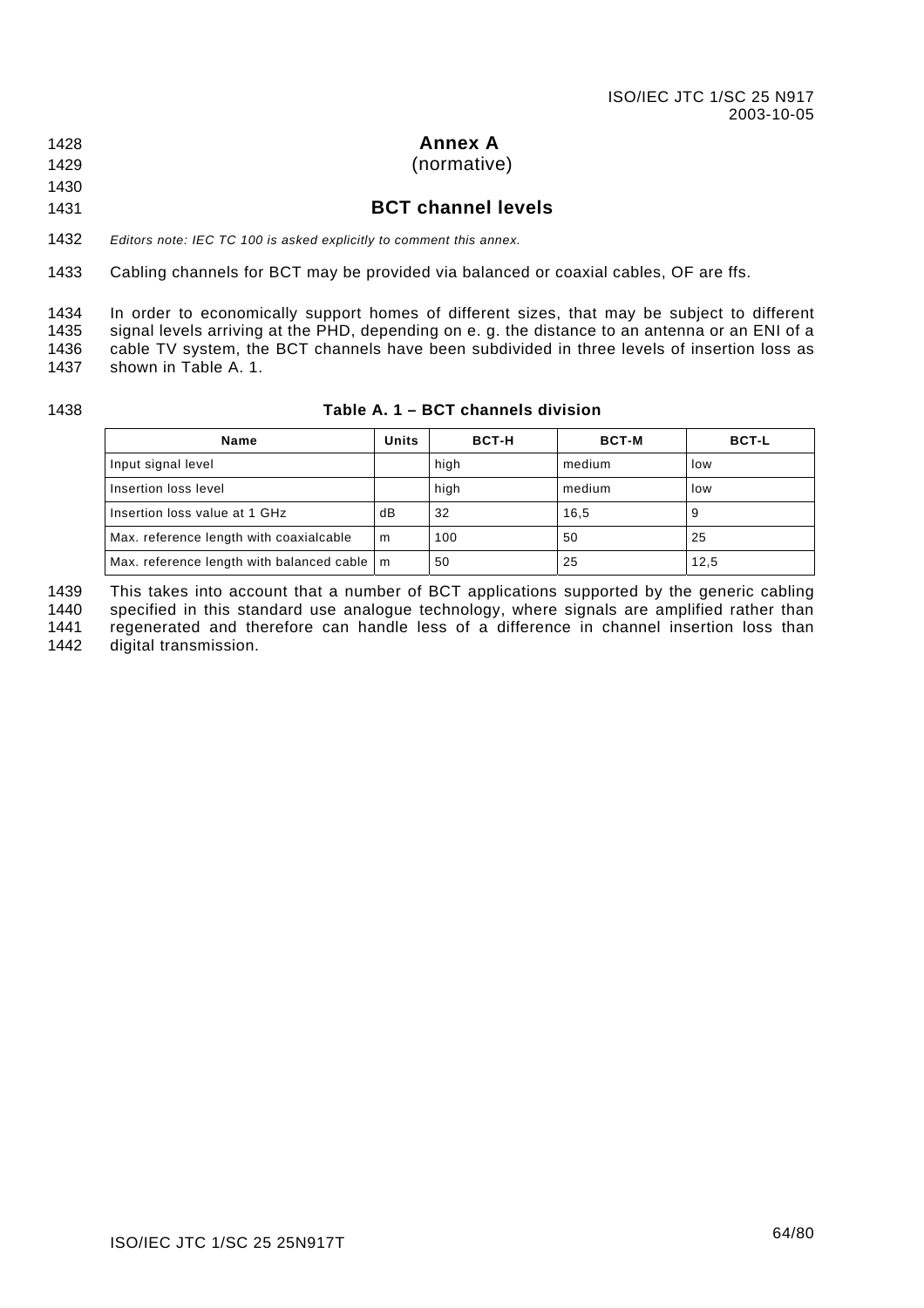| 1443 | <b>Annex B</b> |
|------|----------------|
|      |                |

- 1444 (normative)
- 1445 1446

# **Link performance**

### 1447 **B.1 General**

1448 1449 This Annex contains performance requirements for installed cabling between test interfaces for permanent links which do not constitute the entire channel.

1450 1451 1452 This Annex specifies the minimum performance requirements for three permanent links: ICT, BCT and CCCB (only the part served by the area feeder cable). For channel models see clause [5.](#page-18-0)

1453 The possible test interfaces are specified [Figure 5](#page-22-0) and [Figure 11.](#page-32-0)

1454 NOTE For the division of BCT links in BCT-H, BCT-M and BCT-L see [Annex C.](#page-69-0) 

### 1455 **B.2 Performance requirements for ICT permanent links**

1456 1457 1458 1459 1460 Permanent links for ICT shall meet the transmission performances specified in ISO/IEC 11801 Ed.2 for Class D permanent links over the whole temperature range the cabling is intended to work. In case more than one Class D channel uses the same cabling components (cables and connecting hardware), each channel shall meet the requirements as specified in ISO/IEC 11801 Ed.2 for Class E links. For cable sharing also see 9.3 of ISO/IEC 11801 Ed.2.

1461 1462 1463 The cables installed as part of such links shall provide the transmission characteristics needed to meet this performance requirement. In addition they shall meet the mechanical characteristics specified in [Table 8.](#page-47-0)

#### 1464 **B.3 Performance requirements for BCT permanent links**

1465 Permanent links for BCT may be provided via balanced or coaxial cables.

1466 1467 1468 1469 1470 Permanent links for BCT implemented on balanced cable shall meet the minimum transmission performances as specified in [Table B. 1 t](#page-66-0)ogether with those specified for Class F links in ISO/IEC 11801 Ed.2 over the whole temperature range the cabling is intended to work. In addition the cables used shall meet the mechanical requirements as specified in [Table 8.](#page-47-0)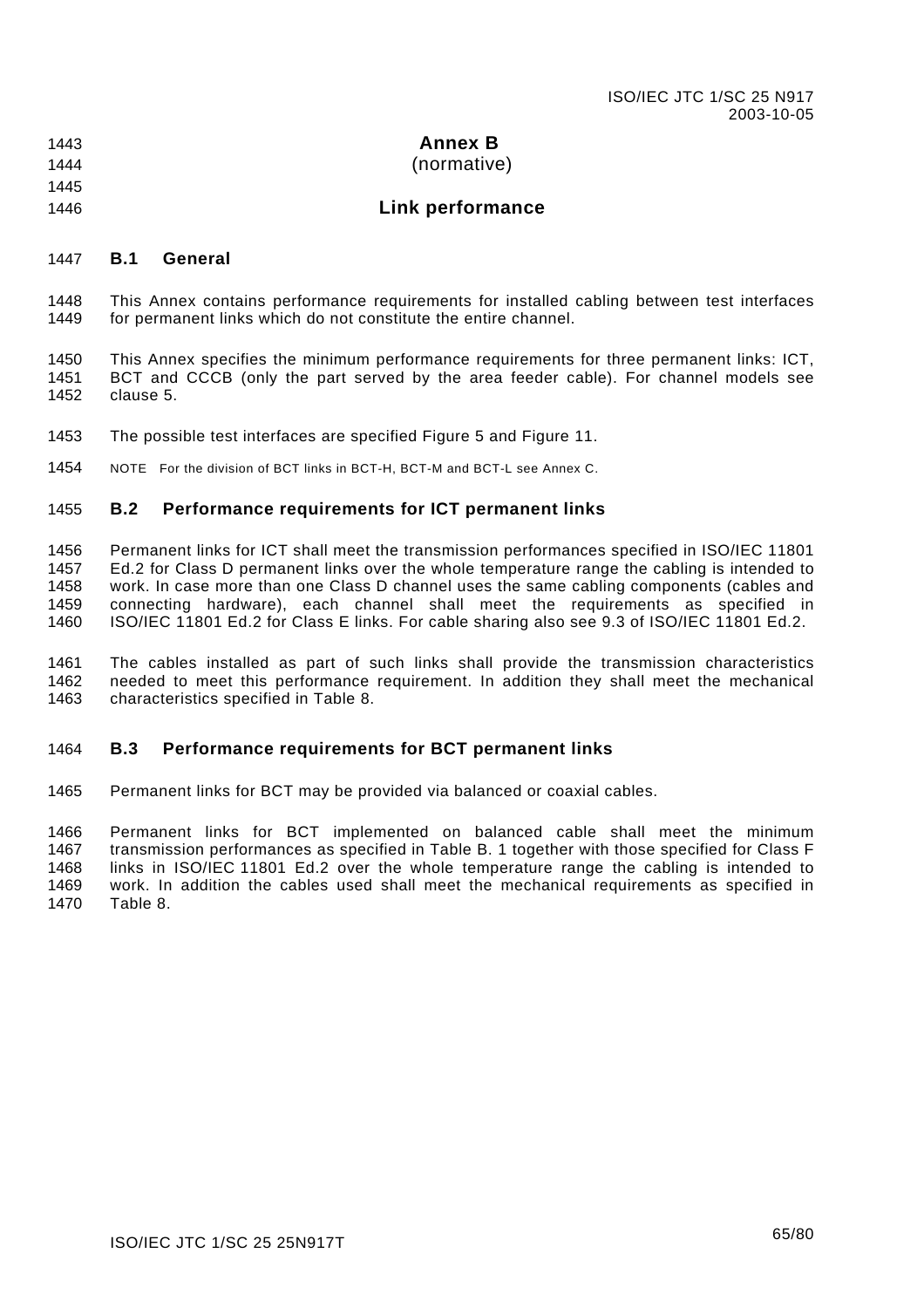|--|--|

### <span id="page-66-0"></span>1471 **Table B. 1 – Minimum performance of BCT permanent links via balanced cable**

| <b>Permanent link characteristics</b> |                                                                                                                                                                                            |                                             |              | <b>Test Method</b><br>Permanent link performance |                                                                                                         |                        |  |  |
|---------------------------------------|--------------------------------------------------------------------------------------------------------------------------------------------------------------------------------------------|---------------------------------------------|--------------|--------------------------------------------------|---------------------------------------------------------------------------------------------------------|------------------------|--|--|
| N<br>$\mathbf{o}$                     |                                                                                                                                                                                            | <b>Electrical</b><br><b>Characteristics</b> | <b>Units</b> | Frequency<br><b>MHz</b>                          |                                                                                                         |                        |  |  |
| 1                                     |                                                                                                                                                                                            | Nominal impedance<br>Ω                      |              |                                                  | 100 <sup>a</sup>                                                                                        | to be met by<br>design |  |  |
| $\overline{2}$                        |                                                                                                                                                                                            | dB<br>Minimum return loss                   |              | $4 \le f < 40$                                   | $25 - 5 \lg(f)$ , 19 dB max                                                                             | 4.9 of IEC<br>61935-1  |  |  |
|                                       | (RL)<br>at each cabling<br>Interface                                                                                                                                                       |                                             |              | $40 \le f \le 250$                               | $33 - 10 \lg(f)$ , 8 dB min                                                                             |                        |  |  |
| 3                                     | Maximum insertion loss<br>(IL) (attenuation)                                                                                                                                               |                                             | dB           | $1 \le f \le 1000$                               | $(L/100)$ × $(1, 8\sqrt{f} + 0.01 \times f + 0.2/\sqrt{f}) + n \times 0.02 \times \sqrt{f}$<br>2 dB min |                        |  |  |
|                                       |                                                                                                                                                                                            |                                             |              | $f = 1$                                          | 2,0                                                                                                     | 4.4 of IEC<br>61935-1  |  |  |
|                                       |                                                                                                                                                                                            |                                             |              | $f = 4$                                          | 2,0                                                                                                     |                        |  |  |
|                                       |                                                                                                                                                                                            |                                             |              | $f = 10$                                         | 2,5                                                                                                     |                        |  |  |
|                                       |                                                                                                                                                                                            |                                             |              | $f = 100$                                        | 8,1                                                                                                     |                        |  |  |
|                                       |                                                                                                                                                                                            |                                             |              | $f = 200$                                        | 11,7                                                                                                    |                        |  |  |
|                                       |                                                                                                                                                                                            |                                             |              | $f = 600$                                        | 21,4                                                                                                    |                        |  |  |
|                                       |                                                                                                                                                                                            |                                             |              | $f = 1000$                                       | 28,6                                                                                                    |                        |  |  |
| 10 <sup>1</sup>                       |                                                                                                                                                                                            | Minimum coupling -                          | dB           |                                                  |                                                                                                         | to be met by           |  |  |
|                                       | atten-                                                                                                                                                                                     | Connected to<br>CATV                        |              | $30 \le f < 300$                                 | 85                                                                                                      | design                 |  |  |
|                                       | uation                                                                                                                                                                                     |                                             |              | $300 \le f < 450$                                | 80                                                                                                      |                        |  |  |
|                                       |                                                                                                                                                                                            |                                             |              | $450 \le f \le 1000$                             | 75                                                                                                      |                        |  |  |
|                                       |                                                                                                                                                                                            | Individual<br>antenna                       |              | $30 \le f \le 1000$                              | 75                                                                                                      |                        |  |  |
| a                                     | This value is achieved by suitable design, and appropriate choice of cabling components (irrespective of their<br>nominal impedance), see ISO/IEC 11801.                                   |                                             |              |                                                  |                                                                                                         |                        |  |  |
| b                                     | The return loss requirements shall be met at both ends of the cabling. Return loss (RL) values at frequencies<br>where the insertion loss $(IL)$ is below 3,0 dB are for information only. |                                             |              |                                                  |                                                                                                         |                        |  |  |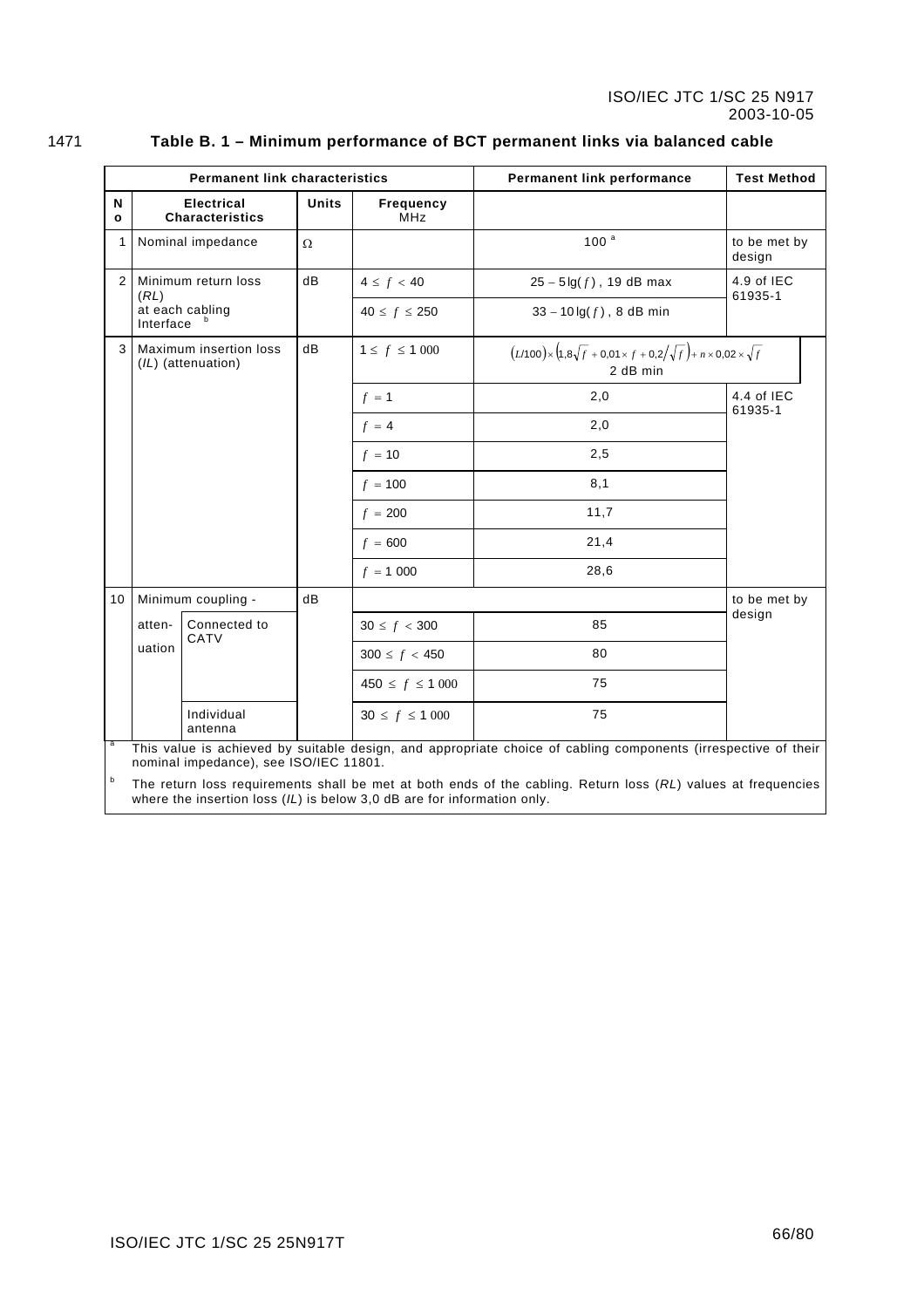1472 1473 1474 1475 Permanent links for BCT implemented on coaxial cable shall meet the minimum transmission performances as specified in [Table B. 2](#page-67-0) over the whole temperature range the cabling is intended to work. In addition the cables used shall meet the mechanical requirements as specified in [Table 11.](#page-50-0)

<span id="page-67-0"></span>

| <b>Permanent link characteristics</b> |                                                                                                                        |                                                                                                               | <b>Permanent link performance</b> | <b>Test</b><br>Method |            |                         |  |
|---------------------------------------|------------------------------------------------------------------------------------------------------------------------|---------------------------------------------------------------------------------------------------------------|-----------------------------------|-----------------------|------------|-------------------------|--|
| N<br>$\mathbf{o}$                     | <b>Electrical</b><br><b>Characteristics</b>                                                                            | Units                                                                                                         | Frequency<br>MHz                  | <b>Coaxial link</b>   |            |                         |  |
|                                       |                                                                                                                        |                                                                                                               |                                   | 1 GHz link            | 3 GHz link |                         |  |
| $\mathbf{1}$                          | Nominal impedance                                                                                                      | $\Omega$                                                                                                      |                                   |                       | 75         | to be met by<br>design  |  |
| $\overline{2}$                        | Minimum return loss<br>(RL) at each cabling                                                                            | dB                                                                                                            | $5 \le f < 470$                   |                       | 18         |                         |  |
|                                       | interface                                                                                                              |                                                                                                               | $470 \le f < 1000$                | 16                    |            |                         |  |
|                                       |                                                                                                                        |                                                                                                               | $1000 \le f \le 3000$             | N/A                   | 10         |                         |  |
| 3                                     | Maximum insertion<br>loss (IL)<br>(attenuation) <sup>a</sup>                                                           | dB<br>$1 \le f \le 3\,000$<br>$LPL \times (0,835\sqrt{f} + 0,0025f)/100 + 2 \times 0,02\sqrt{f}$<br>2 dB min. |                                   |                       |            |                         |  |
|                                       |                                                                                                                        |                                                                                                               | $f = 5$                           |                       | 2,0        |                         |  |
|                                       |                                                                                                                        |                                                                                                               | $f = 10$                          |                       | 2,5        |                         |  |
|                                       |                                                                                                                        |                                                                                                               | $f = 100$                         |                       | 8,1        |                         |  |
|                                       |                                                                                                                        |                                                                                                               | $f = 200$                         | 11,6<br>20,7<br>27,3  |            |                         |  |
|                                       |                                                                                                                        |                                                                                                               | $f = 600$                         |                       |            |                         |  |
|                                       |                                                                                                                        |                                                                                                               | $f = 1000$                        |                       |            |                         |  |
|                                       |                                                                                                                        |                                                                                                               | $f = 2,400$                       | N/A                   | 44,2       |                         |  |
|                                       |                                                                                                                        |                                                                                                               | $f = 3000$                        | N/A                   | 50,1       |                         |  |
| $\overline{4}$                        | Minimum NEXT<br>coaxial to coaxial                                                                                     | dB                                                                                                            | $f = 100$                         |                       | 100        | to be met by<br>design  |  |
| 5                                     | Maximum (d.c.) loop<br>resistance                                                                                      | $\Omega$                                                                                                      | d.c.                              |                       | 9          | $5.1$ of<br>IEC 60189-1 |  |
| 6                                     | (d.c.) current<br>carrying capacity                                                                                    | mA                                                                                                            | d.c.                              |                       | 500        | to be met by<br>design  |  |
| $\overline{7}$                        | Operating voltage                                                                                                      | $\mathsf V$                                                                                                   | d.c.                              | 72                    |            |                         |  |
| 8                                     | Power capacity                                                                                                         | W                                                                                                             | d.c.                              |                       | ffs        |                         |  |
| 9                                     | Maximum<br>propagation delay                                                                                           | ns                                                                                                            | $f = 100$                         | 490                   |            | to be met by<br>design  |  |
| 10 <sup>1</sup>                       | Minimum screening -<br>${\sf dB}$<br>Connected<br>atten-<br>$30 \le f < 300$<br>to CATV<br>uation<br>$300 \le f < 450$ |                                                                                                               |                                   |                       |            | to be met by<br>design  |  |
|                                       |                                                                                                                        |                                                                                                               |                                   | 85                    |            |                         |  |
|                                       |                                                                                                                        |                                                                                                               | 80                                |                       |            |                         |  |
|                                       |                                                                                                                        |                                                                                                               | $450 \le f \le 1000$              |                       | 75         |                         |  |
|                                       | Individual<br>antenna                                                                                                  |                                                                                                               | $30 \le f \le 1000$               |                       | 75         |                         |  |

#### 1476 **Table B. 2 – Minimum performance of BCT permanent links via coaxial cable**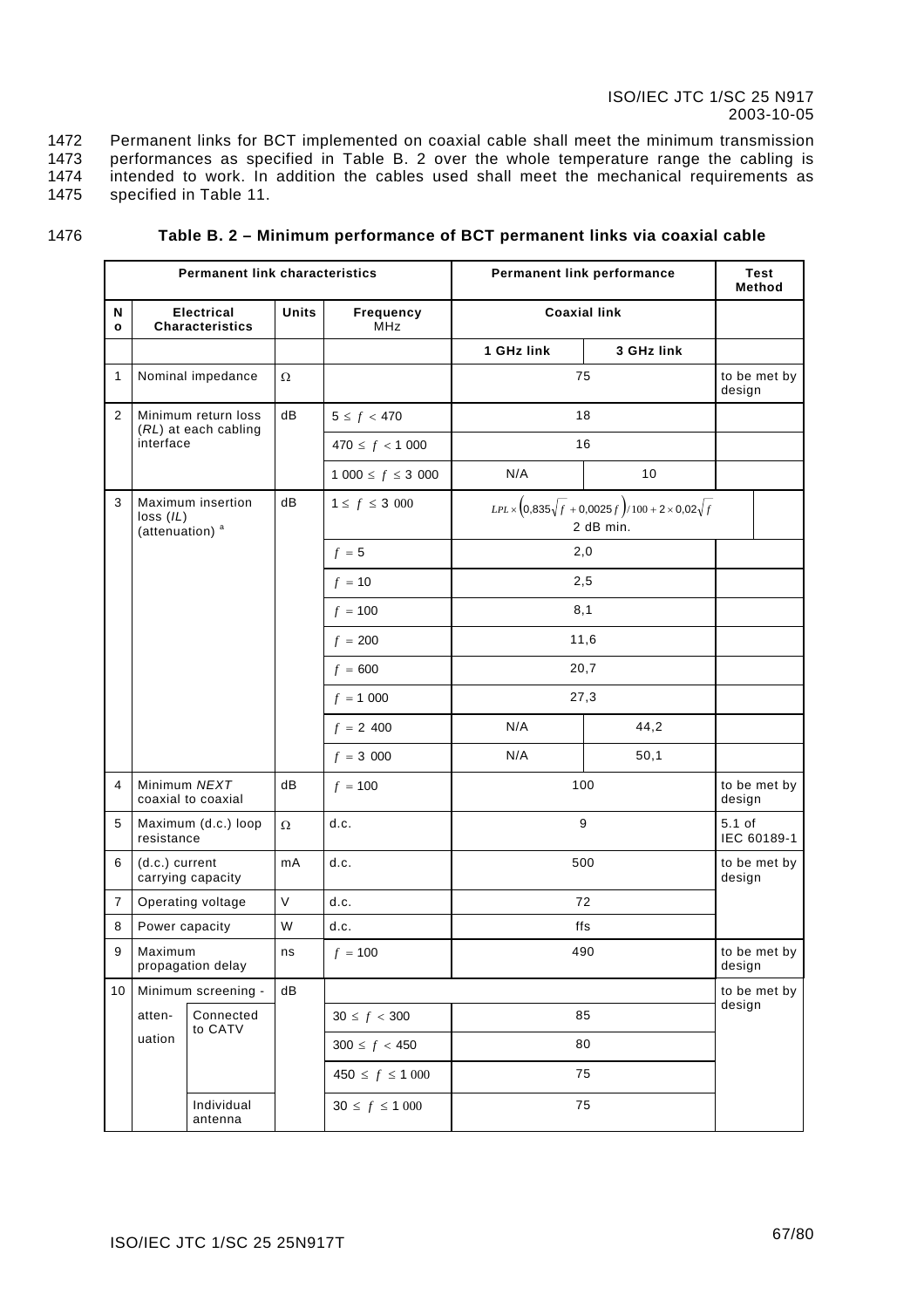### 1477 **B.4 Performance requirements for CCCB permanent links**

1478 1479 1480 1481 1482 1483 1484 The permanent link construed by the area feeder cable shall meet the minimum performance specified for Class D links in ISO/IEC 11801 Ed.2. The permanent link construed by area feeder cable and coverage area cabling used for CCCB information transfer shall meet the performance requirements for transmission characteristics specified in [Table 5](#page-41-0) over the whole temperature range the cabling is intended to work. The permanent links used for power feeding shall meet the minimum performance specified in [Table 6](#page-41-1) over the whole temperature range the cabling is intended to work.

1485 1486 1487 1488 The cables installed as part of permanent links shall provide the transmission characteristics needed to meet these performance requirements. In addition they shall meet the mechanical characteristics specified in [Table 8](#page-47-0) for the area feeder cable and in [Table 13](#page-52-0) for the coverage area cable.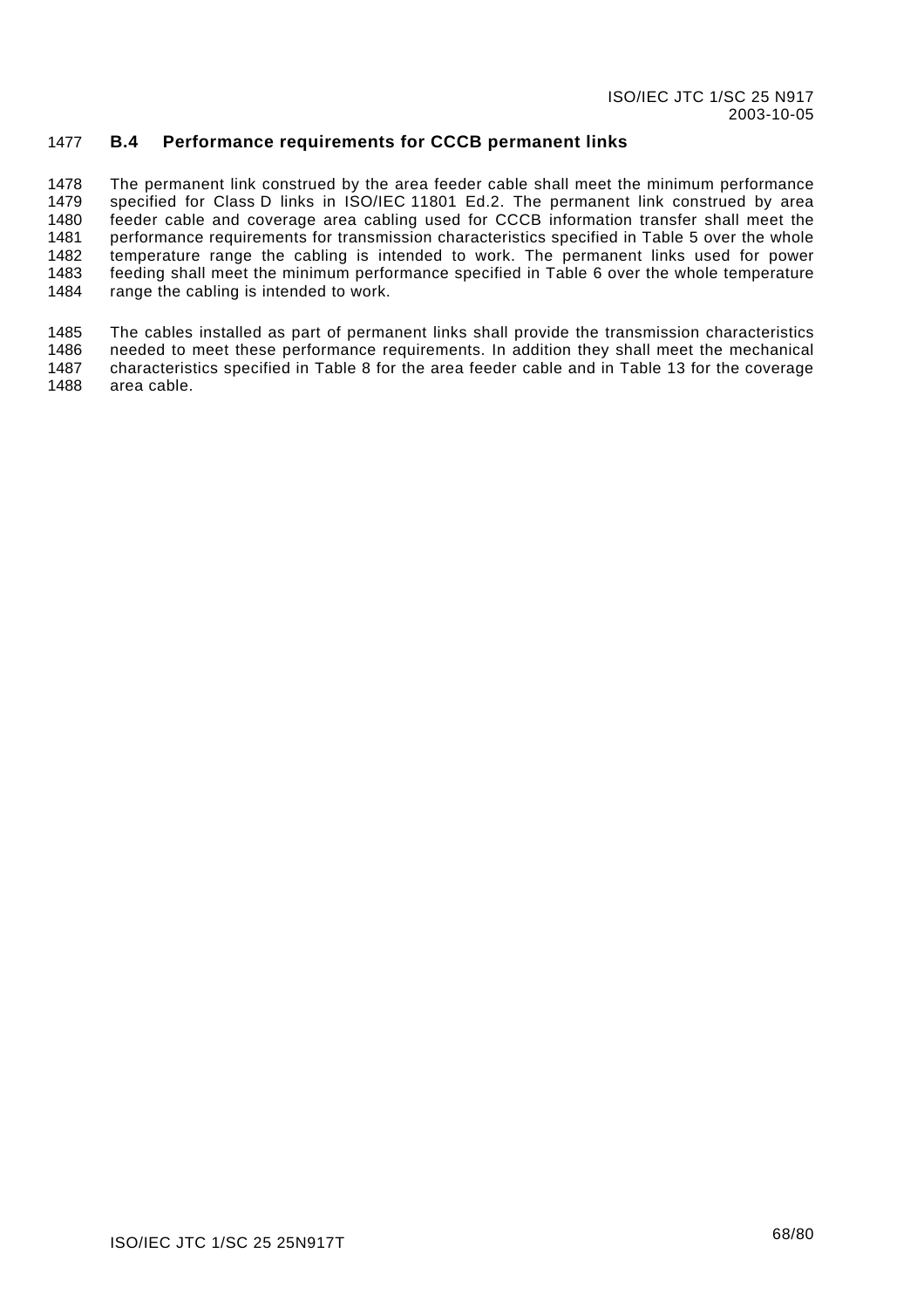1489 1490

1491

- <span id="page-69-0"></span>**Annex C**
- (informative )

### 1492 **BCT levels: channel and link performance and implementation**

#### 1493 **C.1 General**

1494 1495 1496 All three BCT channel levels support the same applications. They provide the means to exploit the actual distances in a specific installation in order to minimise the need for amplification and attenuation of the signal at distributors and BOs.

1497 1498 1499 1500 1501 1502 In cases were the BCT channels in a specific premises belong to different performance levels, the level of performance should be identified for each channel installed. Channels that have a higher attenuation than the maximum attenuation specified for BCT-M should be marked as BCT-H, channels that have a higher attenuation than the maximum attenuation specified for BCT-L but a lower than the maximum attenuation for BCT-M should be marked as BCT-M, and channels below the maximum attenuation for BCT-L should be marked as BCT-L.

#### 1503 **C.2 BCT-H, BCT-M and BCT-L channels**

1504 1505 1506 1507 1508 1509 Cabling channels for BCT-H, BCT-M and BCT-L implemented on balanced cable shall meet the minimum transmission performance for Class F channels as specified in ISO/IEC 11801 Ed.2 together with the return loss (*RL*), coupling attenuation and transfer impedance specified in [Table 3,](#page-38-0) in addition they should meet the insertion loss (*IL*) specified in [Table C. 1](#page-70-0) over the whole temperature range the cabling is intended to operate at. The cables used shall also meet the mechanical requirements specified in [Table 8.](#page-47-0)

1510 NOTE The performance of network access cabling channels for BCT are for further study by relevant bodies.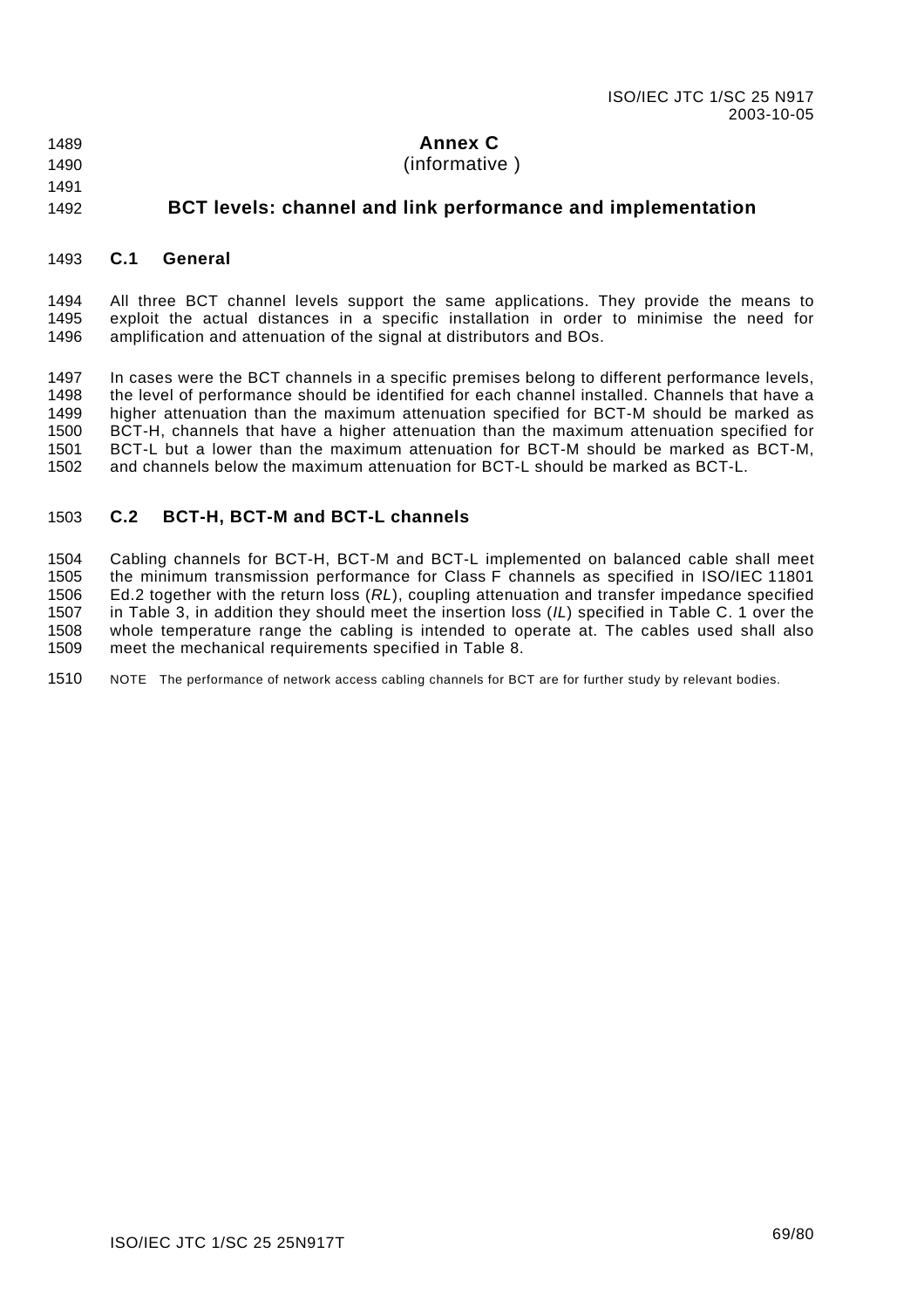| 1511 | Table C. 1 – Minimum insertion loss of BCT-H, BCT-M and BCT-L channels via balanced |
|------|-------------------------------------------------------------------------------------|
| 1512 | cable                                                                               |

<span id="page-70-0"></span>

| <b>Channel Characteristics</b>                                                                                                                  |              |                                | <b>Cabling Channel performance</b> |                                                                                                                           |              | <b>Test</b><br>Method  |
|-------------------------------------------------------------------------------------------------------------------------------------------------|--------------|--------------------------------|------------------------------------|---------------------------------------------------------------------------------------------------------------------------|--------------|------------------------|
| <b>Electrical</b><br><b>Characteristics</b>                                                                                                     | <b>Units</b> | <b>Frequency</b><br><b>MHz</b> | <b>Balanced channel</b>            |                                                                                                                           |              |                        |
| Nominal impedance                                                                                                                               | $\Omega$     |                                |                                    | 100                                                                                                                       |              | to be met by<br>design |
| Maximum insertion loss<br>(IL)                                                                                                                  | dB           |                                | <b>BCT-H</b>                       | <b>BCT-M</b>                                                                                                              | <b>BCT-L</b> |                        |
|                                                                                                                                                 |              | $1 \le f \le 1000$             |                                    | $(LPL + x \times LEC) \times (1,645\sqrt{f} + 0,01 \times f + 0,25/\sqrt{f})/100 + 2 \times 0,02\sqrt{f}$<br>2 dB min $a$ |              |                        |
| Informative values for length factor in m                                                                                                       |              | 49,5                           | 24,5                               | 12,5                                                                                                                      | $4.4$ of     |                        |
|                                                                                                                                                 |              | $f = 1$                        | 2                                  | 2                                                                                                                         | 2            | IEC 61935-1            |
|                                                                                                                                                 |              | $f = 4$                        | 2                                  | 2                                                                                                                         | 2            |                        |
|                                                                                                                                                 |              | $f = 10$                       | 2,8                                | 2                                                                                                                         | 2            |                        |
|                                                                                                                                                 |              | $f = 100$                      | 9,1                                | 4,7                                                                                                                       | 2            |                        |
|                                                                                                                                                 |              | $f = 200$                      | 13,1                               | 6, 8                                                                                                                      | 3,7          |                        |
|                                                                                                                                                 |              | $f = 600$                      | 23,9                               | 12,3                                                                                                                      | 6, 8         |                        |
|                                                                                                                                                 |              | $f = 1000$                     | 32,0                               | 16,5                                                                                                                      | 9,0          |                        |
| <b>NOTE</b><br>For ease of use the BCT values from Table 3 are copied in italics as BCT-H.                                                      |              |                                |                                    |                                                                                                                           |              |                        |
| $\mathbf b$<br>$L_{PL}$ = permanent link length, and $L_{EC}$ = total equipment cord length x is the insertion loss (IL) premium for the cords. |              |                                |                                    |                                                                                                                           |              |                        |

Cabling channels for BCT implemented on coaxial cable shall meet the minimum transmission performances specified in [Table 4,](#page-39-0) in addition they should meet the insertion loss (*IL*) specified in [Table C. 2](#page-71-0) over the whole temperature range the cabling is intended to operate at. The cables used shall also meet the mechanical requirements specified in [Table 11.](#page-50-0) 1513 1514 1515 1516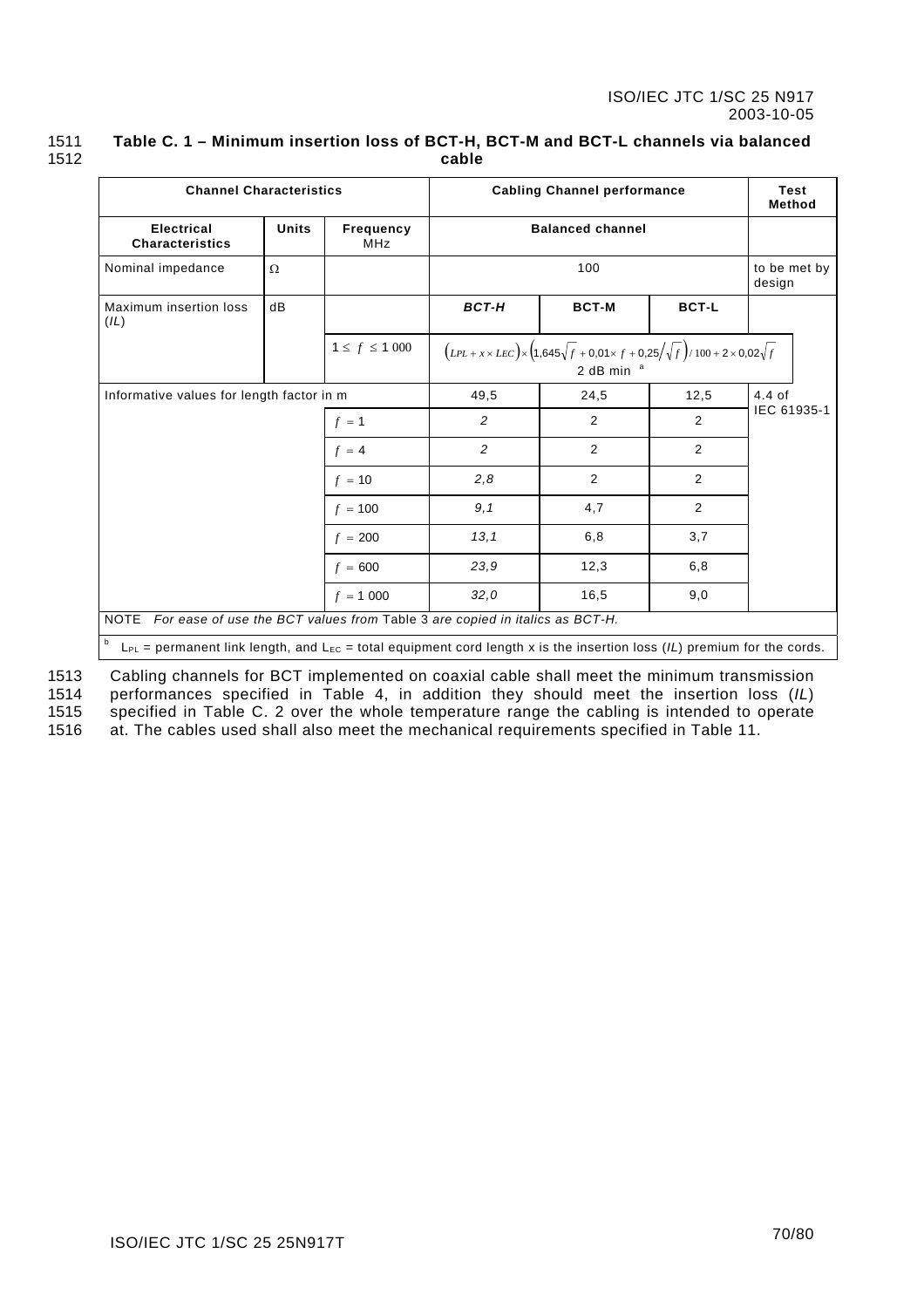<span id="page-71-0"></span>

| <b>Channel Characteristics</b>                                                   |                                                        |                         | <b>Cabling Channel performance</b>                                                                 | <b>Test</b><br><b>Method</b> |                                                                                                                                  |  |  |
|----------------------------------------------------------------------------------|--------------------------------------------------------|-------------------------|----------------------------------------------------------------------------------------------------|------------------------------|----------------------------------------------------------------------------------------------------------------------------------|--|--|
| <b>Electrical</b><br><b>Characteristics</b>                                      | <b>Units</b>                                           | Frequency<br><b>MHz</b> |                                                                                                    | <b>Coaxial channel</b>       |                                                                                                                                  |  |  |
| Nominal impedance                                                                | Ω                                                      |                         |                                                                                                    | 75                           |                                                                                                                                  |  |  |
|                                                                                  |                                                        |                         | <b>BCT-H</b>                                                                                       | <b>BCT-M</b>                 | <b>BCT-L</b>                                                                                                                     |  |  |
| dB<br>Maximum insertion<br>$1 \le f \le 3\,000$<br>loss (IL)<br>(attenuation)    |                                                        |                         | $(LPL + x \times LEC) \times (0,835\sqrt{f} + 0,025f)/100 + 2 \times 0,02\sqrt{f}$<br>2 dB min $a$ |                              |                                                                                                                                  |  |  |
|                                                                                  | Informative values for a length factor in m<br>$f = 5$ |                         | 103,5                                                                                              | 51,4                         | 26,4                                                                                                                             |  |  |
|                                                                                  |                                                        |                         | 2                                                                                                  | 2                            | 2                                                                                                                                |  |  |
|                                                                                  |                                                        | $f = 10$                | 2,9                                                                                                | 2                            | 2                                                                                                                                |  |  |
|                                                                                  |                                                        | $f = 100$               | 9.3                                                                                                | 4,8                          | 2,7                                                                                                                              |  |  |
|                                                                                  |                                                        | $f = 200$               | 13.3                                                                                               | 6,9                          | 3,8                                                                                                                              |  |  |
|                                                                                  |                                                        | $f = 600$               | 23.7                                                                                               | 12,3                         | 6,8                                                                                                                              |  |  |
|                                                                                  |                                                        | $f = 1000$              | 31,2                                                                                               | 16,1                         | 8,9                                                                                                                              |  |  |
|                                                                                  |                                                        | $f = 2,400$             | 50,5                                                                                               | 26,1                         | 14,3                                                                                                                             |  |  |
|                                                                                  |                                                        | $f = 3000$              | 57.3                                                                                               | 29,6                         | 16,2                                                                                                                             |  |  |
| NOTE For ease of use the BCT values from Table 4 are copied in italics as BCT-H. |                                                        |                         |                                                                                                    |                              |                                                                                                                                  |  |  |
| a                                                                                |                                                        |                         |                                                                                                    |                              | $L_{PL}$ = permanent link length, and $L_{EC}$ = total equipment cord length x is the insertion loss (IL) premium for the cords. |  |  |

#### 1517 1518 **Table C. 2 – Minimum insertion loss of BCT-H, BCT-M and BCT-L channels via coaxial cable**

### 1519 **C.3 BCT-H, BCT-M and BCT-L links**

1520 1521 1522 1523 1524 Permanent links for BCT implemented on balanced cable should meet the minimum transmission performances for links as specified in [Table B. 1](#page-66-0) together with those specified for class F links in ISO/IEC 11801 Ed.2 over the whole temperature range the cabling is intended to work, together with the insertion loss specified in [Table C. 3.](#page-72-0) In addition the cables used shall meet the mechanical requirements as specified in [Table 8.](#page-47-0)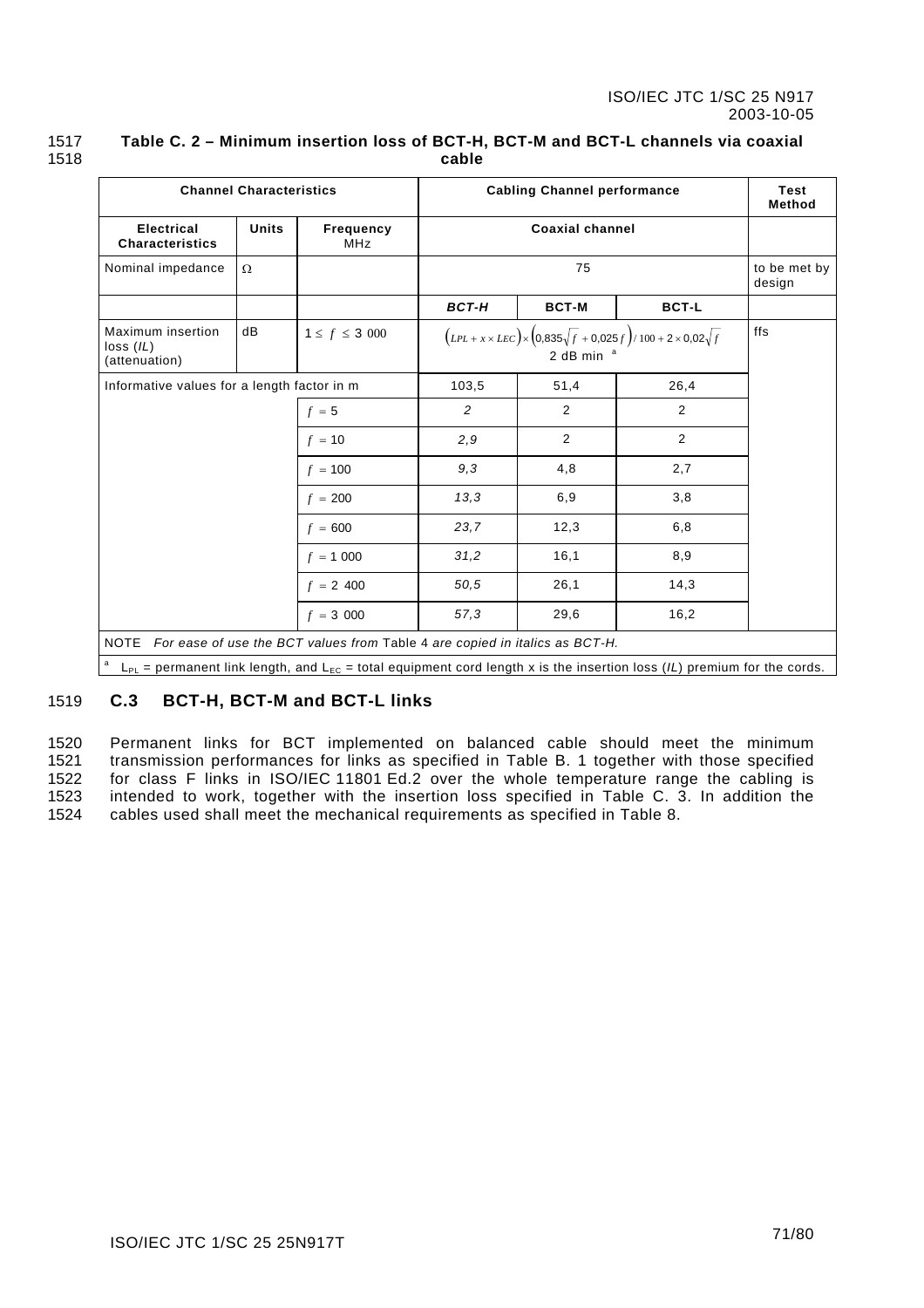| <b>Permanent link characteristics</b>                                    | <b>Permanent link performance</b> | <b>Test</b><br>Method          |                          |                                                                                                           |                          |                        |
|--------------------------------------------------------------------------|-----------------------------------|--------------------------------|--------------------------|-----------------------------------------------------------------------------------------------------------|--------------------------|------------------------|
| <b>Electrical Characteristics</b>                                        | <b>Units</b>                      | <b>Frequency</b><br><b>MHz</b> | balanced<br><b>BCT-H</b> | balanced<br><b>BCT-M</b>                                                                                  | balanced<br><b>BCT-L</b> |                        |
| Maximum insertion loss (IL)<br>dB<br>$1 \le f \le 1000$<br>(attenuation) |                                   |                                |                          | $(L/100)$ × $(1,645\sqrt{f} + 0,01 \times f + 0,25/\sqrt{f}) + 2 \times 0,02 \times \sqrt{f}$<br>2 dB min |                          |                        |
| Informative values for length factor in m<br>$f = 1$                     |                                   |                                | 46                       | 21                                                                                                        | 8,5                      |                        |
|                                                                          |                                   |                                | 2,0                      | 2,0                                                                                                       | 2,0                      | $4.4$ of<br><b>IEC</b> |
|                                                                          |                                   | $f = 4$                        | 2,0                      | 2,0                                                                                                       | 2,0                      | 61935-1                |
|                                                                          |                                   | $f = 10$                       | 2,6                      | 2,0                                                                                                       | 2,0                      |                        |
|                                                                          |                                   | $f = 100$                      | 8,4                      | 4,1                                                                                                       | 2,0                      |                        |
|                                                                          |                                   | $f = 200$                      | 12,2                     | 5,9                                                                                                       | 2,7                      |                        |
|                                                                          |                                   | $f = 600$                      | 22,3                     | 10,7                                                                                                      | 4,9                      |                        |
|                                                                          |                                   | $f = 1000$                     | 29,8                     | 14,3                                                                                                      | 6, 5                     |                        |

### 1525 **Table C. 3 – Insertion loss for BCT permanent links via balanced cable**

<sup>a</sup> This value is achieved by suitable design, and appropriate choice of cabling components (irrespective of their nominal impedance), see ISO/IEC 11801.

1526 1527 1528 1529 1530 Permanent links for BCT implemented on coaxial cable should meet the minimum transmission performances for channels as specified in [Table B. 2](#page-67-0) over the whole temperature range the cabling is intended to work, together with the insertion loss specified in Table C. 4. In addition the cables used should meet the mechanical requirements as specifi[ed in T](#page-72-0)[able](#page-50-0) [11.](#page-50-0)

1531

## <span id="page-72-0"></span>**Table C. 4 – Insertion loss for BCT permanent links via coaxial cable**

|                                              | <b>Permanent link characteristics</b> | Permanent link performance                                              | <b>Test</b><br>Method            |                                                                                 |                                  |  |
|----------------------------------------------|---------------------------------------|-------------------------------------------------------------------------|----------------------------------|---------------------------------------------------------------------------------|----------------------------------|--|
| <b>Electrical</b><br><b>Characteristics</b>  | <b>Units</b>                          | Frequency<br><b>MHz</b>                                                 | <b>Coax link</b><br><b>BCT-L</b> | <b>Coax link</b><br><b>BCT-M</b>                                                | <b>Coax link</b><br><b>BCT-H</b> |  |
| Maximum insertion<br>loss (IL) (attenuation) | dB                                    | $1 \le f \le 3\,000$                                                    |                                  | $LPL \times (0,835\sqrt{f} + 0,0025f)/100 + 2 \times 0,02\sqrt{f}$<br>2 dB min. |                                  |  |
| Informative values for length factor in m    |                                       |                                                                         | 91                               | 46                                                                              | 21                               |  |
|                                              |                                       | $f = 5$                                                                 | 2,0                              | 2,0                                                                             | 2,0                              |  |
|                                              |                                       | $f = 10$                                                                | 2,5                              | 2,0                                                                             | 2,0                              |  |
|                                              |                                       | $f = 100$                                                               | 8,1                              | 4,4                                                                             | 2,2                              |  |
|                                              |                                       | $f = 200$                                                               | 11,6                             | 6,2                                                                             | 3,2                              |  |
|                                              |                                       | $f = 600$                                                               | 20,7                             | 11,1                                                                            | 5,6                              |  |
|                                              |                                       | $f = 1000$                                                              | 27,3                             | 14,6                                                                            | 7,3                              |  |
|                                              |                                       | a<br>$f = 2,400$                                                        | 44,2                             | 23,5                                                                            | 11,8                             |  |
|                                              |                                       | a<br>$f = 3000$                                                         | 50,1                             | 26,7                                                                            | 13,4                             |  |
|                                              |                                       | not applicable when the link is not intended to support 3 GHz channels. |                                  |                                                                                 |                                  |  |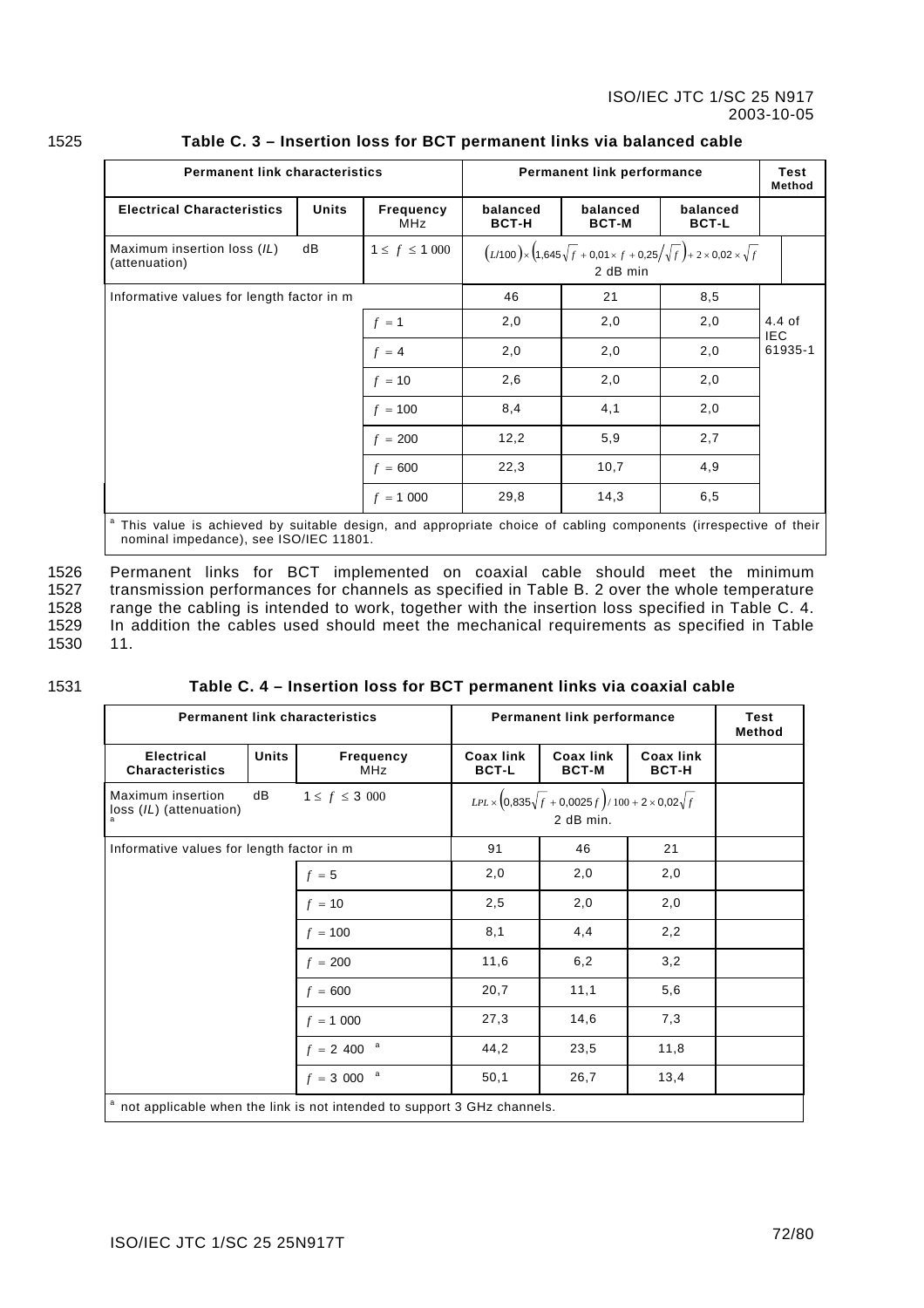### 1532 **C.4 BCT levels' implementation**

#### 1533 **C.4.1 General**

1534 1535 1536 1537 This subclause provides details of the methodology used to develop the requirements for the BCT insertion loss levels introduced in [Annex A](#page-64-0) and their interrelation with the cabling components of clauses 9 and [10](#page-53-0) that produces the maximum reference implementation channel lengths of clause [8](#page-46-0)[.](#page-42-0)

#### <span id="page-73-0"></span>1538 **C.4.2 Cable specifications**

1539 1540 Two coaxial cable specifications have been developed by IEC (and Cenelec). These have equation based attenuation requirements as follows (in dB/100m):

1541 • *ATTENUATION*<sub>cable A</sub> = 
$$
0.6 \times \sqrt{f} + 0.0025 \times f
$$
 (E.1)

1542 • *ATTENUATION*<sub>cable B</sub> = 
$$
0.835 \times \sqrt{f} + 0.0025 \times f
$$
 (E.2)

1543 1544 1545 A balanced cable with performance requirements at frequencies up to and including 1 GHz is being developed by IEC 61156-7. This cable has a formula based attenuation requirement as follows (in dB/100m):

1546 
$$
1,645 \times \sqrt{f} + 0,01 \times f + \frac{0,25}{\sqrt{f}}
$$
 (E.3)

1547 This cable will meet the requirements as specified for BCT B cables in [9.3.1.](#page-48-0)

#### 1548 **C.4.3 Connecting hardware specifications**

1549 1550 In this international standard both the balanced and coaxial connecting hardware have an attenuation requirement of 0,02\*√*f* (in dB).

1551 1552 1553 For this reason the insertion loss levels are characterised in terms of their channel attenuation requirements. Requirements for channel attenuation at 1 GHz of 32, dB, 16,5 dB and 9 dB were allocated to BCT-H, BCT-M and BCT-L respectively.

#### 1554 **C.4.4 Maximum channel lengths for reference implementations**

1555 1556 1557 1558 1559 The maximum channel lengths in the reference implementations are based upon a channel attenuation at 1 000 MHz of 32 dB (BCT-H), 16,5 dB (BCT-M), and 9 dB (BCT-L) corresponding to an approx. channel attenuation at 400 MHz of 19 dB, 10 dB and 6 dB. This relates to coaxial channel lengths of 100 m, 50 m and 25 m and balanced channel lengths of 48 m, 23 m and 11 m for application classes BCT-H, BCT-M and BCT-L respectively.

1560 1561 A common model is used for both balanced and coaxial channels. The assumptions are listed below:

- 1562 a two connections model;
- 1563 1564  $\bullet$  for channels in excess of 50 m (indicating a large home), it is assumed that the total equipment cordage will be 10 m;
- 1565 ♦ for channels of 50 m and below it is assumed that the total cordage will be 4 m.

1566 1567 The BCT-C cable used, is the cable B discussed above. The equipment cords have a stranded construction having 35 % attenuation premium  $(X = 1,35)$ .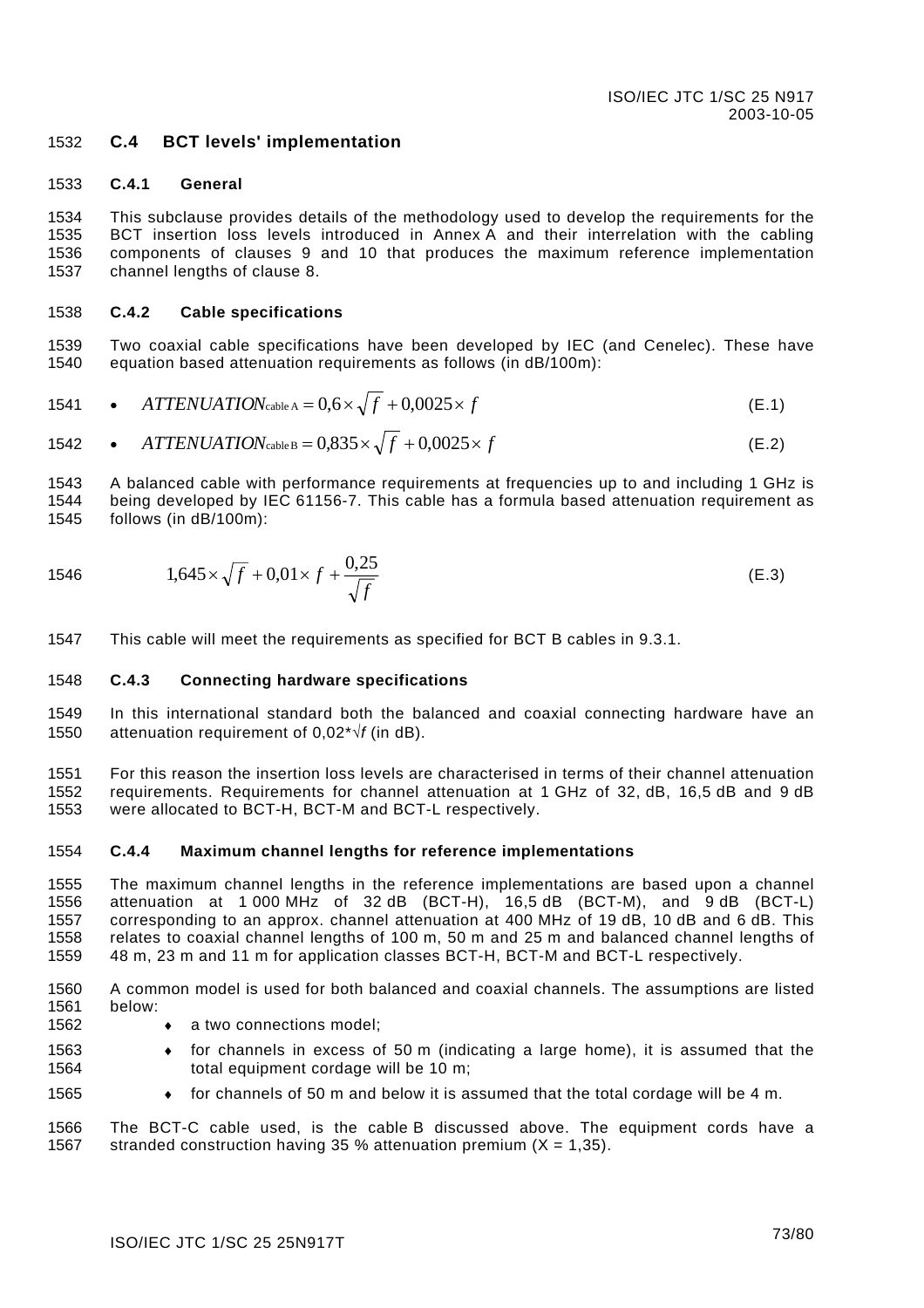1568 1569 1570 The balanced cable mentioned in [C.4.2](#page-73-0) will meet the requirements for BCT-B cables. The equipment cords are assumed to be of a stranded construction with a 35 % attenuation premium  $(X = 1,35)$ .

1571 The equations for channel insertion loss/attenuation are therefore:

1572 • coaxial: 
$$
(L_{\text{PT}} + 1,35 \times L_{\text{EC}}) \times \frac{0,835\sqrt{f} + 0,0025f}{100} + 0,04\sqrt{f}
$$
 (E.4)

1573 • balanced: 
$$
(L_{PT} + 1,35 \times L_{EC}) \times \frac{1,645\sqrt{f} + 0,01f + \frac{0,25}{\sqrt{f}}}{100} + 0,04\sqrt{f}
$$
 (E.5)

- 1574 where  $L_{PI}$  = permanent link length and  $L_{FC}$  = total equipment cord length.
- 1575 1576 [Table C. 5](#page-74-0) shows the resulting channel lengths and their associated insertion loss/attenuation values.
- 1577

### <span id="page-74-0"></span>**Table C. 5 – BCT-L, BCT-M and BCT-H channel implementations**

| <b>Channel</b><br>class | Cable type   | Permanent<br>link length<br>m | Equipment<br>cord length<br>m | <b>Channel</b><br>length<br>m | <b>Attenuation</b><br>dB |              |
|-------------------------|--------------|-------------------------------|-------------------------------|-------------------------------|--------------------------|--------------|
|                         |              |                               |                               |                               | at 400 MHz               | at 1 000 MHz |
| BCT-L                   | <b>BCT B</b> | 44                            | 4                             | 48                            | 19,1                     | 31,2         |
| BCT-L                   | BCT C        | 90                            | 10                            | 100                           | 19,1                     | 32           |
| BCT-M                   | <b>BCT B</b> | 19                            | 4                             | 23                            | 10                       | 16,1         |
| BCT-M                   | BCT C        | 46                            | 4                             | 50                            | 10                       | 16,5         |
| BCT-H                   | <b>BCT B</b> | 7                             | 4                             | 11                            | 5,4                      | 9            |
| BCT-H                   | BCT C        | 21                            | 4                             | 25                            | 5,5                      | 9            |

### 1578 **C.4.5 Channel lengths using other coaxial cable specifications**

1579 1580 Installing cable A within the permanent link and using cable B as equipment cords creates a channel insertion loss/attenuation equation

1581 • coaxial: 
$$
(L_{\text{PT}} + 1,35 \times L_{\text{EC}}) \times \frac{0.6\sqrt{f} + 0,0025f}{100} + 0,04\sqrt{f}
$$
 (E.6)

1582 1583 The channel lengths achieved will significantly exceed those defined for cable B and may be necessary for larger homes.

#### 1584 **C.4.6 Channel lengths using other balanced cable specifications**

1585 1586 Installing cables that meet the requirements of Category 7 as specified in ISO/IEC 11801 creates a channel insertion loss/attenuation equation

1587 • balanced: 
$$
(L_{\text{PT}} + 1.5 \times L_{\text{EC}}) \times \frac{1.8\sqrt{f} + 0.01f + \frac{0.2}{\sqrt{f}}}{100} + 0.04\sqrt{f}
$$
 (E.7)

1588 1589 1590 The channel lengths achieved will be lower than for the BCT-B cables specified in this standard. However, the reduced cable diameter may be advantageous and such cables may be applicable to smaller homes.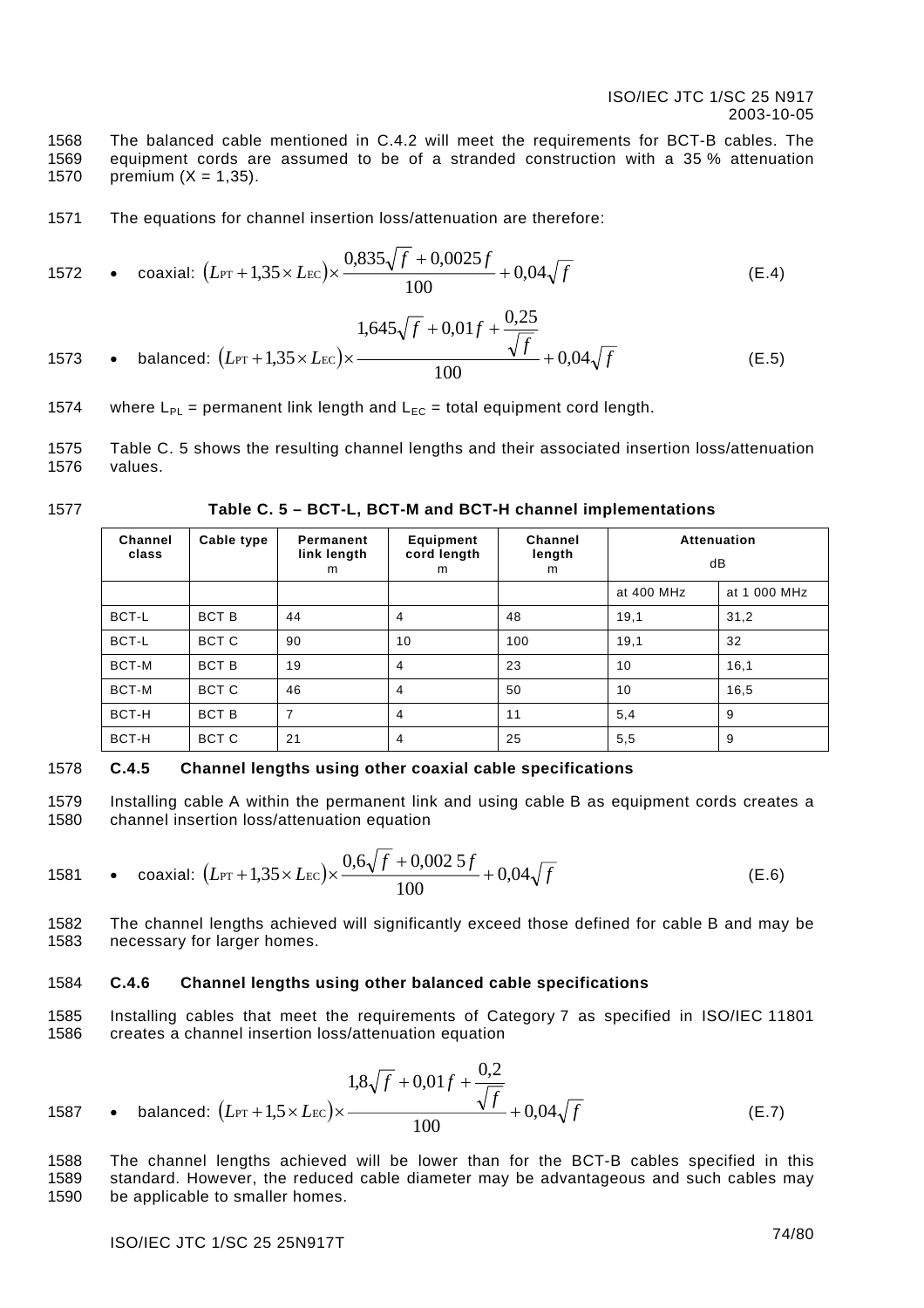1591

### **Annex D**

1592 (informative)

### 1593

1594

# **Applications and Associated Cabling**

1595 1596 1597 1598 1599 1600 Cabling is an infrastructure for applications. The requirements of applications on the media used are, above all, related to the bandwidth needed, and the topology (logical and physical implementation) used. Presently at least six kinds of cabling may be found in residential and commercial buildings that support groups of applications as listed in [Table D. 1.](#page-75-0) In addition, cabling specific to a single application may be used, for example, between a PC and a printer, and between a hi-fi amplifier and speakers.

### 1601

### <span id="page-75-0"></span>**Table D. 1 – Grouping of applications and cabling**

| <b>Application field</b> |                                              | Present Cabling topology / cable type |              |           |          |                     |              | Application<br>Group |                 |
|--------------------------|----------------------------------------------|---------------------------------------|--------------|-----------|----------|---------------------|--------------|----------------------|-----------------|
| Line No                  | Name                                         | <b>Mains</b>                          | <b>Phone</b> | <b>TV</b> | Intercom | <b>Securit</b><br>у | Control      | Other                |                 |
| 1                        | Mains supply                                 | O/p                                   |              |           |          |                     |              |                      | mains<br>supply |
| $\overline{2}$           | Lighting control                             | O/p                                   |              |           |          |                     | $O/h$ , p, t |                      | <b>CCCB</b>     |
| 3                        | Building control                             | O/p                                   |              |           |          |                     | $O/h$ , p, t |                      | CCCB            |
| $\overline{4}$           | Appliance control                            | O/p                                   |              |           |          |                     | $O/h$ , p, t |                      | CCCB            |
| 5                        | Demand<br>management via<br>circuit breakers | O/p                                   |              |           |          |                     |              |                      |                 |
| $\,6\,$                  | Burglar alarm                                |                                       |              |           |          | B/t                 |              |                      | CCCB            |
| $\overline{7}$           | Fire alarm                                   |                                       |              |           |          | B/t                 |              |                      | CCCB            |
| 8                        | Intercom                                     |                                       |              |           | B/t      |                     | $O/h$ , t    |                      | <b>ICT</b>      |
| $\boldsymbol{9}$         | Telephone                                    |                                       | E/t          |           |          |                     |              |                      | <b>ICT</b>      |
| 10                       | <b>ISDN</b>                                  |                                       | E/t          |           |          |                     |              |                      | ICT             |
| 11                       | <b>HiFi</b>                                  |                                       |              |           |          |                     |              | S/I                  | <b>BCT</b>      |
| 12                       | Computing                                    |                                       | B/d, S/t     |           | B/d, S/t | B/d, S/t            | B/d, S/t, d  | O/d                  | <b>ICT</b>      |
| 13                       | CCTV                                         |                                       |              | B/c, S/c  | B, S     |                     |              | B/c                  | <b>BCT</b>      |
| 14                       | Radio and TV                                 |                                       |              | B, S/c    |          |                     |              | B/c                  | <b>BCT</b>      |
| Column<br>No             | $\mathbf{1}$                                 | $\overline{2}$                        | 3            | 4         | 5        | 6                   | 7            | 8                    | 9               |

B: Bus, loop through

c: coaxial cable

d: data cable E: extended star

h: home control system cable

l: loudspeaker cable

O: open topology. For mains distribution based on local regulations, this may include loops.

p: power distribution cable

S: star

t: simple "telephone" cable

The difference in cabling is caused by electrical codes, requirements concerning the electrical characteristics of the channel, the topology required or permitted by the applications, and traditions in installation profession. Variations may be found in the number of outlets supported by a specific transmission technology used for / by the application, e. g., point to point or bus. In some commercial buildings, separate networks for security and/or telephone may be required for administrative purposes or to meet contractual requirements e. g. with a specific insurance company. 1602 1603 1604 1605 1606 1607 1608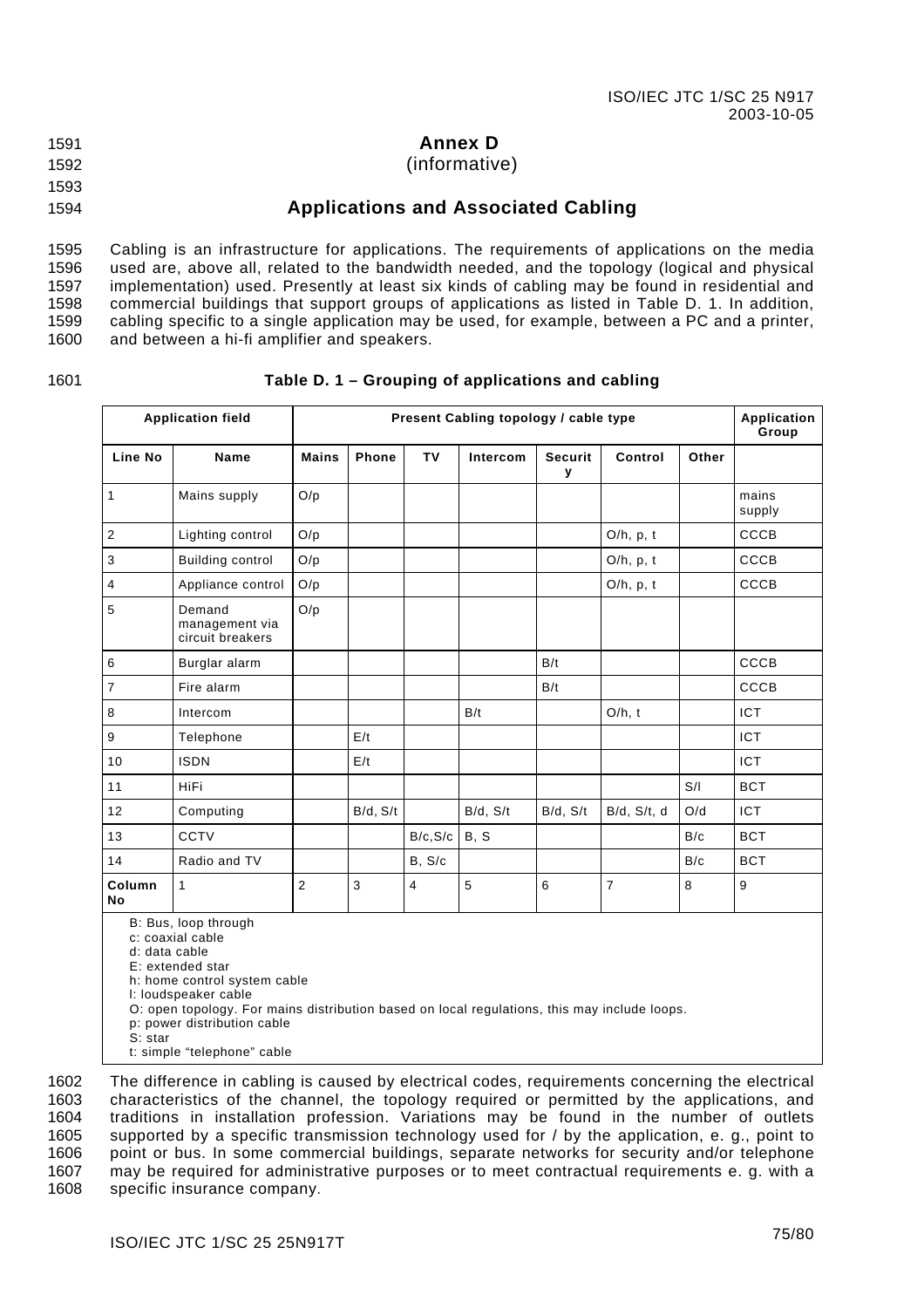1609 1610 1611 1612 1613 1614 With changing technology, regulations and electrical codes, it is feasible to have a generic cabling infrastructure that serves all purposes other than for mains distribution, and comprising only three groups of applications conveying information as shown in [Table D. 1,](#page-75-0) column 9: CCCB, ICT and BCT, since the electrical characteristics of the channels and the topologies required by these different applications are similar enough to allow few cable types and two topologies to serve all applications.

- 1615 Taking into account
- 1616 1617 the transmission characteristics of the channels required by different groups of application; and
- 1618 1619 the differences in technique and demand situation for low and high performance balanced cables;

1620 1621 1622 a generic cabling infrastructure serving all purposes other than mains presently consists of three channel classes as outlined in [Table D. 2.](#page-76-0) This table summarises the most obvious characteristics, which are described in detail in the relevant clauses.

1623 1624 NOTE In some cases local rules and regulations may limit the degree of integration allowed in a specific implementation.

1625 1626 1627 Compared to ICT and BCT cabling, the requirements of CCCB cabling can be more demanding with respect to power load and may require a higher insulation. It is however, less demanding with respect to transmission performance.

- 1628 ICT cabling generally uses balanced cabling, as specified in ISO/IEC 11801 Ed.2.
- 1629 1630 BCT may use coaxial and balanced cables. Therefore for pre-cabling both cable constructions are specified.
- 1631

### <span id="page-76-0"></span>**Table D. 2 – Characteristics of ICT, BCT & CCCB Cabling**

|                                                           | <b>ICT Cabling</b>                                                                                           | <b>BCT Cabling</b>                                                                                                  | <b>CCCB Cabling</b>                                     |  |
|-----------------------------------------------------------|--------------------------------------------------------------------------------------------------------------|---------------------------------------------------------------------------------------------------------------------|---------------------------------------------------------|--|
| Topology                                                  | (Hierarchical) star<br>see Figure 4                                                                          | (Hierarchical) star,<br>see Figure 4                                                                                | Bus, tree, star,<br>see Figure 8                        |  |
| Type of media                                             | Balanced cables, optical<br>fibres                                                                           | Balanced cables, coaxial<br>cables, optical fibres                                                                  | Balanced cables                                         |  |
| Typical frequency range                                   | Up to 100 MHz                                                                                                | Up to 3 GHz <sup>a</sup>                                                                                            | Up to 100 kHz                                           |  |
| <b>Channel Classes According</b><br>to ISO/IEC 11801 Ed.2 | Class $D^b$                                                                                                  | N/A                                                                                                                 | N/A                                                     |  |
| Power distributed on<br>network                           | Occasionally                                                                                                 | Occasionally                                                                                                        | Frequently                                              |  |
| Device Mobility or frequent<br>Relocation                 | <b>YES</b>                                                                                                   | <b>YES</b>                                                                                                          | NO for sensors, switches<br>YES for specific appliances |  |
| Interface at device                                       | Balanced connector:<br>IEC 60603-7 °.<br>Optical fibre connectors:<br>IEC 60874-14,<br>IEC 60874-19, SC type | Coaxial connectors:<br>IEC 60169-2 or<br>IEC 60169-24 ("F type")<br><b>Balanced connector:</b><br>IEC 61076-3-104 ° | Fixed connection,<br>CCCB connector(s)                  |  |

NOTE Vicinity to mains depends on installation preferences and local regulation.

a On balanced cabling up to 1 GHz

b This definition is from ISO/IEC 11801 Ed.2.

c IEC 60603-7 is also known as RJ45 in the market place.

d In installations where other factors, such as interoperability with IEC 60603-7 series take preference over the connector sharing offered with IEC 61076-3-104, also the interface specified in IEC 60603-7-7 may be used.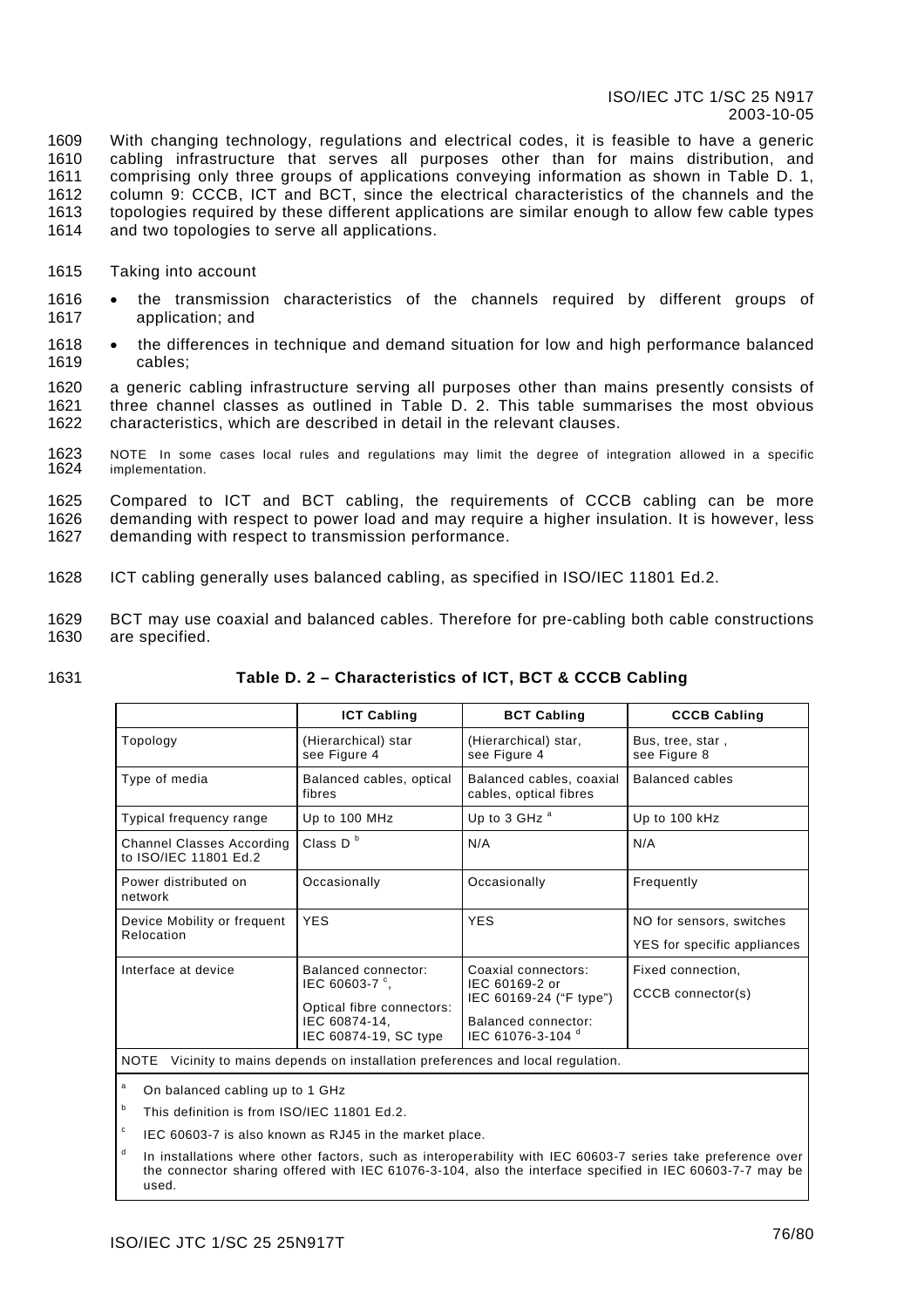# 1632 **Bibliography**

| CISPR <sub>22</sub>         | Information technology equipment - Radio disturbance characteristics<br>- Limits and methods of measurement                                                                                                  |  |  |  |  |
|-----------------------------|--------------------------------------------------------------------------------------------------------------------------------------------------------------------------------------------------------------|--|--|--|--|
| CISPR 24                    | Information technology equipment - Immunity characteristics - Limits<br>and methods of measurement                                                                                                           |  |  |  |  |
| IEC 60189-2                 | Low-frequency cables and wires with PVC insulation and PVC sheath.<br>Part 2: Cables in pairs, triples, quads and quintuples for inside<br>installations                                                     |  |  |  |  |
| IEC 60227-1                 | Polyvinyl chloride insulated cables of rated voltages up to and<br>including 450/750 V - Part 1: General requirements                                                                                        |  |  |  |  |
| IEC 60332-1                 | Tests on electric cables under fire conditions Part 1: Test on a single<br>vertical insulated wire or cable.                                                                                                 |  |  |  |  |
| <b>IEC 60332-3</b>          | Tests on electric cables under fire conditions Part 3: Tests on<br>bunched wires or cables.                                                                                                                  |  |  |  |  |
| IEC 60364-1                 | Electrical installations of buildings - Part 1: Fundamental principles,<br>assessment of general characteristics, definitions                                                                                |  |  |  |  |
| <b>IEC 60364-3</b>          | Electrical installations of buildings - Part 3: Assessment of general<br>characteristics                                                                                                                     |  |  |  |  |
| IEC 60364-4-444             | Electrical installations of buildings - Part 4: Protection for safety -<br>Section 444: Protection against electromagnetic interference (EMI) in<br>installations of buildings                               |  |  |  |  |
| IEC 60364-5-52              | Electrical installations of buildings - Part 5: Selection and erection of<br>electrical equipment - Chapter 52: Wiring systems                                                                               |  |  |  |  |
| IEC 60364-5-548             | Electrical installations of buildings - Part 5: Selection and erection of<br>electrical equipment - section 548: Earthing arrangements and<br>equipotential bonding for information technology installations |  |  |  |  |
| IEC 60512-23-7              | Connectors for electronic equipment - Tests and measurements - Part<br>23-7: Screening and filtering tests - Test 23g: Effective transfer<br>impedance of connectors                                         |  |  |  |  |
| IEC 60603-8                 | Connectors for frequencies below 3 MHz for use with printed boards.<br>Part 8: Two-part connectors for printed boards, for basic grid of<br>2.54 mm (0.1 in), with square male contacts of 0.63 mm x 0.63 mm |  |  |  |  |
| <b>IEC 60670</b>            | General requirements for enclosures for accessories for household and<br>similar fixed electrical installations                                                                                              |  |  |  |  |
| IEC 60708 series            | Low-frequency cables with polyolefin insulation and moisture barrier<br>polyolefin sheath                                                                                                                    |  |  |  |  |
| IEC 60708-1                 | Low-frequency cables with polyolefin insulation and moisture barrier<br>polyolefin sheath - Part 1: General design details and requirements                                                                  |  |  |  |  |
| IEC 60728-1                 | Cabled distribution systems for television and sound signals - Part 1:<br>Methods of measurement and system performance                                                                                      |  |  |  |  |
| IEC 60874-14 (all<br>parts) | Connectors for optical fibres and cables - Part 14: Sectional<br>specification for fibre optic connector - Type SC                                                                                           |  |  |  |  |
| IEC 60874-19 (all<br>parts) | Connectors for optical fibres and cables - Part 19: Sectional<br>specification for fibre optic connector $-$ Type SCD(uplex)                                                                                 |  |  |  |  |
| IEC 60874-19-1              | Connectors for optical fibres and cables – Part 19-1: Fibre optic patch<br>cord connector type SC-PC (floating duplex) standard terminated on<br>multimode fibre type A1a, A1b - Detail specification        |  |  |  |  |